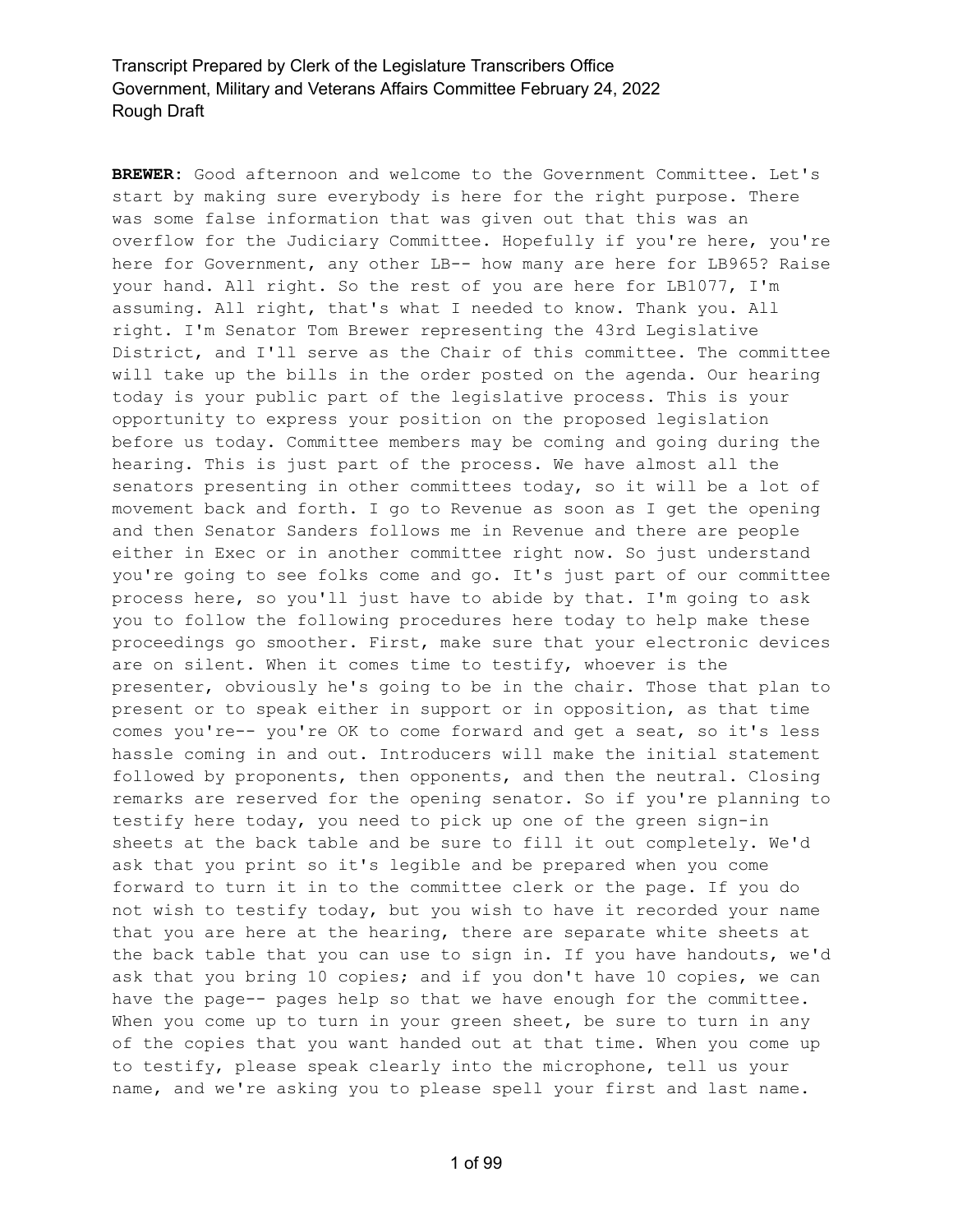If you're speaking on multiple bills, you still have to spell your first and last name when you come up. We'll be using the light system for all the testifiers today. You'll have three minutes to make your initial remarks to the committee, and then keep in mind that you'll get an amber light or yellow light at one minute to go and the red light when your time has expired. Because of the number of people today, I'm going to be holding real tight to that red light issue. So just have situational awareness and understand which light are on at the time there. No displays of support or opposition to the bill, vocal or otherwise, will be allowed in the hearing. Again, if you fail to listen to that one, I will have a Red Coat escort you out and we'll be done for the day. Committee members with us today, I will start on my right with Senator Sanders.

**SANDERS:** Good afternoon. Rita Sanders representing District 45, which is the Bellevue-Offutt community.

**HALLORAN:** Good afternoon. Steve Halloran representing District 33, which is Adams, Kearney, and Phelps County.

**BREWER:** Dick Clark is the legal counsel for the Government Committee. Julie Condon is committee clerk. And let's see, we have both Sophia and Bhagya with us today. They'll be our pages. And with that, we will welcome up Senator Bostar. Senator Bostar, welcome back to the Government Committee.

**BOSTAR:** It's great to be here. Good afternoon, Chairman Brewer and members of the Government, Military and Veterans Affairs Committee. I'm Eliot Bostar, E-l-i-o-t B-o-s-t-a-r, representing Legislative District 29. I'm here today to present to the committee LB965. The premise of LB965 is straightforward. It changes the day the state of Nebraska observes Arbor Day on even-numbered years to the first Tuesday, following the first Monday in November. I had initially planned when I introduced this bill to talk about why it was important to have Arbor Day in the fall to appreciate the changing colors of the leaves and fall foliage and everything else. But the sheer number of phone calls my office got asking why we were moving this in November made it so that that isn't really possible. So with that, the premise of LB965 is to move Arbor Day to Election Day in even-numbered years. Last year, I introduced LB577. One provision of that legislation was to establish Election Day as a holiday. The same day of that hearing, actually, the-- Governor Ricketts at a press conference stated that we had enough holidays as it was, and so he didn't support that concept. This is my response to that. The right to vote is the foundation of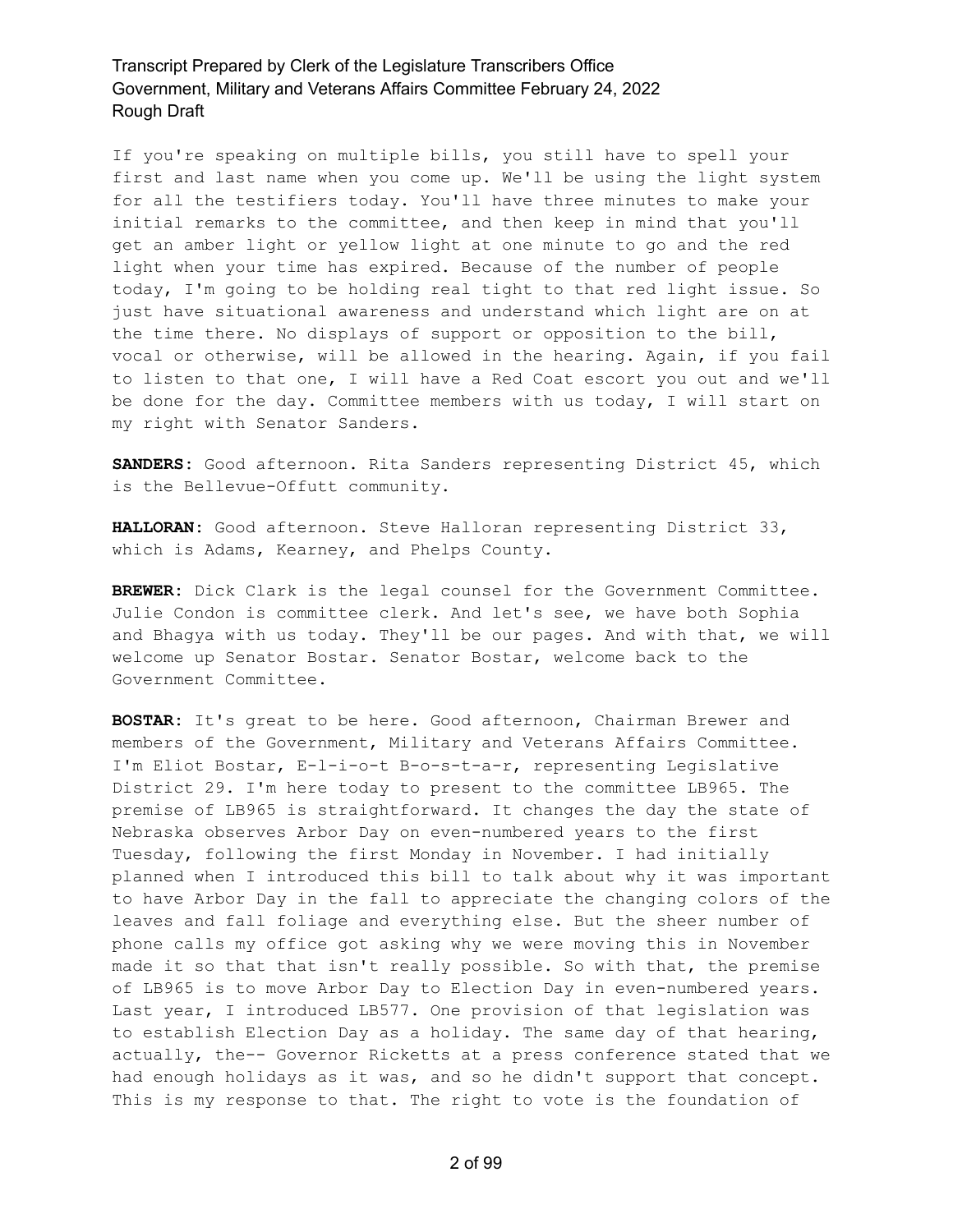American democracy, and as stewards of our democracy, we should endeavor to ensure that all eligible Nebraskans have access to the ballot. Election Day should be a holiday. It makes a statement about the importance that we all place on civic responsibility. LB965 would provide the majority of the state workforce with an enhanced ability to cast their ballot. Similarly, private employers would be more likely to grant employees the day off for Election Day, thus, extending the benefits of this proposed legislation and further increasing voter turnout. For many people, it is difficult to find time to vote on a workday while the polls are open. According to a Census Bureau survey, the primary reason that 14 percent of people did not vote in the 2016 general election was due to their busy schedule. An Election Day holiday is not a partisan issue. Pew Research Center poll found that Americans on both sides of the aisle support making Election Day a holiday. That poll indicated that 65 percent of Americans, a majority of both parties, favor the idea. Montana, Louisiana, Delaware, Kentucky, Ohio, Indiana, Maryland, Michigan, Rhode Island, West Virginia, and Virginia have already made Election Day a holiday. We would be remiss not to give Nebraska voters the same ballot access that is currently afforded in other states. Passage of LB965 would increase voter turnout for future elections and ensure that more Nebraska voters are able to exercise their fundamental right to vote. With that, I would thank you for your time and attention. I'd be happy to answer any questions you might have.

**BREWER:** All right, thank you for that. Real quick, the amendment that you gave us.

**BOSTAR:** Yes. Sorry, I-- it's referenced actually on the fiscal note. So if we were to pass this legislation as is, we would actually have two Arbor Day holidays this year. So the amendment has it start enacting the following year. That way, we aren't adding additional holidays, which is, of course, the point of the bill.

**BREWER:** All right. Well, that clears it up. Thank you for that. All right. Questions for Senator Bostar on LB965? You will stick around for close?

**BOSTAR:** I certainly will.

**BREWER:** Thank you. OK, we will start with proponents to LB965. Welcome back to the Government Committee.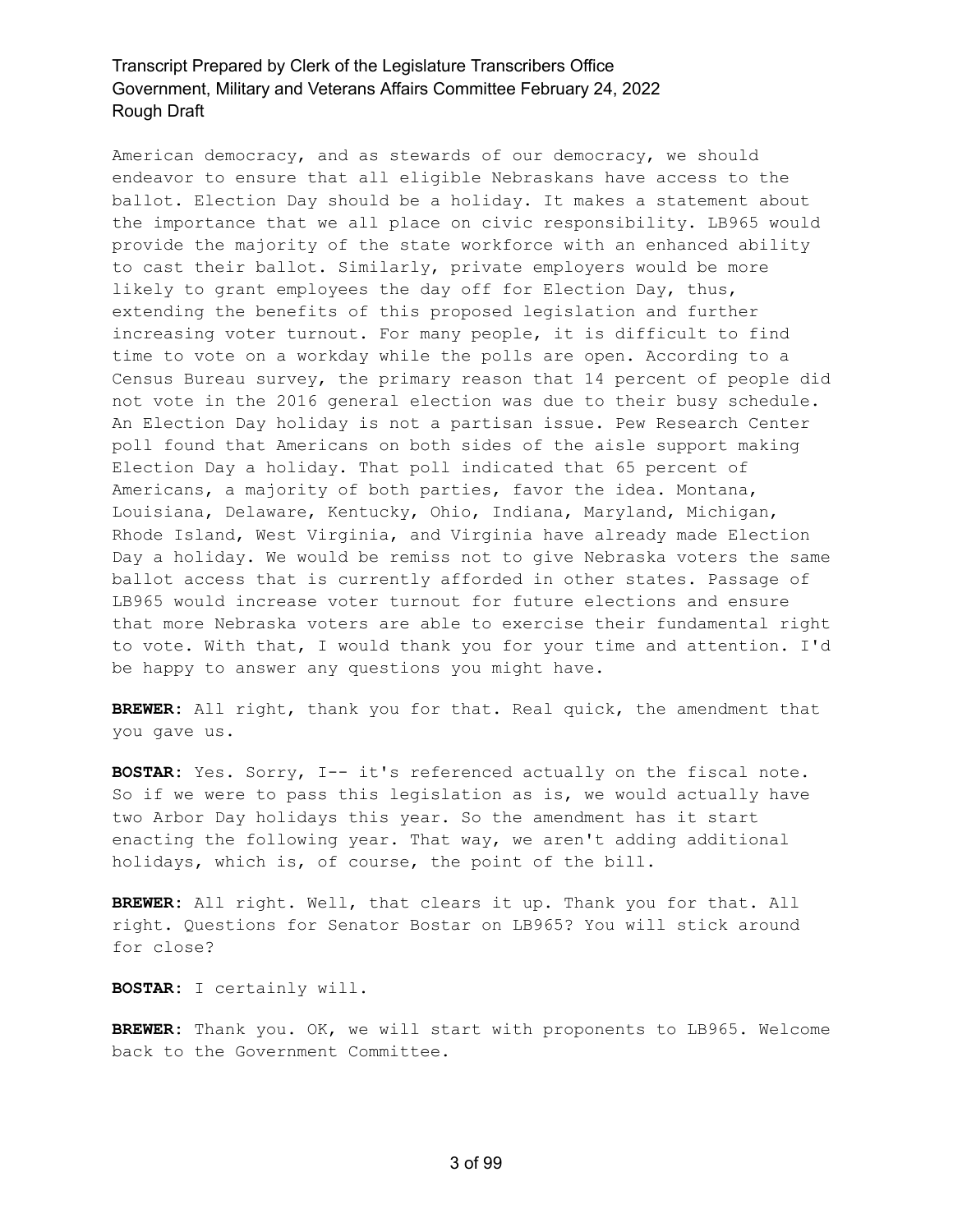**WESTIN MILLER:** Hello, Senator Brewer, members of the committee. My name is Westin Miller, W-e-s-t-i-n M-i-l-l- e-r. I'm the director of public policy at Civic Nebraska here in support of LB965. I want to thank Senator Bostar for this bill. I think it's great. I think it's straightforward. I think it's creative. I really appreciate the direct response to the last time's opposition. And I think if there are other reasons we shouldn't make Election Day a holiday, we should discuss them now. This is one of those issues, again, 19 other states are doing something like this already, and it's one of those issues like why? Why would we not give this a try? This is language I'm stealing from a colleague who's much smarter than me. But the other day, she said to me, it's really weird that we get a day off to celebrate presidents, but not to elect them. And I think that's a really nice kind of summary of the issue. So why not give it a shot? It's normal within our country and across the world. So with that, thank you for your time.

**BREWER:** All right. Thank you for your testimony. Questions? I'm guessing that this is probably not as popular in Nebraska City as it is in Lincoln.

**WESTIN MILLER:** I have some other colleagues who used to work for the Arbor Day Foundation and they are less-- they are more skeptical, but I assured them it's still a great idea.

**BREWER:** Well, thank you for your testimony.

**WESTIN MILLER:** Thank you.

**BREWER:** All right. We are still on proponents to LB965. Welcome to the Government Committee.

**CHUEQA YANG:** Chairperson Brewer and members of the Government, Military and Veterans Affairs Committee, my name is Chueqa Yang, spelled C-h-u-e-q-a Y-a-n-g. I am the field manager for the Nebraska Civic Engagement Table. As an organization focused on increasing civic participation, particularly around voting and elections, we offer our support for LB965 and its intent to make Election Day a holiday. We would like to thank Senator Bostar for offering a creative solution to increase voter participation. As Election Day falls on a working day for many people, too many people do not have the ability to simply walk away from work to cast their ballots. While Nebraska law mandates two hours' paid time off be granted for employees to vote, which is a good start, LB965 builds off that foundation to offer even greater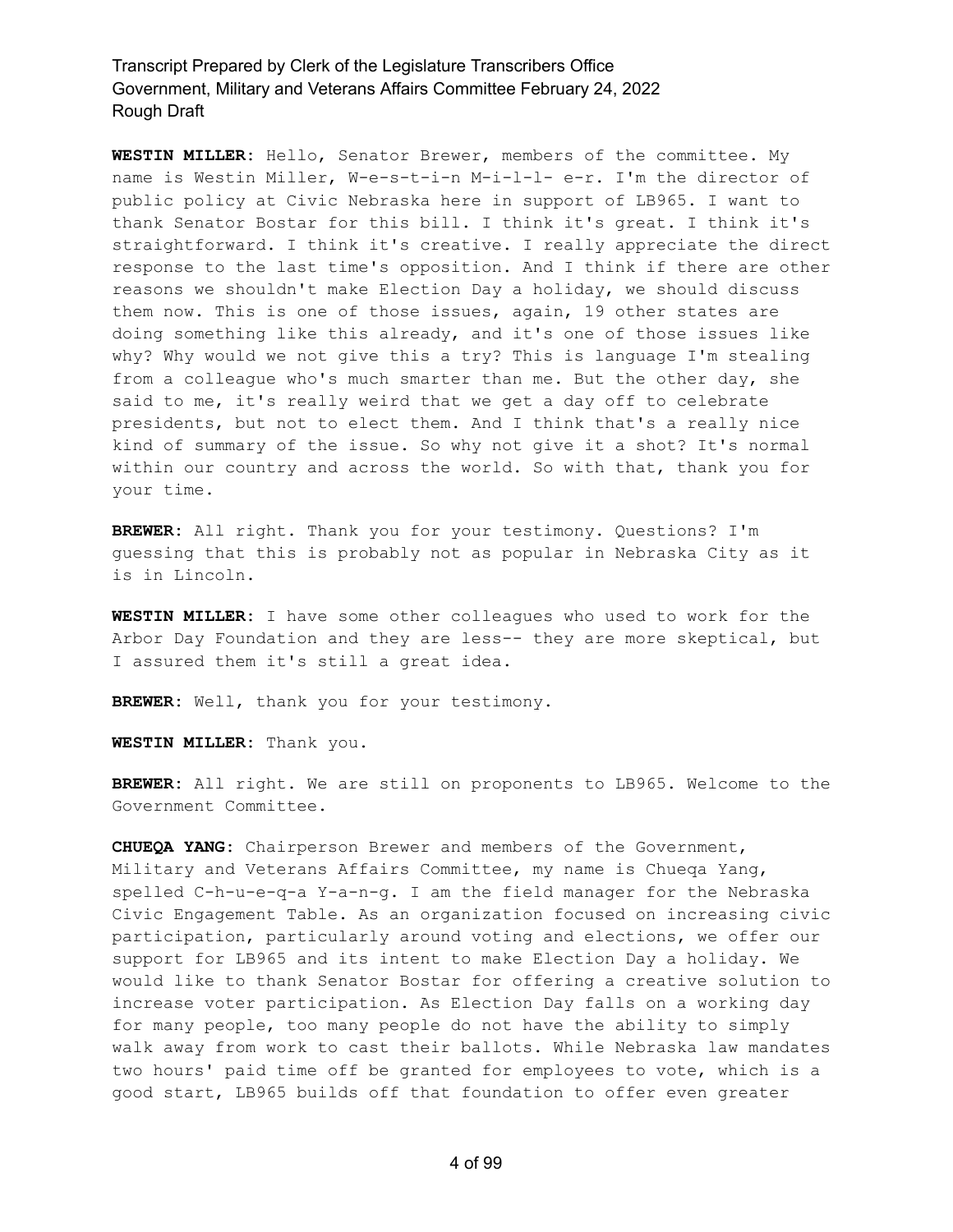flexibility to Nebraskans who want to vote, particularly those working for the state of Nebraska or employers who will recognize this holiday. This bill helps maximize the time people, particularly low-income folks, and those without reliable transportation need to exercise their fundamental right without jeopardizing their income. The Nebraska Table has had numerous experiences in our voter registration programs when people are simply too exhausted from having back-to-back nights of 10+ hours of work around Election Day, or just not practically able to step away from their jobs without taking the day off. LB965 also creates more opportunities for people who will get this day off to participate in the election process as poll workers or in supporting other people in casting their ballots, whether that be providing transportation to the polls, poll observation or-- or other activities that expand access to the democratic process and reduce wait times for voters. An election holiday would go a long way to remedy a gaping hole in our election setup. The U.S. is one of the few developed democracies in the world that does not designate an election day holiday. Nebraska should set an example to the rest of the nation as a bastion of a healthy democracy and join the other 19 states that designate Election Day as a holiday, including states like Wisconsin and Montana as mentioned. We wanted to note that an election holiday on its own cannot address all barriers to voting that people may face, and we must continue to expand access to polls, early and absentee voting, and voter education. Nonetheless, the Nebraska Table believes LB965 is a promising step forward for a democratic process and urge the committee to advance it to General File. Thank you.

**BREWER:** Thank you. Did you write this anticipating three minutes because you timed it almost perfect? Anyway, and thanks for- sometimes it's nice to have this as a reference to go back to if you have questions, so thank you for the written part here. All right. Any questions? Questions? All right, seeing none, thank you. And because I kicked off before they got here, some quick introductions. Senator McCollister, Senator Blood, Senator Lowe, [INAUDIBLE] All right. The next proponent to LB965. All right. We will transition to opponents to LB965. Come on up. Beth, we're getting to see you a lot.

#### **BETH BAZYN FERRELL:** Yes.

**BREWER:** Welcome back to the Government Committee.

**BETH BAZYN FERRELL:** Almost every day. Chairman Brewer, members of the committee, for the record my name is Beth, B-e-t-h, Bazyn, B-a-z-y-n, Ferrell, F-e-r-r-e-l-l. I'm with the Nebraska Association of County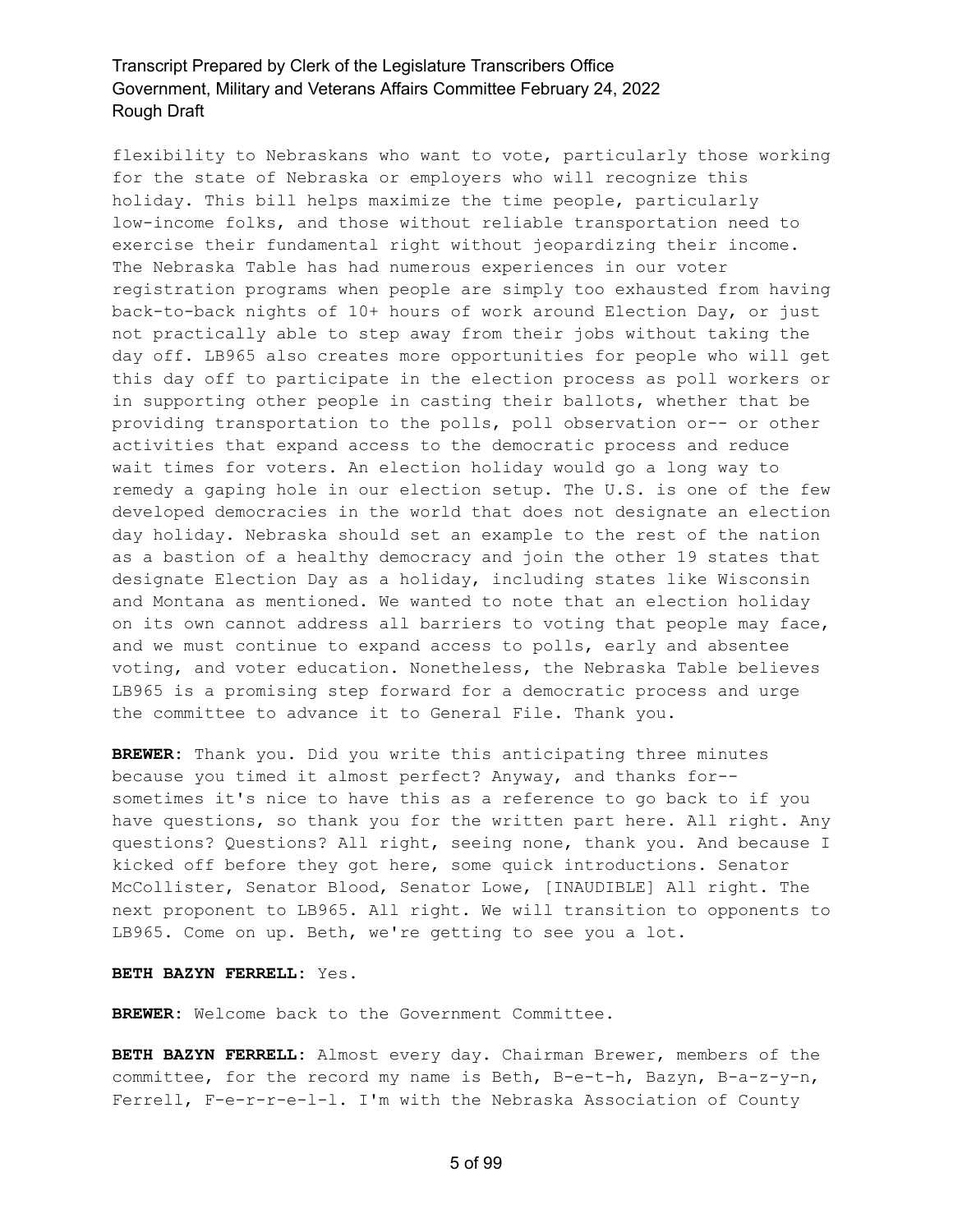Officials and appearing here in opposition to the bill. We do want to thank Senator Bostar for sort of thinking outside the box and for starting this conversation again this year. Periodically, county election officials talk about different ways to change different aspects of Election Day, and this is something that has come up before. One of the issues that sometimes election officials talk about is, for example, what do we do with days where students are in school and we want to have a school as a polling place? And county officials, election officials look at all sorts of aspects of that, from accessibility to safety to parking and so on. And we realize that this isn't a bill that would do that, but it does look at the holidays that in this case, Arbor Day as an Election Day holiday. When counties have an extra holiday, and some counties do observe Arbor Day as a holiday and close the courthouse, and some do not, we had done a survey last summer and about-- and 75 counties do observe Arbor Day as a holiday, 18 do not. Some have kind of a floating holiday or a personal day that they do allow employees to have certain holidays. For the counties that do observe Arbor Day, this would require any employees that work on that day so, for example, the nonexempt employees in the Election Commissioner's Office, those individuals would have to be paid at holiday pay; any of the 24-hour services that counties provide, like jails and sheriffs and, you know, in Nebraska sometimes that's the road department too, those individuals would have to also be paid at premium pay rates. Because of the timing of this, there are years that-- fiscal years that there would be Arbor Day twice in one budget cycle, and there are other years, other fiscal years that there would not be an Arbor Day holiday celebrated, so counties would have to account for that. It's not impossible to do, certainly. It's just something that they would need to have for recordkeeping purposes. So we'd be happy to carry on the conversation. We are interested in this issue and we'd be happy to talk with Senator Bostar more about it with the committee as well. I'd be happy to answer questions.

**BREWER:** All right, thank you. And that was a very kind way of telling Senator Bostar that he had a harebrained idea that you didn't like [INAUDIBLE] Anyway now, so we have the understanding of-- we have what would be 75 counties that do celebrate. So what you're now going to ask them to do instead of having the day off, you're saying it's a holiday and now you're going to have them come in and work, do you have to pay them time and a half or how does that work if they work on a holiday because they don't work on many holidays if it's a designated holiday, right?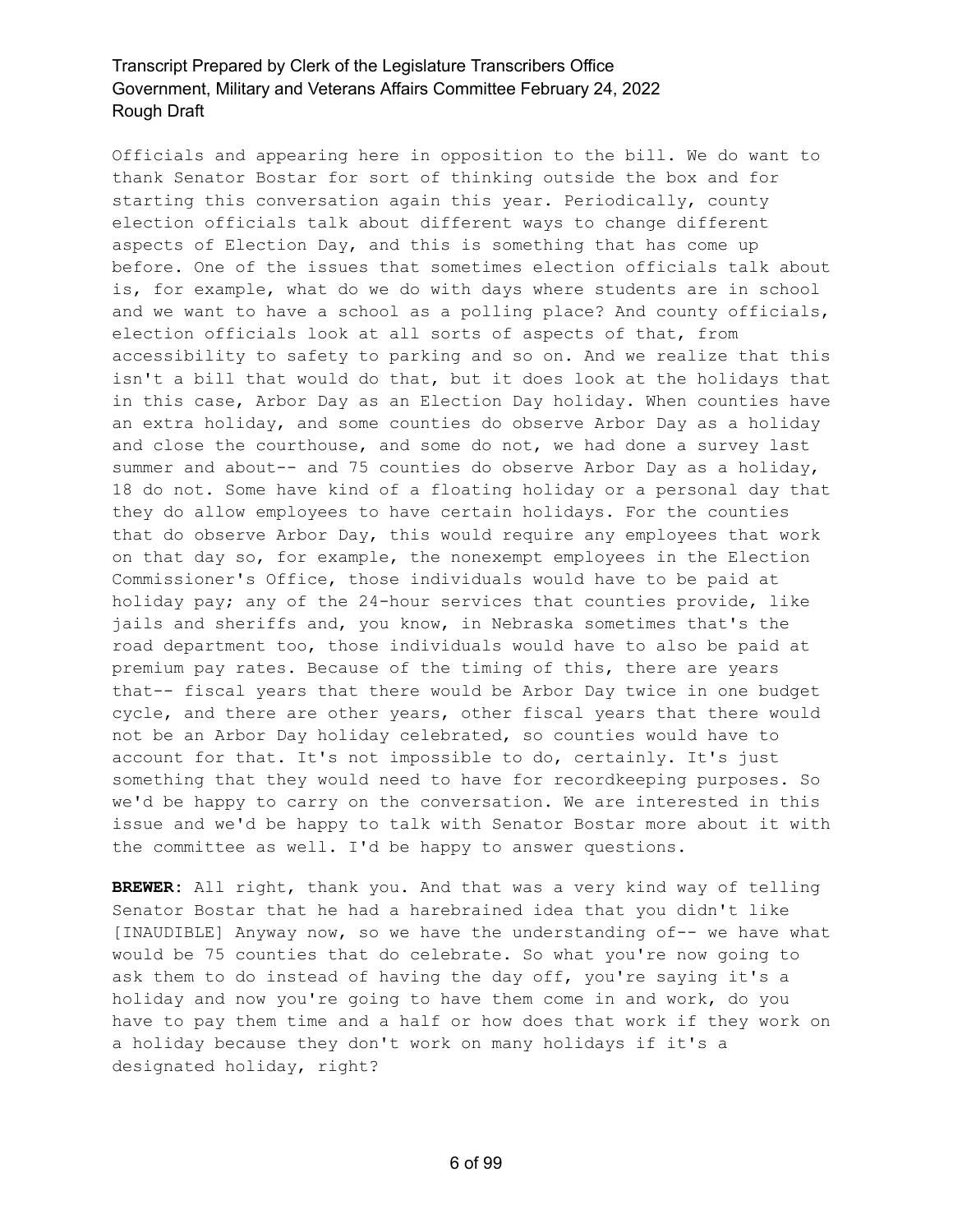**BETH BAZYN FERRELL:** Right. So it would depend on how the county has that set up, whether it would be, you know, time and a half or double time or whatever premium pay they've decided if they have to work a holiday. There would be the possibility, maybe of comp time. But for election office workers, there's probably not going to be an ability to take a comp day very close to Election Day.

**BREWER:** Yeah. OK. Questions for Beth? Question? All right. Thank you. All right, the next proponent.

**\_\_\_\_\_\_\_\_\_\_\_\_\_\_\_:** Opponent.

**BREWER:** Opponent. Welcome to the Government Committee.

**DAN MAUK:** Thank you, Senator Brewer, members of the committee. My name is Dan Mauk. That's spelled D-a-n M-a-u-k. I'm the executive director of the Nebraska City-- you knew there was going to be some Nebraska City folks here-- Nebraska City Economic Development Corporation. I'm here to voice opposition to LB965. The bill proposes to change the celebration of Arbor Day as a state holiday from April to November as already been stated. Nebraska City is the home of Arbor Day. You may have noticed some highway signs that say Welcome to Nebraska Home of Arbor Day. Other testifiers will share more detail on the origin of the holiday and its importance. I wish to speak about the economic impact and benefit it has for our community. Many members of the body, particularly those that live within an hour of Nebraska City, probably have family traditions of coming to Nebraska City, participate in Applejack, taking the kids out to the orchards to pick their apples. This has been going on for generations, for decades. Those traditions are important not only to people in the area, but they're important to our business. Our Arbor Day farm, the Tree Adventure, Kimmel Orchards, Arbor Lodge State Park, the Lied Lodge are all part of a booming tourism business in Nebraska City. Tourism has ties, that has ties to trees, trees that need to be planted in the spring each year, not every other year. The tree-related tourism attraction brings over 250,000 people to our community, with millions of dollars spent and economic benefit. Many of our charming downtown stores market to these visit-- visitors and they count on the April boost in sales to overcome the winter drag on business. This would-- this bill, we believe, would cause more confusion with regard to celebrating the holiday and tree planting. Is this the year we have Arbor Day in the spring? Or is this the one-- we can't plant in November. Anyway, we' would encourage the committee to not move this forward. I'd be happy to answer any questions if you have any.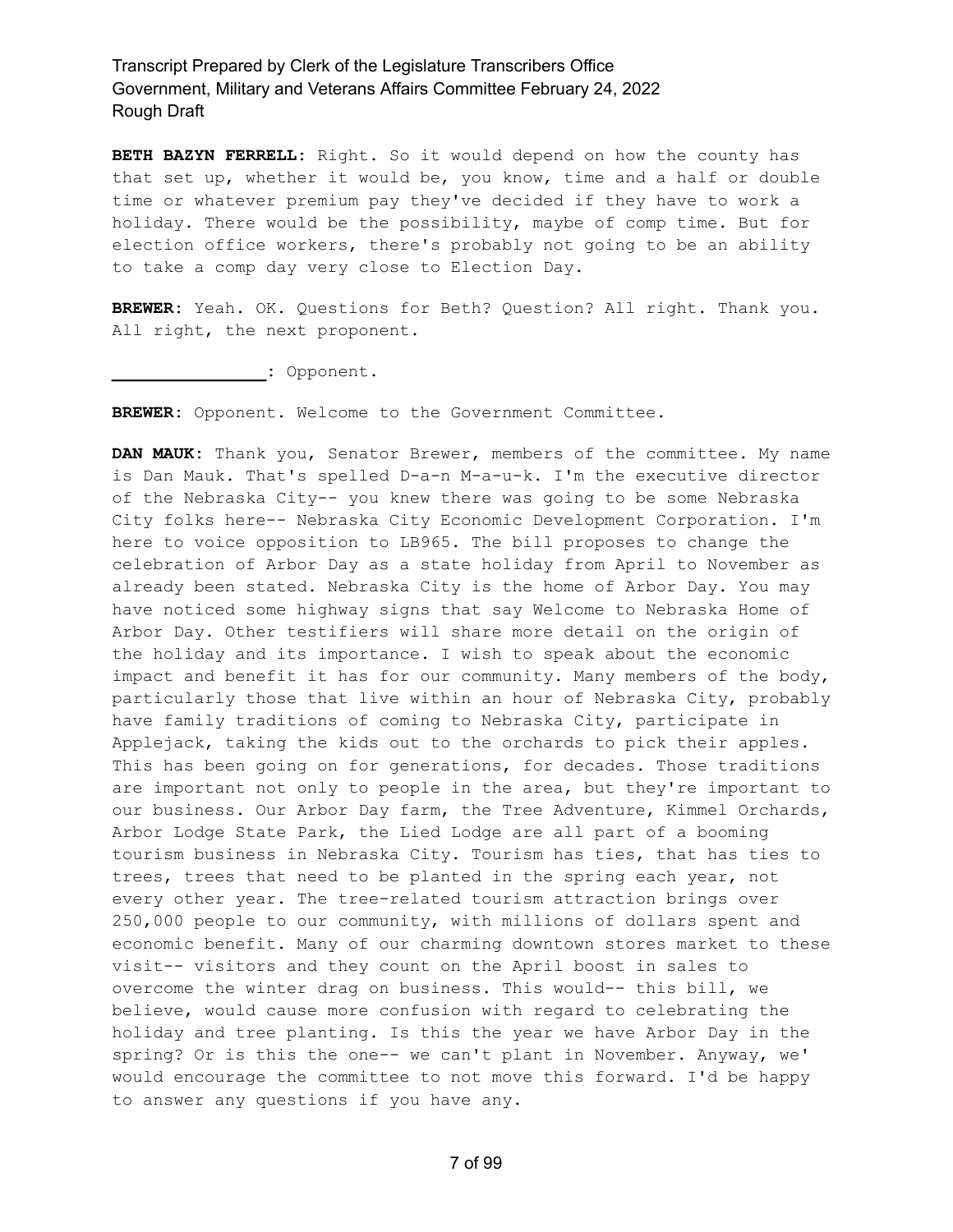**BREWER:** So leaving Arbor Day the way it is would be better for the environment?

**DAN MAUK:** Yeah.

**BREWER:** Just throwing it-- not putting words in your mouth. I just thought I'd throw that out there. All right. Questions for Dan? All right. Thank you for your testimony.

**DAN MAUK:** Appreciate it. Thank you.

**BREWER:** All right. We are still on opponents to LB965. Welcome to the Government Committee.

**TAMMY PARTSCH:** Thank you. Hello. My name is Tammy Partsch, T-a-m-m-y P-a-r-t-s-c-h. I am with Nebraska City Tourism and Commerce. And yeah, we're not thrilled. When this bill was brought up in our community, we talked to our board about it. We talked to members of our community and we were met with frustration and disbelief that this is even- that this is even a thought. The entire premise of the bill, as Senator Bostar mentioned, was-- was brought forth as a lie. Appreciating fall foliage, that's not the real point. So getting down to it, adding a new holiday for an Election Day, that's fine. Find something else, please, if that's the goal. Arbor Day has a 150-year tradition established in Nebraska City, established in Nebraska. One million trees were planted that very first Arbor Day by the early settlers of our state, and it is now celebrated in all 50 states in the country and in many countries throughout the world. And that is our tradition. That is our hometown pride. That is our home state pride and it's being poached. It's being thrown under the bus as it doesn't-- as if it doesn't matter. And I don't think that that's the right way to go about trying to fix a problem that maybe we have as a state. I like the idea of maybe looking at it in a different angle. We are the tree planter state. That is our heritage, and we need to grow on that instead of prune it back. See what I did there? That was a pun. OK?

**BREWER:** Good.

**TAMMY PARTSCH:** I'd answer any questions that you have.

**BREWER:** All right. Let's see if we have any questions for you. Thank you for your testimony.

**TAMMY PARTSCH:** Thank you.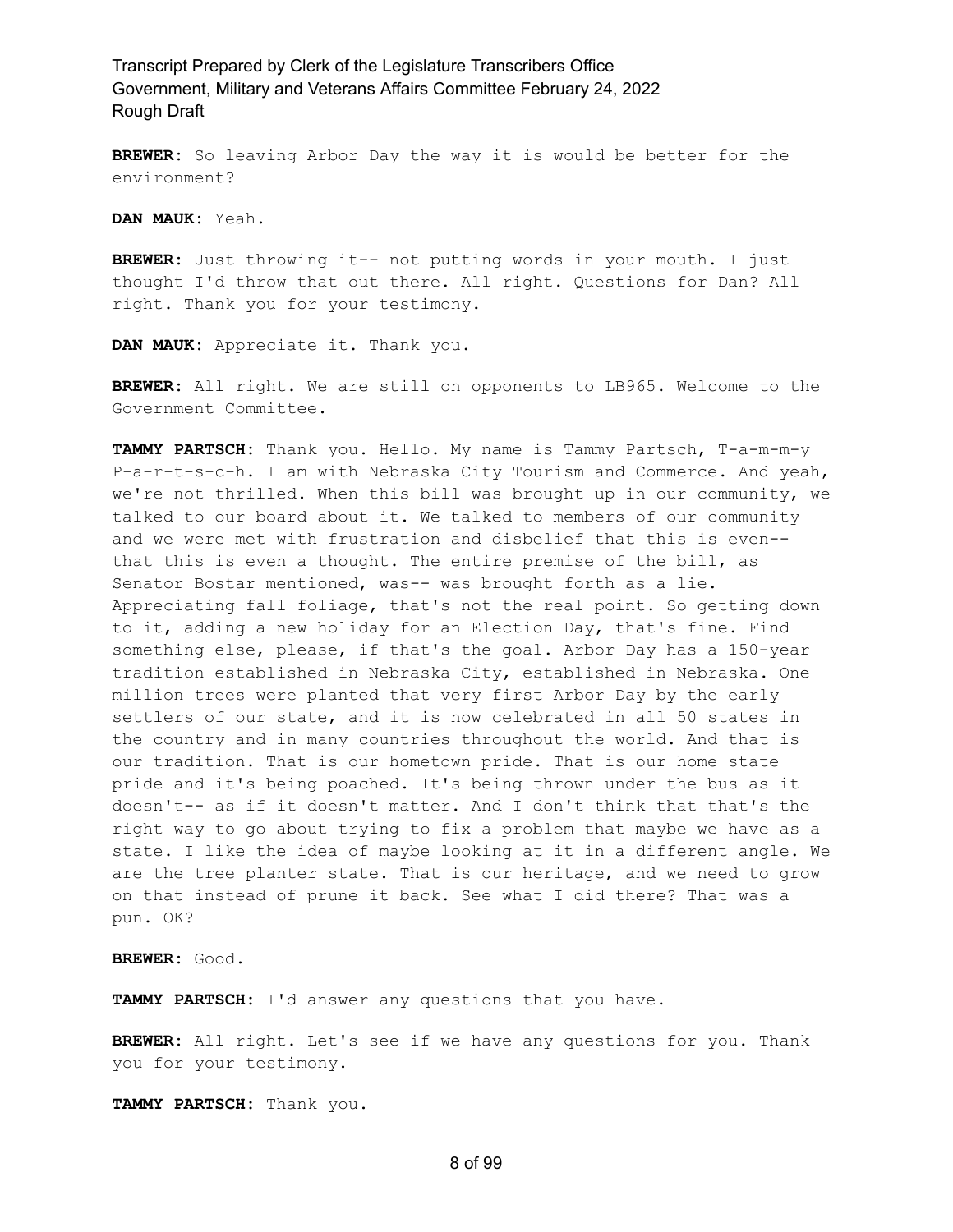**BREWER:** All right. Any questions for Tammy? All right. Thank you. All right. Any additional opponents to LB965? All right. Anybody here in the neutral? Then we will welcome Senator Bostar back up.

**BOSTAR:** Thank you, Chairman Brewer and members of the committee. Would enacting this legislation lead to confusion? Yeah, it would. Is this, well, it was mentioned that maybe we could find something else. There really is no other holiday than we have access to where we could make Election Day a holiday without adding another holiday. This is the only one on the books that we can realistically move. And obviously, it isn't really a good idea to move it. You know, I was sort of going to leave it there. The idea that the legislation is a lie, though, or that I am lying is a lie in and of itself. Let's be clear. I want to make Election Day a holiday. I wanted to last year. I want to this year. Last year, the Governor said we shouldn't have another holiday. This is actually the only other option. I don't think it's a good option. What I would like the committee to do is take the portion of the bill from last session, which is still in committee, advance that to the floor, allowing us to make Election Day a holiday. Short of that, we could do it the confusing way, the not very good way, but that certainly would be my preference. Anyway, thank you very much for your time. I really appreciate hearing about this, having you hear about this now twice in one biennium. And I'd be happy to answer any final questions.

**BREWER:** Thank you, Senator Bostar. And hats off to you. You're thinking out of the box, you're looking at all the options. You're trying to figure out what would fit, you know, trying to find the round peg for the round hole. You may have a square one now, but we'll see what we can do here. All right. Any questions for Senator Bostar? All right. Thank you. We'll close out--

#### **BOSTAR:** Thank you.

**BREWER:** --the hearing on LB965 with position letters. We have three proponents, two opponents, and zero in the neutral. With that said, we'll make some changes here. There we go. Presto. And we will open on LB1077 and welcome Senator Hansen up. OK, maybe we won't. Yes, we will. That's some pretty good timing right there.

**B. HANSEN:** I was waiting out in the hallway.

**BREWER:** Oh, were you? OK.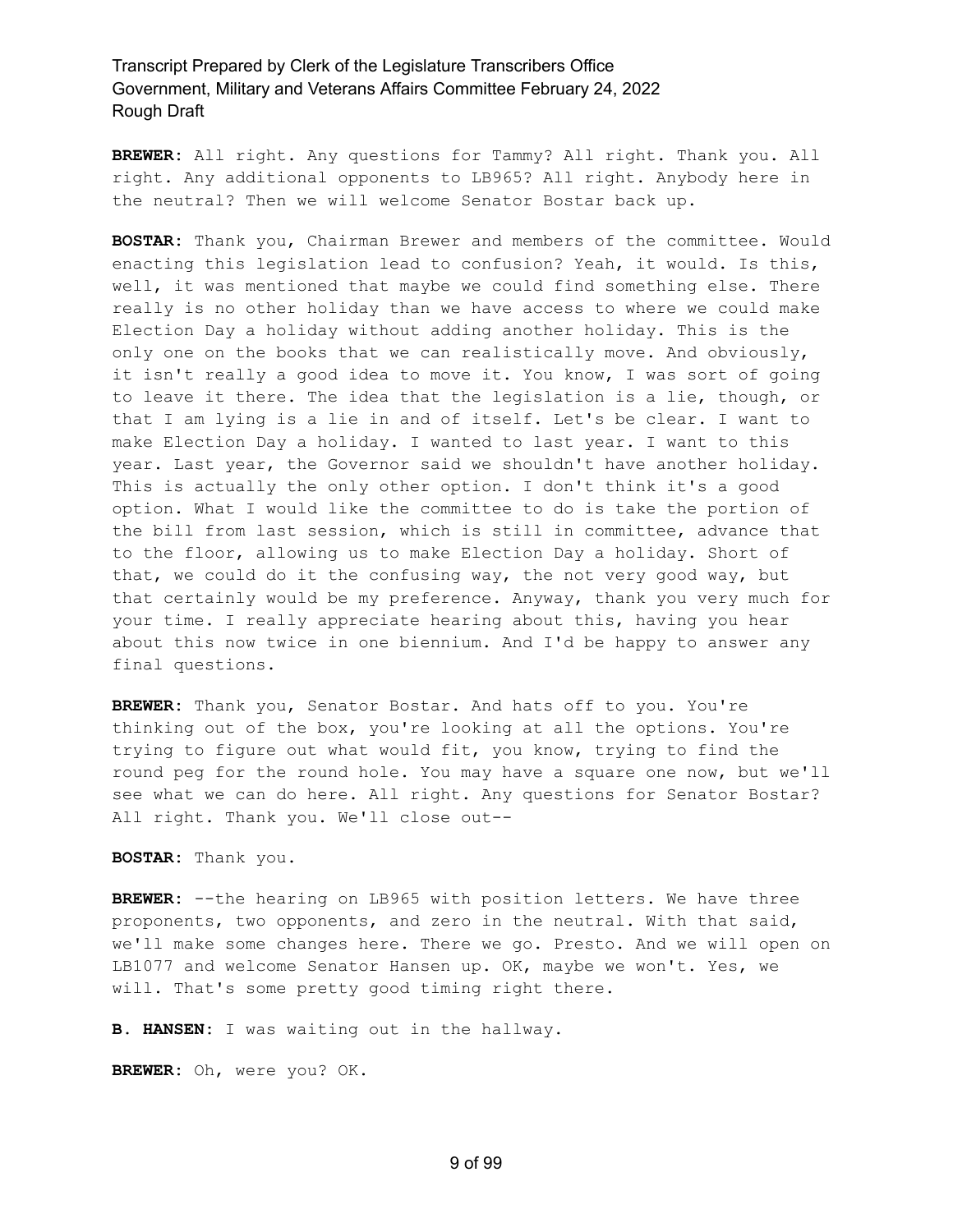**B. HANSEN:** Along with a whole bunch of other people for other bills. It's kind of crazy out there.

BREWER: Well, welcome to the Government, Military and Veterans Affairs Committee. And you may again-- begin whenever you want on LB1077.

**B. HANSEN:** All right, thank you. Well, good afternoon, Chairman Brewer, members of the Government, Military Veterans Affairs Committee. My name is Ben Hansen, that's B-e-n H-a-n-s-e-n. I represent Legislative District 16. So before I start on my opening, I was talking to a colleague and a good friend of mine this morning about this bill, and he gave me some good advice. And him and I disagree on the bill. And so he gave me some good advice. He says, you know, this is a-- this topic is a complex issue that we as a country have been struggling with ever since its founding. And so to bring a bill to address something that's been going on since the founding of our country is difficult and it's not perfect, but I appreciate the fact that we can have a conversation about it today. And so I appreciate everyone here listening as well and everyone coming to testify for it and against it. It's tough to get out here in the cold and testify on kind of an emotional issue and a political issue as well. So-- but one thing I think we can all agree on, even if it's not this bill, is that value is placed on someone without regard to race or sex, potential allowed for and opportunity given without regard to race or sex. Each employee, student, and child should be respected without regard to race or sex. I'd like you to keep this concept of valuing individuals at the forefront of your mind as we talk about my bill, LB1077 and the type of education and training given at places funded by Nebraska taxpayers. First of all, let me clarify that this is a constituent-led bill. There has been increasing concern with the training and education being offered in Nebraska and across our country that would undermine the value of an individual just because the past history of the race or sex. Alarmed constituents and parents have asked for action. And while I am a senator who promotes local control, if at all possible, these people feel that they are not being heard by government employers who require training or school boards who encourage education that assigns fault to a certain race or sex. Instead of assigning blame, we want to ensure values of the lives of Nebraskans and students. LB1077 might be the answer, and this hearing allows for the conversation to be started. I appreciate your time in exploring the subject of discrimination and consider-- and considering if there are steps legislation-- the Legislature should take. So what does LB1077 do? I'm going to try to break it down because it's, you know, it's kind of a multifaceted bill. So I'm going to try to break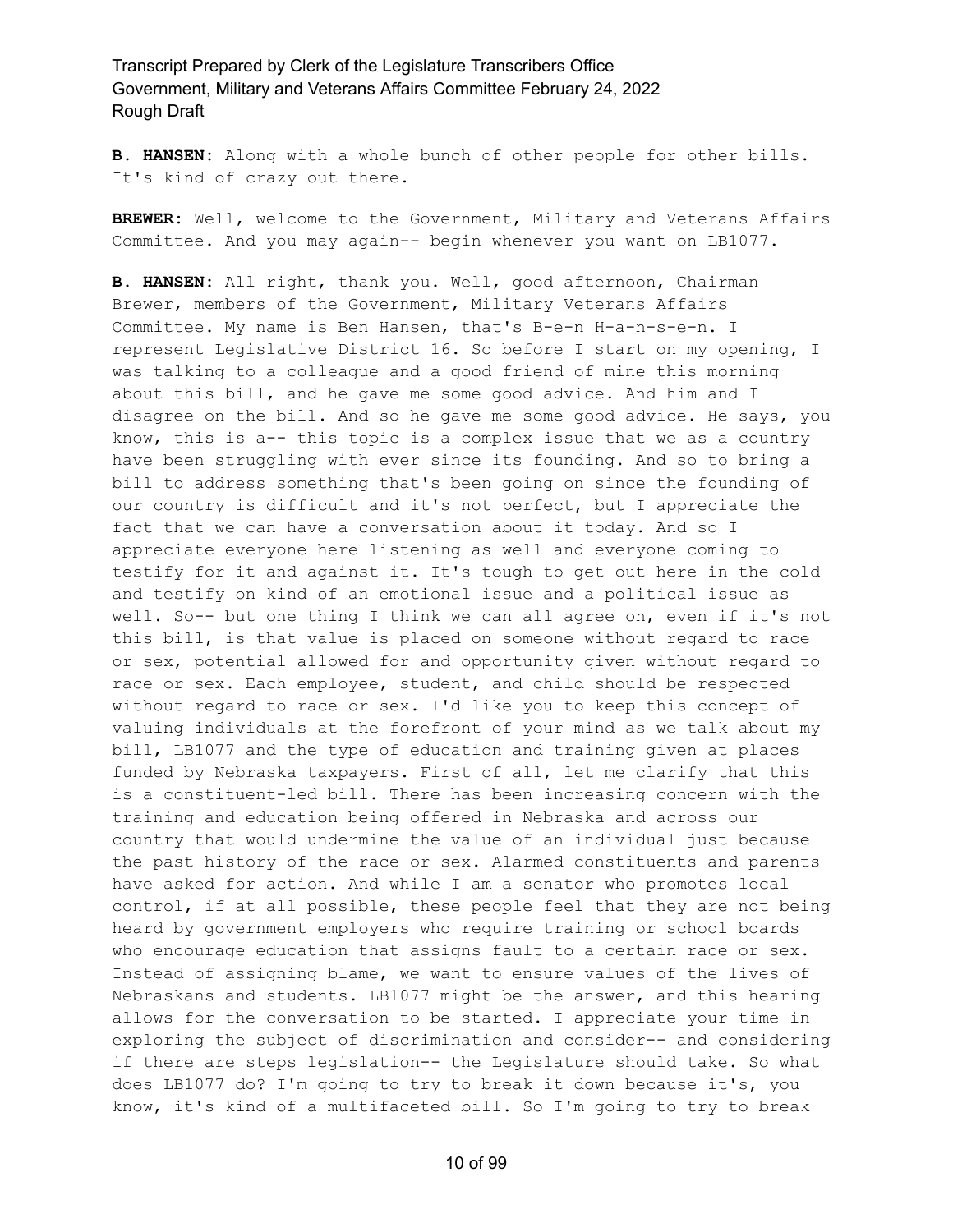it down to about three categories of who it affects. The first is governmental entities, which includes municipalities, mayors, city councils, counties, law enforcement, and other public governing bodies with governmental authority. Oftentimes, there are trainings given to employees of these entities to ensure respect and inclusion in the workplace environment. The second is public postsecondary institutions, which have numerous classes with furthering education that expound on history and thought concepts. And the third is public schools, which teach the fundamentals of education, leaving certain topics to parents and the influences at home. LB1077 specifically states that it does not prohibit curriculum that teaches the topics of sexism, slavery, racial oppression, racial segregation, or racial discrimination, including topics related to the enactment and enforcement of laws resulting in sexism, racial oppression, segregation and discrimination. This is probably the number one concern I've had with the emails and phone calls about what-- they're concerned that we will not be able to teach certain aspects, and we put in the bill specifically about what this bill does not do and it does not prohibit that-- and training and education. These topics are part of our history. They are part of life. LB1077 allows the promotion of racial, cultural, ethnic, or intellectual diversity or inclusiveness. It is important to note that it does not limit or work to hide the truth about history. On the contrary, the instructors and teachers of specific classes that include these topics are professionals and experts in their field. The trainees and students under the teaching of these topics will benefit from knowing the successes and failures of our past and present. This can foster respect in the workplace and classroom. What LB10 77 does-- does do is prevent training and education that discriminates and undermines the value of an employee or student. Teachers who want children to thrive would not willingly assign-- assign fault, blame, or bias based on the student's race or sex. They would not tell trainees that they are inherently inclined to oppress others through racism or sexism. The bill defines this as scapegoating, which is in the bill. We have that definition. And no one would want to carry a child-- carried-- want a child to carry this weight. Instead, they would want to inspire students and trainees. They can do this by walking through the objective points of history and not assigning feelings of guilt or students-- on students of a particular race or sex. Also, an instructor or a teacher would not want to ascribe character, character traits, values, moral and ethical codes, privileges, status, or beliefs to a group of students based on their race. The bill defines this as stereotyping. Instead, they would want to celebrate the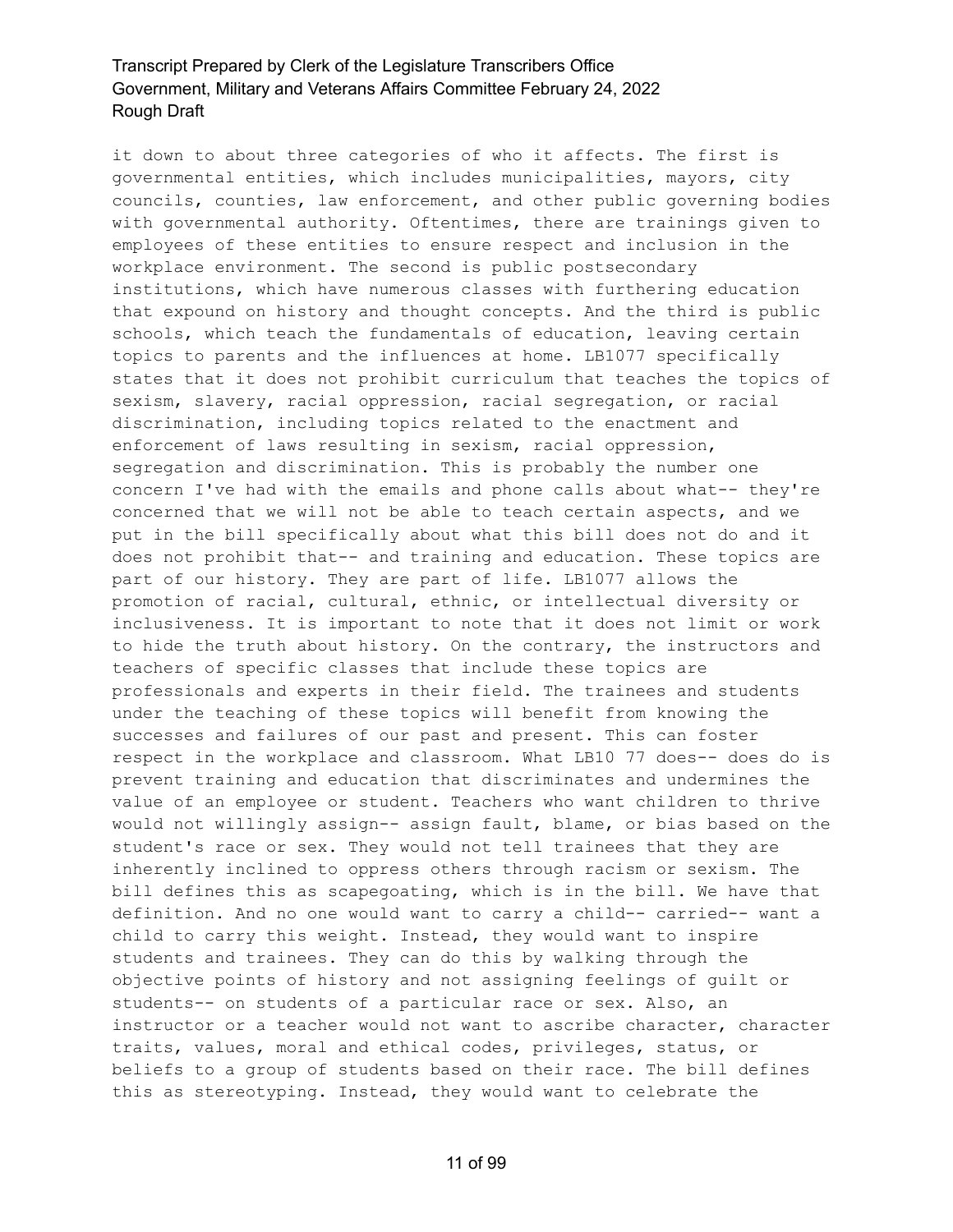opportunities that come with individual responsibility, letting the trainees and students know that their actions alone, regardless of the race, can create a promising reputation and future. Along with scapegoating and stereotyping, LB1077 would prohibit the promotion of certain defined concepts. This includes teaching that one race or sex is inherently superior, or saying that because of a student's race or sex, they are automatically racist or sexist or oppressive. Whether it is on purpose or not, I think we can all agree that these and the idea that a child should be discriminated against or receive adverse treatment because of their race or sex is wrong. Other defined concepts are the views that members of one race or sex cannot and should not attempt to treat others without regard to race or sex; that a trainee's or student's moral character is determined by their race or sex; and that people of a certain race or sex bear responsibility for actions committed in the past by others. The class-- the classes taught should not tell students that they have to or should feel discomfort, guilt, anguish, or any other form of psychological distress on account of their race or sex. Curriculum should not discourage quality traits such as hard work ethic by saying they are racist or sexist and were created by a particular race or sex to oppress others. If taught, this actually promotes racism and sexism. While LB1077 states that questions can be answered about these defined concepts and that these defined concepts can be part of a larger course in public universities, teachers around the state should find that each trainee or student has individual value. Identity should not be assigned by these defined concepts. There should not be a difference in how a whole race or sex is treated because of past history. Another area students in public school specifically have felt pressure in is the area of political ideology. Political ideology is one of those topics that should be discussed at home. Youth in our- youth in our schools should not feel compelled or forced to claim a particular political viewpoint in order to be respected and valued in the school or by their teachers. If an employee or a government entity is negatively affected by a class that does not follow the guidelines laid out in LB1077, they may file a complaint with the Attorney General, who will then act accordingly. If the Board of Regents or a Coordinating Commission of Postsecondary Education finds that a university is knowingly in violation, they can notify the State Treasurer, who may-- who may withhold state funds until the curriculum or class is corrected. If the State Department of Education finds that a school is knowingly in violation, they can also notify the State Treasurer, who may withhold state funds until the issue is properly addressed. In conclusion, I want to uphold the respect found in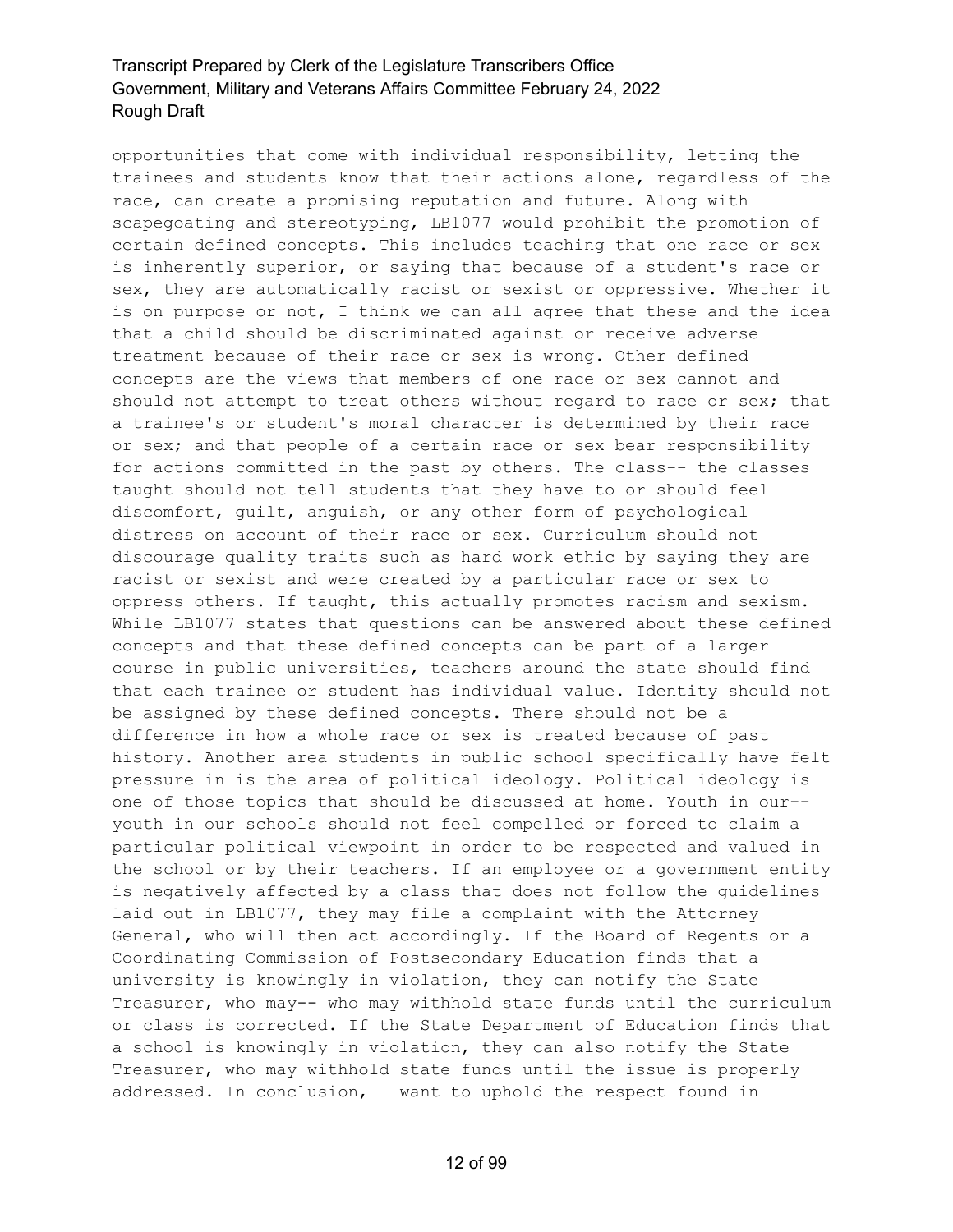workplaces and classrooms across the state of Nebraska. I want history to be taught without putting undue burden on our students by making them carry blame that doesn't belong to them. LB1077 ensures that discrimination based on one's race or sex is not taught. History is objective and should be taught without subjective editorializing that assigns fault to a whole race or sex. Let's teach our students that individual-- that each individual has the opportunity to thrive regardless of the past. Let's inspire growth and achievement. They can reach their fullest potential by determining the interpretation of objective history and learning to succeed in the present and future without feeling guilt for their race or sex. So I know that's a long intro, but with that I will take any questions. And I am again thankful for the opportunity to discuss this and for everyone behind me to share their thoughts as well. Thank you.

**HALLORAN:** Thank you, Senator Hansen, for the open for LB1077. Are there questions? Senator Blood.

**BLOOD:** Thank you, Senator Halloran. How are you today, Senator?

**B. HANSEN:** Ask me in about an hour or two.

**BLOOD:** I'm looking at like three hours.

**B. HANSEN:** Yep.

**BLOOD:** I have several questions for you.

**B. HANSEN:** Yes.

**BLOOD:** Can you walk me through the types of discrimination that you personally have experienced, be it based on your color or based on your income level, where you come from, how you identify? Can you- can you talk a little bit about maybe what brought this forward? Is this something you had personally experienced?

**B. HANSEN:** No. [INAUDIBLE] like I mentioned in my opening, this is a constituent bill.

**BLOOD:** OK.

**B. HANSEN:** This is one that I've been hearing from multiple resources, not just in my district, but throughout the state Nebraska.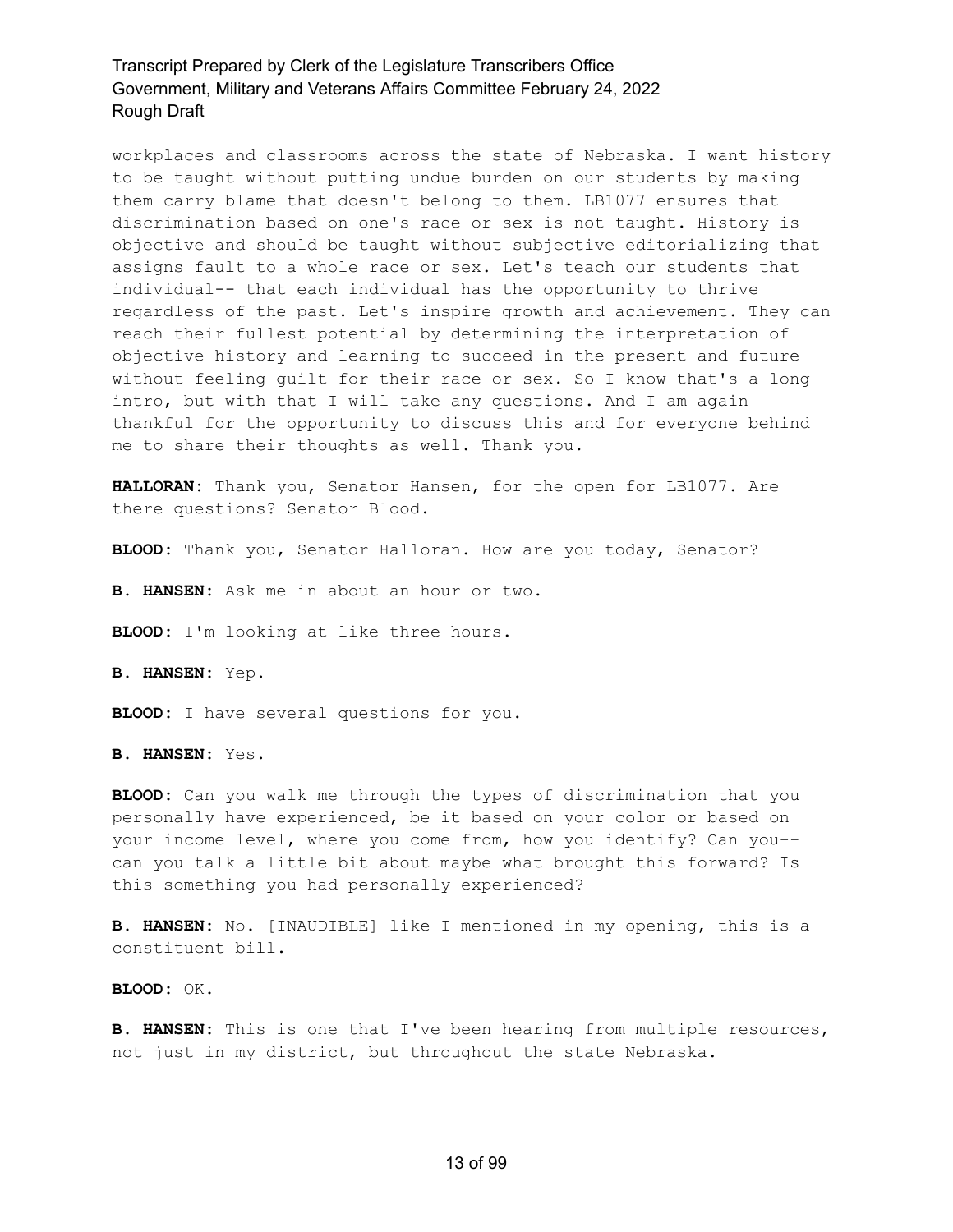**BLOOD:** Can you give me three examples of where this has happened, what-- what school and what happened to either the child or the student as a college student--

**B. HANSEN:** Yes.

**BLOOD:** -- that are [INAUDIBLE]

**B. HANSEN:** I'm sure-- and I'm sure there will be some testifiers behind me that will explain it as well. And this is some stuff I can also hand it to you. I can make some copies or email to you.

**BLOOD:** I want it on record.

**B. HANSEN:** Yes. The-- the types of education that we see in just the training of teachers, which is what we're talking about as well with this bill, and also the education of students.

**BLOOD:** Actual examples.

**B. HANSEN:** Yes, there are some right here, yes.

**BLOOD:** Which are--

**B. HANSEN:** Some at the UNO Buffett Early Institute webinar, some at Lincoln East High School.

**BLOOD:** And what was-- so the UNO Early-- the-- the Warren Buffett Early Childhood Development--

**B. HANSEN:** Um-hum.

**BLOOD:** --which is a pre-K-- they support pre-K education for children. I am very familiar with that organization.

**B. HANSEN:** Yes, and this is about--

**BLOOD:** What happened at that training?

**B. HANSEN:** It has to do with the webinar they had about the training with teachers, what is antiracist education?

**BLOOD:** Say it again.

**B. HANSEN:** What is antiracist education and their explanation about what that is to help train teachers.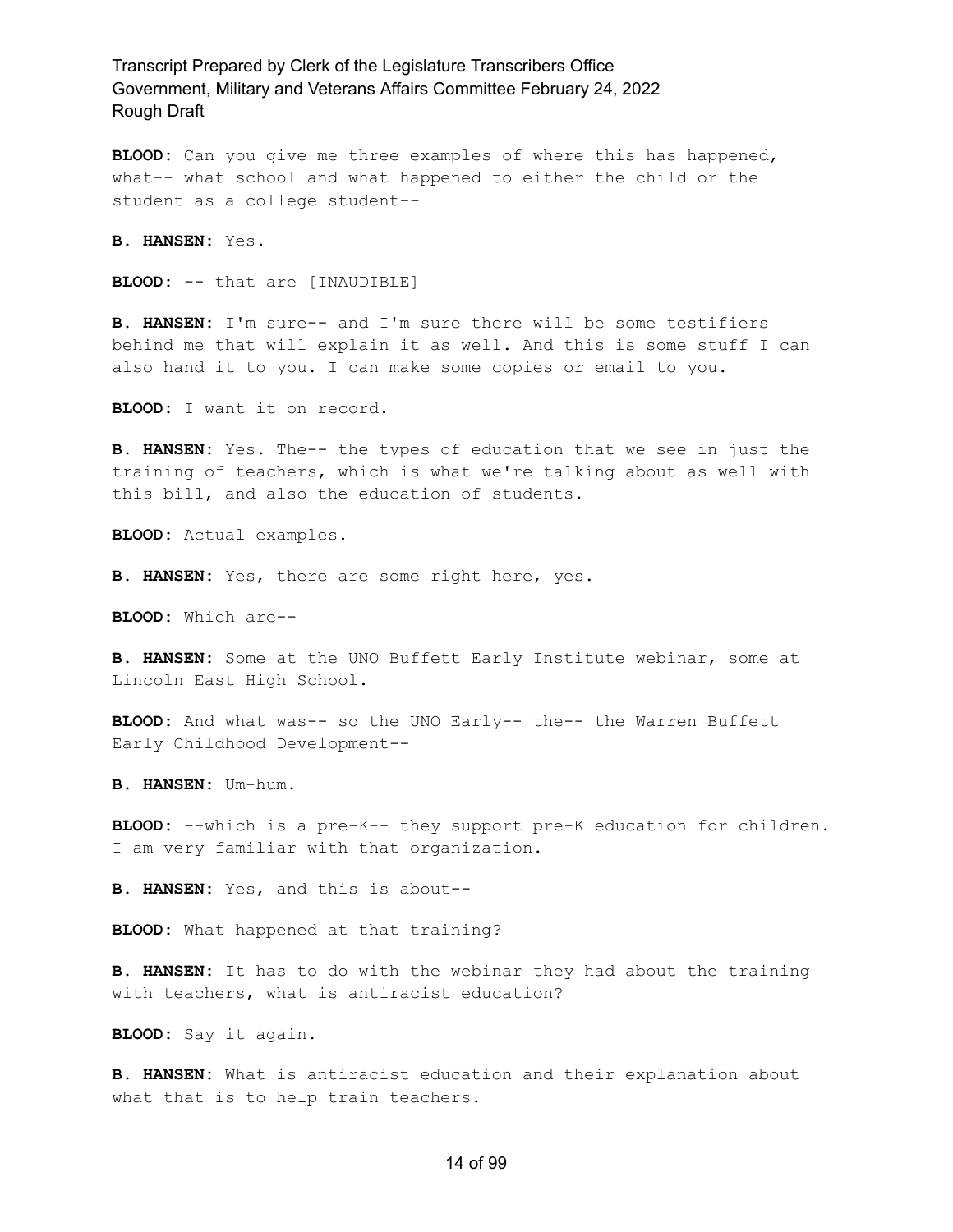**BLOOD:** OK, so they provided a optional training that someone could or couldn't take. Right?

**B. HANSEN:** I don't know. I'm assuming it was optional.

**BLOOD:** [INAUDIBLE] supposed to do it.

**B. HANSEN:** Yeah, I'm-- I'm unfamiliar. I don't know. I'm assuming it was optional, yes.

**BLOOD:** So what is-- say that again. What is what? You said [INAUDIBLE]

**B. HANSEN:** What is antiracist education?

**BLOOD:** What is antiracist education?

**B. HANSEN:** Um-hum.

**BLOOD:** So to your knowledge, nobody was forced to take it. It was an optional program from a nonprofit.

**B. HANSEN:** I would assume so, yes.

**BLOOD:** OK. What's the next example?

**B. HANSEN:** One at Lincoln East High School.

**BLOOD:** What happened at Lincoln East?

**B. HANSEN:** It's on a website that students were obligated to look out from my understanding. Again, there might be some testimony behind me about what-- what is--

**BLOOD:** So students are obligated to look at a website?

**B. HANSEN:** I don't know for sure, but this is a part of an assignment from my understanding.

**BLOOD:** OK, and what did it say?

**B. HANSEN:** It's about definition of what is and articles about what is white privilege, The Male Privilege Checklist, White Privilege: Unpacking the Invisible Knapsack. And again, this is stuff I can provide for you as well.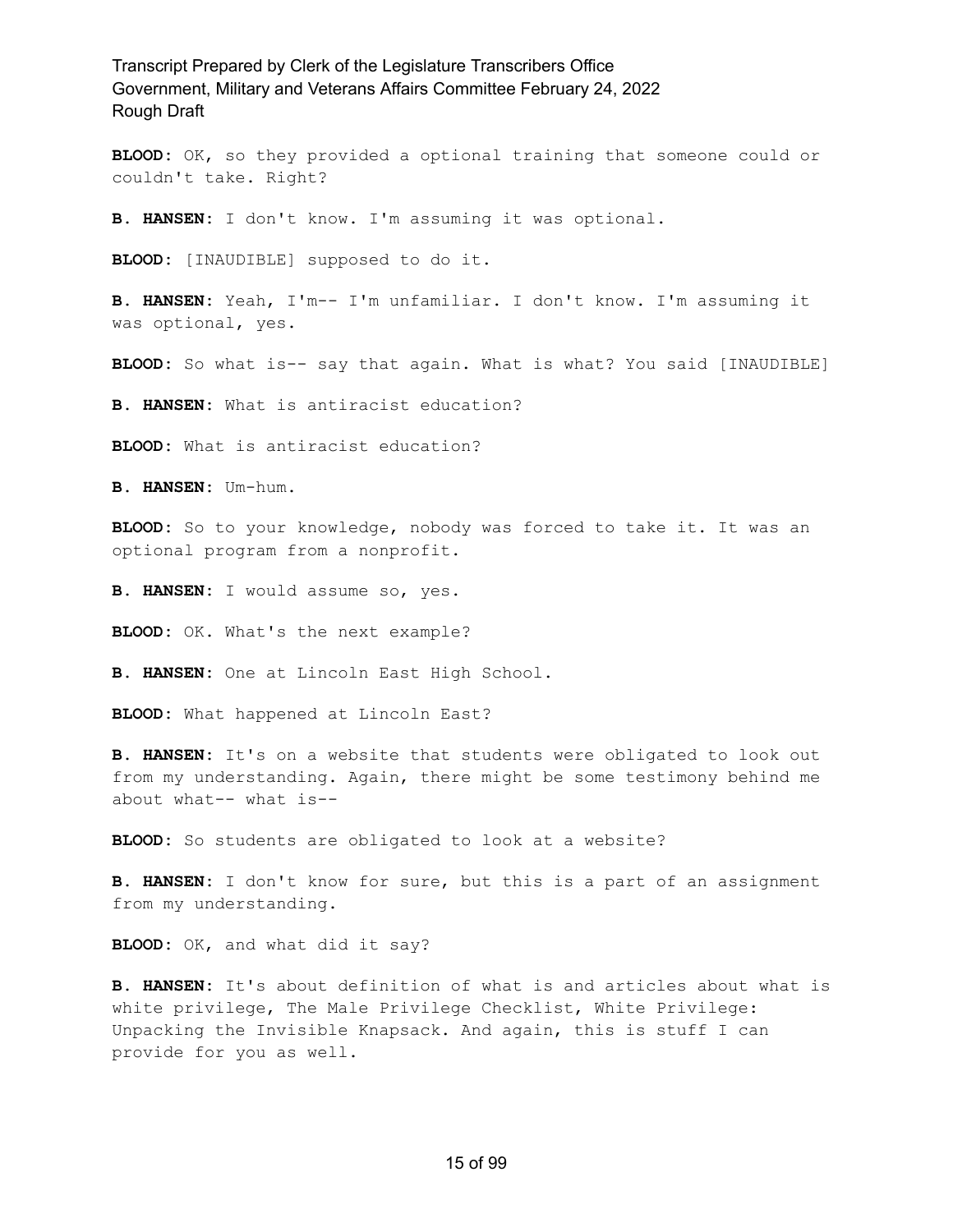**BLOOD:** OK, so it is part of a lesson is what you are telling me or do you think--

**B. HANSEN:** I'm assuming so, yes.

**BLOOD:** So--

**B. HANSEN:** I don't want to speak-- I don't want to speak out of turn and misspeak.

**BLOOD:** I want to try to put this in perspective. So do you know in many Catholic schools that they are tested to know the knowledge of what tools are utilized for abortion?

**B. HANSEN:** I'm-- I'm unsure.

**BLOOD:** So if you were comparatively speaking, some classes are meant to give people information so they can have a broader outlook of how things, and I had a child that went to Catholic school and I wasn't thrilled with that, but I knew that it was part of the curriculum that they chose to teach children and encourage children to be pro-life.

**B. HANSEN:** Um-hum.

**BLOOD:** So are you saying that curriculum-wise, that-- that if indeed this was part of an assignment, which we don't know, I guess I'm going to hear about this, that we should allow our children to learn information and think for themselves? Are we saying that the kids aren't able to say, OK, I've learned this, but I don't agree with it. We're saying that if they read it, that-- that it becomes fact that that's all they--

**B. HANSEN:** We're not preventing them from asking questions as well, the bill. They can if-- if-- the whole idea is that we want to teach objective history and not subjective history.

**BLOOD:** Are you saying we don't do that in Nebraska?

**B. HANSEN:** From what I hear, no, in certain instances. I'm not saying every teacher, I'm not saying everybody does this. These are the concerns I hear-- that I get in my e-mails, right?

**BLOOD:** So-- and I'm not trying to be combative. I'm really trying to get my head wrapped around this.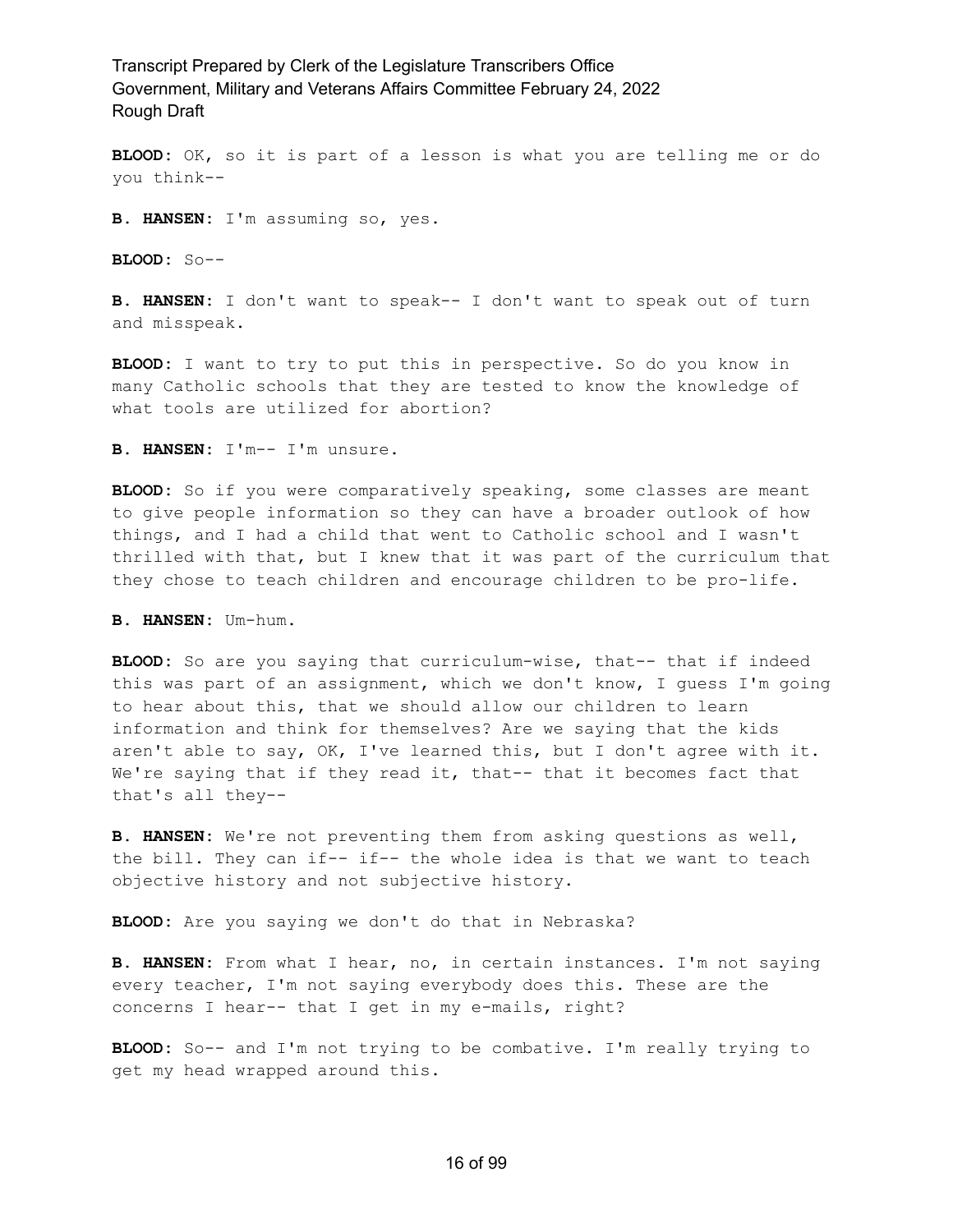**B. HANSEN:** Yep.

**BLOOD:** So you're telling me that you've looked at all the curriculums across Nebraska?

**B. HANSEN:** No.

**BLOOD:** You've looked at any curriculums in Nebraska?

**B. HANSEN:** Yes.

**BLOOD:** Which curriculums?

**B. HANSEN:** In certain colleges in certain studies.

**BLOOD:** Which college?

**B. HANSEN:** Like the universities and, you know, state colleges about like they have certain classes, such as gender studies, they might have other classes that have to do with race, that have to do with past racism, especially in law school, that have to do specifically with critical race theory.

**BLOOD:** Which because--

**B. HANSEN:** We don't-- we don't want to stop any of that.

**BLOOD:** --that's when you're a civil rights attorney, correct?

**B. HANSEN:** What?

**BLOOD:** Not-- that's usually for when you're going to be a civil rights attorney, correct?

**B. HANSEN:** Could very well be. I'm unsure. Yes.

**BLOOD:** That's my understanding because I have actually read the curriculum. So I just want to make sure we're not using a broad brush. And I'm not saying that I'm for or against anything right now. What I'm saying is I hear a lot of what ifs. And when this all first started, I started looking at curriculums, and that's why I'm asking you, have you seen the curriculums? Because sometimes people's interpretations are very different than what actually exists. So we want to be very cautious because what's next? Because I might be offended by something that you do. And then I'm going to bring more laws forward and eventually where are we going to be at? Are we going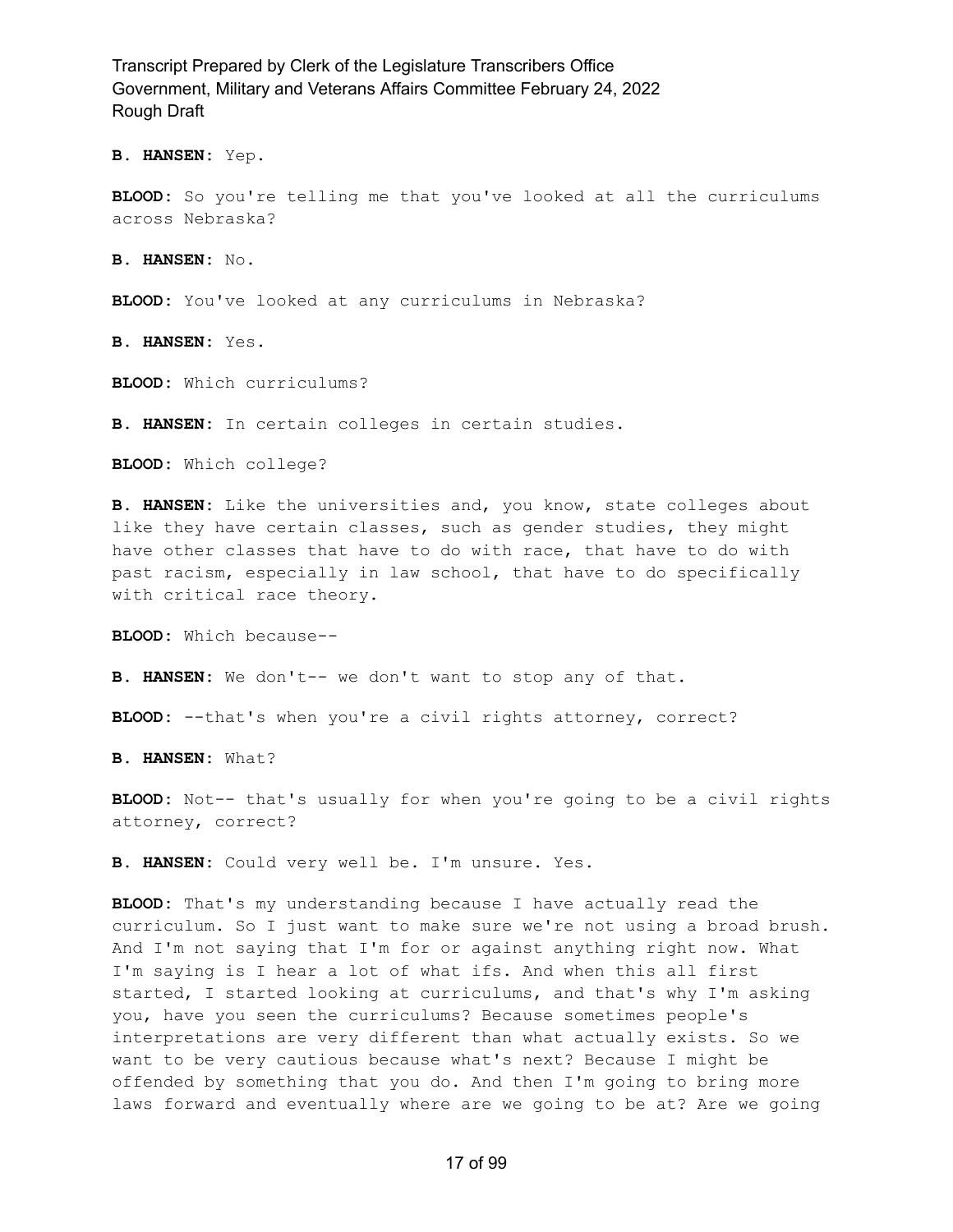to be book burning? Are we going to be going back to the 1950s? I have grave concerns.

**B. HANSEN:** I think you hit the nail on the head when you say we all interpret things differently.

**BLOOD:** It's true.

**B. HANSEN:** And so I think that's somewhat the part of this bill is that we don't paint a broad brush for one race because of history. It's the idea that so when you say we all interpret things differently, I think you are correct. And so we also have to be careful about laws that we make so then we don't also, you know, have unintended consequences.

**BLOOD:** Which-- which is why we have freedom of thought. I have the freedom to read a book or not read a book. I have a freedom as a college student to take a class or not take a class.

**B. HANSEN:** Um-hum.

**BLOOD:** Right?

**B. HANSEN:** Yep.

**BLOOD:** I, as a young person [INAUDIBLE] on the books, often my parents have to give me permission to read specific books because they may not be age appropriate. That happened with me in high school way back when and I'm 60. Right?

**B. HANSEN:** I don't know.

**BLOOD:** There--

**B. HANSEN:** I'm not answering that question. [LAUGHTER]

**BLOOD:** 61 in a week. It's all right. I'm above ground. It's a good day. So I want to make sure that we do this cautiously. And if I were a person of color, if I were a person with a disability, if I were a person who had struggled because of how I identify, where I come from, how I look, I might be insulted by this. And so we need to tread lightly. And we did make sure that all voices are heard and remember that we make laws for all Nebraskans and not special interest groups or a privileged few.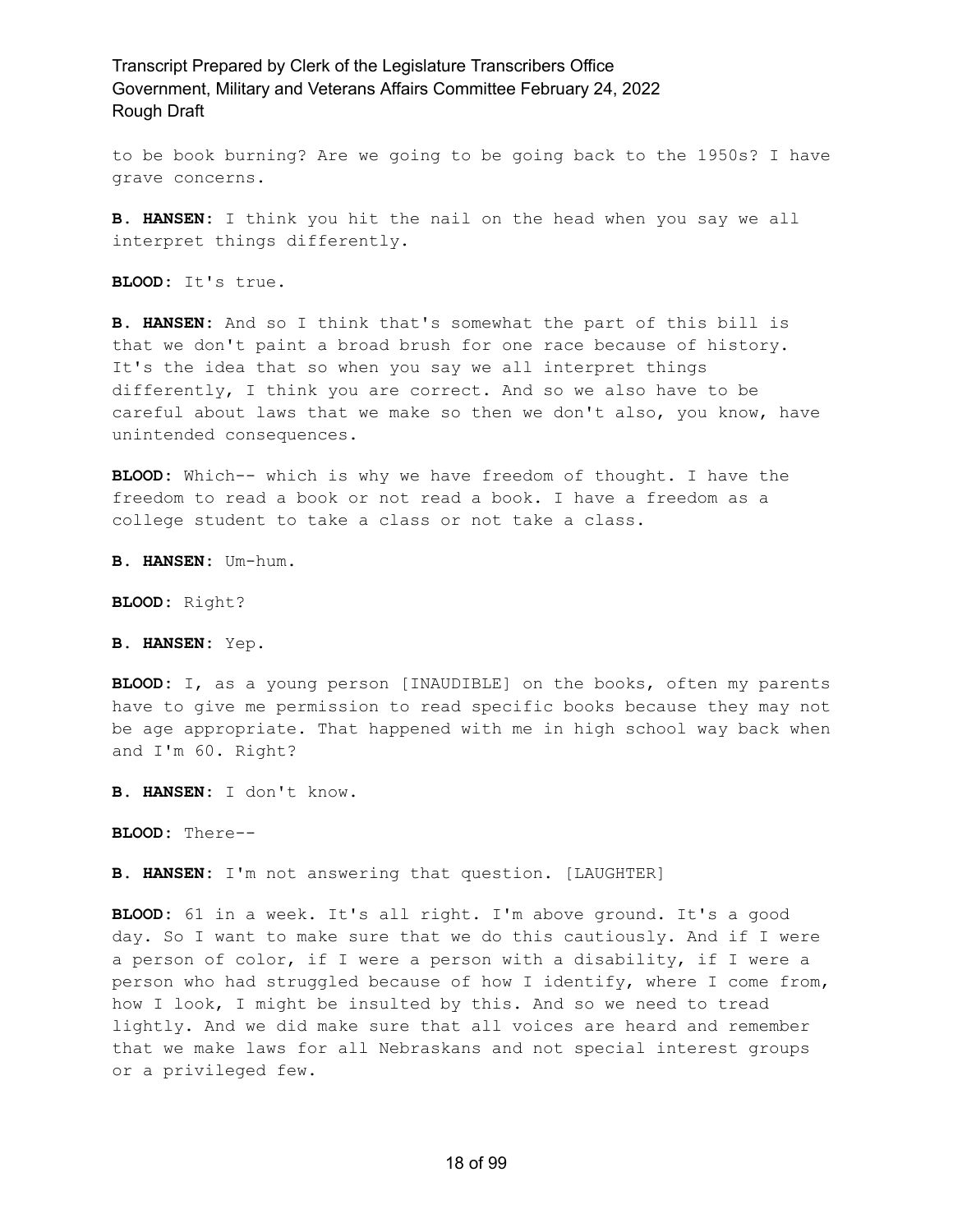**B. HANSEN:** Yes, I understand that. And that's the purpose of this hearing today. We need to hear from people, right?

**BLOOD:** I'll be real curious to hear what everybody has to say.

**B. HANSEN:** Yes, because I can make laws based on my own personal ideology or my own personal opinion. Right? But I don't think that's how laws should be made. And I think that's a whole purpose, especially where we're special Nebraska, where every bill gets a hearing so we can hear from people who are for and against it so we can clarify things so we can make things more specific so we're not painting a broad brush, right? And so that's the purpose of this hearing because I understand this bill is probably not going to go anywhere this year. It's not getting prioritized. We're in a short session. But this is-- this is a good opportunity to hear from constituents who are very concerned about this kind of topic and ones who are also not concerned or-- or might be in favor of it. I think we need to hear from both.

**BLOOD:** And you don't have concerns that this might be hurtful to certain minorities.

**B. HANSEN:** I'm sure-- I'm sure some might feel that way, yes.

**BLOOD:** All right. Thank you.

HALLORAN: Senator McCollister.

**McCOLLISTER:** Yeah. Thank you, Senator Halloran. On this bill, and I read through it just a few minutes ago, Senator, Section  $4(4)(b)$ , that's an interesting passage.

**B. HANSEN:** Repeat that again, sorry, Section 4(4)?

**McCOLLISTER:** Section 4, I will go back to it myself. Section 4(4)(b).

**B. HANSEN:** Yes.

**McCOLLISTER:** And it talks about doing any kind of lobbying or anything else, you know, in a secondary or higher ed institution. So could a high school have a Republican Party club, as well as a Democrat Party club, or maybe a Green Party club? Would that be outlawed in your bill?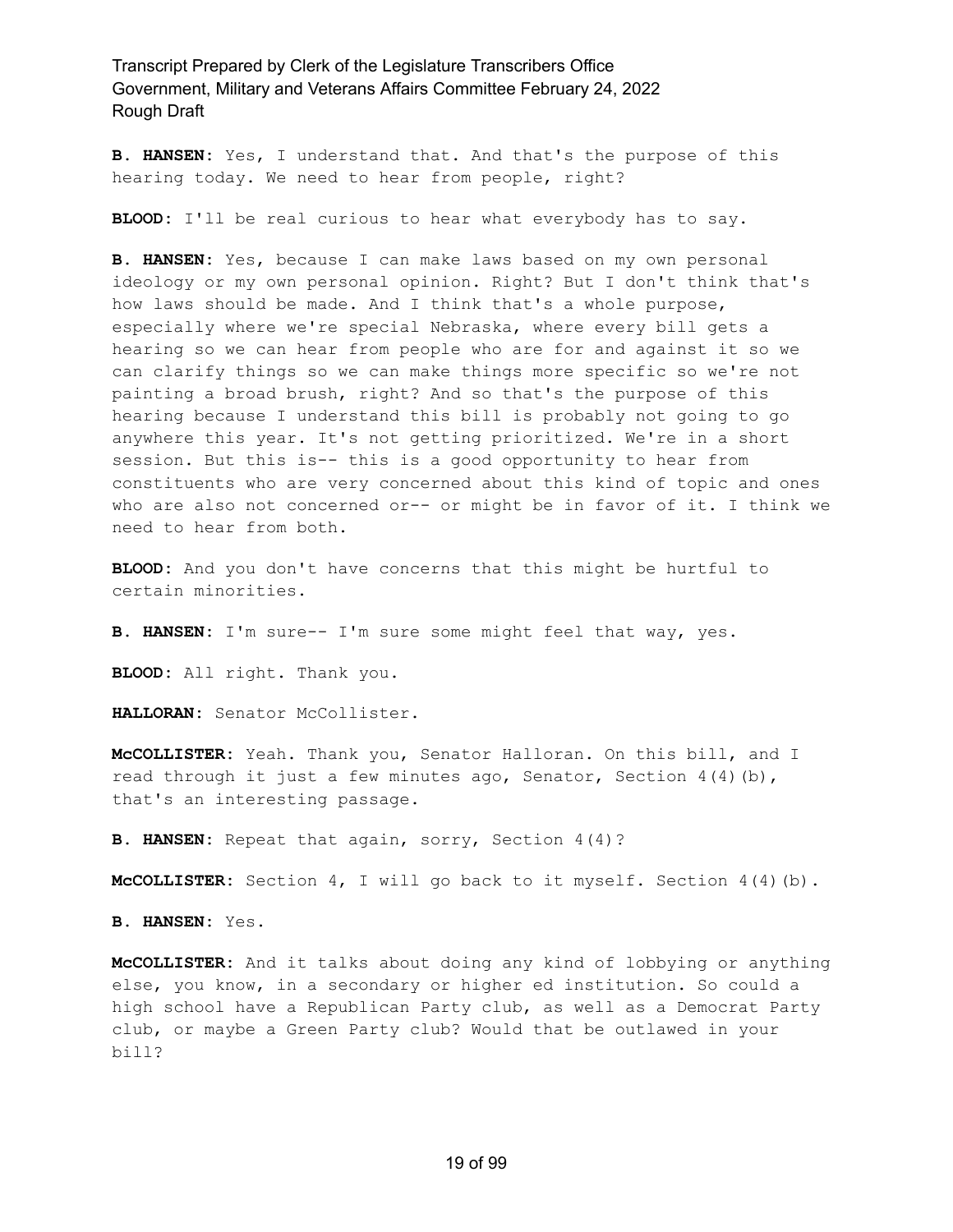**B. HANSEN:** In this section, it doesn't look like it would be. I can't answer specifically sure. This is one of the-- this is one of the sections that we had some intent on what our purpose was. I wouldn't be surprised that this needs a little bit of touch-up to make sure that we're not having some unintended consequences with this part. We want students to be civically engaged. Write a letter to the senator, right? I think our purpose was to make sure that we're not telling them who to write to, like, make sure you write your letter to Trump and nobody else. Right? We don't want something like that or vice versa. We don't want to say there's a-- there's a lobbying effort going on right now for abortion or for antiabortion. We're going to go attend that for extra credit, right? I think that was kind of the purpose of this section. I want to make sure that this also doesn't lead to some unintended consequences, so they cannot be civically engaged because we do want them to be.

**McCOLLISTER:** Again, I get a lot of letters from students and I don't know if they're graded on it or the teacher was-- asked them to do it or whatever else. But I do get a lot of letters, so I hate to see that stop because I think democracy is furthered when our students take an interest in what we do here.

**B. HANSEN:** Totally agree. Right? I think the idea is to make sure it's not being forced or pushed a certain way or they might have a disagreement or they might have a-- they might agree with the concept of where they're getting pushed.

**McCOLLISTER:** Let me ask a couple of questions about specific topics.

**B. HANSEN:** Um-hum.

**McCOLLISTER:** How about the 1619 Project? Would that be outlawed under your bill?

**B. HANSEN:** I'm unsure.

**McCOLLISTER:** Unsure.

**B. HANSEN:** It depends on how they teach it maybe, I guess. I mean, I'd have to look at that. I have an understanding of what it is. I just, without having read it recently, it's hard for me to answer that question.

**McCOLLISTER:** How do we differentiate between so-called objective and subjective? You know, that's the crux of this bill. Right? I am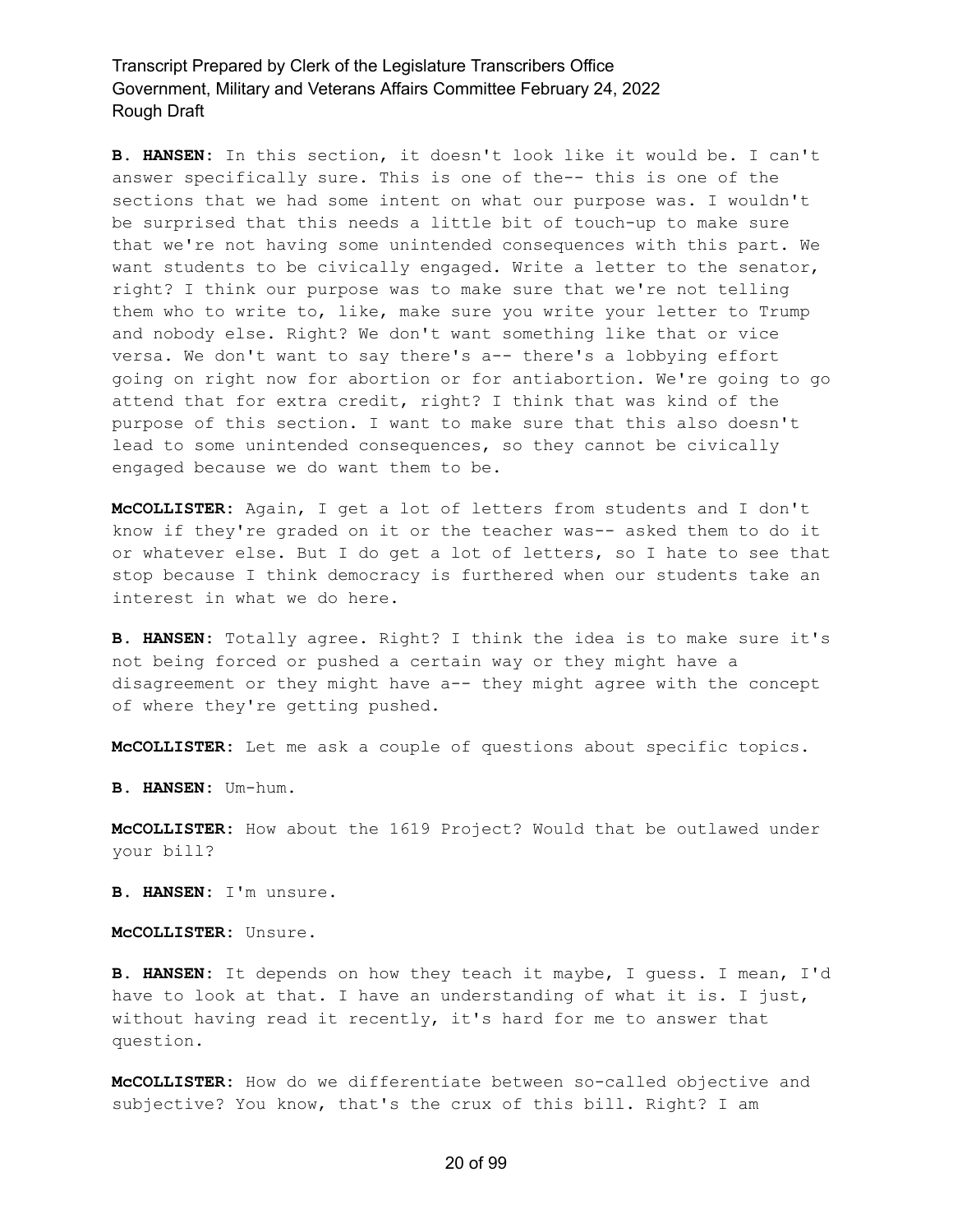troubled that the enforceability, the workability of this bill is-- is very tough to-- to figure.

**B. HANSEN:** That's also been a concern I've heard, especially among teachers. It's like this is-- some parts are confusing, so they want to make sure that they're not getting into trouble as well by saying something they're not supposed to, right? And so I think the idea of objective versus subjective history is we want to talk about Jim Crow laws. We want to talk about past discrimination. We want to talk about how some laws that we have made in the past have been hurtful. We do not want to stop that because we need to learn from that and that's our history. What I think this bill is trying to do, in my opinion, is say because of that, now, Billy, you must feel differently now toward Susie. Right? I mean, I think that's where I had to be careful and we need to tread lightly. And that's what I'm trying to accomplish with this bill is teaching it subjectively then like assigning guilt or fault or blame because of our history, but learning from it as well. We don't want to stop that. So I think that's very important.

**McCOLLISTER:** If we do teach students about the Holocaust, some would say that that's a painful subject to talk about. Would that be outlawed under your bill?

**B. HANSEN:** No.

**McCOLLISTER:** How about slavery in the South prior to the Civil War?

**B. HANSEN:** No. And we specifically say in that bill that you can- that this is not prohibited discussing those topics.

**McCOLLISTER:** Are there any other subjects that would be exempted from-- from these topics or is it-- is that subjective?

**B. HANSEN:** It's hard to say because there's a lot of topics so.

**McCOLLISTER:** OK. Thank you, Senator Hansen.

**B. HANSEN:** Yeah. Good question. Thank you.

**HALLORAN:** Moving right along, Senator Blood.

**BLOOD:** I have a quick question. Thank you, Senator Halloran. So what I keep hearing you saying is that a teacher, an instructor, professor would-- would say you should be ashamed of being who you are based on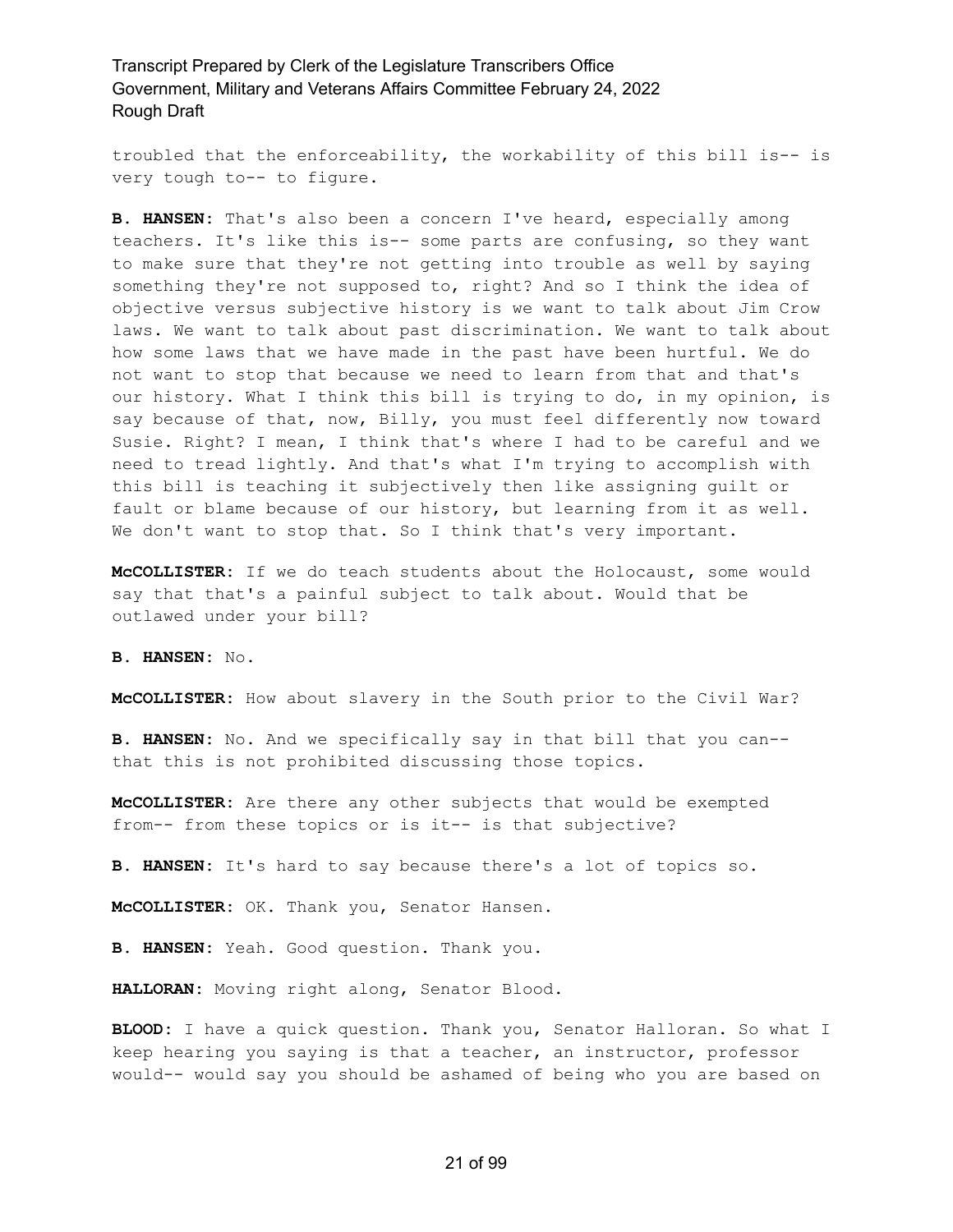the information I just gave you is what I hear you saying. And why wouldn't we just fire that teacher if they were doing that?

**B. HANSEN:** I would assume a teacher would not say that. I would hope not.

**BLOOD:** Because you keep intimating that.

**B. HANSEN:** No, not really. Assigning fault or blame is saying because-- because of your past, there are certain actions that you should do versus to somebody else, right? Or you should feel a certain way because of this. I'm not saying, you know, like, not-- not as mean-spirited, I mean, but sometimes it's more subtle. Right?

**BLOOD:** I'll wait and hear the testimony.

**HALLORAN:** Thank you, Senator Blood. I think we need to move on to people that want to speak for or against the bill. Senator, thank you for--

**B. HANSEN:** Thank you.

**HALLORAN:** --taking questions and if you will, you stay around for closing?

**B. HANSEN:** I should close. If it goes too long, then I might waive closing, but I don't think I'm going to.

**HALLORAN:** So it's not a promise. All right. Thank you, Senator.

**B. HANSEN:** Thanks.

**HALLORAN:** We will move on to proponents for LB1077. Proponents.

**KATE ANDERSON:** Hello, Senators. My name is Kate Anderson, first name Kate, K-a-t-e, and last name Anderson, A-n-d-e-r-s-o-n. I am a senior at the University of Nebraska-Omaha and I'm studying political science. I'm speaking before you today on an issue that is very important to me. Unfortunately, this bill would not go into effect in time for my tenure as a student, but my hope is that my testimony and the testimonies of others today will prevent similar experiences for students in Nebraska down the road. Last semester, I took a political psychology class and it was immediately made apparent to me that we were not there to take an objective look at the behavioral and cognitive processes behind politics. Instead, we were there to be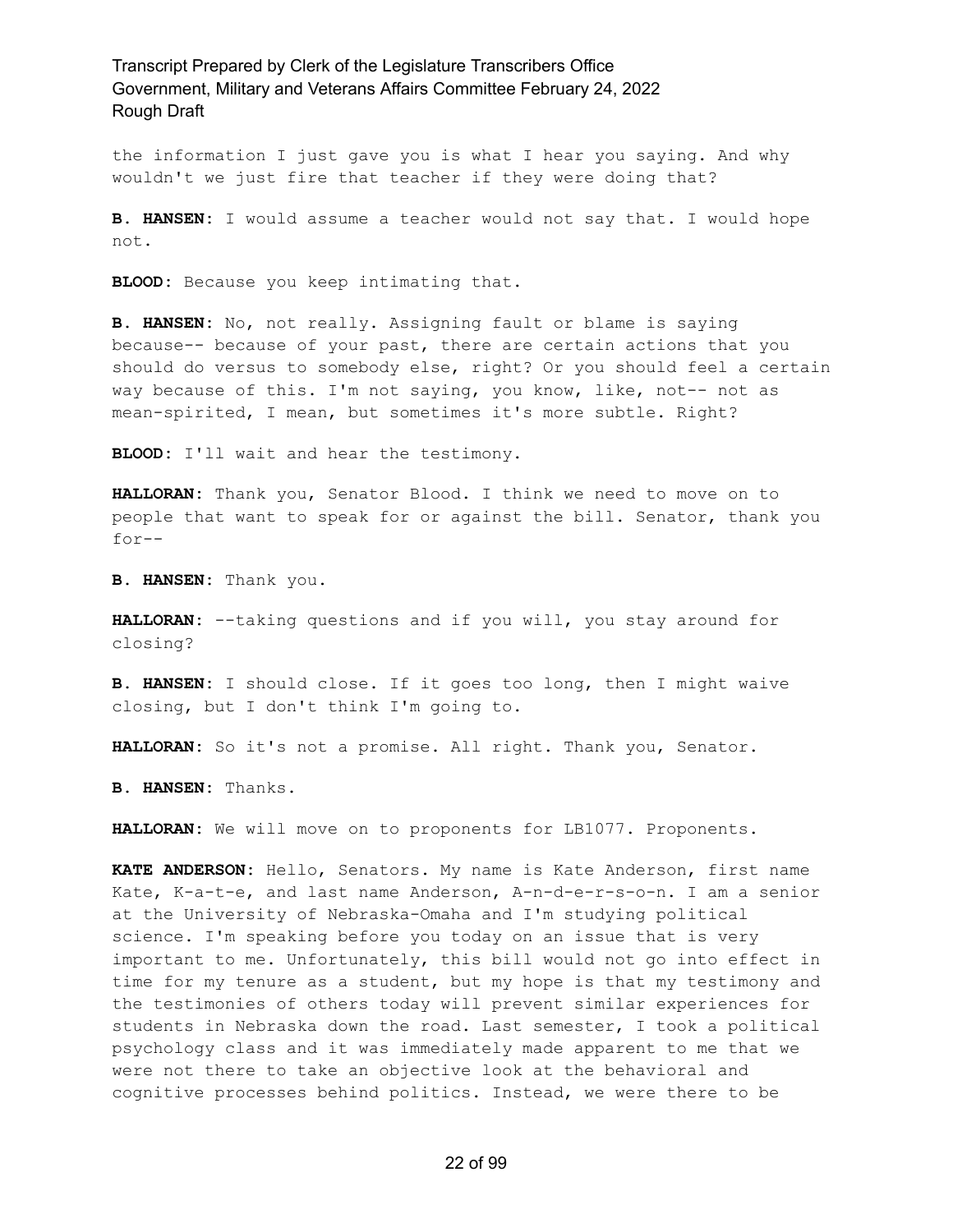taught what makes an American, specifically a white one. One of the textbooks assigned to our class for the semester was on national identity. The author was looking to determine what makes up the American identity and whether-- and whether national identity was a good or bad precedent. I didn't have a problem discussing this topic, and it was interesting to read what different groups of people believed about their American identity. However, I did not appreciate that race was the predominant topic of the entire semester. There were multiple passages that I took issue with, such as the suggestion that it was less educated white persons who had what the author called hard boundaries for identifying as an American. Some of the hard boundaries were speaking English, being a Christian, and being white. And if you're wondering who the less educated are, according to the author, they were white, Christian, didn't go to college, and work blue collar jobs. The insinuation was not lost on me. I would like to state, for the record, I am a white, English-speaking Christian that identifies as an American and strongly so. I do believe there are standards for who gets to claim America as their home, but not a single one of them has to do with religion, race, or language. And I resent the fact that she tried to put me in a box. Later on in the semester, I was watching a lecture for the week and my professor began informing the class that he doesn't really identify as an American. Again, while I found that ironic, considering it is his freedom to do so because he is an American, I didn't have an issue with him expressing an opinion. I did take issue with his explanation as to why. He told us that the U.S. has a problematic history when it comes to race, which is fair. But he continued to push the idea that white people identifying strongly with America was part of the problem; that by doing so, it was an active choice to discriminate. I want to make it clear that I'm paying for my college education completely by myself, and I'm proud to say I will graduate with no debt this May. But I never intended to pay for my professor to shame my race in the name of higher education. Here's an example of a question we had to answer for, oh.

**HALLORAN:** Sorry, Ms. Anderson, your three minutes are up, but there will be some questions I'm sure.

**KATE ANDERSON:** OK.

**HALLORAN:** [INAUDIBLE] can finish your statement. Any questions? Senator Lowe.

**LOWE:** Thank you, Ms. Anderson, for coming and testifying today. You're-- you're very good at testifying.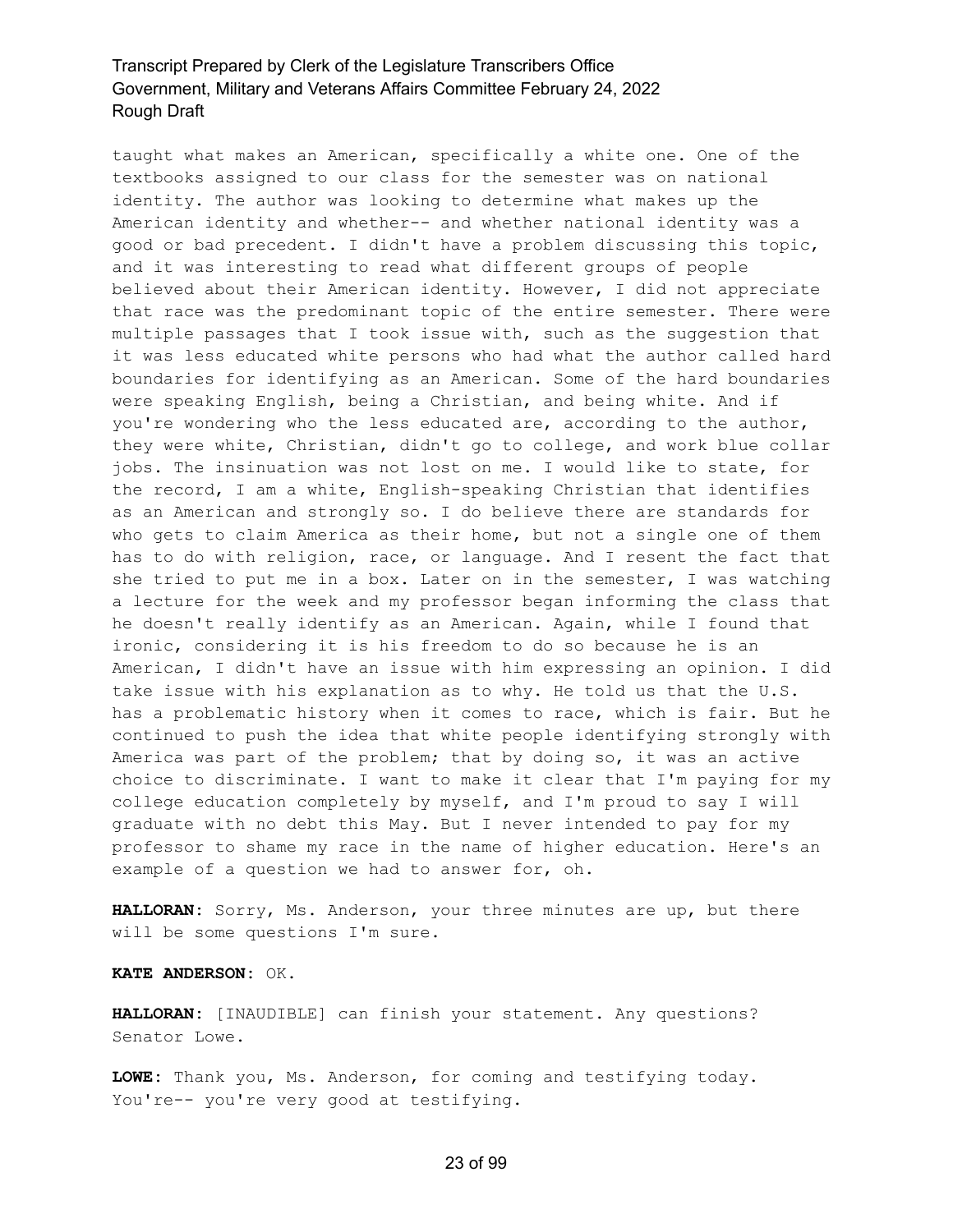**KATE ANDERSON:** Thank you.

**LOWE:** Could you please finish?

**KATE ANDERSON:** Yes. So this is an example of a question we had to answer for our final exam. Political science has a lot to say about white racial prejudice, racism, and to a lesser extent, sexism. Define these terms. Based on our course this semester, what roles did these factors play in the 2016 presidential election outcome? Which factors mattered and how did they come to matter? Do these factors always matter in presidential elections? Do you think they have generally been just as important in the last 40 years of presidential elections? If not, why was 2016 different? This question wouldn't have been an issue if the professor had left out the part that stated based on our course this semester. If the requirement was that I had to base my answer on what we were taught over the course of the last 16 weeks, then I couldn't do that. I was not going to write how white people are a bunch of racists and sexists like the class had been telling us. I reject the premise that white racial prejudice was the reason Donald Trump was elected. I rejected our professor's conclusion that white people were becoming more and more racist in 2016 out of fear of a minority takeover. I didn't believe that Hillary Clinton lost because white men didn't want a woman in office. She lost because she has a horrible personality and has trouble keeping track of her emails. So I answered the questions, but not based on the ostracizing of my race, a race I can do nothing about. Up until that semester, I was always an A student. I won't say with certainty that my record was tarnished because I didn't play ball. Instead, I'll leave you to come to your own conclusions on that one. I'm not the only student that has experienced similar discrimination at my school. If we don't do something about it, I won't be the last either. If you truly believe that all people are equal and should not be judged by their race, then vote yes for this bill. Anything less will be considered an endorsement of racism and prejudice in my book. This bill protects everyone, no matter the skin color, something we should all be able to get behind and the fact that we aren't should be telling. Thank you for your time.

**HALLORAN:** Thank you, Miss Anderson. Don't you think that Martin Luther King pretty well nailed it with his I've Got a Dream speech when he said, I have a dream, I hope I'm coming close on this, I have a dream that my children will be judged by the content of their character, not the color of their skin.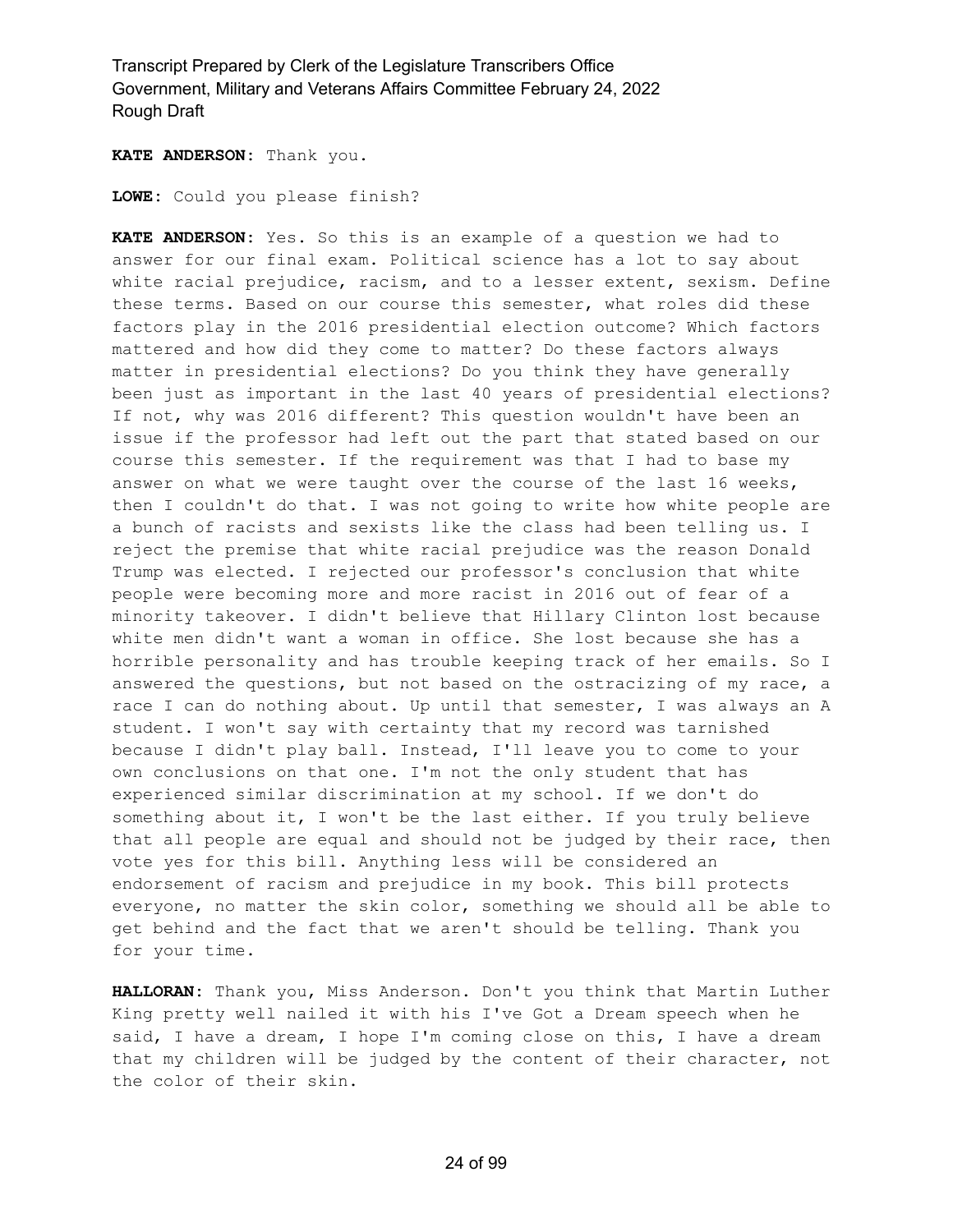**KATE ANDERSON:** Yes, I agree.

**HALLORAN:** All right. Thank you for your testimony. Any further questions? Senator Blood.

**BLOOD:** Thank you, Senator Halloran. Thank you for coming to testify and congratulations on getting close to graduation.

**KATE ANDERSON:** Thank you.

**BLOOD:** I have a, just a general question for you. Did you ever have any professors that you didn't agree with in any other classes?

**KATE ANDERSON:** Yes.

**BLOOD:** Thank you.

**HALLORAN:** All right. OK.

**KATE ANDERSON:** Can I make one quick statement just in response to that?

**HALLORAN:** A very quick statement.

**KATE ANDERSON:** I have disagreements with professors, but disagreements and shaming someone because of their race are two different things.

**HALLORAN:** Thank you so much for your testimony. Are there additional proponents for LB1077? If there are other additional proponents for LB1077, could you please move forward to some chairs available in the front row here? Good afternoon.

**ALLIE FRENCH:** Good afternoon. My name is Allie French, A-l-l-i-e F-r-e-n-c-h. I am here on behalf of Nebraskans Against Government Overreach in support of LB1077. This has been a long discussion. This isn't the first time that Nebraskans Against Government Overreach has had a position on this topic. Just last year, there was a Learning Community meeting, coordinating meeting in-- for Omaha and Sarpy County, for Douglas and Sarpy County area. And it was a very upsetting day for I think a lot of people on both sides of the field. And I think we see that a lot of the time these days we are spending a lot of time putting people into boxes and labeling them. And I believe that a lot of it comes from the messages that society receives through the media. And I don't believe that this legislation has any intention of preventing any discussion. What it does do and what it could--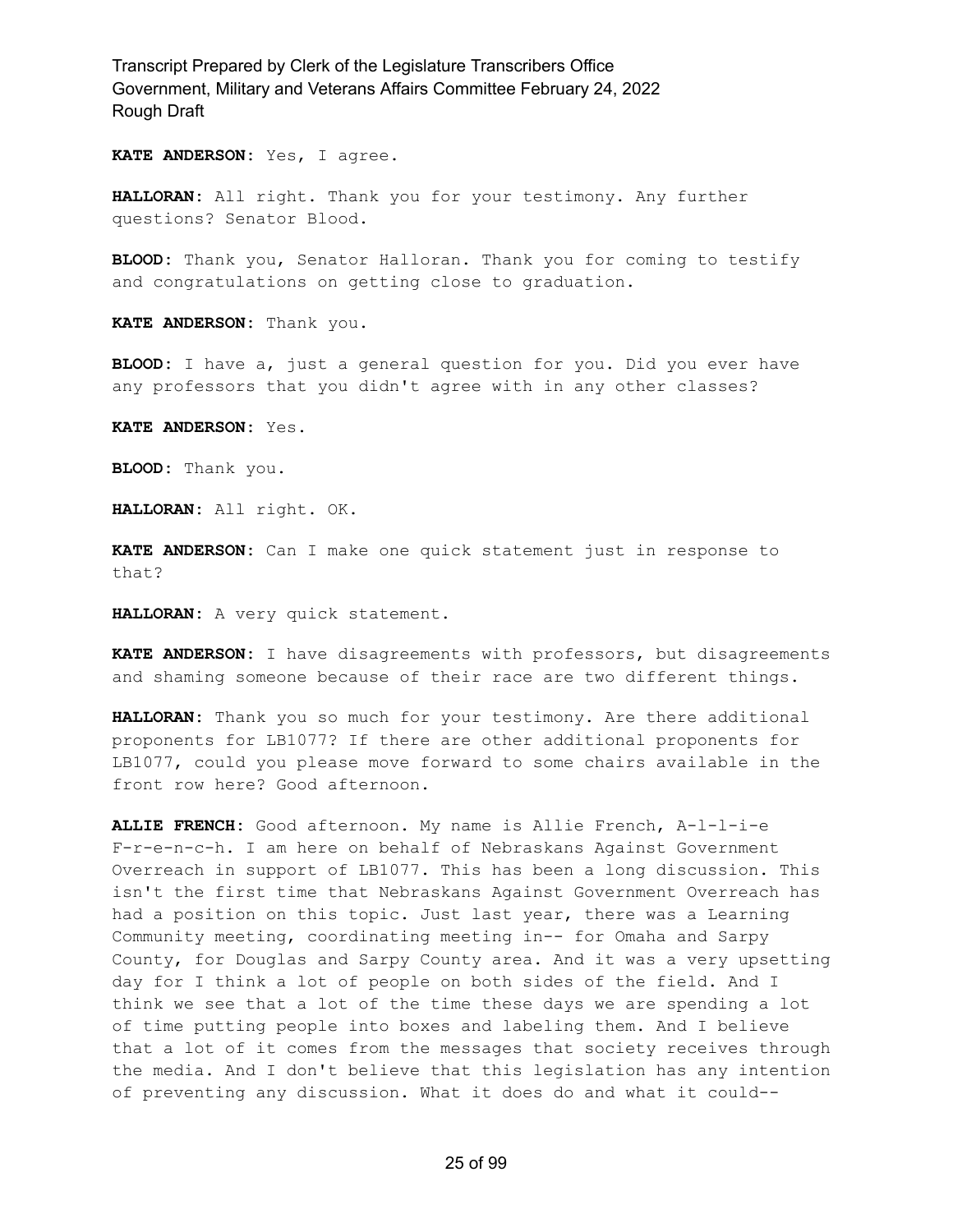would do is when we equate this or correlate this to the meeting that we had last year at the Learning Community, they were voting on whether or not they were going to accept funds from the Warren Buffett institution to teach teachers antiracist teachings and training. So it's not even whether or not it permeates the curriculum itself, but whether or not it is incorporated into the methods in which the curriculum is taught. Now, I am not going to sit here and say that our curriculum is 100 percent correct. It has flaws. It's had flaws for decades. It's probably had flaws for a century or more. But that happens. The victors always get to determine the history, don't they? Don't we know this? This is how it's always been since the beginning of time. And I think that it's important that we remember and we hold tight to the fact that we shouldn't be worried about what other people are doing, what other people think, what other people look like. But what we should-- what should matter is how they act and how they treat others, and whether they're doing so in a manner that creates a united community and a community that cares about being successful and prosperous and a positive contribution to society. Now, I don't see any language in this bill that would prevent a united and positive society. What I do see in this bill is it clearly saying that we need to not label people, that we need to not put people into boxes, that we need to allow people to have discussion and ask questions, but that it shouldn't be manipulated by a personal ideology or even a societal ideology. When it comes to teaching prepubescent children, we need to ensure that we are eliminating societal and political arguments and discussion. Thank you.

**BREWER:** Thank you. All right. Kind of coming in midstream here. All right. Questions? Oh, yes, Senator Blood.

**BLOOD:** Thank you, Chairman Brewer. Welcome back. So you're referring to the Buffet Institute funding from the Learning Community if I heard you correct. So that was 100 percent optional. No staff was forced to take it. Is that correct?

**ALLIE FRENCH:** You know, optional is a really funny word. Right? You know--

**BLOOD:** I'm taking that as a yes.

**ALLIE FRENCH:** No, because and I'm not going to agree with you on that. Whether somebody is required to attend something or not does not equate to whether or not those teachings reach them through the training or not, whether it's through emails. What if it's not the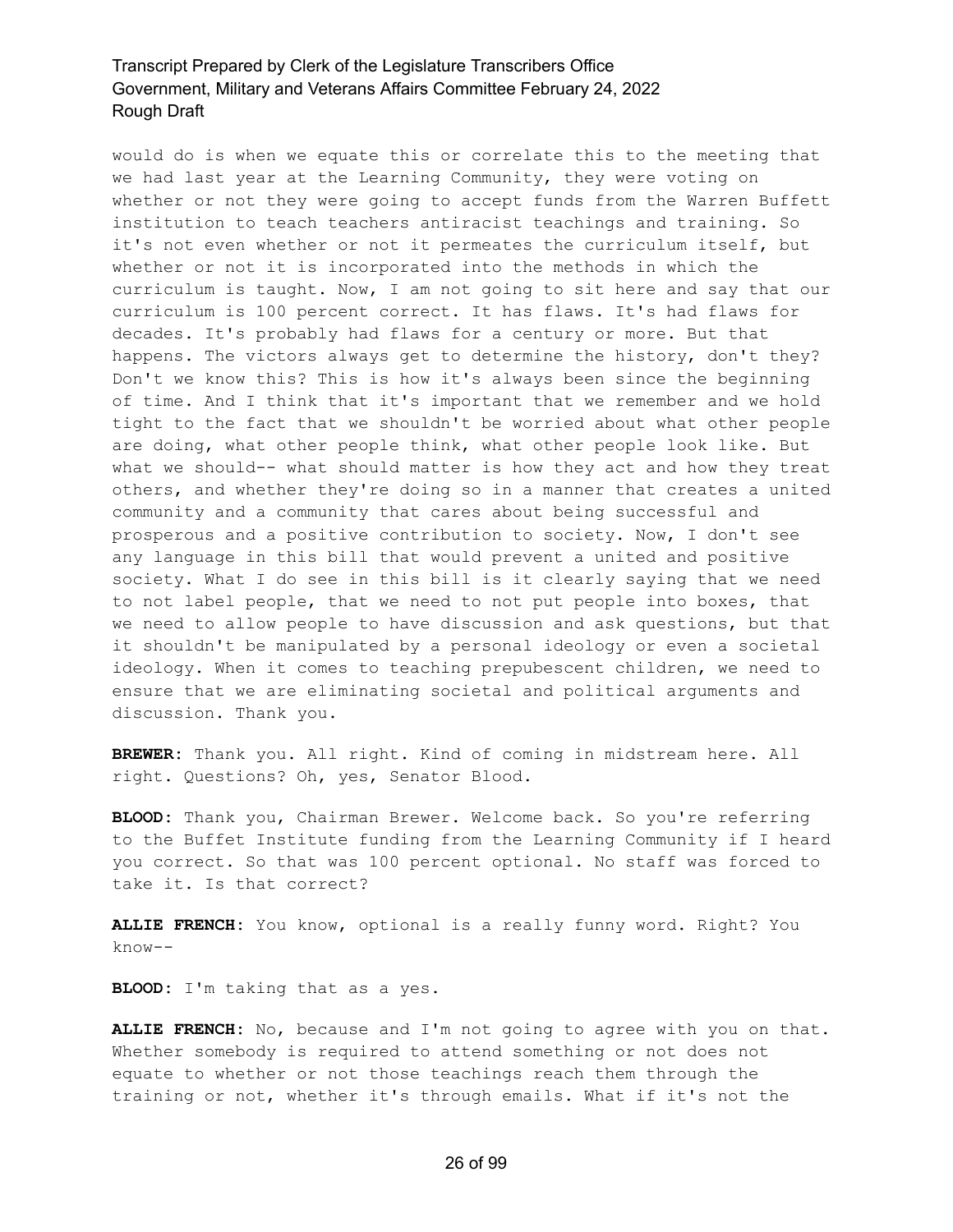person who got to decline from taking the course, but their peer did and now it's permeating the discussion around planning curriculum in the classroom? It's not a matter of whether or not they got to sit there and listen to it during the meeting. But does it affect the policy making ,the curriculum formation once it reaches the classroom?

**BLOOD:** So the information is public and I looked it up real quick on my phone.

**ALLIE FRENCH:** Yeah.

**BLOOD:** So 225 people participated, and 97 percent of those that participated gave positive feedback.

**ALLIE FRENCH:** That's great.

**BLOOD:** So, right?

**ALLIE FRENCH:** Yeah.

**BLOOD:** So, you know, I'm very familiar of the work that you do and the causes that you support. And I think it's curious that you talk about not putting people in a box as far as labeling goes. So I just want to make sure that when we say things like that and I have [INAUDIBLE]

**ALLIE FRENCH:** [INAUDIBLE] referring to the meeting itself and the discussion that took place, not so much what the vote was--

**BLOOD:** OK.

**ALLIE FRENCH:** --or what they were discussing,

**BLOOD:** I'm just--

**ALLIE FRENCH:** The energy--

**BLOOD:** --referring to what you said.

**BREWER:** OK, let her ask her question.

**BLOOD:** I don't want to argue. [INAUDIBLE] my question. Thank you. So the question that I have for you is that I'm not sure that what we're talking about has anything to do with labeling. And when we talk about people of color especially, when I walk down the street, I say this and I mean this partially to be funny, but partially because it's really serious. When I walk down the street and people see me, they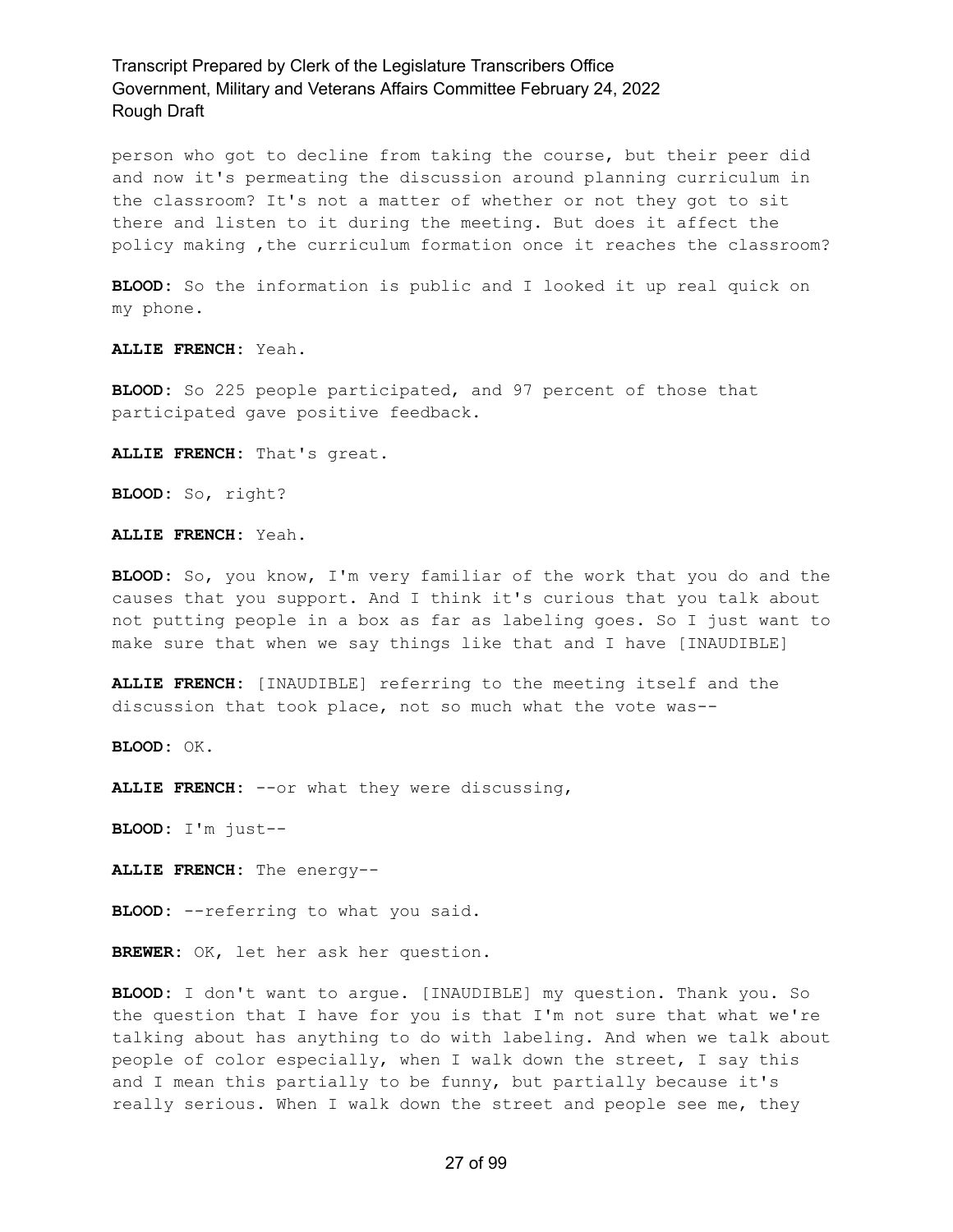don't go, oh, chubby white woman, go to the other side of the street. But when a person of color walks down the street, you clearly see that color. People clearly have predisposed labels in their head. And that is something that we can never change.

**ALLIE FRENCH:** How do you know that they think that in their head?

**BLOOD:** I--

**ALLIE FRENCH:** No, I'm serious though.

**BLOOD:** We can discuss this outside the room.

**ALLIE FRENCH:** Absolutely.

**BLOOD:** So the questions that I have for you is how is educating people and giving them an opportunity to think for themselves labeling?

**ALLIE FRENCH:** What do you-- I'm not sure what your question is because  $it--$ 

**BLOOD:** Because you-- the first sentence that you said today in your testimony is that you don't think it's right to put people in a box and label.

**ALLIE FRENCH:** Correct.

**BLOOD:** OK, so how-- how is giving people a broad education on-- on different thoughts and different perspective, making that a label?

**ALLIE FRENCH:** I think the testimony prior to mine gives you a really great example of that. And she's not the only one who feels that way. I really do wish that the parents of the child who are currently in a Supreme Court case where we're here to discuss what was going on with their situation, because that's a much better example, and I don't have all the pertinent details to that. But it does-- it does exist. There is-- there is labeling happening and this would allow or prevent some of that labeling from happening. It shouldn't matter. I don't think that a--

**BLOOD:** Do you really feel--

**ALLIE FRENCH:** --vast majority of the people feel the way that you describe them feeling. I don't think a vast majority of the people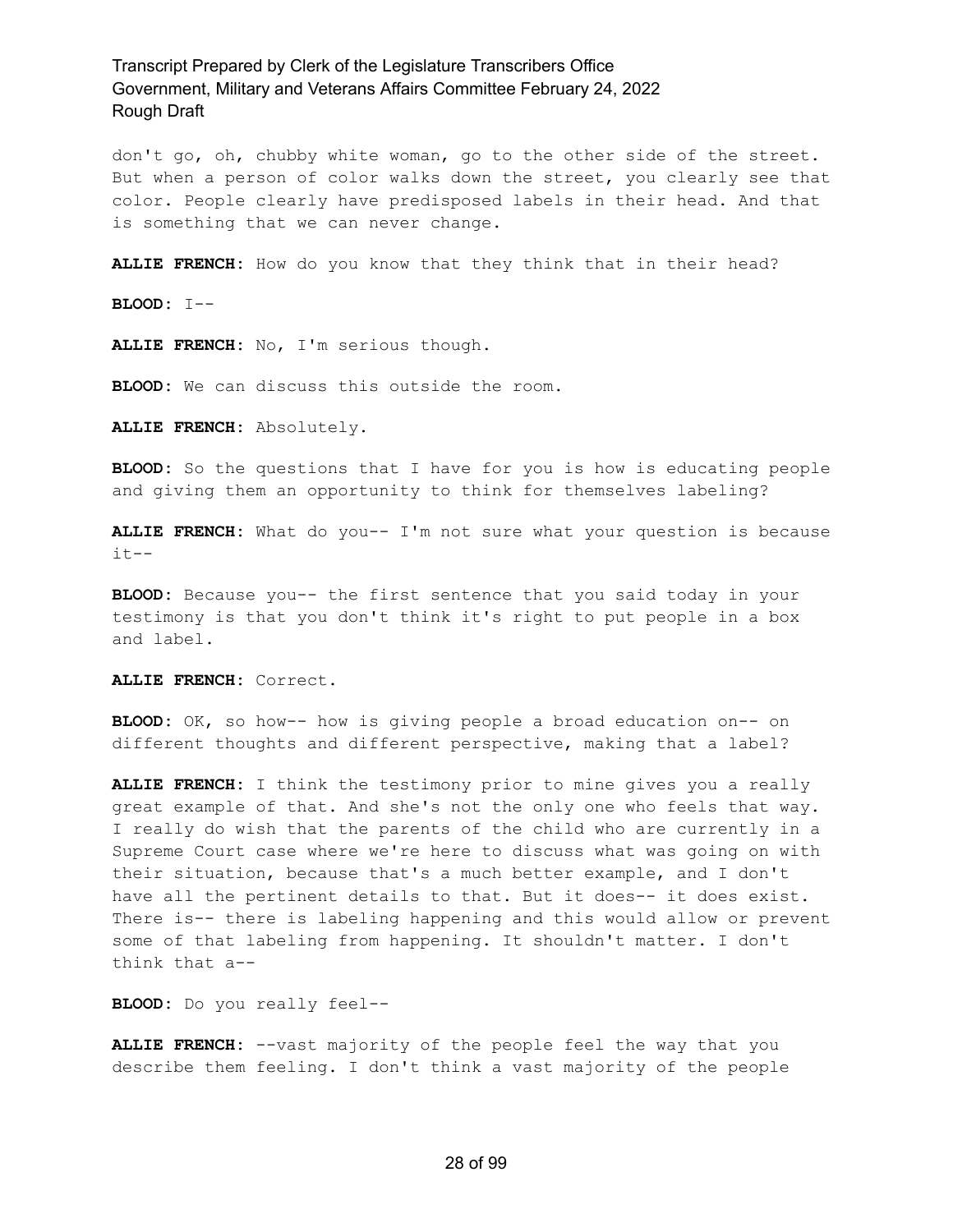walk across the street, depending on who's walking down the street from them.

**BLOOD:** I appreciate you sharing your opinion. Thank you.

**ALLIE FRENCH:** Absolutely.

BREWER: All right. And OK, Senator McCollister.

**McCOLLISTER:** Thank you, Chairman Brewer. And thank you for being here. You have an articulate voice. But don't you think this bill is almost unenforceable and impractical? You know, this relationship we have between subjective and objective, almost undefinable.

**ALLIE FRENCH:** I'm really glad you brought that up because you are right. Alone, it's unenforceable. That was actually the purpose of the end of the bill on the last page, where it provides the opportunity for somebody to file a complaint with the AG and have an investigation. But whether or not we agree on the beginning portion of the language of the bill, I think we all really should agree to the end. If we eliminate portions that people don't like the wording of, I mean, I see no problem with that. I don't think it's all necessary. I don't think that for a vast majority of Nebraskans that this is a major issue. However, for people who do find issue, it would provide them the opportunity to have somebody actually investigate that matter. At this point in time, I'm not sure that there's a policy or procedure in place for an investigation to take place if they feel that this was violated.

**McCOLLISTER:** The group you represent is People Against Government Overreach.

**ALLIE FRENCH:** Um-hum.

**McCOLLISTER:** Why are you here representing yourself as a proponent instead of being an opponent if you're against government overreach?

**ALLIE FRENCH:** Because we proudly support the American ideologies.

**McCOLLISTER:** Can-- can you expand on that?

**ALLIE FRENCH:** Well, as we've discussed, and this is going to get more in-depth and it will become more obvious, when we have a situation and I can draw many other examples, but for this case, when we have an implementation of policy procedure curriculum, so on and so forth that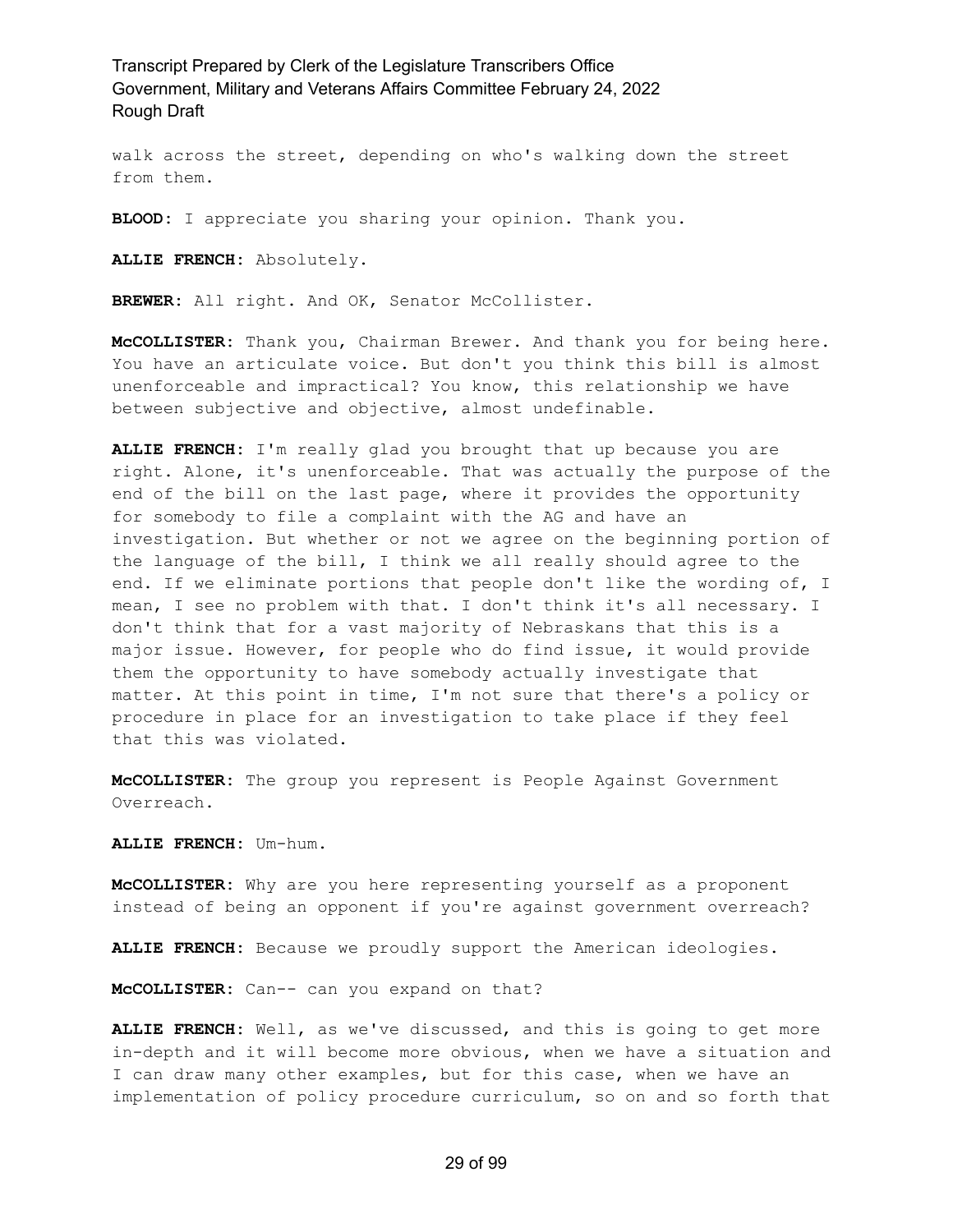creates dissension among our community, it's actually technically unlawful. It's the reason that mask mandates were unlawful because when you create law, regulation, policy, or teach curriculum that causes dissension amongst our community, it's unlawful. And this, again, would provide a method that would allow the people, the constituents, the actual individuals, you know, who are enduring whatever their situation may be would now have an opportunity to hold the government accountable.

**McCOLLISTER:** Thank you, Ms. French.

**ALLIE FRENCH:** Absolutely.

**BREWER:** All right. Additional questions? See none, thank you for your testimony.

**ALLIE FRENCH:** Absolutely. Thank you.

**BREWER:** All right. We're just going to-- I'm just going to give you guys a quick math lesson here. It is 1438. We have 68 people in the room. I don't know if everybody's going to testify. But if we allow three minutes apiece, a minute to change over and no time for questions, we'll finish sometime around 8 o'clock tonight. So again, let's get to the point. Let's make sure that if someone has already made your point, we don't-- we don't want to give too much time or we will have a pretty late night. And I'm willing to go, that's not a problem there. I just don't want folks to have the false impression that today is going to be a very long day. All right. We are still on proponents. Is that correct? I just got back. OK. Additional proponents for LB1077. Welcome to the Government Committee.

**TYLER HENNINGSEN:** Thank you, Senator Brewer, and thank you, members of the committee. And of course, thank you, Senator Hansen, for having the courage to introduce this bill. I know it's been talked about these types of standards quite frequently lately. Senator Hansen, as well as our new State Board of Education member, Kirk Penner. So I applaud your action. Appreciate you standing up for-- for students in that regard. I know it's not necessarily popular with the NSEA and the lobbyists around here. I'm in support of this bill. I think--

**BREWER:** Spell your name.

**TYLER HENNINGSEN:** Oh, I apologize. Tyler Henningsen, T-y-l-e-r H-e-n-n-i-n-g-s-e-n. I am speaking today in support of the bill. I think that it really focuses on the fundamental idea of education and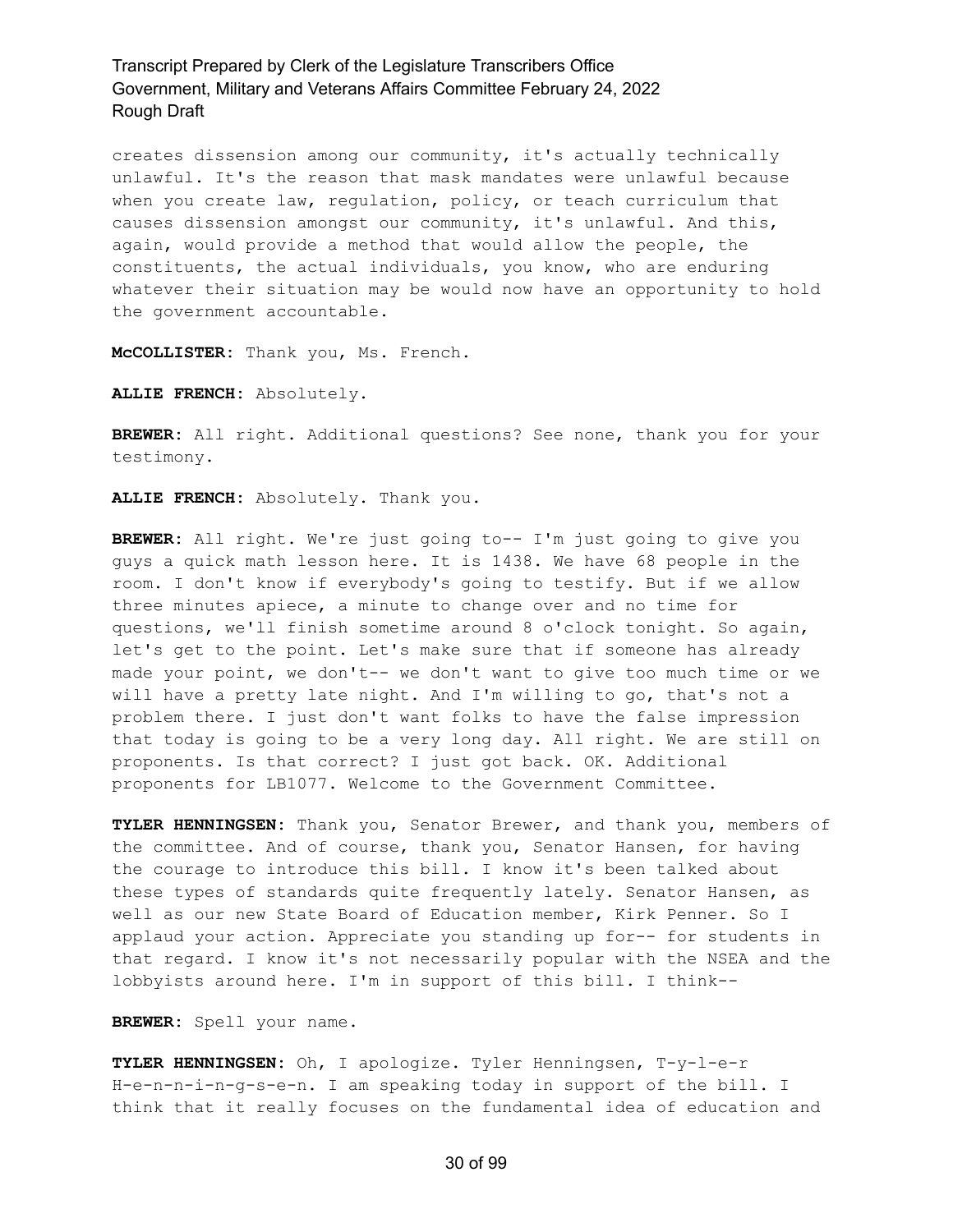not indoctrination. Personally, I was blessed to go to some of our state's amazing public schools in the Papillion area as a resident of Legislative District 3. But even so, I did encounter my own experiences with this type of divisive indoctrination, ideology that I would not consider education. And again, as a Creighton student and to preemptively answer Senator Blood's question, I do have other teachers and professors that I've disagreed with in the classroom and outside and still maintain very good relationships with them. But I think the fundamental principle, again, education over indoctrination, focusing on history, reading, writing, arithmetic, but still pushing our students to ask the tough questions without forcing our viewpoints upon them is the-- is the foundation of American ideology of thought and expression. With that, I conclude my testimony.

**BREWER:** All right. Thank you for that testimony. Let's see if we have questions. Seeing none, thank you for taking the time to come out this afternoon.

**TYLER HENNINGSEN:** Appreciate it, Senator.

**BREWER:** All right. Additional proponents to LB1077. All right. Seeing none, we will make our transition to opponents. We'll invite up our first opponent.

**RICHARD MOBERLY:** The longer written testimony.

**BREWER:** OK, that's good, because we'll have the testimony to read and you just hit the highlights, the Reader's Digest version.

**RICHARD MOBERLY:** I'll try. Prepared for five minutes so we'll see if we can cut it

**BREWER:** OK. Give it your best shot.

**RICHARD MOBERLY:** Good afternoon, Chairman Brewer and members of the Government, Military and Veterans Affairs Committee. My name is Richard Moberly, R-i-c-h-a-r-d M-o-b-e-r-l-y, and I serve as the Dean of the University of Nebraska College of Law and the Richard C. and Catherine S. Schmoker Professor of Law. I'm here representing the University of Nebraska system in opposition to LB1077. The university opposes LB1077 for three main reasons. First, the bill undermines constitutional and educational values by prohibiting speech related to certain ideas, ideas that deserve more discussion and debate rather than less. Second, the bill's language is vague and overly broad, which would chill speech and make our educational institutions weaker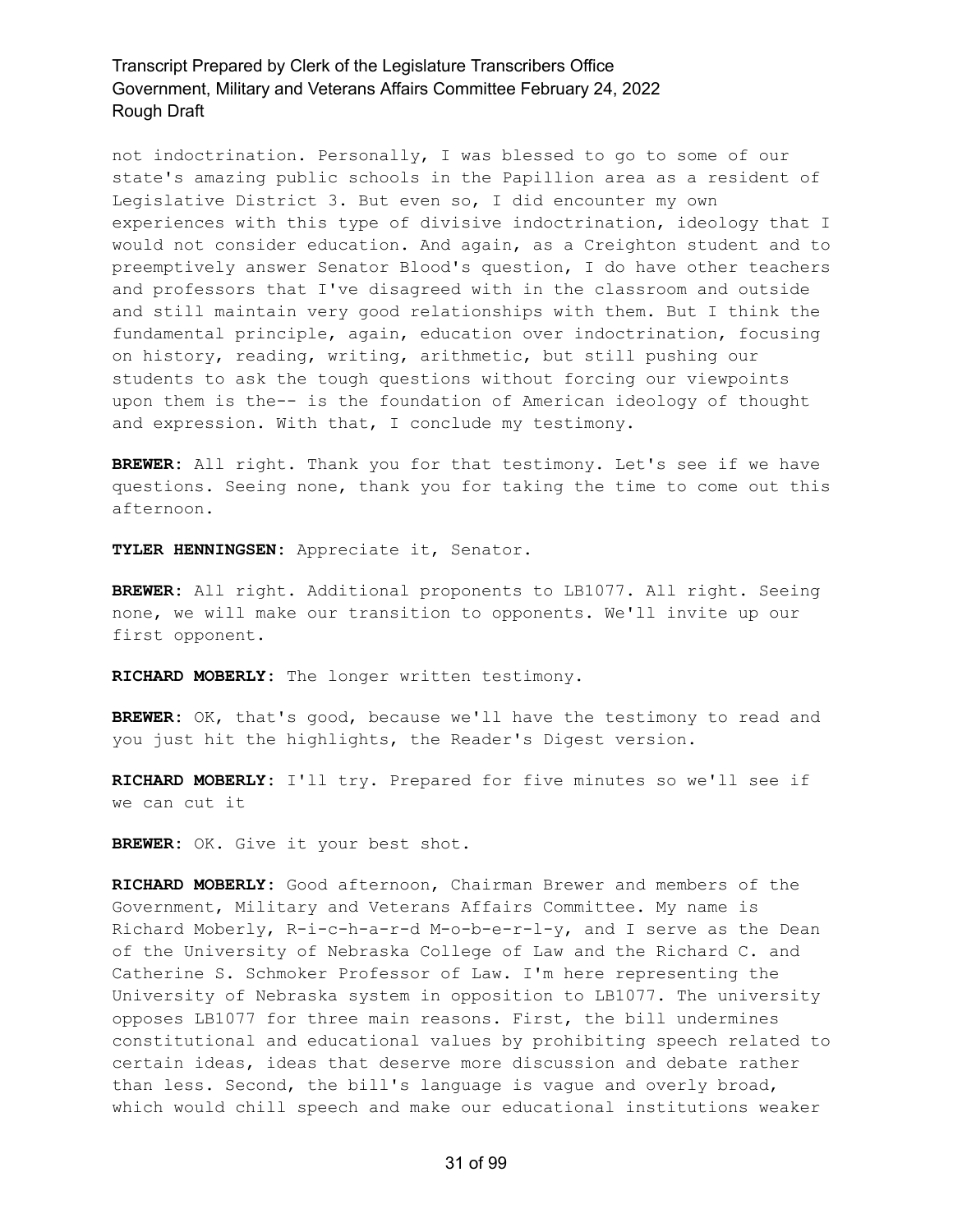rather than stronger. Third, LB1077 inappropriately subjects our state university and colleges to speech police, who would appear to have limitless power to withhold funding that you have authorized as this Legislature. I'll address each objection in turn. First, LB1077 prohibits teaching certain ideas. However, ideas and the speech that is used in the language of the bill to "teach, advocate, encourage and promote" them are the core of the First Amendment's protections. Such prohibitions on speech violate those protections, as well as the academic freedom traditions of our universities and colleges. A foundational tenet of this country and our institutions of higher learning is that the way to counter ideas you don't like is to come up with better ideas. By contrast, LB1077's approach is to ban people from talking about them. With all due respect, if the Nebraska Legislature passes legislation to prohibit ideas and speech protected by the First Amendment, it will get challenged and likely overturned by our courts. I give several examples of problematic sections of LB1077's bans on ideas in my written testimony. The university's second objection is that many of the terms defining the bill's prohibitions are vague and overly broad, which can have a chilling effect that actually limits speech beyond the strict language of the statute. For example, what if a professor teach historic facts such as the racist federal lending laws and redlining that until relatively recently prohibited black people from receiving federally subsidized loans for mortgages? What if the professor mentions that this system still impacts housing, land ownership, and wealth accumulation of black citizens today? In other words, argues that these historic events still today have a systemic impact on people based on their race. Does that cross the line into teaching about systemic racism, a topic which is prohibited from being discussed by LB1077? This bill dangerously leaves the answers open to interpretation. The remedies in LB1077 form the basis of our third objection to the bill. The bill's remedy for any violation of Section 3 is to withhold funding from a school. Whether a violation occurred will not be adjudicated by a hearing in front of a court or some other neutral arbiter. Rather, it will be determined by overseers of postsecondary institutions, some of whom are unelected appointees and few of whom have legal training, with no recourse or chance for appeal. Protections of the First Amendment should not be subject to the sole discretion of this type of remedial system, particularly when the financial consequences could be so severe. For all of these reasons, the University of Nebraska system stands in opposition to LB1077.

**BREWER:** Like how you had the last line kind of loaded, ready to go.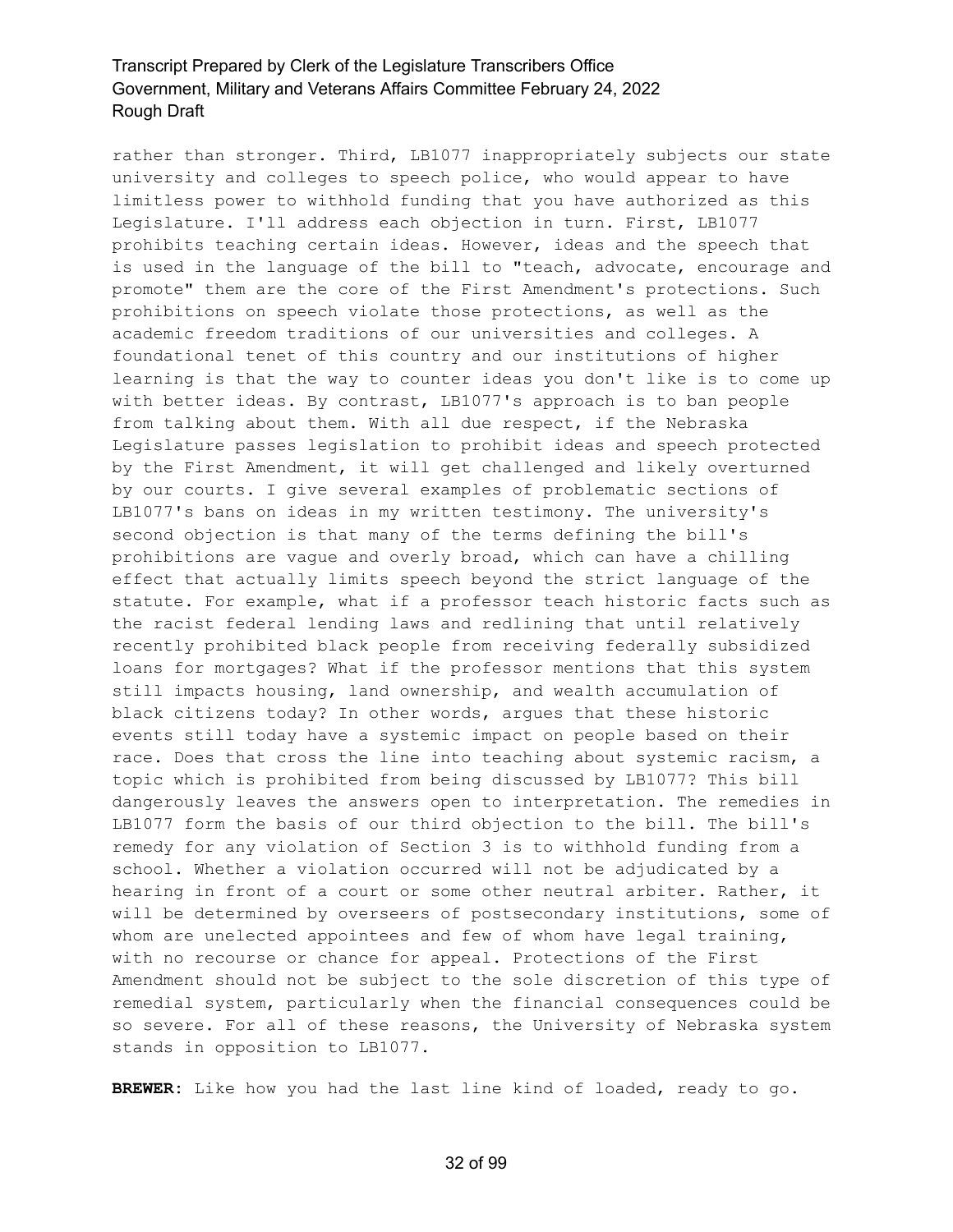**RICHARD MOBERLY:** Yeah, just got to get that in there, right?

**BREWER:** All right. I don't know how many more lawyers we're going to have come up here, so we may-- we may tap you because you're a free lawyer right now. Kind of nice to have.

**RICHARD MOBERLY:** I'm at your service, Senator.

**BREWER:** All right. You were just about to get to the third point. Could you kind of real quick sum that up?

**RICHARD MOBERLY:** Right. So that deals with the remedies that I think are, particularly for Section 3 that are problematic. Is that what you're asking about?

**BREWER:** Yes.

**RICHARD MOBERLY:** Sure. So the way I understand the remedies in Section 3 is that if the Board of Regents or the CCPE, the Coordinating Commission Postsecondary Education, determines that there is a violation of this law, they will report that to the State Treasurer, who shall, the language is shall, it's not optional, withhold funding, putting at risk the funding for all of our institutions of higher education. And quite frankly, as a delegate, an improper delegation of authority from the Unicameral to those institutions so that you would have approved funding that will then be withheld by the Board of Regents or the CCPE upon notice to the Treasurer. We think that's improper.

**BREWER:** OK. That was-- that was the part I was hoping to get out. All right. Let's see if we have some questions for you. Questions? Yes, Senator Blood.

**BLOOD:** Thank you, Chairman Brewer. I have a quick question because I want to make sure we're moving forward fast. If I'm a student, what helps me become a good critical thinker?

**RICHARD MOBERLY:** Well, I appreciate that kind of question. You know, obviously I would say particularly as a law school professor for 18 years, being challenged in the classroom, being challenged with ideas that perhaps you haven't heard before, being asked to defend your own ideas in the face of that challenge. I think having a rational, reasonable, respectful conversation about ideas with which you may disagree.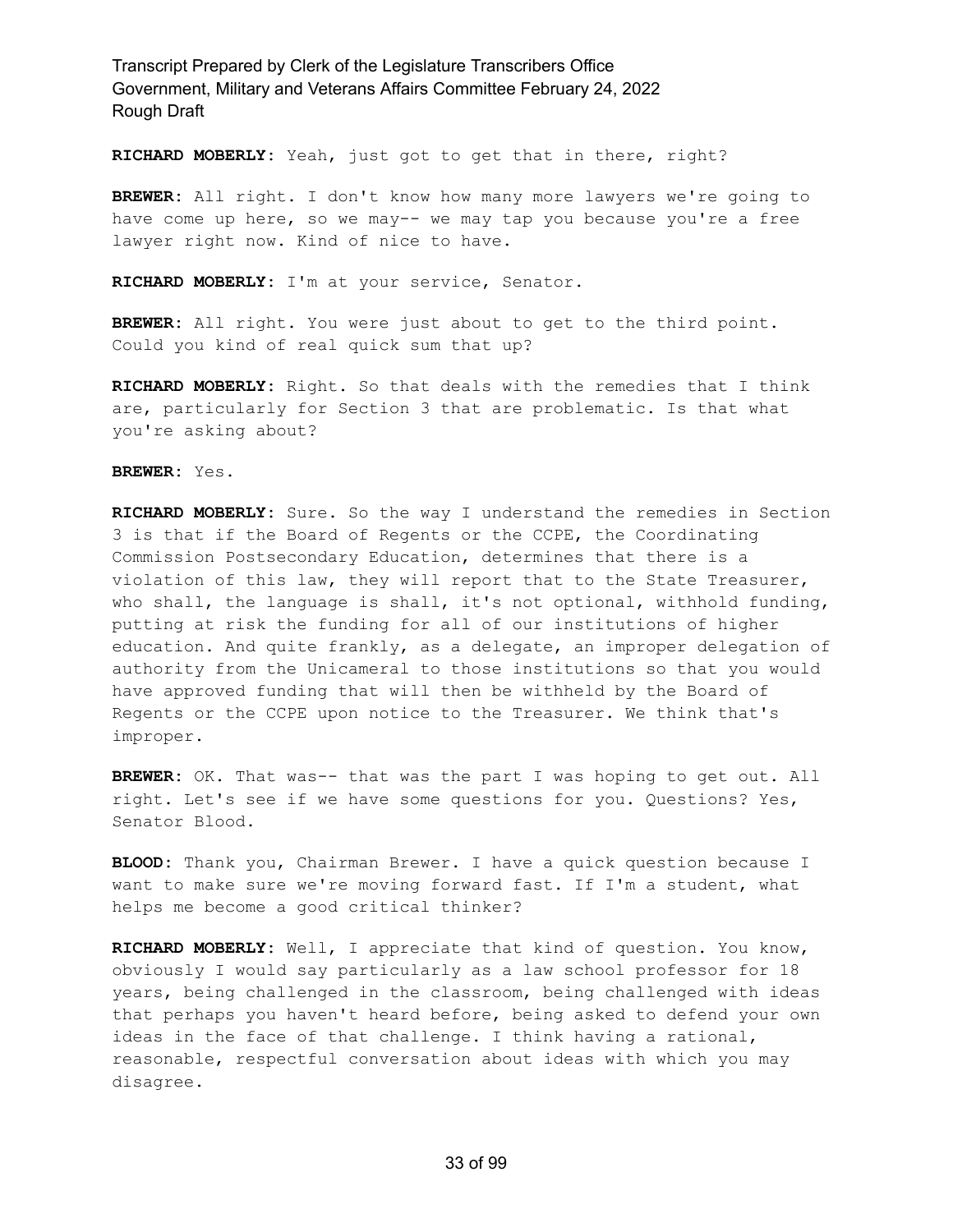**BLOOD:** So we extend grace and we listen first to understand.

**RICHARD MOBERLY:** I appreciate you saying that. The values of Nebraska College of Law, we have a bunch of them, but the first two are listen graciously and speak thoughtfully so.

**BLOOD:** Well, I didn't know that. So we're like right on.

**RICHARD MOBERLY:** We're right, yeah, it's like you're throwing me softballs. I don't know.

**BREWER:** Boy.

**BLOOD:** Maybe I can get paid for what I say.

**RICHARD MOBERLY:** Thank you very much, Senator.

**BREWER:** All right. Additional questions? Senator Halloran.

**HALLORAN:** Thank you, Chairman Brewer. Thanks for your testimony, Mr. Moberly. How long have you been there at the university?

**RICHARD MOBERLY:** This is my 18th year.

**HALLORAN:** OK. So you were there in 2017, if my math is reasonably good. In 2017, I think there was an incident on campus. You're a big supporter of First Amendment rights.

**RICHARD MOBERLY:** Sure.

**HALLORAN:** OK. In 2017, there was a sophomore student who was tabling out in front of the Student Union for a conservative group and an assistant graduate teacher on the payroll at the university came up to her within inches of her face, called her a racist KKK, a fascist, which is free speech. Right? I get that. But she was intimidating this sophomore student to the point of tears. She folded up her table and went home. And one might say, well, toughen up. But her freedom of speech essentially was-- was restricted by that incident, by that intimidation. I'm curious, did you stand up for this, that sophomore student?

**RICHARD MOBERLY:** I don't recall a hearing in that-- in that incident where I could have had the opportunity to do that. You know, that was an interesting incident. I'm not sure her right to free speech was actually limited. I think she could have stayed there. She could have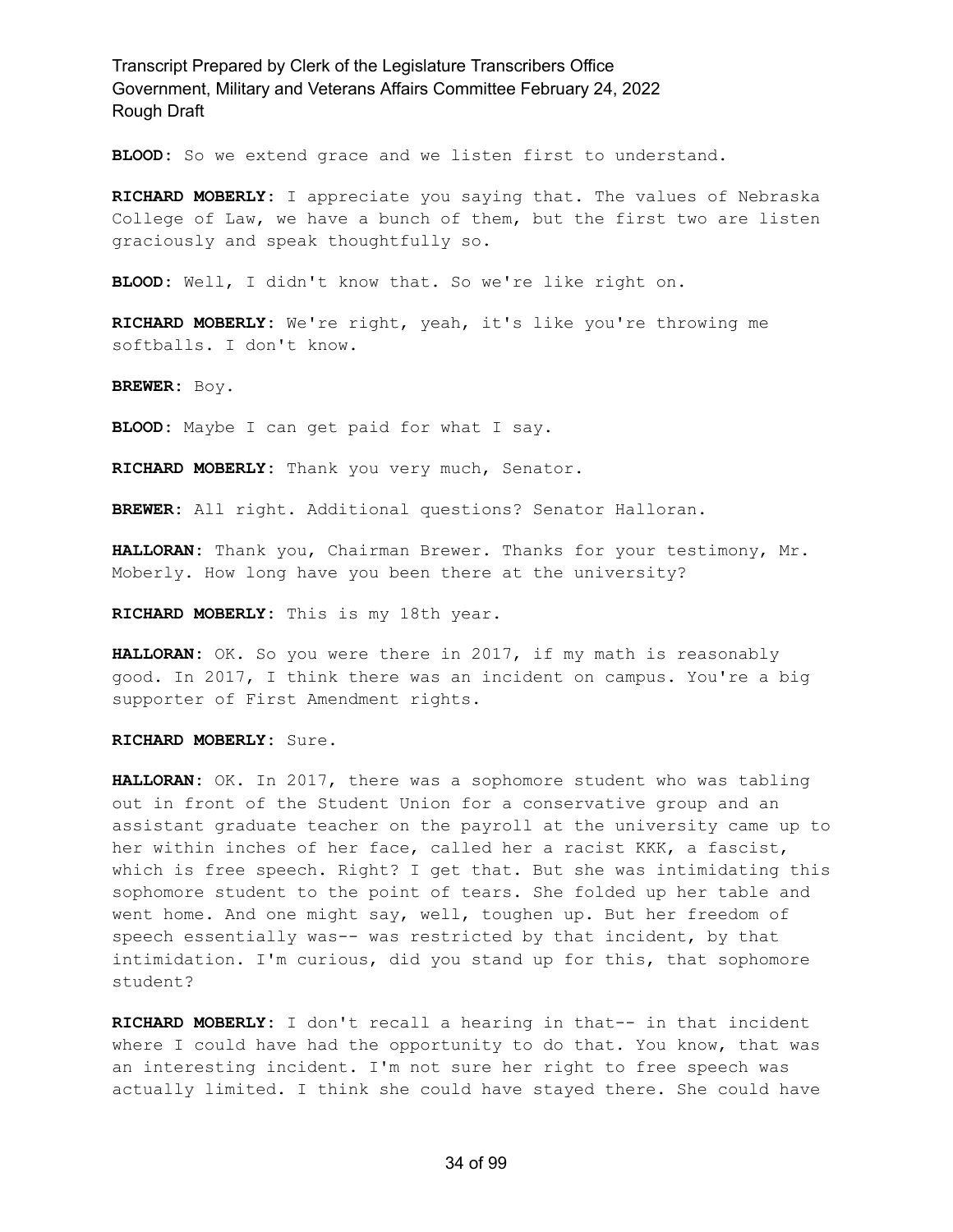argued her point. You know, and I would prefer in a conversation between two people who disagree that we do so respectfully. There are items of high emotion as well and the First Amendment protects those.

**HALLORAN:** Well, I would differ with you. I think, you know, considering the rank of the two individuals, one's a sophomore student, paying sophomore student or her parents are paying for the education and the other assistant graduate teacher with some cohorts that work with her and were a little higher rank in the system of education. And-- and they were intimidating her to the point of shutting her up. And it doesn't say much for the graciousness of listening to both sides of an argument when it's done in that way. And anyway, I won't belabor that but that was not a good point in history for the university when that happened.

**RICHARD MOBERLY:** Well, Senator, I will agree with you that I think people ought to disagree respectfully and graciously, and I wish we had more of that in our society.

**HALLORAN:** All right, thank you.

**BREWER:** All right. Additional questions? Sir, thank you for your time.

**RICHARD MOBERLY:** Thank you very much.

**BREWER:** Are there any other University of Nebraska folks that are speaking? Oh. OK.

**JOEY LITWINOWICZ:** Good afternoon.

**BREWER:** Good afternoon.

**JOEY LITWINOWICZ:** Chairman, Mount Kilimanjaro.

**BREWER:** Welcome to the Government Committee.

**JOEY LITWINOWICZ:** I'm sure somebody has called you that before.

**BREWER:** Yeah, of course.

**JOEY LITWINOWICZ:** Welcome, members of the committee. I just-- this- this bill troubles me greatly. I have a blue collar background and I was getting a doctorate at U of M. I mean, there too, but I mean, UNL, I'm a UNL student. And when I was swinging a hammer and building,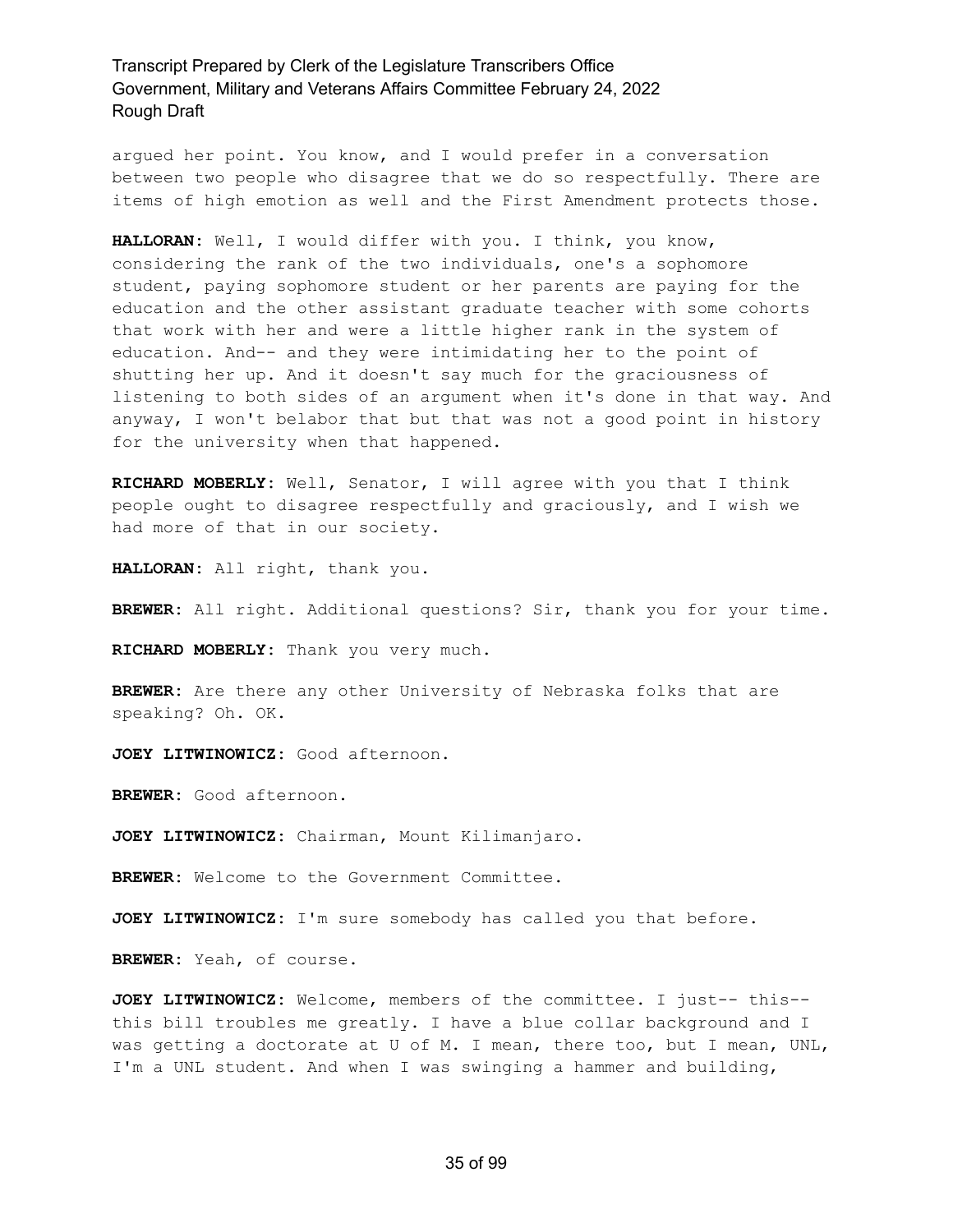renovating old and historic houses in New Orleans and working for Habitat,--

**BREWER:** Could I have you spell your name?

**JOEY LITWINOWICZ:** Oh, here we go. Yeah, my name is Joey Litwinowicz, J-o-e-y L-i-t-w-i-n-o-w-i-c-z, and I represent a higher power church. But so, you know, in my experience, I'd seen, first of all, I'm a little disorganized. I always. This is-- I get so many rushing thoughts-- is that you don't ever tell what a postsecondary institution what to do with, you know, just don't. You just stop right there. Now, so like from my experience of being in construction and being here and all the negative energy I see on the street, some of it's positive, some of it's definitely negative. And actually I had two people, I caught their eye, I had to stare them down. And when I got past them, they went, you know, that happened twice. And so that's the kind of people that you have everywhere. In fact, if you-- if you traded white and black, the same damn thing would happen. I mean, we're all the same. That's how I-- that's how I just said that. I don't always give my conclusions. I kind of leave it hanging. And so- and because history is filled. I read more than-- I have forgotten more than you can believe of all kinds of horrible stories, because that's how we're tribal. And-- and so you have to teach these in a manner of civics and ethics. But I-- when I worked with people in construction, I knew many here and there I. And I've met people out west and I've had friends before. I know what the attitudes are, but I'm not saying I think I don't know what I'm getting at. I just there's a reason to teach, not to tell anybody to feel bad about themselves now, just to learn from what we-- what was done by from one culture to another in the past. I mean, my god. I don't-- maybe people don't read enough. What about the brown eye, blue eye Frontline episode? Would that be prohibited? That was amazing. That really just showed what we are if we're not [INAUDIBLE]. And so we have to critically, we have to examine all the sides, right? I mean, the Tulsa, what came after the Oklahoma is that it was reported that two whites were killed in a race riot in Tulsa. That's what the paper said. So anyway, I'm going to go because I didn't really prepare like [INAUDIBLE] Any questions?

**BREWER:** Let's see if we got questions for you. Questions? Questions? All right. Thank you, sir, for your testimony.

**JOEY LITWINOWICZ:** I will. Thank you. It'll be good. If I can just get out of here.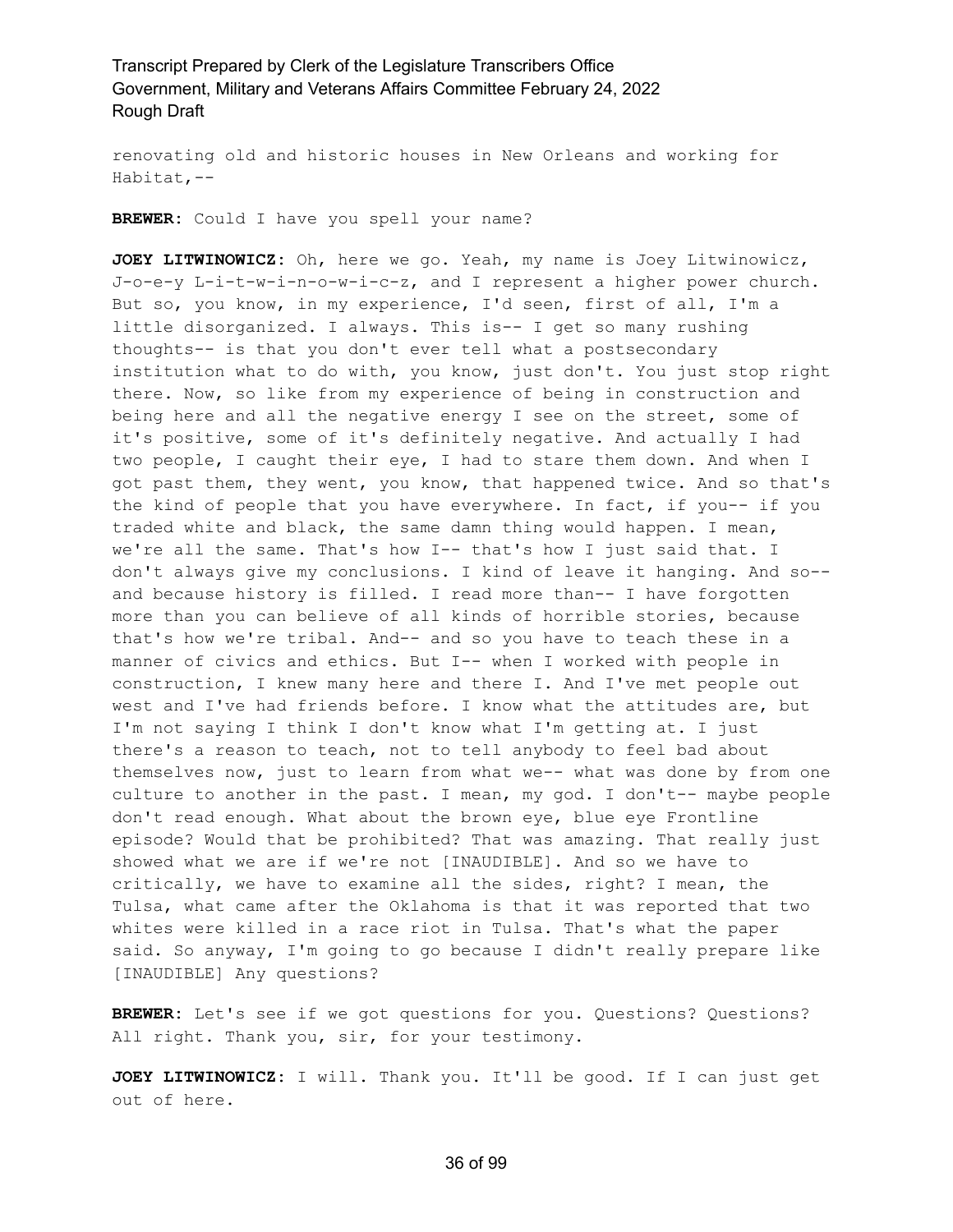**SHERITTA A. STRONG:** We have University of Nebraska. You asked for Nebraska.

**BREWER:** Well, I was looking-- those-- do you-- are you employed with University Nebraska?

**SHERITTA A. STRONG:** I am.

**BREWER:** All right. Go ahead. Have a seat and we'll just run those through.

**SHERITTA A. STRONG:** I'm sorry.

**\_\_\_\_\_\_\_\_\_\_\_\_\_\_\_:** That's OK.

**SHERITTA A. STRONG:** OK. Greetings. Greetings, Senator Brewer and members of the Government, Military and Veterans Affairs Committee. My name is Dr. Sheritta A. Strong. I'll spell it, S-h-e-r-i-t-t-a, middle initial A., Strong, S-t-r-o-n-g. And I just-- I am the assistant vice chancellor of inclusion at UNMC. I am speaking as a private citizen. I am also a psychiatrist and I oppose LB1077. I had a whole thing typed-- typed up that you have copies of, but I'm going to speak a little bit off the cuff--

**BREWER:** Go for it.

**SHERITTA A. STRONG:** --just based on some of the comments. Some of us live in boxes. I just have to say that. And as a diversity officer at UNMC, I do not. When we provide different trainings, we operate in a space that does not shame or blame or guilt anyone. And- and the attempt to create safe spaces to have these discussions is really important. And I think the confusion of this bill makes it tough for teachers at all levels to be able to teach and the critical thinking and things that we have been talking about. And so one of the things that I also wanted to say is the accreditation concerns at our universities. So if we are not able to effectively talk about race and-- race and sex, then it would negate many of our institutions of higher learning. Think about if you have a heart attack, need a transplant, or have a mental breakdown. I'm sure you want a medical provider who graduated from an accredited program. Our students or residents would not be able to graduate from Nebraska public institutions, which means we can't maintain our accreditation statuses at our institutions. And you may end up having a doctor that received training from an accredited institution that was outside of our state for maybe a more diverse state where they actually talked about race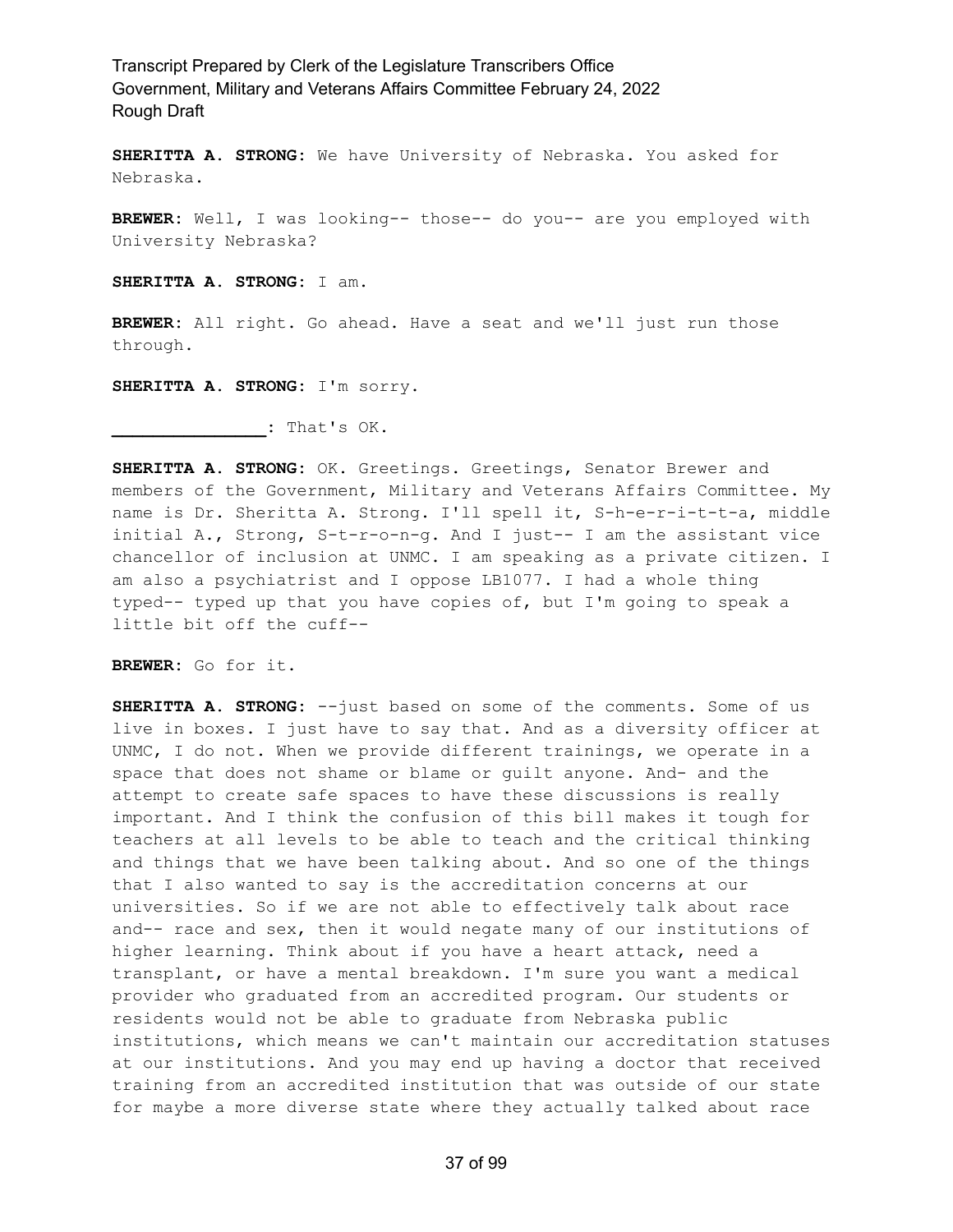and sex in their education. Furthermore, according to the Higher Learning Commission, it requires that a university, in quotations, preserve its independence from undue influence of donors, elected officials, or other external parties who should maintain, that was an end quote, who should maintain respect for our esteemed and hardworking healthcare educators and learners. I mean, we have a whole pandemic on our hands right now, but we're still-- that we're still fighting, but distracted by these kinds of bills, LB1077. And I just wanted to thank you all for being able to hear me say race and sex multiple times today, not being afraid to hear a black woman say race and sex. Thank you for hearing all of the messages of those who oppose LB1077 and myself. Happy to take questions.

**BREWER:** All right. Well, thank you, Dr. Strong. And let's see, Senator Blood.

**BLOOD:** Thank you, Chairman Brewer. Thank you for testifying. I know it can be a little nerve-racking

**SHERITTA A. STRONG:** A little bit.

**BLOOD:** You did a great job.

**SHERITTA A. STRONG:** Thank you.

**BLOOD:** Psychologist.

**SHERITTA A. STRONG:** Psychiatrist.

**BLOOD:** Psychiatrist. OK.

**SHERITTA A. STRONG:** I didn't breathe. I should have told everybody to breathe. That was in my testimony, but I [INAUDIBLE]

**BREWER:** It is. It actually is in her testimony.

**BLOOD:** And quick question, because I want to-- I want to move people through.

**SHERITTA A. STRONG:** Yes.

**BLOOD:** So with your background, when young people aren't allowed to discuss an open forum, say, their sexuality, their color, how does that affect them emotionally as adults?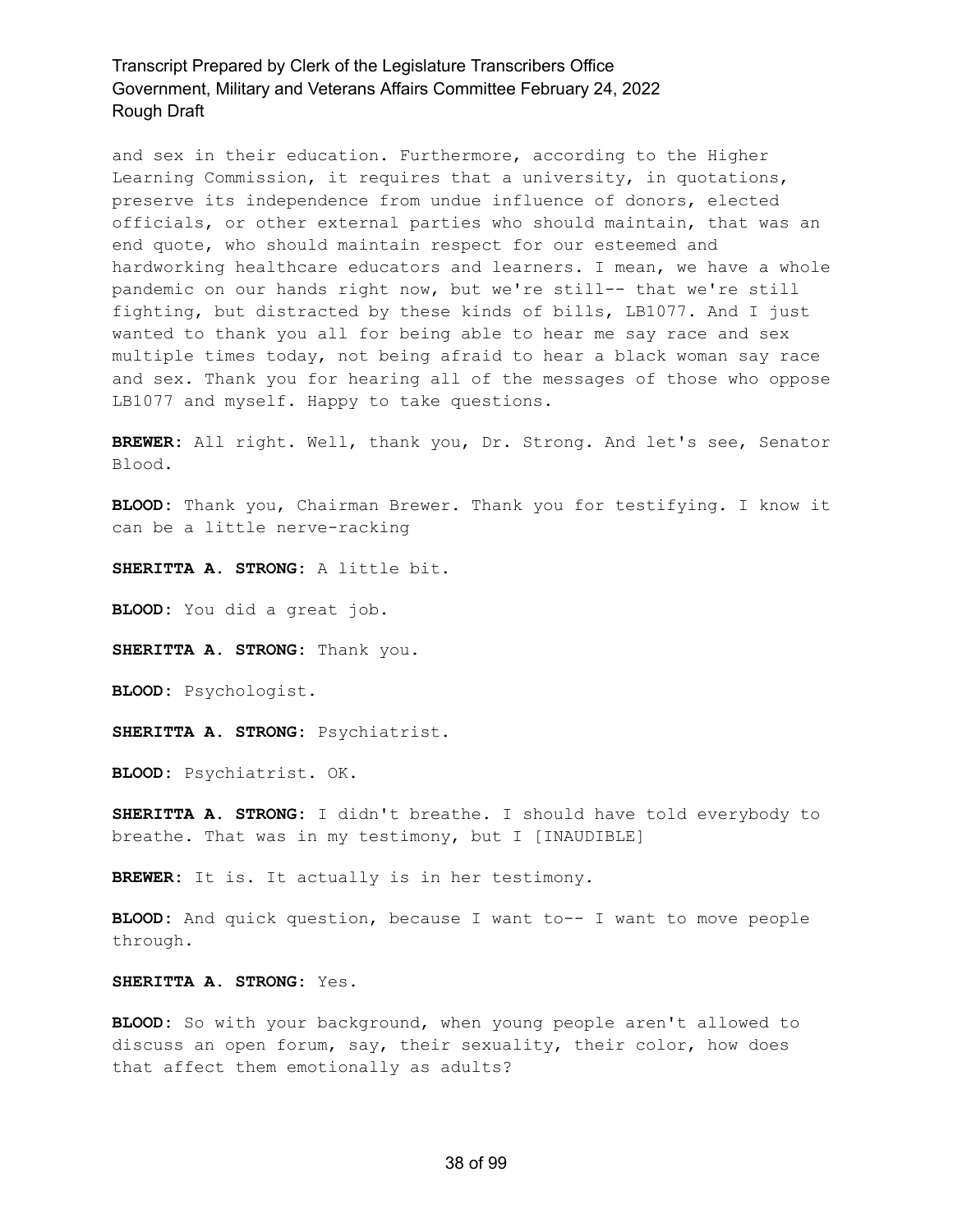**SHERITTA A. STRONG:** It affects all of us, not just children, adults. It-- it affects, I mean, we can talk. There's so many different things. I mean, when you are in an environment we talk about, you know, some students who didn't felt-- feel like they were able to be heard by their-- their instructor; we have students of color, educators of color. We have students of the LGBTQ+ community that are not in environments where if we can't talk about these, they're in environments where they're not feeling safe. And so that's where I go back to my-- my point about being able to talk about race and sex openly and creating more safe spaces where we can do that so that we can support everyone's emotional well-being.

**BLOOD:** But we're not necessarily talking about sex. We're talking about how people identify, right?

**SHERITTA A. STRONG:** Correct.

**BLOOD:** So I just want-- I always like to clarify that because there seems to be a gray area there. So would you say higher suicide rate in those that are repressed and not able to talk about who they are and how they identify?

**SHERITTA A. STRONG:** There-- there are higher suicide rates, not just as a result of race and sex, but I mean, where again, the pandemic is-- has had a tremendous effect on everyone. But yes, suicide rates are up in specific communities that we don't talk about much.

**BLOOD:** And so it would be your fear, if I heard you correctly, that pushing legislation like this forward can make us go backwards in areas where we've gone forwards?

**SHERITTA A. STRONG:** Correct. It's very confusing. And it makes, again, going back to the point about it makes individuals who are actually teaching about these things not in a mandatory way, not in a shaming and blaming kind of way, having to be really careful about what they're saying so that we don't lose funding and we don't lose accreditation.

**BLOOD:** Having the ability to have dialogue.

**SHERITTA A. STRONG:** Having the ability to have dialogue; open, safe dialogue.

**BLOOD:** Thank you.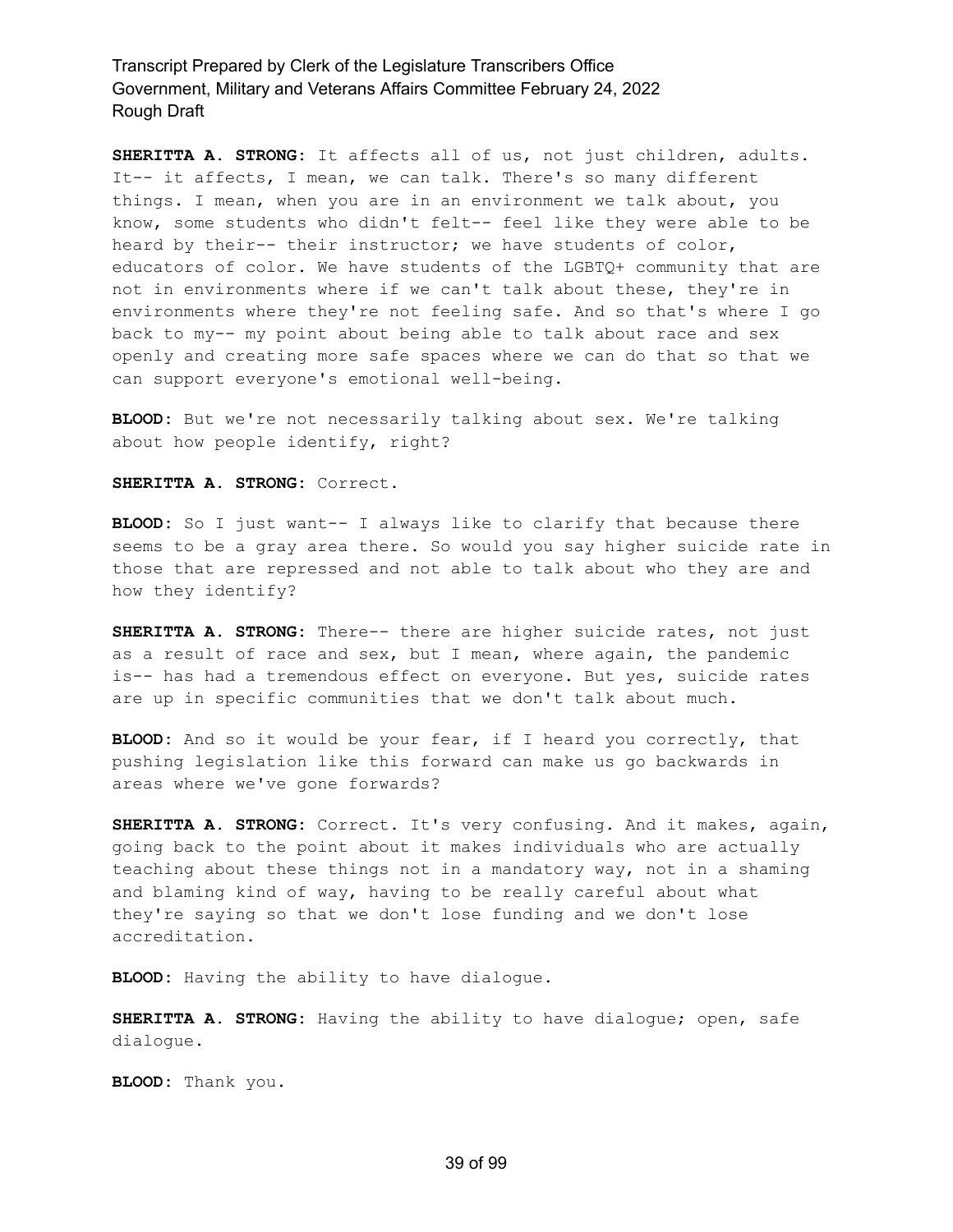**SHERITTA A. STRONG:** Thank you.

**BREWER:** All right. See if we have any more questions for you. All right. Thank you for your testimony.

**SHERITTA A. STRONG:** Thank you.

**BREWER:** All right. You guys got to remember this is kind of like jumping out of an airplane. Whoever is next in line gets out the door, the rest of you got to wait. It's just a system. All right. Welcome to the Government Committee.

**WILL AVILES:** Thank you very much, Senator Brewer. Good afternoon. My name is Will Aviles, W-i-l-l A-v as in Victor-i-l-e-s . I'm a professor of political science at the University of Nebraska at Kearney, where I've been teaching for almost 20 years and I'm currently the president of UNKEA, which is our faculty union. I'm speaking today in opposition to LB1077. LB1077 seeks to narrowly restrict how public postsecondary institutions and public K-12 schools in Nebraska teach or train on a range of topics. These include critical analyses of the U.S. as a meritocratic society and the centrality of racism and sexism to U.S. institutions. The bill limits how instructors discuss the privileges enjoyed by some and the discrimination experienced by others. In fact, the bill would even prohibit teaching or training that could produce discomfort or any other form of psychological distress among students on account of their race or sex. There's no doubt in my mind that the passage of this bill will have a chilling effect on our institutions, with staff and faculty self-censoring themselves for fear of the legal and budgetary consequences their institutions would suffer if they violated this law. It is clear that the aim of this legislation is to discourage important instruction and trainings on race, racism, gender, and sexism. In addition to constituting a direct assault on academic freedom and First Amendment rights, LB1077 is an attack on the purpose of education itself, which is to help students to understand the world and to participate in an informed and empowered manner. None of our students are well served by a curriculum that would censor ideas, debates, and substantive examinations of the role of racism and sexism within the U.S. historically and today, as well as its role globally. To investigate and teach about oppression is not to seek to injure the sensibilities of white or male students or to promote victimology among students of color or women. Rather, it is to help all students understand and confront the challenges that we face as society when it comes to the embedded hierarchies of power based on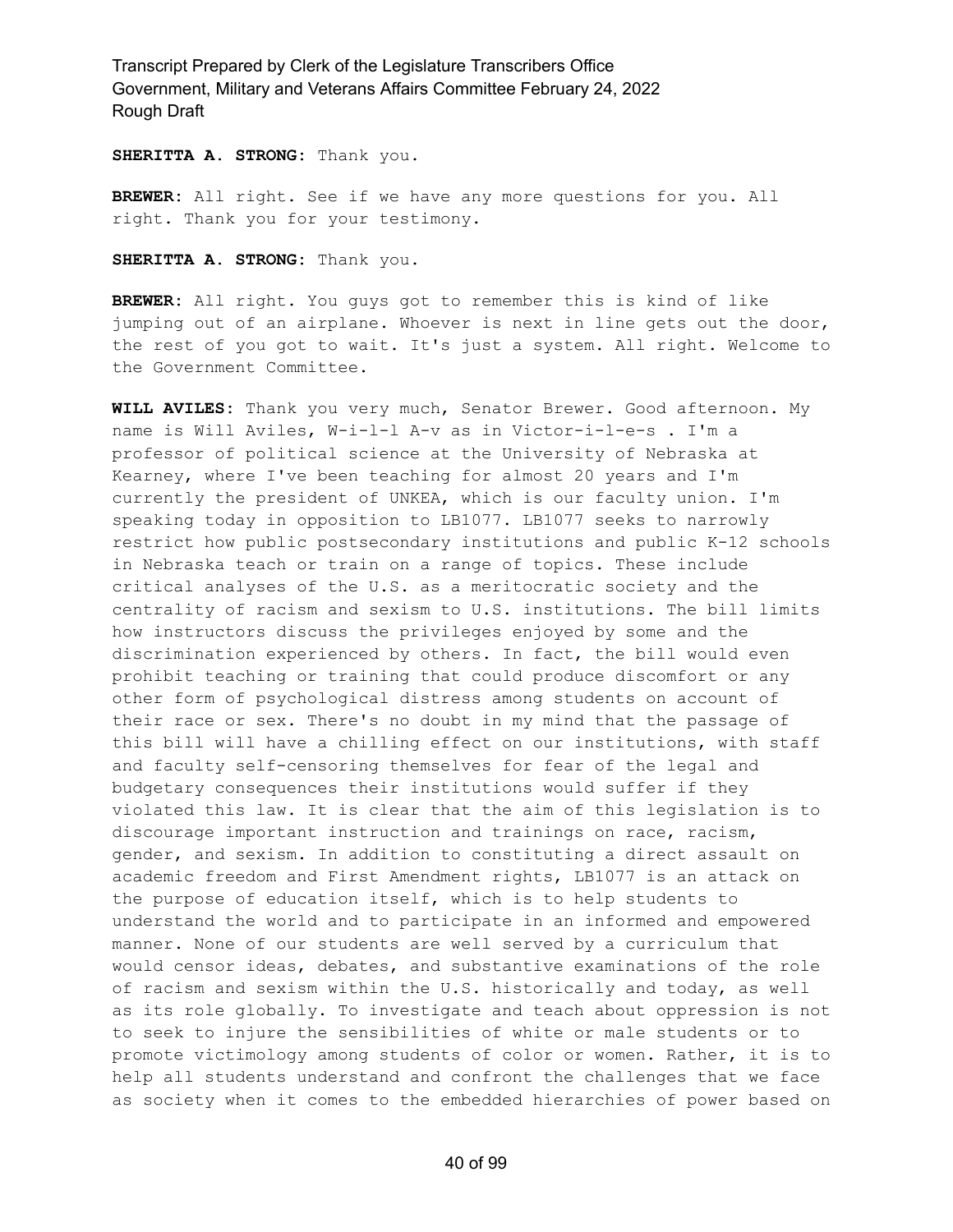race and gender that persist with us to this very day. I ask that this committee reject LB1077 and support-- and support open debate in our classrooms and employee trainings. And please do not stop us from considering topics so crucial to understanding our past, present, and the future challenges we face as a nation. Thank you.

**BREWER:** Thank you. Because this all will go in the record, and we don't have any confusion when the-- when they try and have this all written out, when you did your introduction, the acronym you used was UNKEA?

**WILL AVILES:** Right. So that's the name of my union, but I'm a professor at the University of Nebraska at Kearney's poli sci department and the union that I'm a head of is the acronym is UNKEA, correct.

**BREWER:** And the EA stands for?

**WILL AVILES:** Education Association--

**BREWER:** OK, that's

**WILL AVILES:** --so we're affiliated with NSEA.

**BREWER:** Had the UNK part. It was the EA that had me thrown. All right. Thank you. All right. Let's see if we got some questions for you. Questions? All right. Well, thanks for the time.

**WILL AVILES:** Thank you.

**BREWER:** All right. I didn't realize there was quite as many university folks here, and I didn't realize we had different campuses. So I kind of confused you there anyway.

**NURI HECKLER:** Thank you, Senator Brewer.

**BREWER:** Welcome to the Government Committee.

**NURI HECKLER:** Hi, I'm at UNO. I thank you for your time. My name is Nuri Heckler, N-u-r-i H-e-c-k-l-e-r. I'm an assistant professor at the University of Nebraska at Omaha in the School of Public Administration. I sit on the Leadership Committee of the Omaha Community Council for Racial Justice and Reconciliation. I have published extensively on race and gender in governance and including several peer-reviewed papers that use critical race theory. The views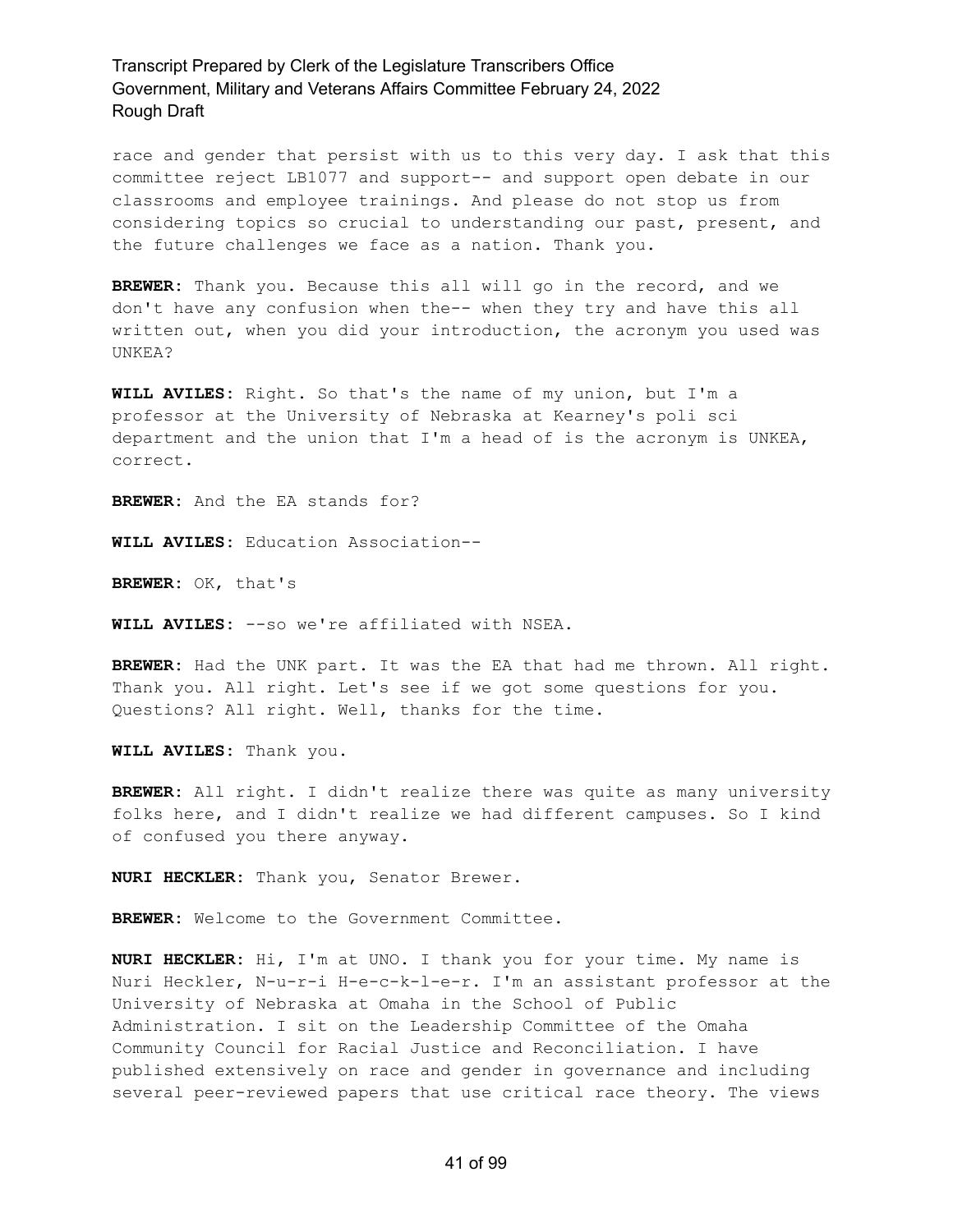I'm sharing today are my own and do not represent the University of Nebraska in any way. For almost 60 years, it has been illegal for governments and businesses to discriminate based on race. Yet racial discrimination persists in housing, wealth, employment, voting access, incarceration, education, life expectancies, and more. So my graduate students at UNO have been-- they come to me because they want to know why they're still seeing race and gender discrimination in their work, and they need solutions. Unfortunately, those solutions do not always come from theories that are politically correct. When my students asked me about the theories this law would cancel, they do so because other theories cannot explain the fact that discrimination continues, despite being illegal for three generations. Lesbian and gay students, women students, students of color tell me that these theories make sense to them. For one example, a black student said to me that critical race theory helped her to understand why racial discrimination continues and helped her to move away from her anger and embrace hope when she's dealing with her race and seeing racial discrimination in her life. But compared to these students, I think the white men in my class get a lot more. As a straight white father myself, I know of no other theory that reflects my experience better than critical race theory. No other theory has so far developed meaning-- meaningful scientific hypotheses and experiments to explain what happens when I am labeled as a white person by my community. Armed with this knowledge, one white student of mine described how the class helped him go from not being able to speak about race really or being nervous about it to understanding how these conversations could improve the effectiveness of the offices that he manages. He is among many men who tell me that they feel relief and hope upon leaving my class better equipped to serve Nebraska and serve our state. In the 21st century, no one can avoid these hard conversations. This gag bill would mean only that workers in the state of Nebraska would be even more nervous when discussing race and gender for fear that the thought police could take away their livelihood and threaten their jobs and the jobs of their colleagues. It would make it harder for everyone, including white men, to join efforts to make our communities more equal, more productive, and more democratic by banning free thought and free speech in Nebraska. And for those reasons, I oppose LB1077.

**BREWER:** All right. Thank you for that testimony. See if we have any questions. I know-- it's not so much a question. Oh, did you have one?

**LOWE:** I have a question. Is that OK?

**BREWER:** Yeah, OK. So it was kind of a question. All right. You're up.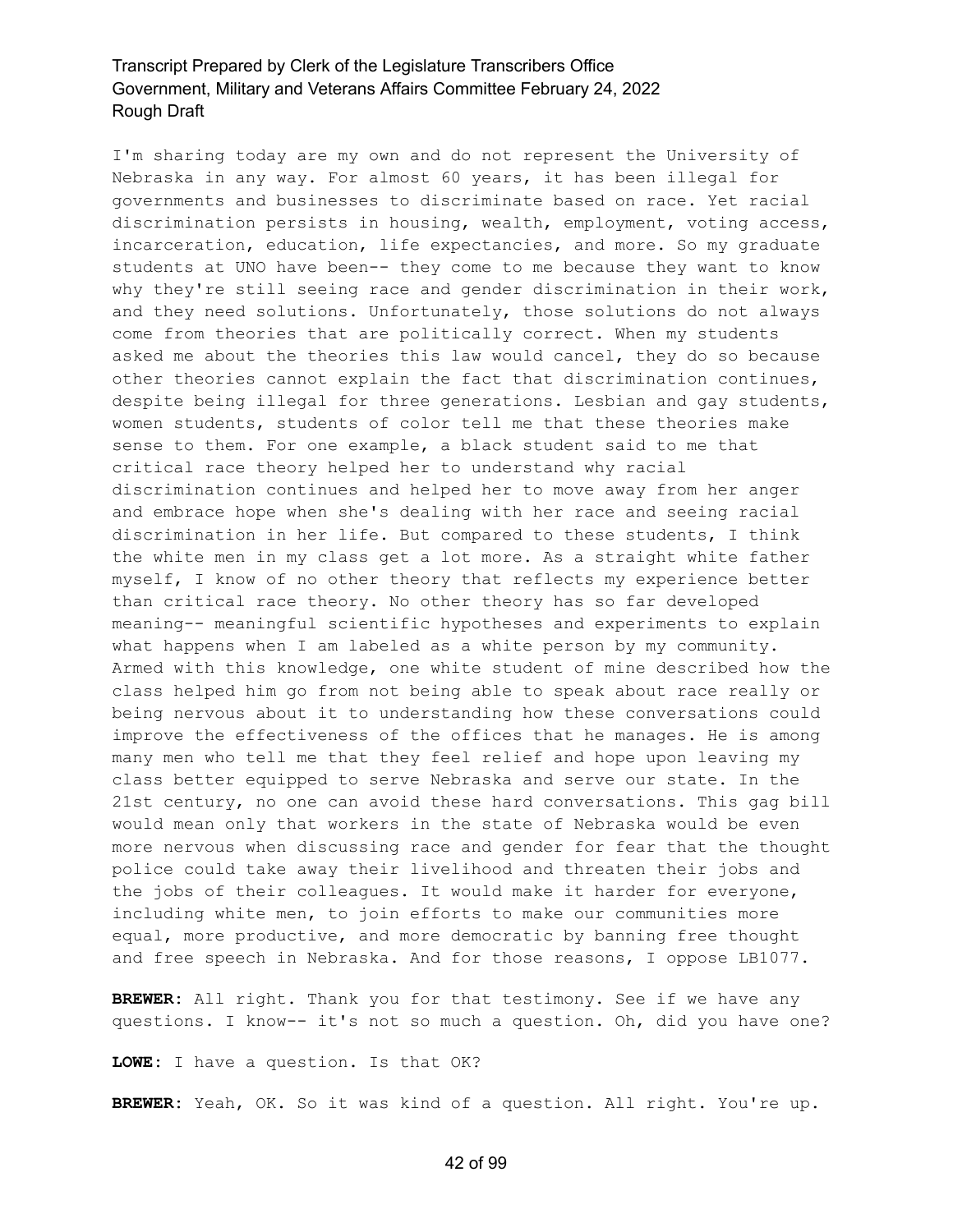**LOWE:** Better?

**BREWER:** You got it.

**NURI HECKLER:** Senator Lowe.

**LOWE:** Thank you, Mr. Heckler, for being here. Did you say you teach critical race theory in your class?

**NURI HECKLER:** I teach-- I'm a theoretical pluralist. When I see an answer to a problem, I look for the theory that would support the solution to that problem. And so some of the theories that I teach include critical race theory in my graduate school classes. I only teach master's and Ph.D. level students.

**LOWE:** OK. I thought I recalled President Carter of the university said that critical race theory was not being taught in the university system.

**NURI HECKLER:** It's-- he's been said that it was not taught in any required courses in the university system.

**LOWE:** OK. All right, thank you.

**BREWER:** All right. Any other questions? I need to give a shout-out since you work for them. I read that one of the most desirable campuses in the nation for veterans, especially those that are suffering from posttraumatic stress, is the University of Nebraska at Omaha. So--

**NURI HECKLER:** It's been a pleasure to have so many veterans in my classes.

**BREWER:** Well, when people earn an attaboy, I think you ought to get them and relay that to whoever helps make all that possible. All right. Any other questions? Thank you. Welcome to the Government Committee.

**EDWARD T. VENTURA, JR.:** Edward T. Ventura, Jr., 2811 Bryan Avenue, Bellevue, Nebraska, 68005 and Prairie Band Potawatomi. I speak in opposition--

**BREWER:** Edward, can I have you spell that for the record?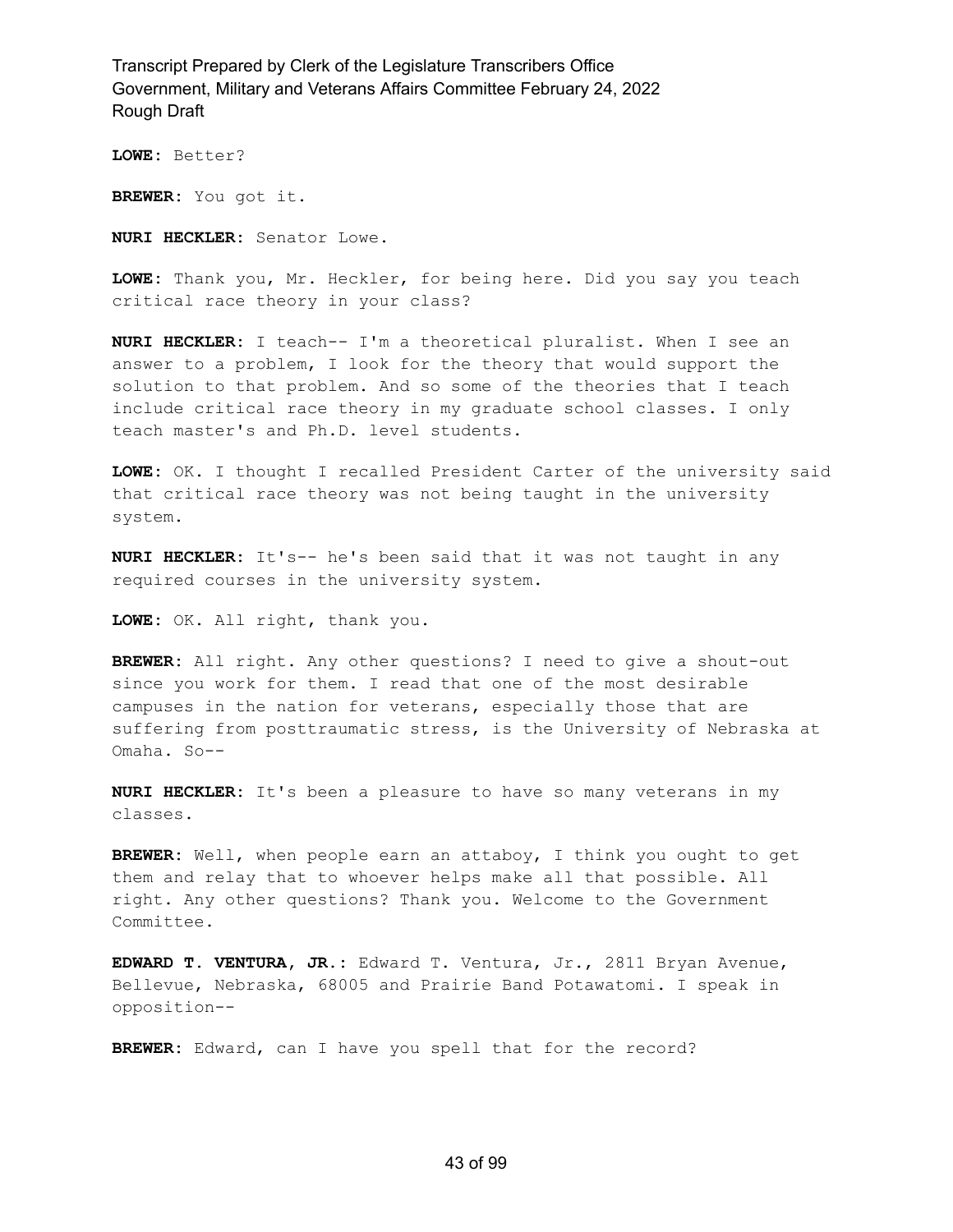**EDWARD T. VENTURA, JR.:** E-d-w-a-r-d T. V-e-n-t-u-r-a, Jr. I speak in opposition to LB1077. We all love children. The question is, will we fight for justice for all children? And how will we fight? My K-12 schooling was filled with white teachers who, at their core, were good people. But their lack of knowledge, care, and love of my culture made me feel that my culture was viewed as an afterthought. Today's anti-CRT movement epitomizes yet another dangerous and antidemocratic effort to suppress and deny the voices, power, and lived experiences of black, brown, and indigenous people in America. The current censorship mania has centered specifically on bearing the stories and experiences of the black, brown, and indigenous people. The aim is to bury our voices in a continual remaking of this country, including at the ballot box and cornerstone of American democracy. For many educators, teaching through an antiracist lens means helping students understand racism's origins and guises, past and present, so they can act to disrupt white supremacy. Certain parents and lawmakers nationwide have been pushing legislation to prevent educators in public schools from teaching about system-- systemic racism and sexism. Instead, these people are advocating for outdated and inaccurate lessons and lies to maintain comfort over truth. Proponents of this bill, who like to use the phrase critical race theory to describe antiracist teaching, are trying to dictate what educators say and block kids from learning about our shared history. The children who are making our school systems more diverse as well as their white counterparts, are owed an education that explains the world around them that actually exists. We must let go of the myths that used to- or that are used to pass as American history. Conversations related to racism or other kinds of oppression are being kicked off by educators just because. Rather, those educators are responding to the realities that the students in their classrooms are facing. Educators- education can open minds, but it also is a pathway for students to think beyond what their education-- educators are teaching. And I challenge people who say we don't need to teach this. I challenge them to first assess why they think that way. Is it OK to be uncomfortable when talking about race and racism? We're not going to be become an antiracist society unless we have uncomfortable conversations. Educators can objectively present to students the good, the bad, and ugly of our past so they can build a better and brighter future. Our students need to learn about the times when this country has lived up to its promise and when it has not. Honesty, that's-- honesty, that- that's what students need from us-- the truth, and that's what students expect. I close in reminding everyone that banning books is a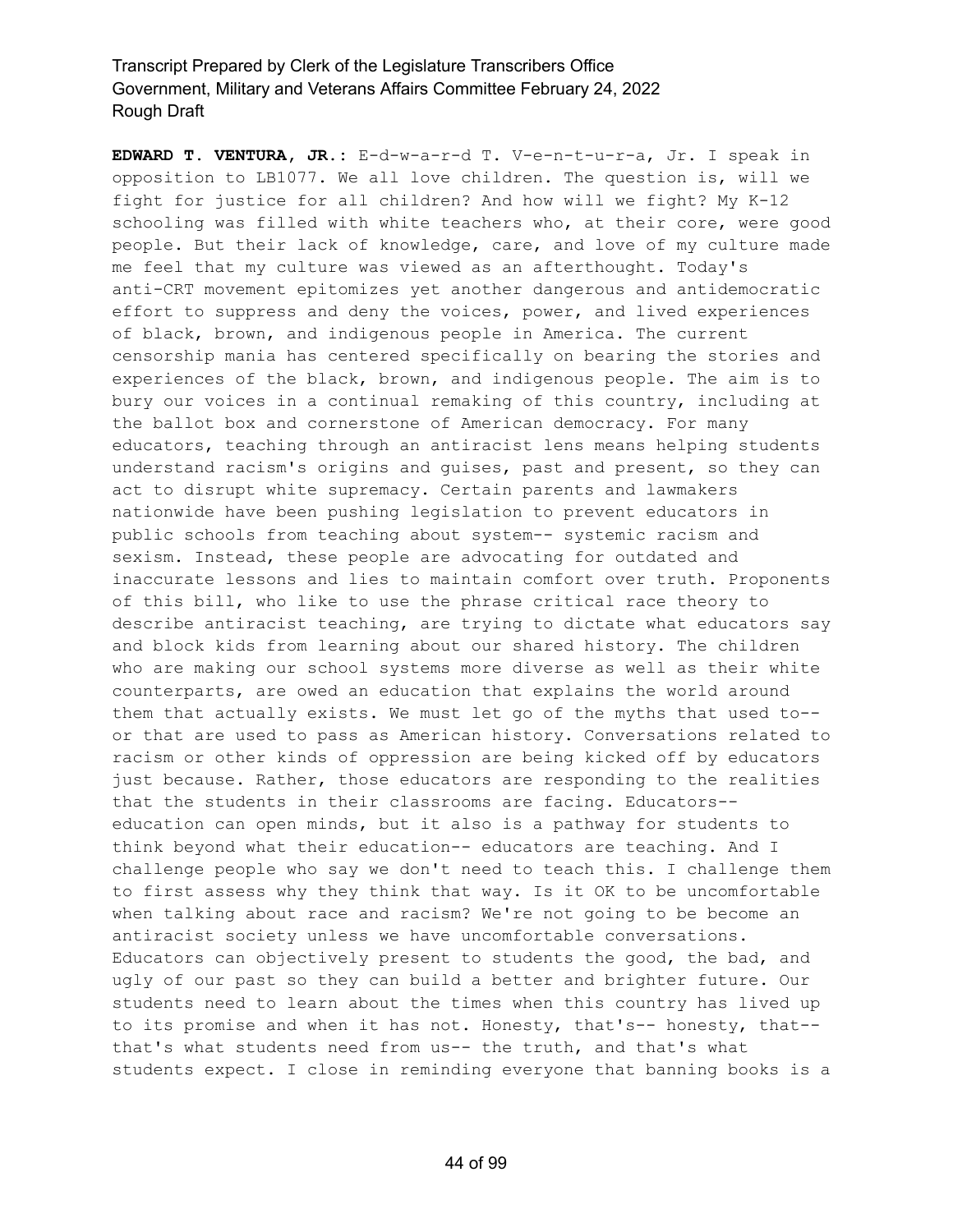tactic used by the Taliban, Nazis, and communists. Please vote to oppose this legislative bill.

**BREWER:** All right. Thank you, Edward. All right. Let's see if we don't have some questions for you real quick. Questions? Questions? All right. A quick question just out of curiosity. Where did-- where did you grow up?

**EDWARD T. VENTURA, JR.:** I grew up in Omaha. Omaha, Nebraska.

**BREWER:** Really? OK.

**EDWARD T. VENTURA, JR.:** Yes.

**BREWER:** All right. Well, thank you for that testimony. Just so everyone knows, you don't have to give your address here. I wouldn't give mine up, so I wouldn't expect you to give yours up, so just- just pronounce your name and then spell it. We're good to go. All right. Welcome to Government Committee.

**T. MICHAEL WILLIAMS:** Thank you, Mr. Chairman. To you and the committee, my name is T. Michael Williams, T. M-i-c-h-a-e-l W-i-l-l-i-a-m-s, President, Omaha NAACP. And sir, I just want you to know I feel discriminated against.

**BREWER:** OK.

**T. MICHAEL WILLIAMS:** I'm joking. I do want to say we are opposed to this bill. I think the experience that the young lady described earlier reflects, and what I was trying to make a joke about reflects some of the easy misunderstanding that we have in the midst of such a divisive society. It's true that some white Americans said they were American patriots, so for the professor to use that in the class was fact. And you weren't in here when--

**BREWER:** No, I missed that.

**T. MICHAEL WILLIAMS:** --she said that. So I'm just-- I'm just speaking to that. And it just speaks to the idea that this is very subjective, which has been said; it's very impractical, which has been said. And it's important for us before we consider legislation that's going to affect all of our citizens to take very good care. So I'm going to stop. Other folks needed to speak. Thank you, Mr. Chairman.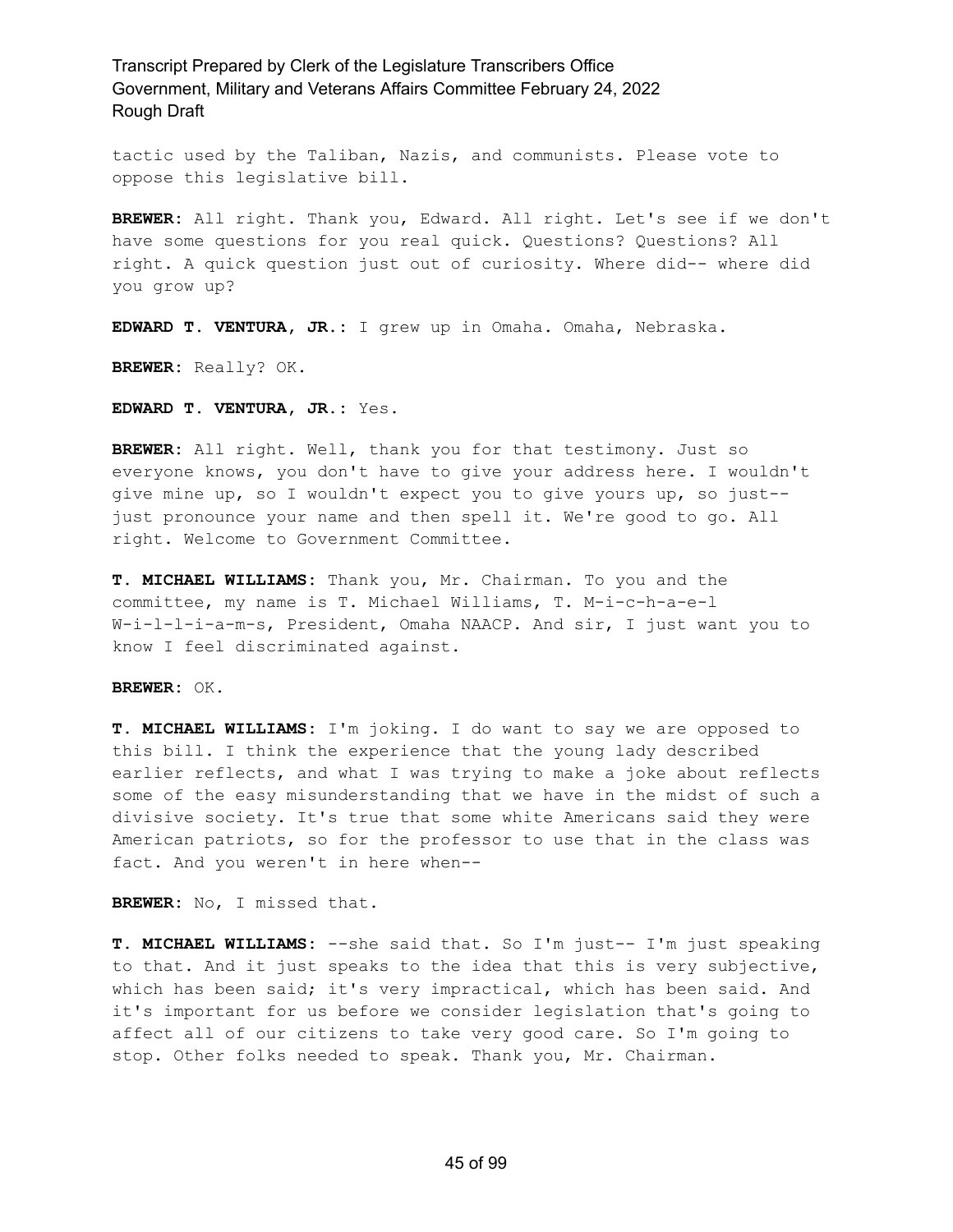**BREWER:** Hang on. Let's see if we don't have some questions for you. All right. Looking to the right, to the left. No hands up. All right. You're good to go.

### **T. MICHAEL WILLIAMS:** Thank you.

**BREWER:** Thanks for taking the time. Welcome to the Government Committee. And I got to tell you that I think whoever designed that chair wants everyone to feel like they're in the third grade because when you sit down in that chair and you slump, you're barely looking over the desk and you anyway. I think it's some of the intimidation factor they designed into that. So just relax and go whenever you're ready.

**JAKE BOGUS:** My name is Jake Bogus, J-a-k-e B-o-g-u-s. I'm an eighth grade history teacher for Lincoln Public Schools, and I'm speaking as an individual. I knew a teenage boy in rural Nebraska who received a wonderful public education. His grades were good. His teachers were great. He was white and heterosexual. Among his friends, they would often joke around. The joking would contain quips about other races or sexualities of people. There weren't any people of color around so what was the harm in saying the N-word? What was the big deal if he made a joke about Mexicans? Why not use a homophobic slur when goofing around with friends? It felt harmless, even normalized. There wasn't any in-depth teaching in the boy's school about other races, sexual orientations, or gender identities. People of different races and orientations barely existed in the community. As far as he knew, none of his classmates were gay. Why would you choose to be gay? It was a choice to be homosexual, according to many of the trusted adults in his life, and it was certainly something the Bible shunned, according to a few select verses. The boy was me, and the man I am today certainly wishes he could help educate that boy. The man I am today teaches in a classroom full of diverse students: black, white, brown, Asian, Muslim, gay, straight, transgender, rich, and poor. I teach them all. Education-- education isn't just about algebra and proper punctuation. It's about the reality of the world that we live in, accepting others, trying to do a better job of understanding others, and why they are the way they are. It's uncomfortable at first because we don't understand. Most of the state isn't exposed to it. It takes time and effort, especially when you grew up in a community of people who all look very much alike. State Senator Ben Hansen's bill intentions are, quote, to provide restrictions and requirements for public schools conducting mandatory staff or student training or education involving certain concepts relating to race and sex. Based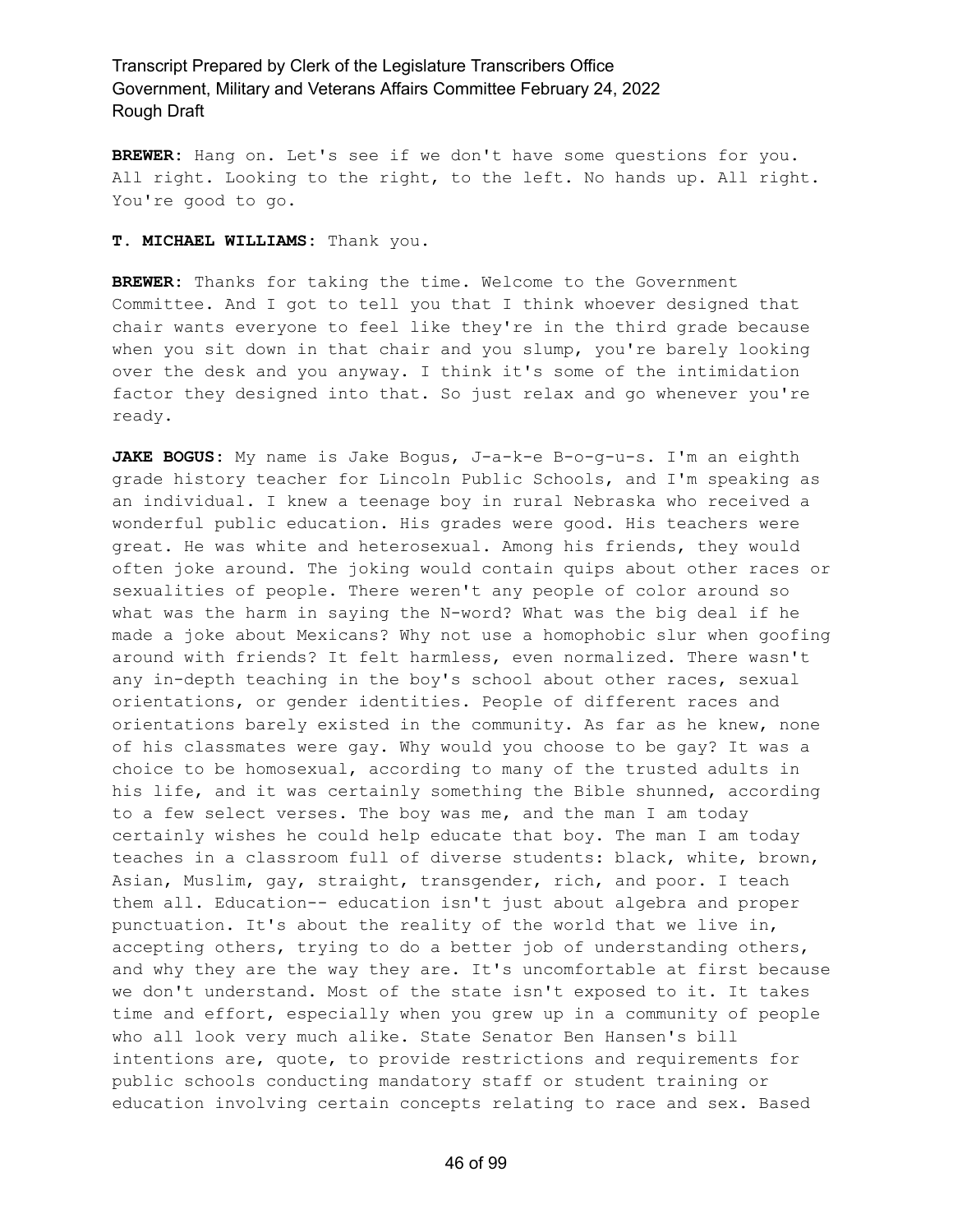on my own experiences growing up in a similar community setting to those that Mr. Hansen represents, Blair, Tekamah, and West Point, this legislation is absurd. Where else could students get an education on the impact of race in our society's history? Where else would they be able to learn about gender identity and other sexual orientations? It certainly can't be from a community with a large majority of heterosexual white adults who prefer their beliefs over facts. I often hear parents should be teaching their children about race, sexuality, and gender identity. In a perfect world, sure. Parents should be able to teach their children about these topics, but many of these same parents grew up in the same community as their own children. They can't effectively teach their children about race, sexuality, and gender identity. To completely eliminate and ban the teaching of tough top-- tough topics in public school is to rob young people of a reality that they deserve. It's a reality they won't understand until they're potentially exposed to it later in life. It's a reality they'll look at while scoffing at their earlier education instead of celebrating it. If the boy I knew in Minden, Nebraska, walked into my classroom today, he would feel uncomfortable. When students begin-- I'm almost done-- when students begin to enter the boy's classroom, he would feel even more uncomfortable. Only about half of the students look like him, a white boy. Others are people of color. Some are outwardly gay. Some are transgender and will help you understand their pronouns. It's all harmless. They're all kind. They're all humans living real lives. He's surrounded by students at school to learn the same thing he wants to learn: reality, facts, tough topics, and there's no place for him to learn it except for a public school.

**BREWER:** All right. Thank you for your testimony. I realize it now because I give you a break I have to give everybody in the room a break. So it's just the rules. OK. Questions? All right. Thank you. Thanks for having the written testimony. Welcome to the Government Committee.

**JOHN ROAN:** Good afternoon. My name is John Roan, J-o-h-n R-o-a-n, and I am a teacher at the Blair Community High School. I'm testifying on behalf of the teachers of my community, our state, and across the country who have been vilified over the past two years. There is a false narrative playing out in the media, state and local legislatures, and Congress that asserts educators, schools, and school districts are attempting to indoctrinate students. Teachers have gone from being heroes to being what is wrong with society. LB1077 is an attempt to capitalize on this false narrative. Most concerning is Section 4 of this proposal. This bill is an instrument that will be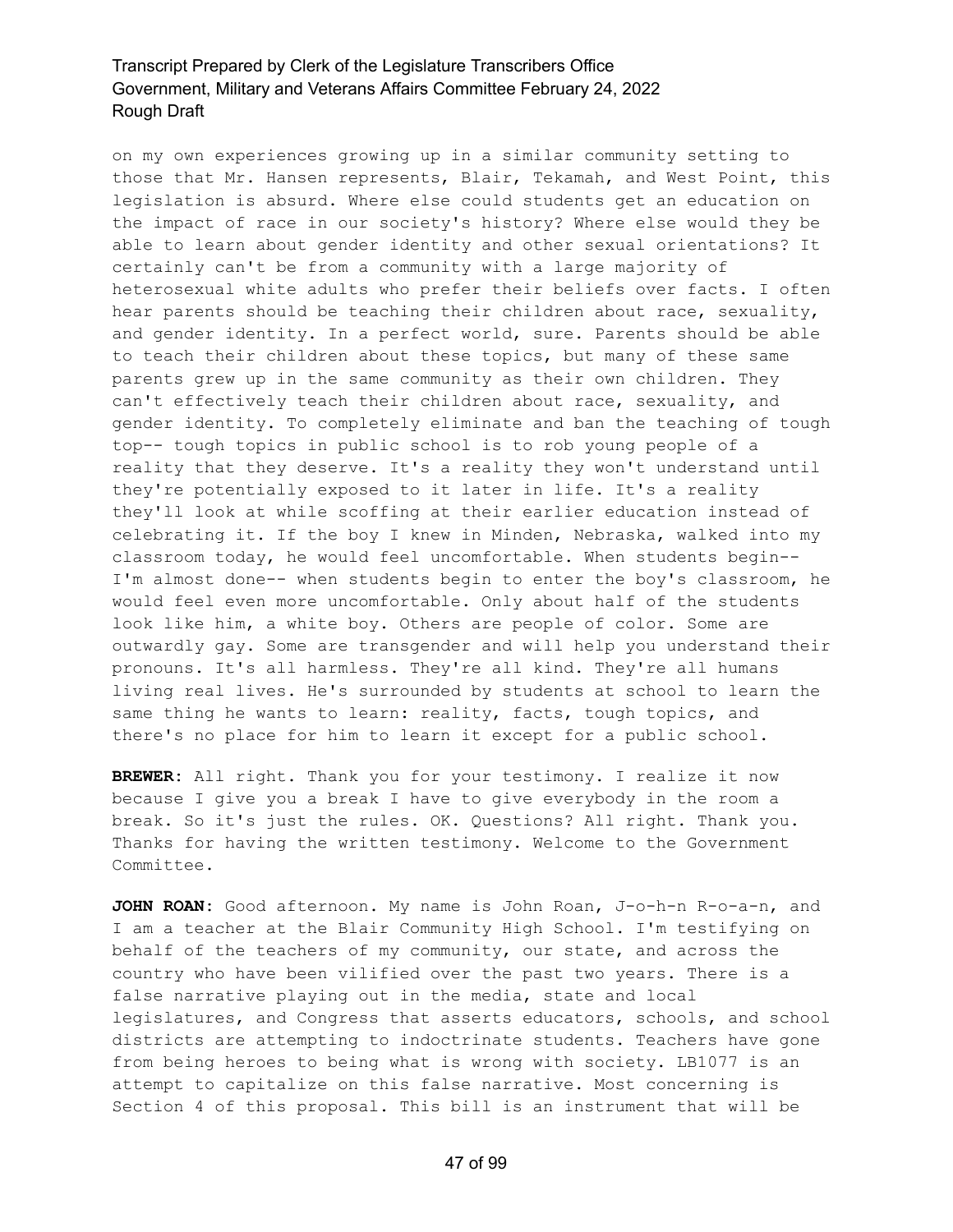used to withhold already precious resources from schools and our students because of complaints made by parties who did not have the best interest of students and teachers in mind and instead want to push a political or personal agenda. Most notably of Section 4 is subsection (5), which reads: If the State Department of Education finds that a public school has knowingly violated this section, the department may notify the State Treasurer who shall withhold state funds from the institution in an amount determined by the department. Such funds will be withheld until the department is satisfied that the institution is no longer in violation of this section. This subsection is very broad and can be interpreted in a variety of ways. How is the Department of Education made aware of violations of this section? How is it determined if this section has been violated? How is racial scapegoating determined to have taken place? Who has the final say as to what constitutes race-- racial scapegoating and to what extent this has taken place? How does the U.S. history teacher teach about the Ku Klux Klan without, according to Section  $1(5)$  (a) "Assigning fault, blame, or bias to a race or sex or to members of a race or sex because of their race or sex"? What if a parent construes teaching about the mistreatment of slaves during the antebellum period in the United States history as racial scapegoating? What if a parent feels that teaching about the Sacco and Vanzetti trial is racial scapegoating? What if ultimately passage of this bill puts our state on a slippery slope? Where does it stop? Do we allow parents to sue individual teachers for teaching certain topics in schools, similar to a bill introduced in the Oklahoma Legislature? Do we allow parents to determine all content taught in schools and determine the curriculum, similar to a bill in the Indiana state legislature? Contrary to popular belief, educators have gone to school in some cases as long or as longer than doctors and lawyers. We are professionals and should be treated as such. There is already a mass exodus from teaching-- from the teaching profession as a result of the aforementioned narrative playing out around education. We lose qualified and professional teachers every day. When legislatures pass bills such as LB1077, they question the professionalism of educators. The current trend is unsustainable and will lead to public education becoming a thing of the past. While I understand that this may be the goal of certain entities in the state and this country, our collective future is, in fact, based on access to quality public education for every young person. Teachers dedicate their lives to their craft and the success of students in their class, school, and district. State legislatures should not enact legislation that will drive quality teachers out of the profession. This is not in the best interest of the constituents,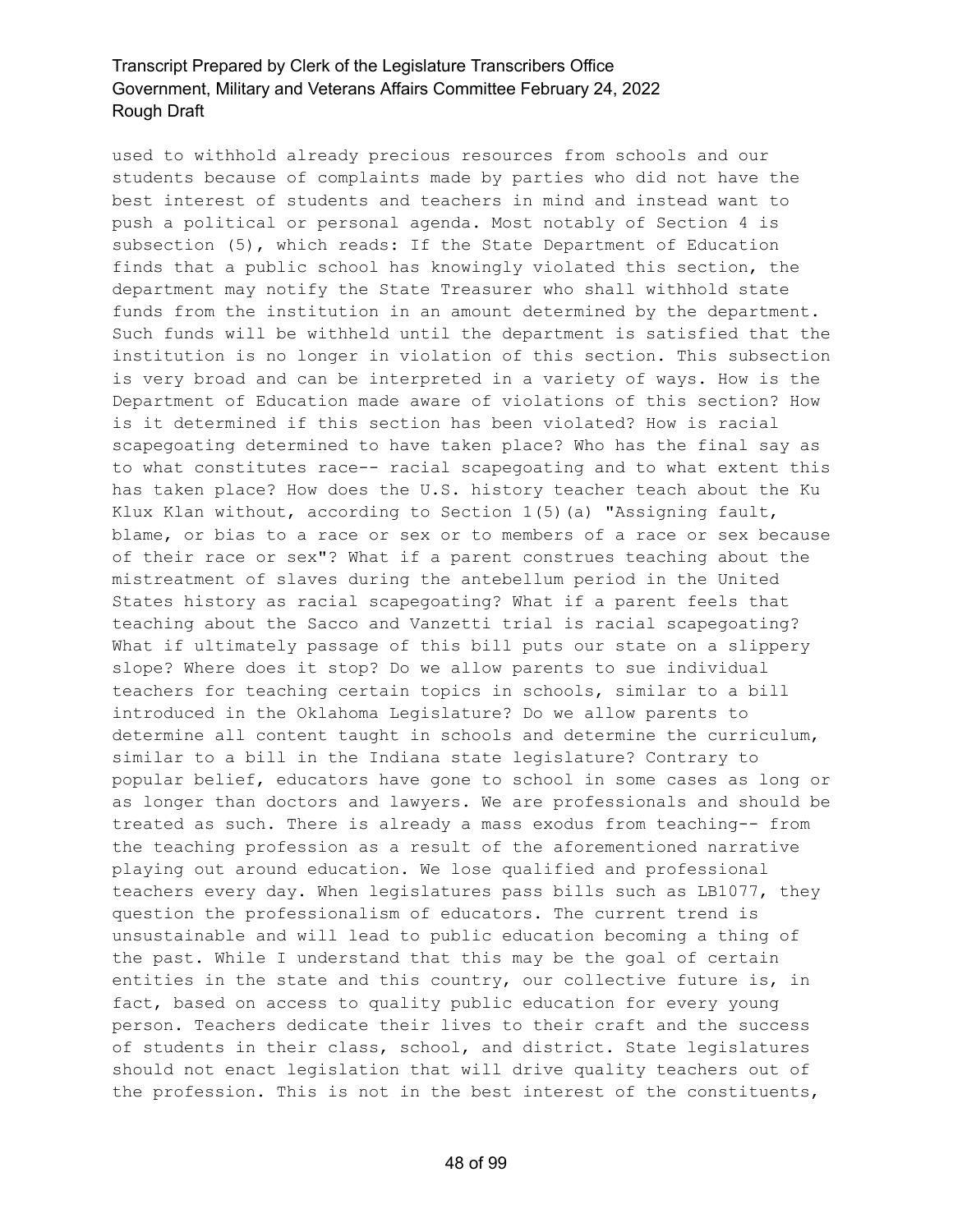the students in their state, or the future of Nebraska. Thank you for your time and consideration.

**BREWER:** All right. Thanks, John. OK. Questions for John? Yes.

**HALLORAN:** Thank you, Chairman Brewer. Thanks for your testimony. So, and I don't think you mean it this way. But in your testimony you say, it was a question: Do we allow parents to determine all content taught in schools and determine the curriculum? What role do the parents have in that?

**JOHN ROAN:** Parents have a say in the curriculum. However, teachers are the professionals and should determine which curriculum is appropriate to be taught. Teachers are able to-- or parents are able to go to school board meetings and be active in the school board and they can voice their opinions there. But I don't think that they should have the final say. Parents wouldn't go to a doctor and tell them how to operate on a brain.

**HALLORAN:** It is a little bit different, sir. I understand the analogy, but there's a little bit of difference there. Parents are the guardians of their children.

**JOHN ROAN:** And I agree.

**HALLORAN:** Right? You are not necessarily, they allow you to be during the school day. I understand that, but parents should have control over the curriculum in my estimation. Thank you.

**BREWER:** OK. Thank you, Senator Halloran. Senator Blood.

**BLOOD:** Thank you, Chairman Brewer. Thank you for testifying. I have a couple quick questions. I know I have to do it quick or I'm going to get in trouble.

**JOHN ROAN:** OK.

**BLOOD:** And I fear his wrath.

**JOHN ROAN:** I do too.

**BLOOD:** Sorry. I got to stop laughing so I can ask the question. Question number one, in order to craft curriculum, you have to have at least a master's degree. Correct?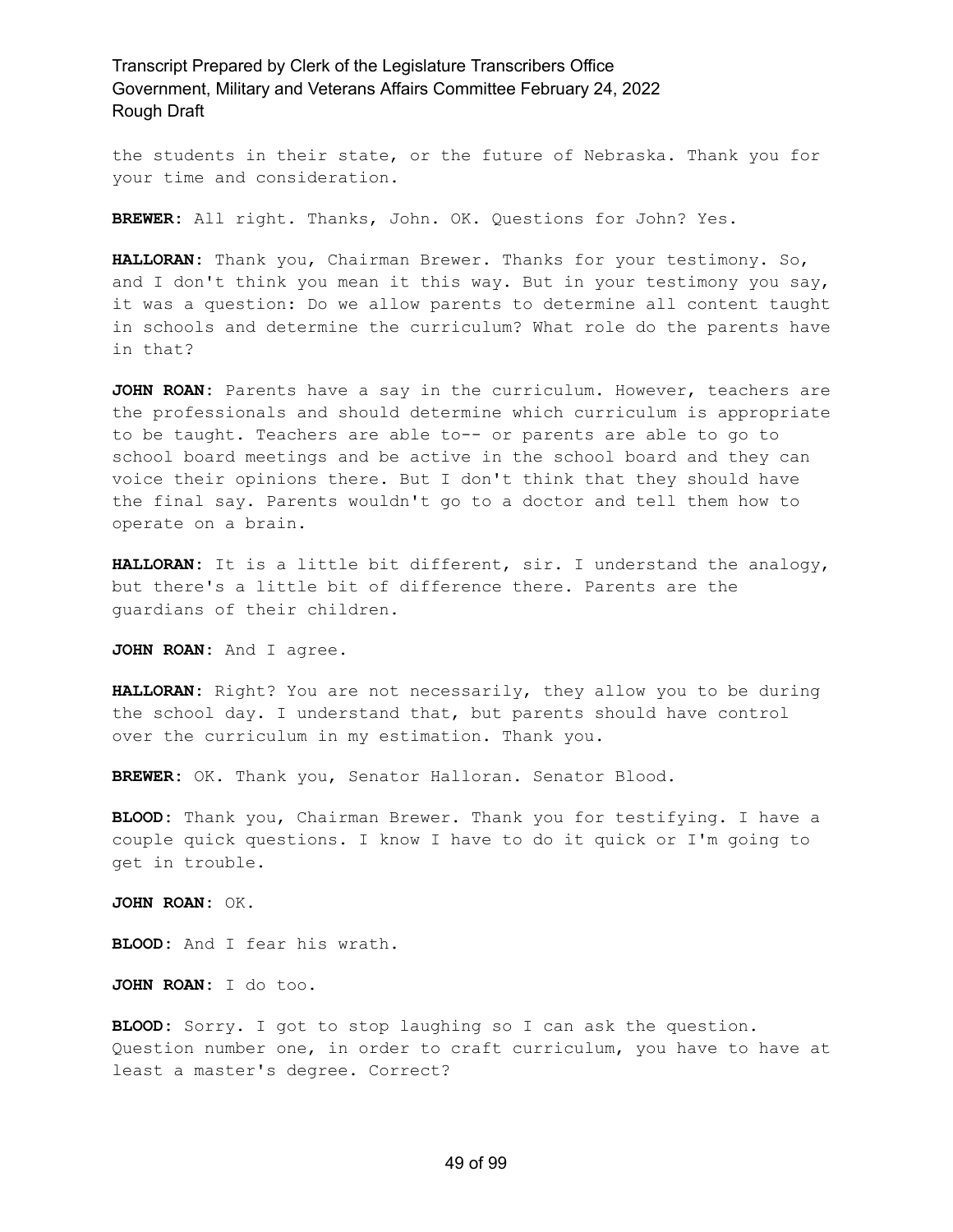**JOHN ROAN:** Correct.

**BLOOD:** And that is actually you can get a master's degree in curriculum. I know because my oldest has one.

**JOHN ROAN:** Yes.

**BLOOD:** All right. If I'm a parent and I'm unhappy with something that's being taught, maybe it's against my personal beliefs, my religion, the way it's being taught, do I or do I not have the option of asking that my child not participate in that, that class?

**JOHN ROAN:** You do.

**BLOOD:** All right. Thank you.

**BREWER:** All right. Additional questions? And I think, John, you may be giving teachers too much blame on some of the-- I think teachers are respected to have gotten through the COVID and the challenges with trying to educate kids with everything going on. So, you know, I think at least in my eyes, they did an amazing job of getting us through the last two years so thank you for that.

**JOHN ROAN:** I appreciate that.

**BREWER:** All right. Thanks for your testimony. Welcome to the Government Committee.

**KHENDA MUSTAFA:** Thank you. Thank you, Chairperson.

**BREWER:** All right. I need quiet in the room so we can hear the testifier.

**KHENDA MUSTAFA:** Hello.

**BREWER:** OK, go ahead.

**KHENDA MUSTAFA:** Hi, committee. My name is Khenda Mustafa. That's K-h-e-n-d-a M-u-s-t-a-f-a. I work as a welcoming coordinator at Nebraska Appleseed in our immigrants and communities program. We're here to testify in opposition to LB1077. My work takes me across the state supporting community leaders, building and co-creating in Nebraska, where everyone feels that they belong, are valued, and respected. I have had the opportunity over the past couple of years to support trainings and conversations about inclusion, race equity,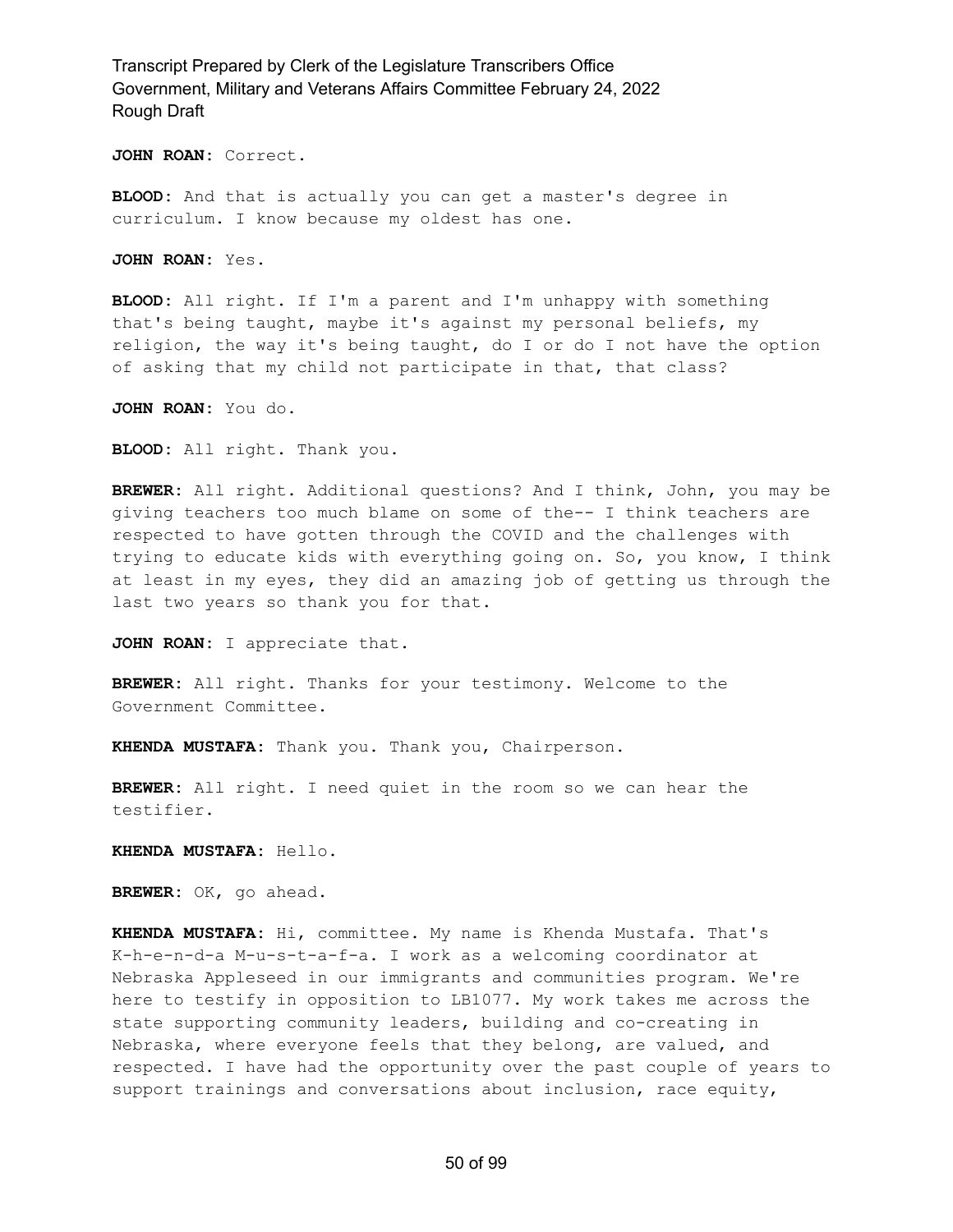inclusion and race equity. With hundreds of Nebraskans in communities across the state, from Crete to Columbus, South Sioux City to Scottsbluff. And what we've had the opportunity to see is the energy and interest in Nebraska community members around learning together, looking at history together, and knowing those histories, working together to create strong, vibrant communities. While race is a legal and social construct not rooted in biological fact, it has very real social, civic, economic, and political outcomes. We must seek to know the history and the laws, practices, institutions, structures, and barriers based on race and sex that come out of that history and continue to impact us today in order to learn from our mistakes as a history and as individuals in order to do better in the future. Addressing the harmful impacts of systemic racism benefits us all. Systemic racism describes the barriers we have together inherited from a combination of history and imperfect institutions that are a work in progress and systemic racism is real. We see it in Nebraska and local schools, workplaces, and in the disparate effects of the COVID-19 pandemic and recovery. Systemic racism explains the differences in opportunities and outcomes across race. Systemic racism primarily hurts black people, indigenous people, and people of color from various backgrounds, and it also has limited many opportunities for the vast majority of white people. We must not be color blind to the reality of imperfect institutions, laws, and practices. Instead, we must be race conscious in our efforts to understand and fix our community's problems. That means continuing to address directly the harms that systemic racism has caused to people of color and our local communities, not erasing our histories and lived experiences. In my work, I get to collaborate with many partners across the state who help neighbors get to know their neighbors and promote belonging for everyone. Our communities are stronger and safer and thrive when everyone feels that they belong. Learning about the issues that impact our communities is the first step in creating a sense of belonging. We must have honest, courageous, and sometimes uncomfortable conversations about systemic racism within our neighborhoods, schools, and workplaces. We all deserve an honest education and conversation about race in this country, and we cannot be a welcoming and inclusive community without it. Thank you for your time and attention. I'd be happy to answer any questions.

**BREWER:** Thank you. Let's see if anyone has any questions. I guess I got one quick one for you. With the events that happened this summer, have you seen more Afghan refugees coming to Nebraska? Because we've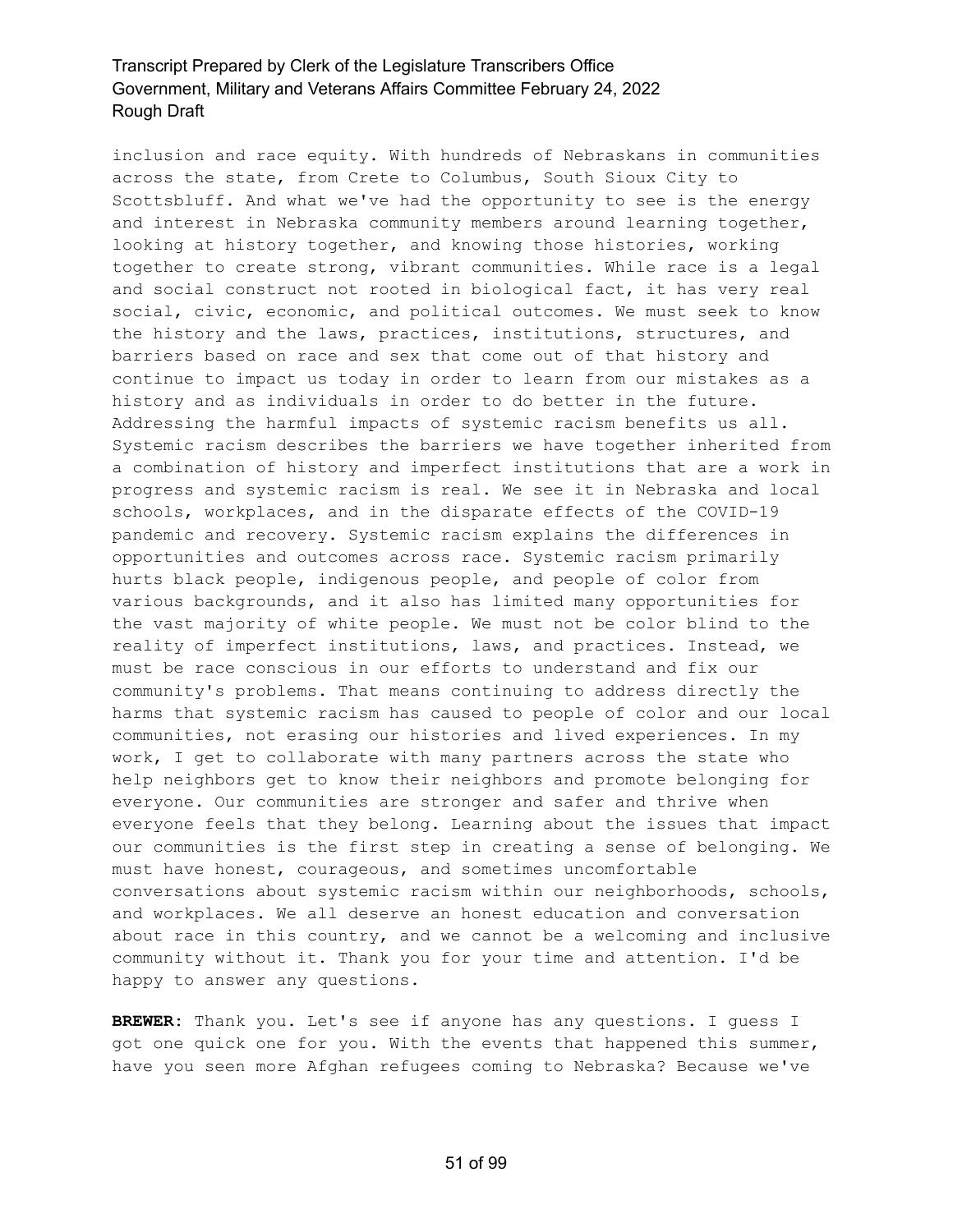got a large Afghan community in Omaha, but I didn't know they had a pipeline to bring refugees here or--

**KHENDA MUSTAFA:** Yes, I believe, and I don't know the exact numbers, but I believe the state of Nebraska accepted several Afghan--

**BREWER:** I mean it makes sense.

**KHENDA MUSTAFA:** --individuals and families.

**BREWER:** There's a community to help them. So all right. Well, thank you for your testimony.

**KHENDA MUSTAFA:** Thank you.

**BREWER:** All right. Welcome to the Government Committee.

**KIPP McKENZIE:** Thank you. Thank you. Thank you very much for having me. Good afternoon, Chairman Brewer, members of the committee. My name is Kipp McKenzie. That's K-i-p-p M-c-K-e-n-z-i-e. My pronouns are he/him/his. I am a program partner at Inclusive Communities, a Nebraska-based nonprofit organization that has been confronting bigotry, prejudice, racism, and discrimination since 1938. I'm here today representing Inclusive Communities to testify against LB1077, which will prohibit public schools, postsecondary institutions, and government entities from teaching certain concepts related to race and sex. This bill, as written, makes a giant leap from race and sex education to race and sex scapegoating. I can only imagine that that leap comes from a place of fear and ignorance. These are not synonymous terms, and this is precisely why we need to build education around these topics. The bill is also a denial of important and painful aspects of our collective history as a nation. Slavery, segregation, racial oppression, and discrimination are not myths. They are facts. They are facts that we as a society need to contend with if we are to move forward in a inclusive way. Prohibiting education about these topics negates their impact on America's history and present. Racism and sexism is a problem in this country. We've seen it firsthand here in Nebraska from a historical context of redlining, Will Brown, Vivian Strong to more current examples of the continuing wage gap and the instances of violence against Asian Americans in Omaha just last year. Education about race and sex is what heals these wounds, not denial. Inclusive Communities envisions a society strengthened by diversity, inclusion, equity, and justice for all. We do this by confronting racism, prejudice, bigotry, and discrimination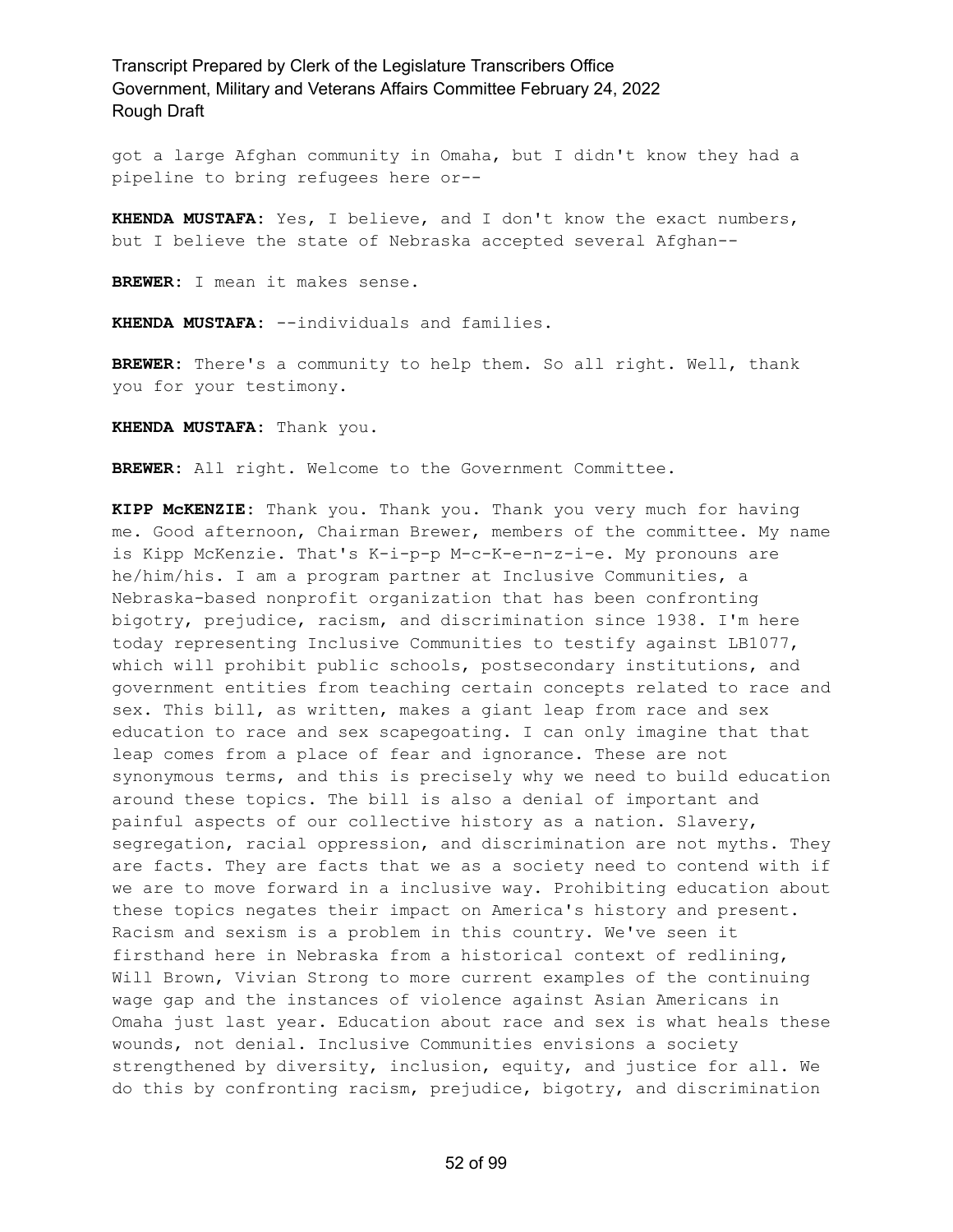in order to help Nebraskans embrace our humanity and seek unity. If we are not allowed by this elected body to educate our young people, our scholars, our working population about past mistakes and injustices relating to race and sex, you're condemning the current and future leaders of Nebraska to existing in a place of willful ignorance, a place of misunderstanding that further manifests fear and division, which ultimately will impact our economic prosperity and quality of life. State-- our state motto is equality above law. If enacted, this bill prohibits the education necessary to bring about truth and reconciliation in regards to the racial and gender inequalities that currently exist. This will take us backwards in advancing our state's motto and will deter the creation of a more unified and prosperous Nebraska. We urge you to oppose LB1077. Thank you.

**BREWER:** Thank you for your testimony. All right. Questions? Questions? All right. Thank you.

**KIPP McKENZIE:** Thank you.

**BREWER:** Welcome to the Government Committee.

**NILE DEBEBE:** Hi, there. Senators of the Nebraska Legislature, my name is Nile Debebe, first name, N-i-l-e, last name, D-e-b-e-b-e. I am a junior political science and communications major at Nebraska Wesleyan. I came today to voice my opposition to LB1077 and hope that my words might provide some insight into the ramifications this bill will have on our communities, schools, public universities, and state at large. There are several aspects of this bill that I think are detrimental to the education of both our students and children. Though I'd like to focus on line 7(b), which states that any subject which describes the United States of America or the state of Nebraska are fundamentally or systemically racist or sexist will be banned and is defined as race stereotyping. How will we educate our children about the civil rights movement without mentioning that the laws that created these movements were racist? How will we explain segregation, slavery, or miscegenation laws if we can't say that these policies were motivated by racism? How will we explain the ramifications of these events today, as what the point of studying history is, if we are banned from saying that systemic racism exists? Racism is alive and well here in the United States. I have experienced it and continue to experience it. Just like my Ethiopian father, I hold deep, deep trauma about how myself and my family have been treated because of the color of their skin. In completing my political science degree at Nebraska Wesleyan, I learned how to use a variety of different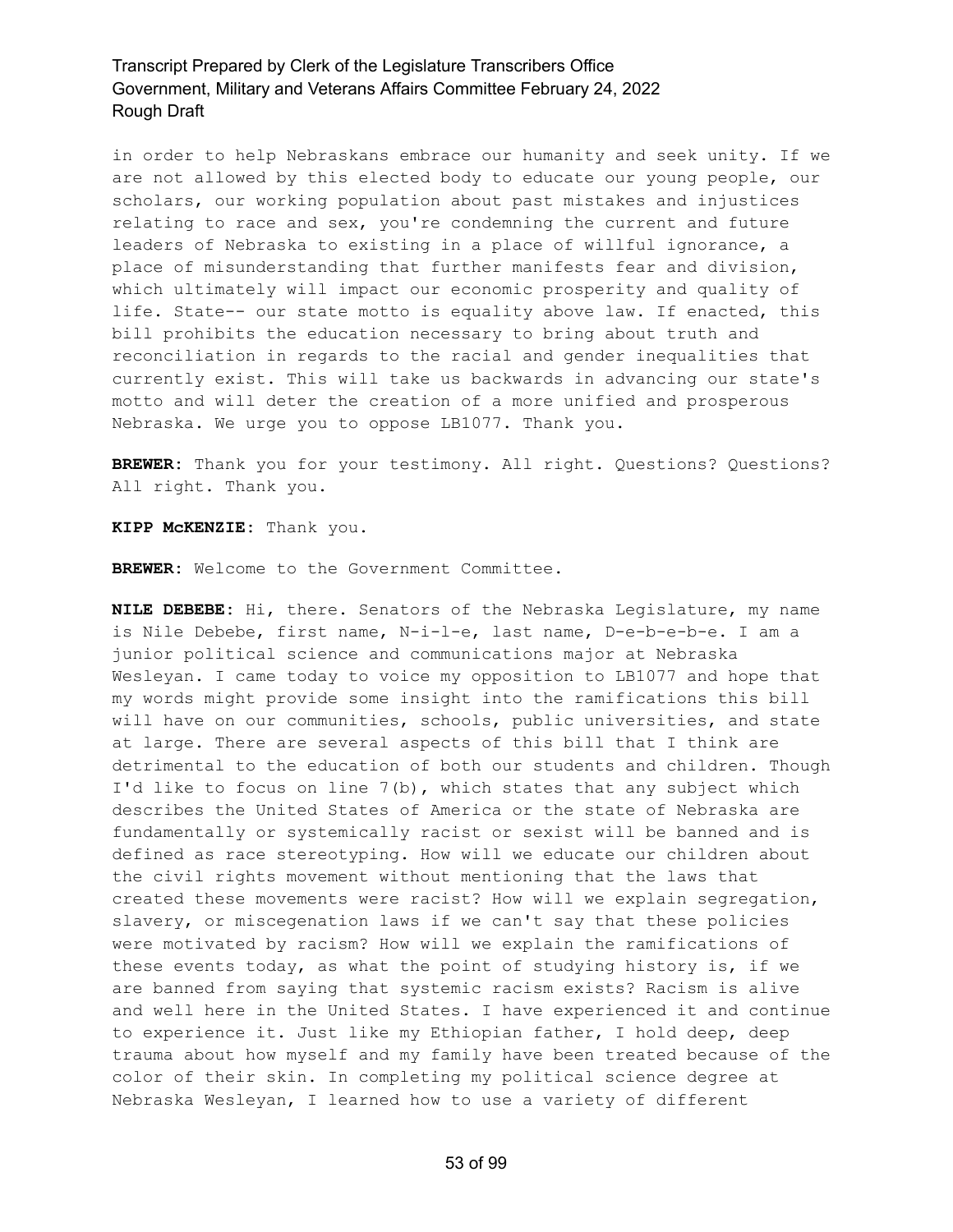academic studies, regressions and analytical methods to provide answers to research questions. I managed to use my classes at Nebraska Wesleyan as a means for identifying racial inequities and systemic racism in quantitative research. I wanted to provide these studies to you to show that systemic racism is not a myth. It is proven through statistical data, peer reviewed by hundreds of accredited scholars around the world. On a state level, 1 in 5 inmates in the Nebraska criminal justice system are black, while 1 in 20 Nebraskans are black. The unemployment rate for black and Latino Nebraskans is more than two times higher than white Nebraskans. On a national level, black and Hispanic children were still about three times as likely as Asian and white children to be living in poverty. Black families' median and mean wealth is less than 15 percent that of white families. Hispanic families' median and mean wealth is less than 20 percent that of white families. Black Americans are incarcerated in state prisons at nearly five times the rate of white Americans. This bill is unconstitutional, inherently racist, and clear government overreach. Those who do not learn from our past are doomed to repeat it. Senators, please vote against this bill.

**BREWER:** Thank you for your testimony. Questions? Questions? All right, none. Thank you for coming.

**EARLEN GUTIERREZ:** Hello. Hi.

**BREWER:** Welcome to the Government Committee.

**EARLEN GUTIERREZ:** Is there any way I can make this higher or is this as high as it goes?

**BREWER:** That was kind of why I warned everybody.

**EARLEN GUTIERREZ:** I'm only five feet on a good day, so. So, hi. My name is Earlen Gutierrez, E-a-r-l-e-n G-u-t-i-e-r-r-e-z, and I'm a junior at the University of Nebraska at Kearney studying political science. I just want to say-- take this off if I can-- I can't believe that I'm here again speaking to defend the right to access historically correct knowledge without the threat of defunding an institution. Last August, I opposed the effort proposed by Jim Pillen to ban critical race theory in front of the Board of Regents. Now I'm dissenting against an actual proposed law that prohibits public academic institutions and governmental entities to educate on concepts relating to race and sex, coupled with the threat of withholding state funds. On the basis of race, though, these concepts shall not procure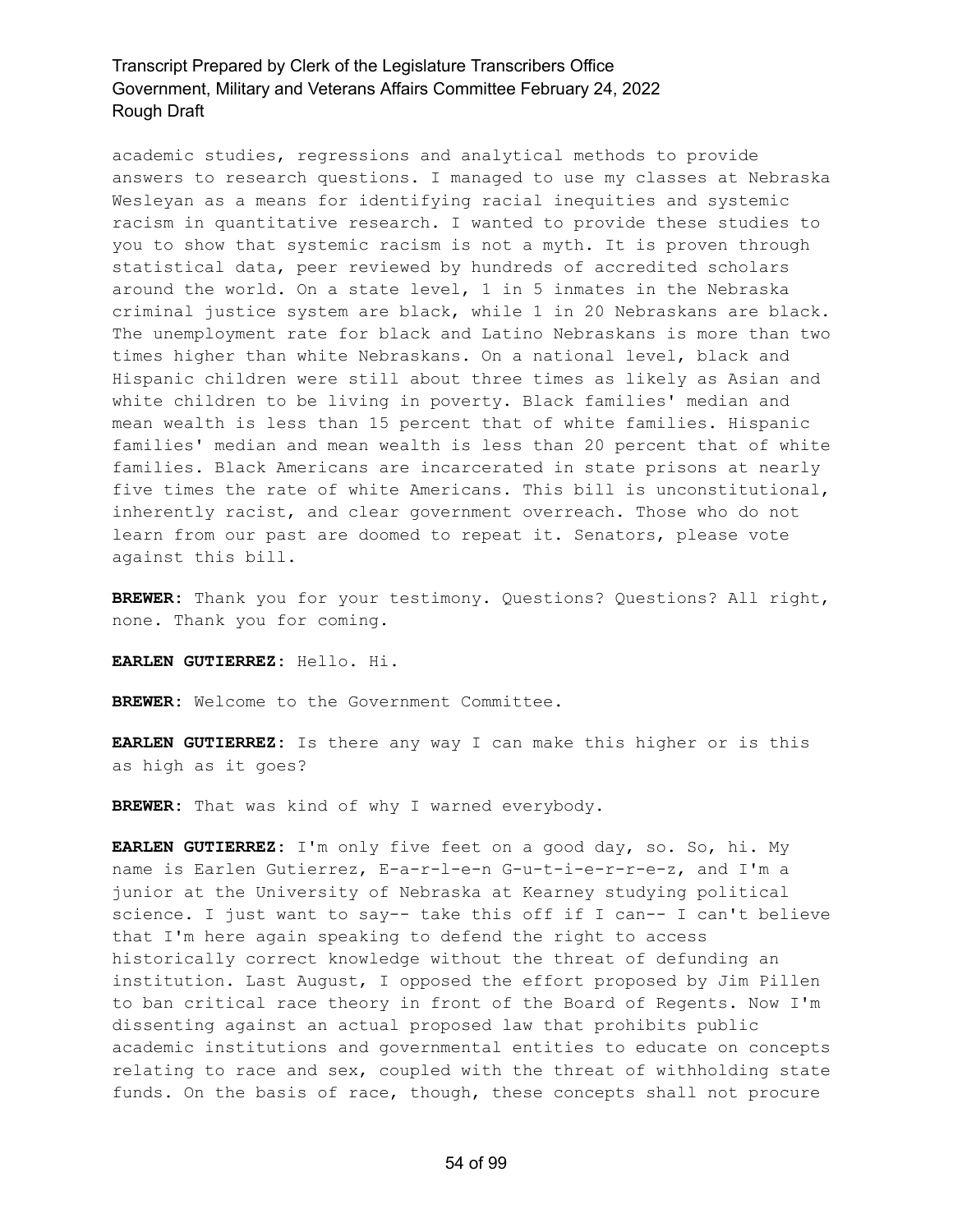negative emotions, place blame, scapegoat-- scapegoat or stereotype. However, growing up, I remember about the concepts in our history-- in our current history books procured those negative emotions, placed blame, and stereotyped me, all on the basis of race. I learned a history that was written by the same people that violently displaced Native Americans through genocide, the same people that subjected black African Americans to policies that legally dehumanized them as property to the white man for 246 in the United States, and the countless situations in which the law has blatantly denied human and civil rights to racial and ethnic minorities. This history has depicted racial and ethnic minorities as intrin-- intrinsically backward beings, justifying all actions taken against them. So where is my justice? Where is my bill? Because of this, a one-sided history has taught and set the standard in the way we perceive those whose country of origin has been at odds with the United States' imperialism and those with little-- with a little extra melanin in their DNA. I would specifically like to respond to line  $9(q)$  that states, "That an individual, by virtue of the individual's race or sex, bears responsibility for actions committed in the past by other members of the same race or sex." And I would like to answer-- just address that with a quote from James Connolly in 1910 in Visit of King George V. And I quote: We will not blame him for the crimes of ancestors if he relinquishes the royal right of his ancestors, but as long as he claims their rights by virtue of descent, then by virtue of descent he must shoulder the responsibility for their crimes. So why are we politicizing education? In our starkly divided, bipartisan system, education should be the last thing for lawmakers to meddle with. Why? Because lawmakers study the law; they don't study to educate the next generation of citizens. This bill not only proposes erasing history, but it also proposes infringing on academic freedom and the rights that educators hold. By passing this bill, the state of Nebraska will be infringing upon the rights that the Supreme Court has supported and held. I point to the specific cases: Sweezy v. New Hampshire in 1957 and Regents of the University of California v. Bakke, 1978. These cases all come to the similar conclusion supported by the-- by Justice Frankfurter that I quote: Academic freedom pro-- protects an institution's First Amendment right to decide on academic grounds who-- who may teach, what may be taught, how it shall be taught, and who be may be admitted by-- admitted to study. Finally, as a first-generation college student and a woman of color, I draw from the United States v. Associated Press 1943 Supreme Court case in which the court noted that, I quote: The nation's future depends upon trained- the future's nature-- the nation's future depends upon leaders trained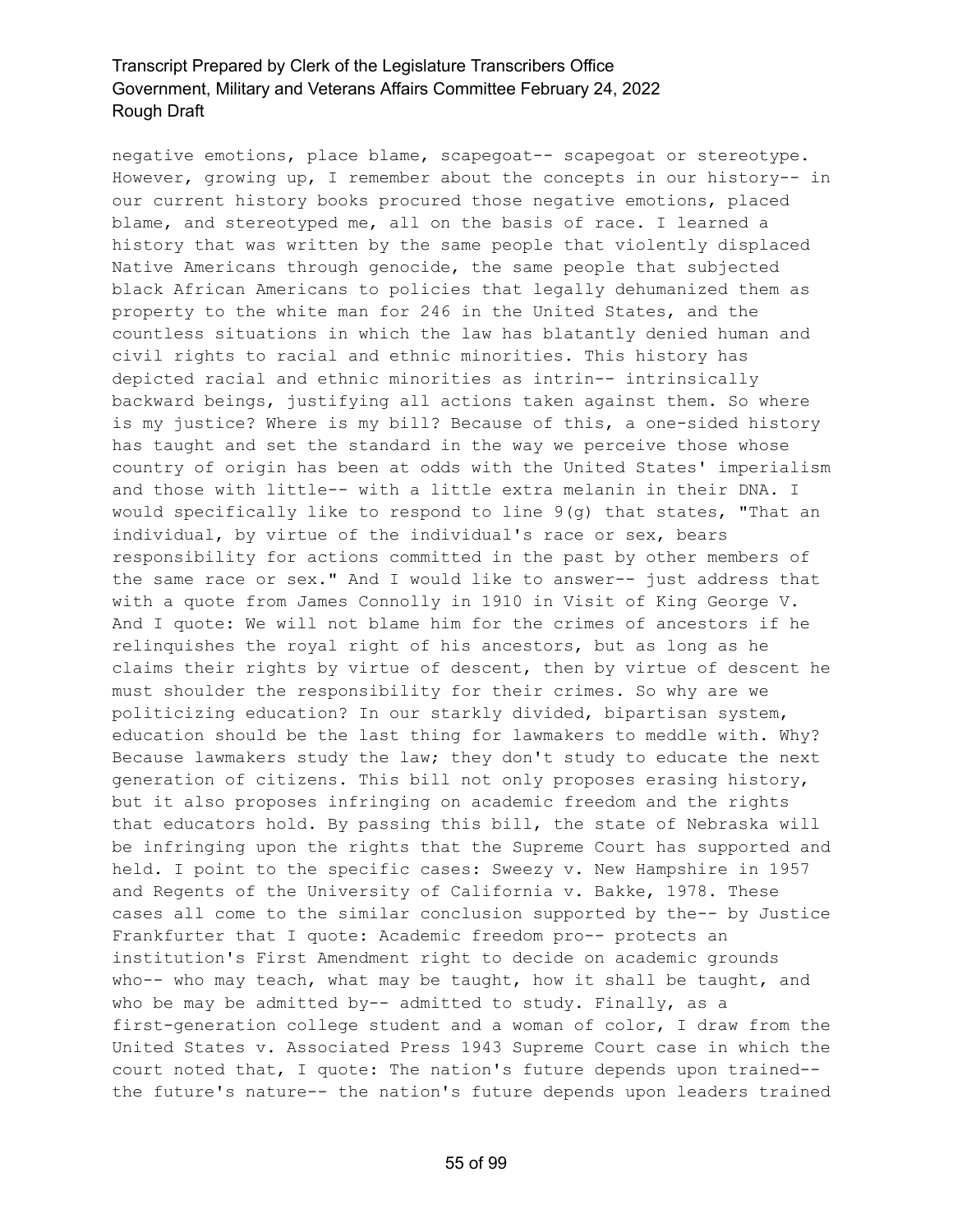with the right exposure to that robust exchange of ideas which discovers truth out of a multitude of tongues rather than through any kind of authoritative selection, and I end quote. Thank you so much for your time.

**BREWER:** Hang on just a second. Let's see if we got a question or two for you. All right, one question from Senator Lowe.

**LOWE:** One?

**BREWER:** OK--

**LOWE:** OK--

**BREWER:** --whatever you need.

**LOWE:** Thank you for coming down from Kearney today, appreciate your testimony. In your testimony, in the beginning, you said you were taught by some people. Can you respond who those were?

**EARLEN GUTIERREZ:** Oh, yeah, just the entire American education system.

**LOWE:** But-- but you said you were taught by--

**EARLEN GUTIERREZ:** By this--

**LOWE:** --by people that had--

**EARLEN GUTIERREZ:** Oh, no, I-- I said that the history books that I'm taught by through the American education system was written by the same people who have done all those violent crimes to racial and ethnic minorities across time.

**LOWE:** So the people that wrote the books did the violent crimes.

**EARLEN GUTIERREZ:** They--

**LOWE:** That's what you just said.

**EARLEN GUTIERREZ:** Yeah, but then I pointed to the quote from James Connolly that-- that blames-- that says: We will not blame him for the crimes of his ancestors if he relinquishes the royal rights of his ancestors.

**LOWE:** Yeah, I-- I believe you also said that you were taught by the people that came in and killed the Indians or something like that.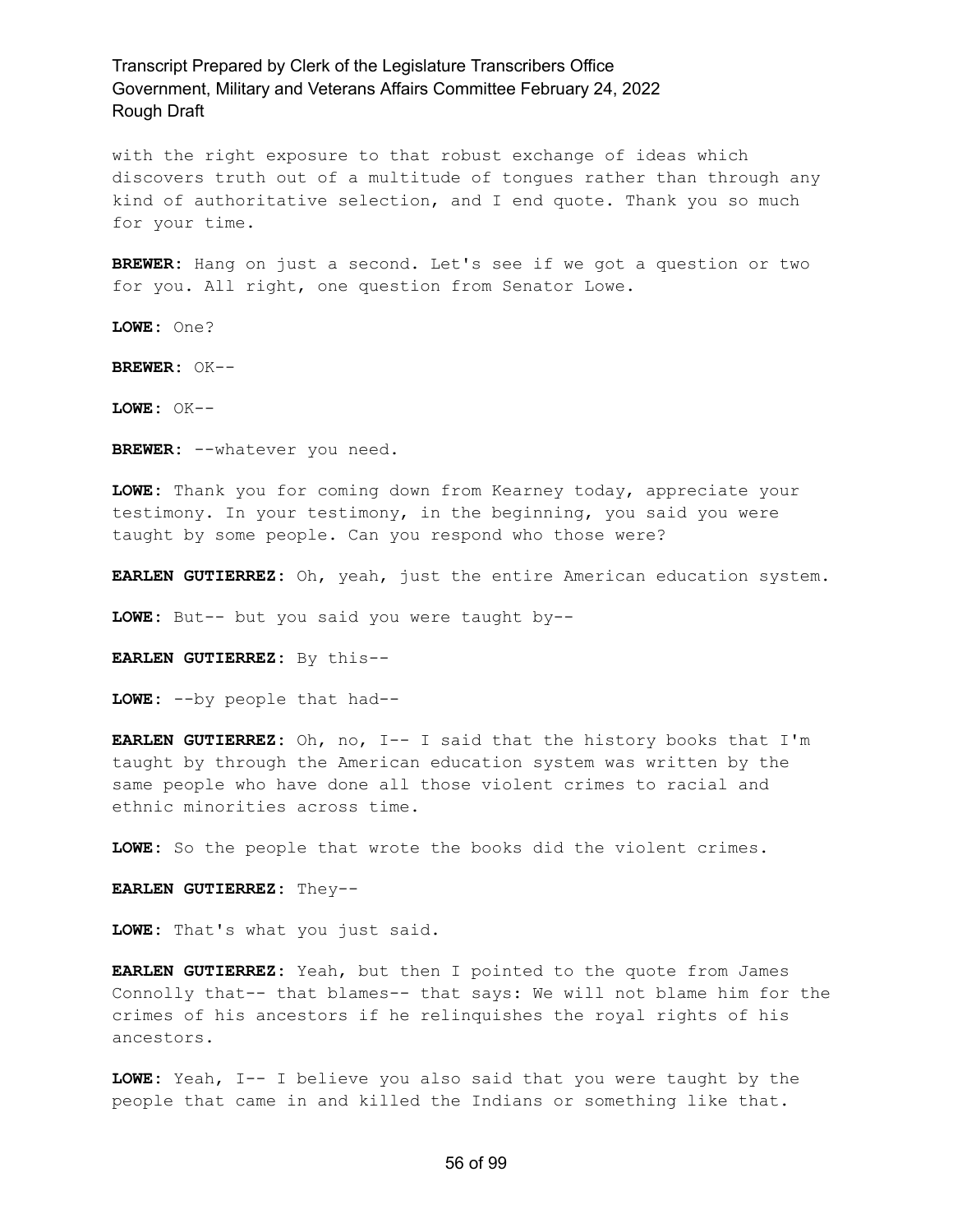**EARLEN GUTIERREZ:** Native Americans, I'm sorry.

**LOWE:** Native Americans--

**EARLEN GUTIERREZ:** I-- I-- I'll--

**LOWE:** --Indigenous people, whatever you would like.

**EARLEN GUTIERREZ:** Yeah, I will-- I'll repeat what I said. I remember- growing up, I remember that the concepts in our history books procured those-- sorry. I learned a history that was written by the same people that violently displacement Native Americans through genocide. And I continued, right? So that history is passed down, as we have seen, obviously, and so the same people who have-- the answers of those people who have create-- enacted those violent crimes against, that has been passed down through education tradition to instill those same ideologies and beliefs in the education system.

**LOWE:** OK. I'm just finding it hard to believe that the people that wrote the books committed those crimes and that-- or that you were taught by the same people that did these crimes, because they would have been long dead by then.

**EARLEN GUTIERREZ:** But then you're-- I'm sorry, Senator Lowe, you're thinking too literally. I-- I'm sorry.

**LOWE:** Isn't that we're taking this, as literal?

**EARLEN GUTIERREZ:** In-- in the context that I'm speaking of, I'm saying that the people that created the-- that had those violent crimes that displaced Native Americans, that enslaved black people, that continued to revoke the right for women and people of color to vote, to simply vote and exist here in America, right, those same ideologies that they have, they had passed down continuously through generations. And now, ultimately, that's where we stand with Amer-- our current American education system, and I was taught by that-- by the same current American education system that has been affected since the get-go of this country's founding and those same people who created history.

**LOWE:** Thank you very much, and I appreciate you coming down. I really do. Thank you.

**EARLEN GUTIERREZ:** Thank you for listening.

**BREWER:** All right. Thank you for-- oh, Senator McCollister.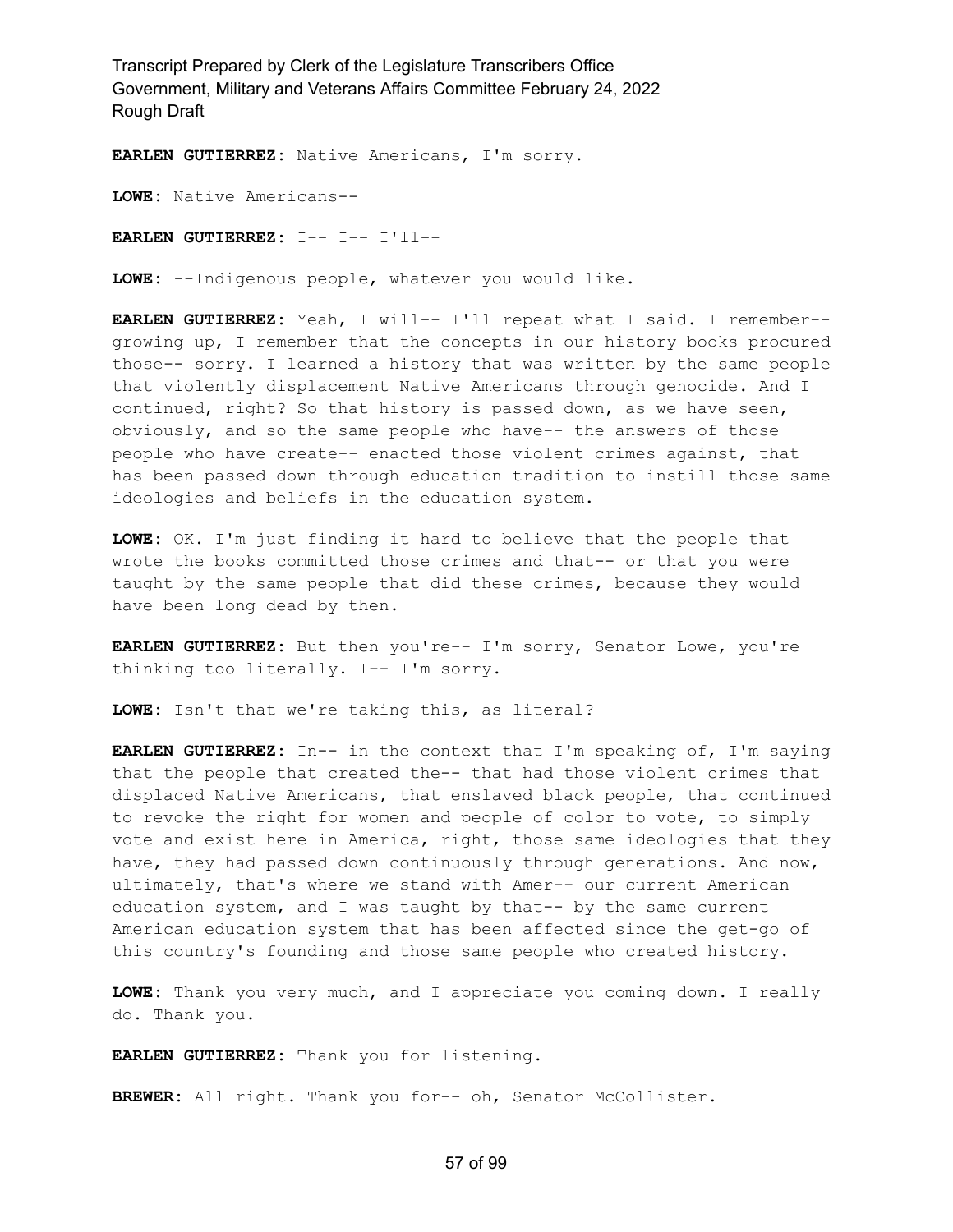**McCOLLISTER:** Are you headed to law school?

**EARLEN GUTIERREZ:** Yeah, I would hope to one day, fingers crossed, yeah.

**McCOLLISTER:** Thank you.

**BREWER:** All right. Thank you for your testimony.

**EARLEN GUTIERREZ:** Thank you.

**BREWER:** All right, so there's not a lot of confusion on this process here, as the front seats become available, move forward; if you're in the front seat, you-- you've won the lottery here, OK? All right, whenever you're ready.

**JAYDEN SPEED:** Thank you, Senators. My name is Jayden Speed, J-a-y-d-e-n S-p-e-e-d. And I will try to be brief because it's been a very long afternoon. I'm 17 years old and a high school student from Cass County, Nebraska. To me, the most important defense and aid for our democracy is an educated public, a public with the ability to think critically, to evaluate information, and to weed out hysteria or disinformation. Our public schools are the single best way to do that for my generation. Today, I want to talk about how the hysteria on the topics of race and sex in the classroom is threatening the integrity of our public schools. It's not the curriculum or the lessons or our teachers that make a threat to public schools but, rather, the hysteria from folks outside of the educational atmosphere. As you know, over the last year, politicians and media personalities have incited division and unrest in local public education over the topics of race and sex and even political ideology in the classroom. Their incitement has led to angry parents who see critical race theory as a threat to their children's education. However, neither the inciters or the parents can properly give you a definition of critical race theory. Critical race theory is a law school-level study that examines how public policy and institutions may cause harm to communities of color through systemic racism. As schools have long had a debate on how to properly educate teenagers and time and time again they've chosen science and fact, once again, we must choose science and fact. I believe that the hysteria over these non-threatening concepts is actually being used as a tool to threaten public schools. The core of LB1077 is stripping public schools of state funding in the case they teach certain concepts about race and sex. By taking away support from public schools, you are shifting state support to private, for-profit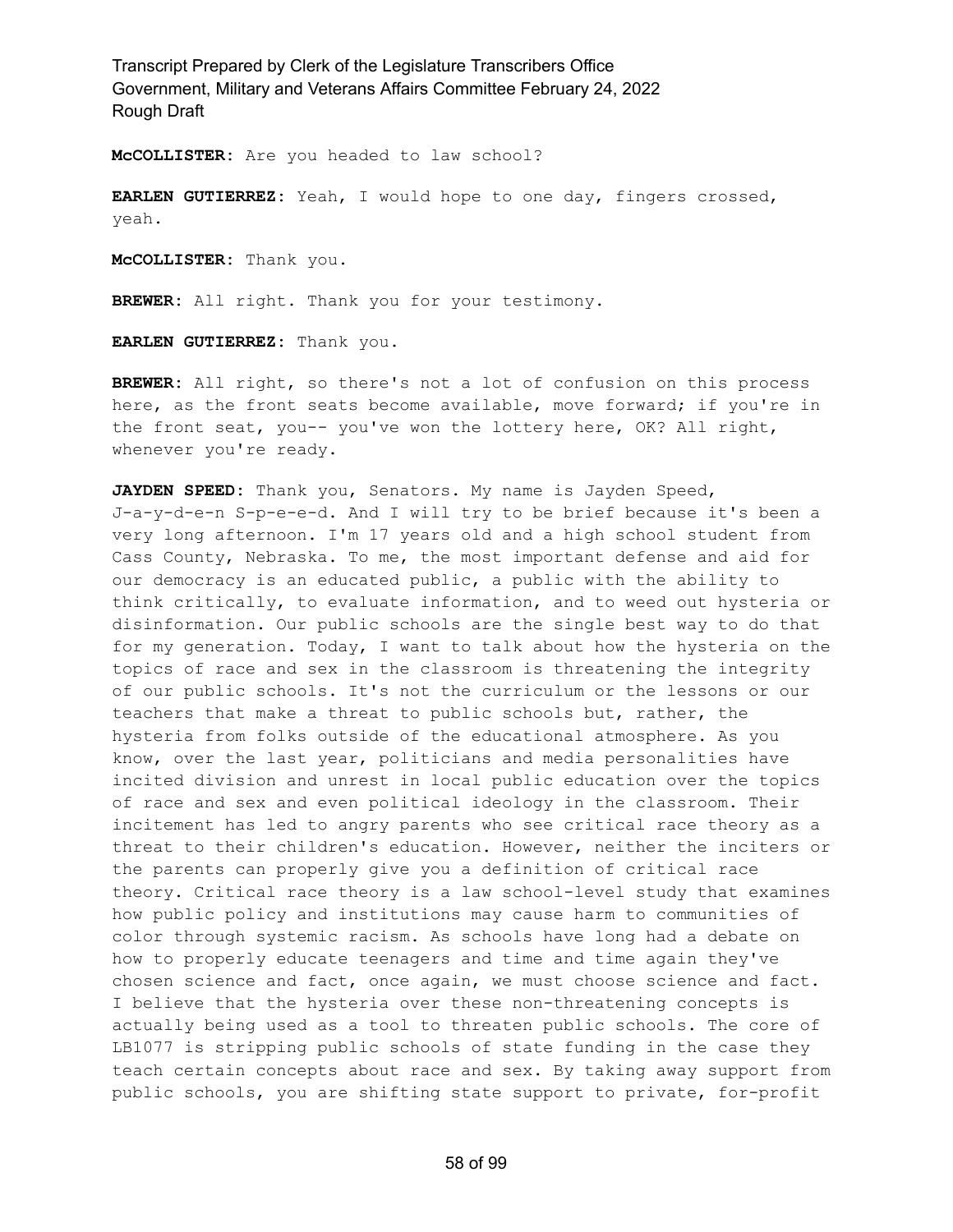academies, acad-- academies who are often Christian, right wing, and have their own forms of indoctrination, like Senator Blood talked about with abortion in Catholic schools. My public school taught me to think critically. My public school has taught me to have difficult conversations about racism, sexism, homophobia, and other forms of bigotry that my generation continues to see. Students stand by their public schools and we stand for our right to speak, even on controversial topics. I ask that you stand against LB7-- LB1077. Thank you.

**BREWER:** Thank you, Jayden. All right, You're a Cass County kid.

**JAYDEN SPEED:** Yes.

**BREWER:** Where'd you go to high school?

**JAYDEN SPEED:** I go to Conestoga currently.

**BREWER:** Conestoga, OK, a good school. My son is a teacher at Elmwood-Murdock, so. All right, I'm gonna see if we've got any questions for you or if we're gonna turn you loose. All right, thanks for taking the time to come in.

**JAYDEN SPEED:** Thank you.

**BREWER:** We'll-- we'll let everybody shift so it's not so noisy for you.

**\_\_\_\_\_\_\_\_\_\_\_\_\_\_\_:** This is a rowdy group.

**BREWER:** Yeah. All right.

**\_\_\_\_\_\_\_\_\_\_\_\_\_\_\_:** At least they get to exercise [INAUDIBLE] stand up [INAUDIBLE]

**KAREN BELL-DANCY:** Well, good afternoon.

**BREWER:** Good afternoon. We are get-- yeah, that's a good point, actually. Everybody's getting a little bit of exercise here and it kind of feels good to stand up and stretch. So welcome to the Government Committee.

**KAREN BELL-DANCY:** Well, thank you, Chairman Brewer and members of the committee. My name is Karen Bell-Dancy, K-a-r-e-n B-e-l-l, hyphen, D-a-n-c-y, and I serve as the executive director of the YWCA of

### 59 of 99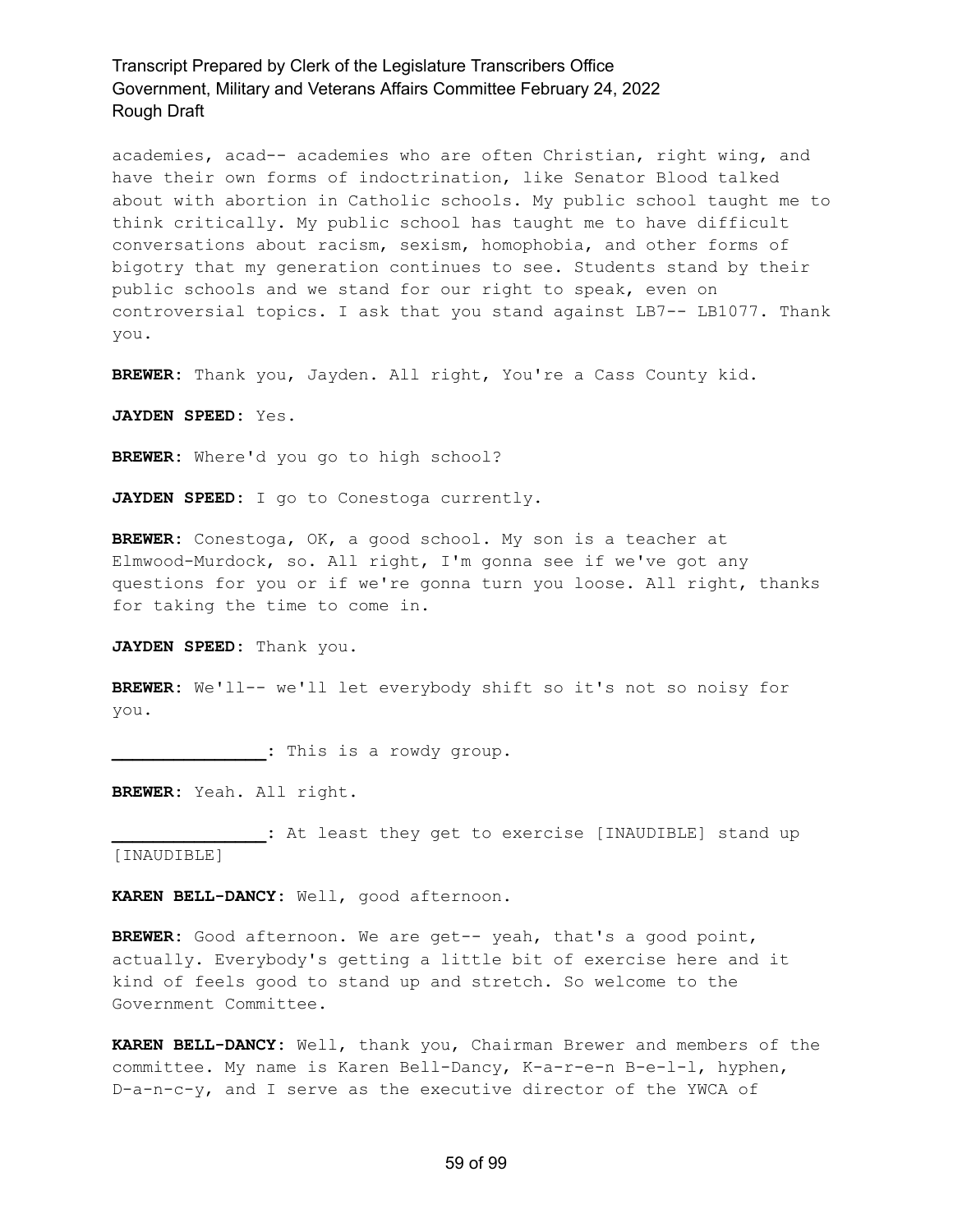Lincoln. YWCA of Lincoln has been in the community for over 136 years, and nationally our organization is over 168 years old. The mission of the YWCA is the empowerment of women and service to girls. The other part of our mission is the elimination of racism, and that's what brings me here today. We believe that this bill and so many other similar proposals introduced across the country are copy-and-paste-type legislation from conservatives and conservatives that are part of think tanks in response to a problem that really doesn't exist. It is nothing more than a minimalized effort to distract from the traction that recently Black Lives Matter brought to the forefront. There is a movement that is going, and it is a responsibility that we do address policy that is in place that serves to eliminate racism. This bill seeks to discourage any conservative- any conversation, I'm sorry, around the existence of racism and the acknowledgment of historical facts. The country's history of racism created systems of power that keep out people who have traditionally held less power. Teaching about those facts does not imply that one way-- one race is better than the other or worse than the other. It is just-- or that we're going to shame white students. Rather, it is failing to teach the history accurately that leaves students open to misinformation and bias and then becoming biased and hypocritical adults eventually. I would like to also add, on a personal note, I have been discriminated against time and time again in my 61 years. I have two children, whom I love dearly. I have two grandchildren that I love probably even more than the two that I actually gave birth to. [LAUGHTER] I am so proud of the way that they are being raised, a 12-year-old grandson and a 6-year-old granddaughter being raised to embrace-- embrace the brownness that they have, the knowledge that they have, the family and culture that they come from. They should also have the opportunity to learn of what the history of this nation is and not selective parts of the history that I was subjected to when I was a small child and throughout my education. Critical race theory is not designed to put one race above the other. It's about let's teach the right history, the correct history, and making sure that we are taking care of those generations to come. Thank you.

**BREWER:** Thank you, Karen. All right, questions? Senator Blood.

**BLOOD:** Thank you, Chairman Brewer. Just real quick, I didn't have a question until you said that last sentence. I'm sorry.

#### **KAREN BELL-DANCY:** Yes.

**BLOOD:** So you said to teach the right history.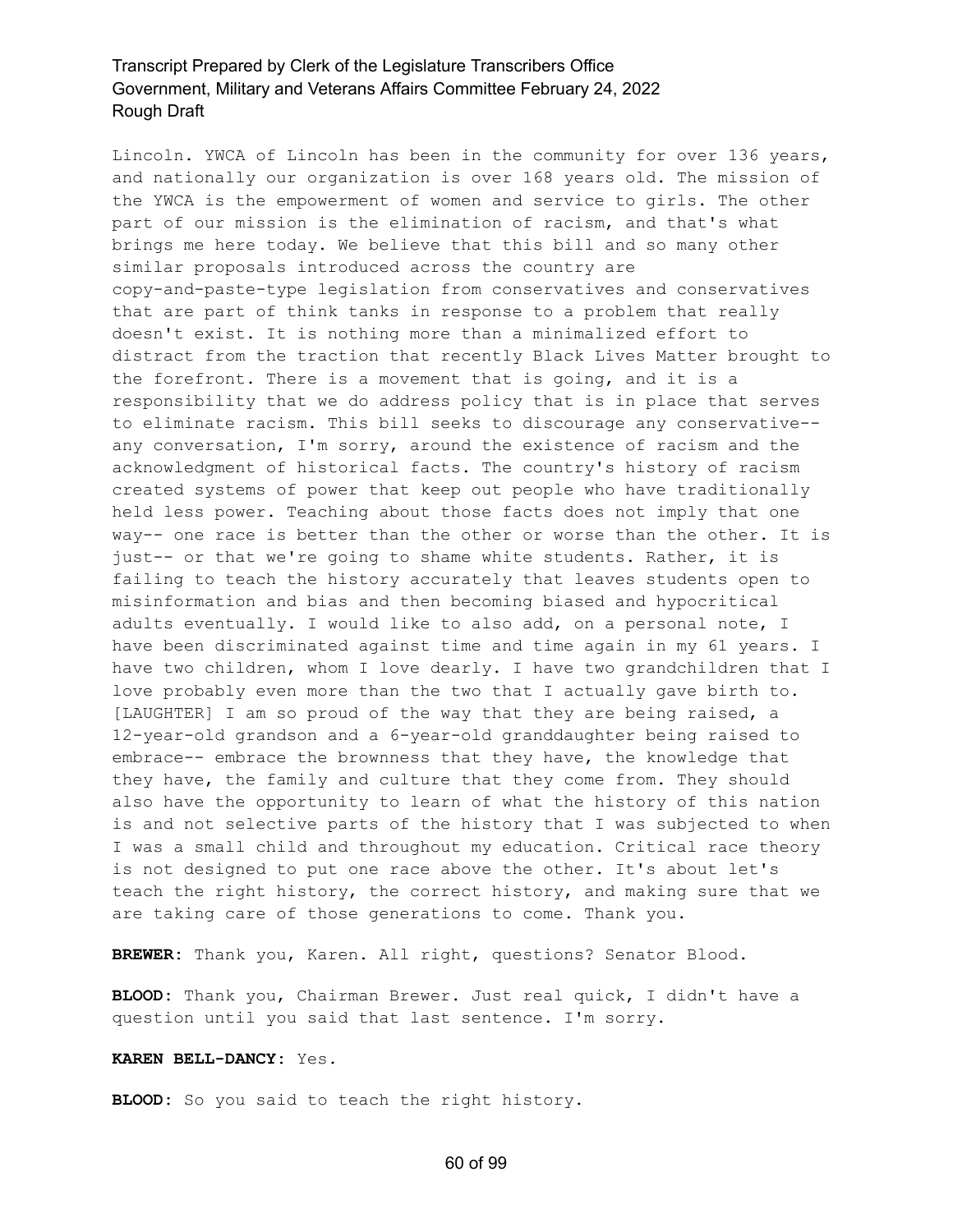#### **KAREN BELL-DANCY:** Um-hum.

**BLOOD:** So it's funny because that's what I'm hearing from the people that are bringing this bill forward, right, that you have to learn the right history.

**KAREN BELL-DANCY:** Um-hum.

**BLOOD:** So-- so would you say it's correct in saying that everybody's version of the right history is different, which is what makes things-- which allows us to dialogue and share our differences and our differences of opinion? Would you say that that's--

**KAREN BELL-DANCY:** This is true, and it should be all-inclusive,

**BLOOD:** Right.

**KAREN BELL-DANCY:** And that is really what I'm getting to. To delineate parts of the history of this great nation is really disturbing and it's disruptive, and it is not fair to the generations to come that we would pick and choose and eliminate parts of it just because it makes certain individuals uncomfortable.

**BLOOD:** Well, and we know race, how people identify, where people come from, where they live, makes people uncomfortable. That's just the way of the world. Would you say that's right?

**KAREN BELL-DANCY:** Exactly. And when we identify with the uncomfortable and we have those critical conversations, we work through it and then we become comfortable. I'm a diversity trainer, as well, and I've been involved with this work for-- for many years. So I do those kind of-- I know we don't like the word "training," but those kind of education/awareness opportunities so that we can have those kind of dialogues and we can get to that place of equality, equity, and peaceful existence.

**BLOOD:** And they are exactly that, opportunities to learn, opportunities to be a better person.

**KAREN BELL-DANCY:** Exactly.

**BLOOD:** Thank you.

**KAREN BELL-DANCY:** Thank you.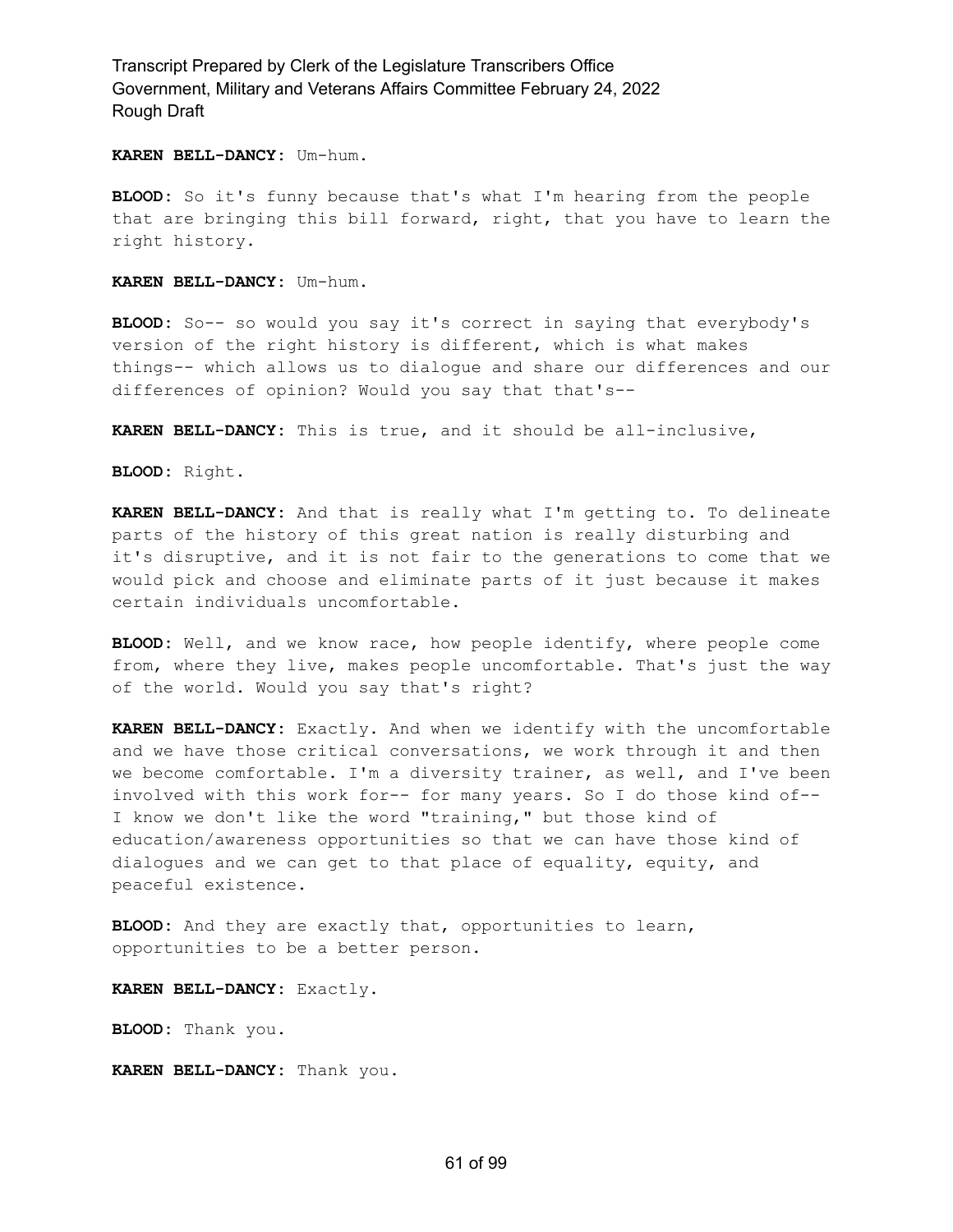**BREWER:** All right. Any additional questions? Thank you for taking the time.

**KAREN BELL-DANCY:** Thank you, Senator Brewer.

**BREWER:** Welcome to the Government Committee.

**MARLA STYLES:** Thank you, sir. My name is Marla Styles, M-a-r-l-a S-t-y-l-e-s, and I'm here on behalf of the Lincoln Alumnae Chapter of Delta Sigma Theta Sorority, Incorporated. Dear members of the Government, Military and Veterans Committee-- Affairs Committee, we write to oppose LB1077 on the grounds that the bill enables the erasure-- erasure and history and contemporary social ills in favor of propaganda designed to serve a political agenda. We focus our opposition on race and racism for the sake of word limit. LB1077 uses the phrases "race" or "sex"-- "sex," excuse me, "scapegoating," or "race or sex stereotyping" in ways that are ambiguous or disingenuous to equate teaching about racism and sexism with scapegoating or ra- stereotyping. No teacher who is trained properly in social studies curriculum would ever teach scapegoating an entire race or gender, as no one is inherently racist or inherently sexist. Like these teachers, we do not believe that racism and sexism innate. We know they are learned behaviors and ideologies that require scholarly analysis so that our students can reject them. Race is socially constructed. Contemporary racial assignments are the result of a history of rationalization and racism in Europe and the Americans. To teach this historical fact is not scapegoating. Despite LB77-- LB1077's disclaimer, this section shall not be con-- construed to do any of the following: prevent teaching about racism, slavery, racial oppression, racial segregation, or racial discrimination, including topics relating to the enactment and enforcement of laws resulting in sexism, racial oppression, segregation, and discrimination, found on page 4. We have seen school districts around the country ban books and circumscribe the teaching of these very topics, citing these illogic of scapegoating. Parents have appeared before school boards to oppose the teaching about racism and sexism because their child felt discomfort their ra-- because of their racial and gender identity. In most cases, children mention to their parents that are racialized are white. It is common sense that when our children learn difficult topics, they should or may feel discomfort. Thus, we encourage reflection on the significance of what they learn in discussion with their parents, who should use this as a teachable moment to reject racism. Imagine how racially and gender-minoritized children feel learning about racism and sexism. As-- we as black women, ranging in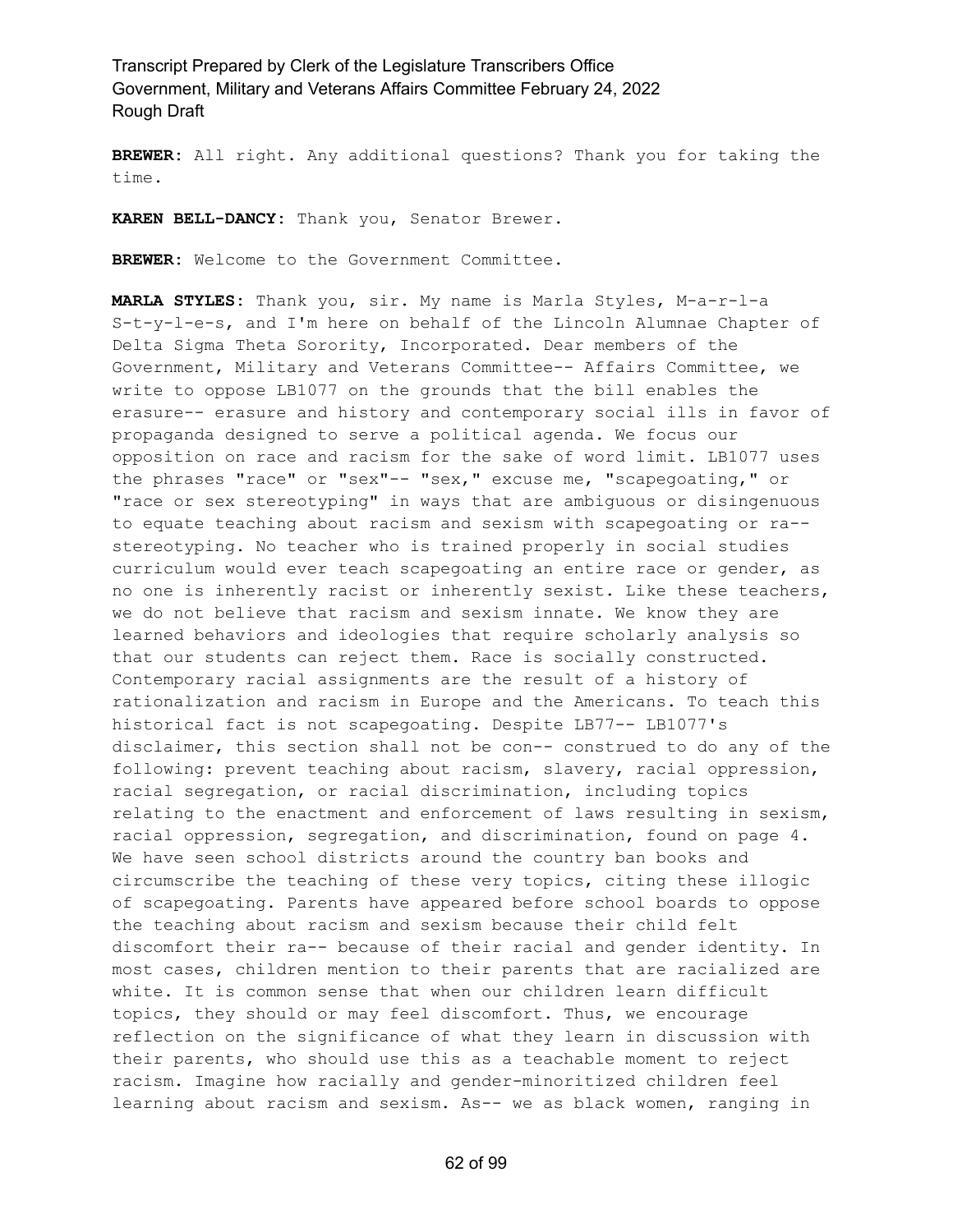age from 21 to 75, remember these lessons that are often downplayed, sanitized, and outright dismissed to impact the history and legacies of slavery. So please note that we, as a sorority, a chapter of Delta Sigma Theta, do oppose LB1077. Thank you.

**BREWER:** All right, thank you. Let's see if I have any questions for you. Questions? Any questions? All right, thanks for your testimony.

**MARLA STYLES:** Thank you.

**BREWER:** OK, I need to do a quick head count. How many testifiers do we have left in the room? All right.

**COOPER PIERCY:** It's quite a few.

**BREWER:** Yeah, that's a fair statement. All right, welcome to the Government Committee.

**COOPER PIERCY:** Yes, thank you. My name is Cooper Piercy, C-o-o-p-e-r P-i-e-r-c-y, and I represent myself as a student from the state's third-largest high school-- third-largest high school, Millard North High School in Omaha. And if-- when it gets passed out, you can tell, my testimony is a bit wordy, so I'll be doing a lot of paraphrasing. But essentially the reason why I'm here is because LB1077 claims to serve a purpose that, when we look at the bill, it just doesn't. It's redundant in what it claims to be doing. And when we strip away what is redundant, we find that it has a much more sinister purpose. But before we get into, like, that, I want to first explain how the reality that this bill is based on, the supposed reality that this bill is based on and the problems it's trying to address, do not exist. Not only do the problems that this bill is trying to address do not exist, but the reality in schools is almost the exact opposite. And to explain that, I'll give two examples of how actually partisan in a conservative direction my education has been in just the last two months, and I'll start with the least blatant way that this has happened is being shown propaganda from a Libertarian Party activist and Fox News pundit. John Stossel, if you're familiar with him, famous for thinking secondhand smoke doesn't kill people, makes little opinion pieces which my U.S. gov and econ teacher deemed acceptable as government education. In this-- in these videos that we were shown, he promoted the self-proclaimed libertarian law firm, the Institute for Justice, and this promotion was followed up by almost an hour of footage from the movie Little-- Little Pink House, in which the governor of Connecticut is portrayed as having a swear-ridden phoned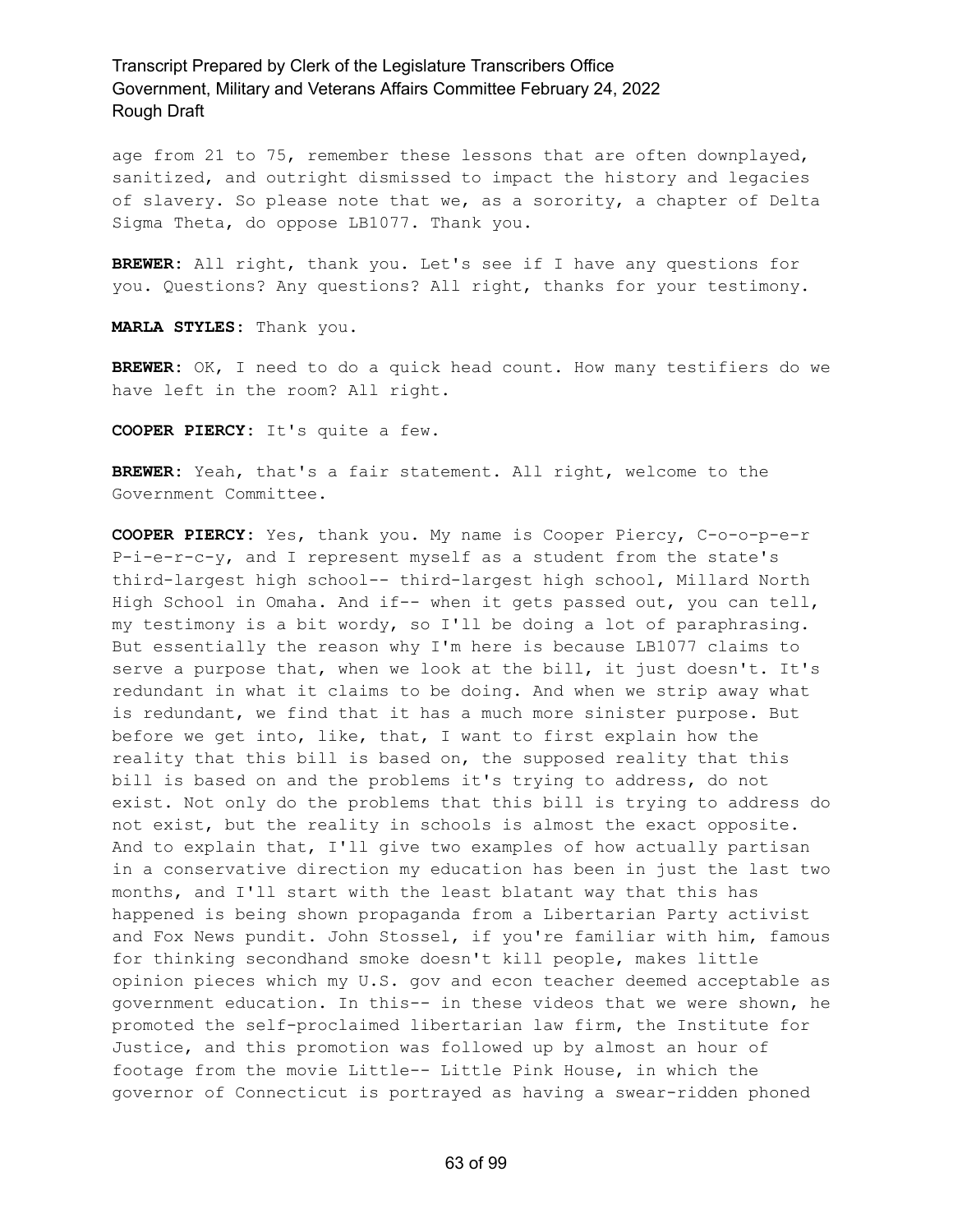screaming match with a local politician for not living up to his dreams while a lawyer from the previously mentioned law firm is so virtuous that a police officer rips up his speeding ticket upon learning of his anti-government cause. Oh, that's already two minutes. Well, essentially, what I want to get at here is that, when we-- when we look at LB7-- LB1077, 99 percent of it is just redundant. It is already illegal to try and-- to try and make someone feel uncomfortable because of their race. It is already illegal to try and say that you-- someone should be valued more because of their race. It is already illegal to collectively blame one sex or another. It is already illegal, and if you want proof of this, go to any public school's website and go down to their notice of antidiscrimination. So what does this bill actually do? Well, if we look at Section 1, subsection 7(b), lines 28 and 29, prohibited under this bill would be educating students that America or the state of Nebraska is systemically racist or sexist. Prohibited under this bill would be educating students that a nation born as a slave state, that expanded as a colonialist state and entered the modern era filled to the brim with segregated states, has a problem with racist-- racism in its systems. What, under LB1077, would be the cause of poverty amongst both this nation and state's black, brown, and Indigenous-- Indigenous populations? Would it be personal choice? Would it be bad luck? Because under LB1077, yeah, you get the picture.

**BREWER:** I do. And-- and, Cooper, I know you. You probably built this around the five-minute time frame, but-- but--

**COOPER PIERCY:** I did. Yes, I was not expecting the three minutes.

**BREWER:** --under-- understand that, if I did that, we would be here in the morning. So--

**COOPER PIERCY:** Yes.

**BREWER:** --I appreciate you understanding and condensing it. Let's see--

**COOPER PIERCY:** Yes.

**BREWER:** --if we have questions for you. Questions for Cooper?. All right, thank you for coming in.

**COOPER PIERCY:** All right, thank you.

**NANCY MEYER:** Hello.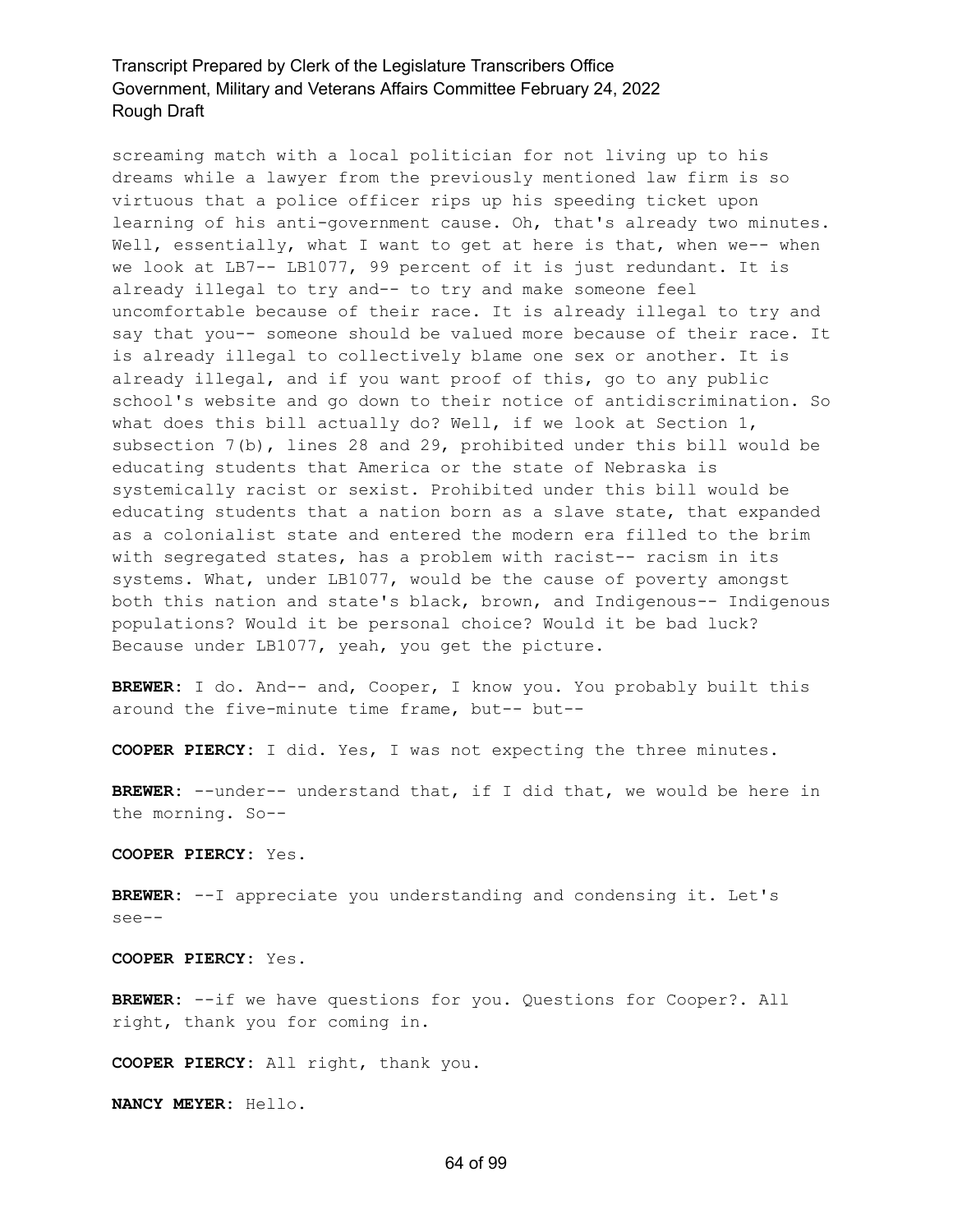**BREWER:** Thank you for your patience. Welcome to the Government Committee.

**NANCY MEYER:** Thank you. Good afternoon, Chairman and members of the committee. My name is Nancy Meyer, N-a-n-c-y M-e-y-e-r, and I'm here on behalf of myself. I'm opposed to LB1077 because it's written in a broad and confusing way. Because the opening summary of the bill speaks in a completely different voice than the body, this bill is not easily understood by a person of average intelligence. This alone could make LB1077 unconstitutional on the grounds that it is void for vagueness. Moreover, this bill is troublemaking, as it would needlessly com-- complicate exactly what teachers are allowed to say and not allowed to say when teaching anything related to race. Teachers would-- will naturally opt to avoid saying anything at all in-- for fear of jeopardizing their school's funding. The result is a chilling effect on the exercise of their First Amendment rights. This, again, would make it unconstitutional and most certainly wide open to lawsuits. The authors of this bill essentially penned a love letter to every attorney licensed to practice in the state of Nebraska. Some of my best friends are lawyers, but I'm not necessarily in favor of making constant litigation a defining characteristic of my home state. Due to the poorly written nature of this bill, it appears to say, here's exactly what you can do and say, no more and no less, leaving everything else in violation. It's almost as if the writers assumed they knew everything there is to know that any K-12 teacher would or should ever say to a student, parent, or other professional. This is not even possible, much less plausible or probable. Because its interpretation is open to confusion and endless controversy, LB1077 will result in nothing but costly lawsuits involving every level of society, from students and their parents to teachers, administration, school districts, school boards, and multiple departments in state government. I used to serve on a rural Nebraska school board, so I well know the depth and breadth of work that these unpaid elected officials perform. School board meetings have recently exploded in heated debate over how to deal with COVID. Just imagine what it would be like if someone thinks a teacher has used the wrong verb tense in a statement that includes the word "race." Essentially, this bill asks our state education system to devolve into endless he-said-she-said arguments. Many professional groups and highly trained individuals are already involved in defining standards of conduct in public education. The Nebraska Legislature should not pass laws that get in their way. If anything, our Legislature should seek to make Nebraska's teachers', administrators' and school boards' job easier, not harder to perform.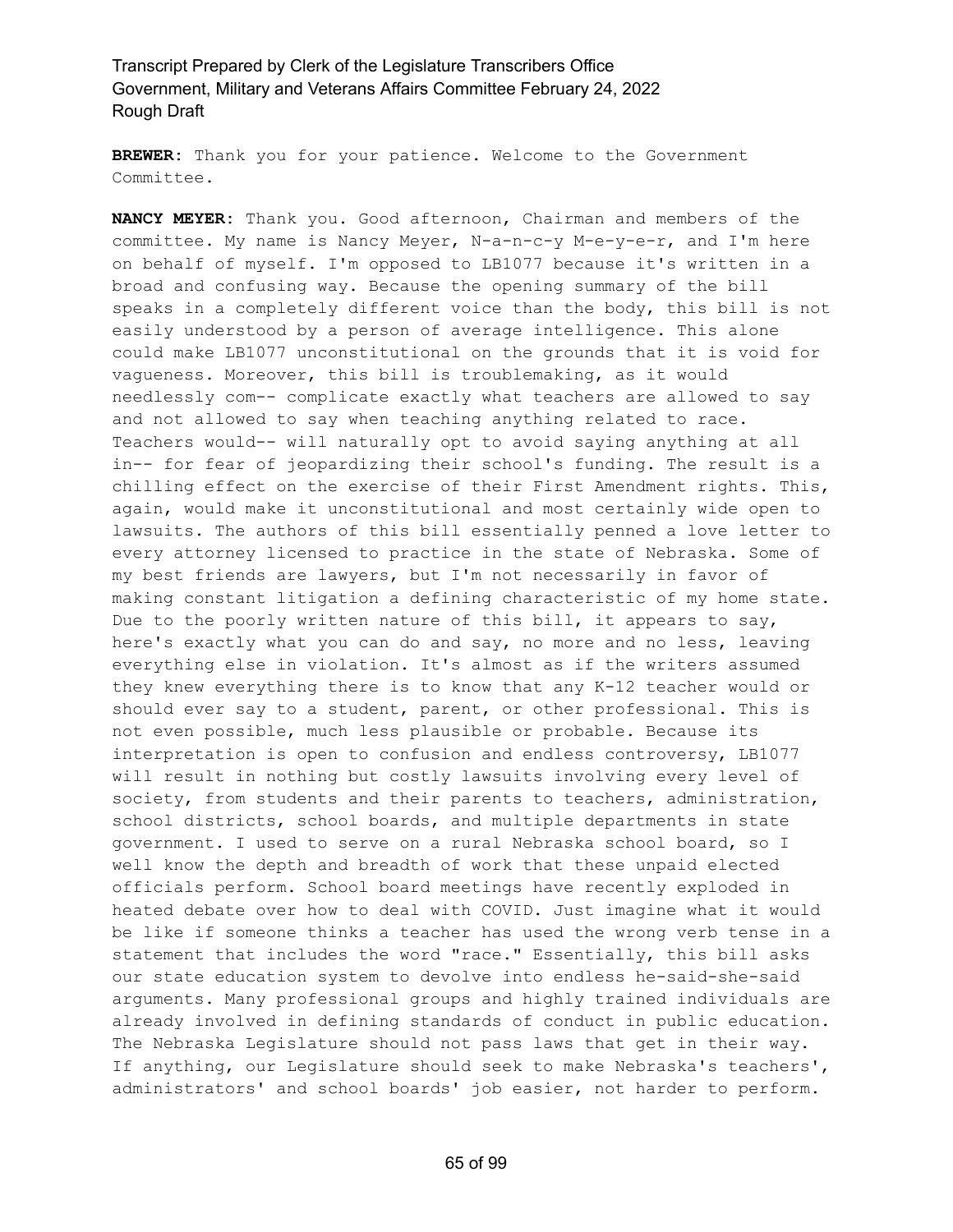I thank you for voting against this inappropriate, unnecessary, and highly contentious and, therefore, divisive and costly proposed legislation. And thank you for hearing my testimony.

**BREWER:** All right, thank you, Nancy. Let's see if we have any questions. Questions? All right, I think we're getting them wore down here. All right, next up.

**CALEB HENDRICKSON:** Hello, thank you for having me, Senators.

**BREWER:** Welcome to Government Committee.

**CALEB HENDRICKSON:** My name is Caleb Hendrickson, C-a-l-e-b H-e-n-d-r-i-c-k-s-o-n. I'm a junior studying political science and ag business at the University of Nebraska-Kearney. I grew up in Shickley, a town of 341 about 30 minutes south of York. I cannot forget the principles that I was raised with in this small town. From kindergarten to senior year, my community worked together to make sure our school taught us values for success and what it meant to be an American. Perhaps the most critical part of what makes us unique as Americans is our academic freedom. In Shickley, I took those freedoms for granted. We read books such as To Kill a Mockingbird, The Meaning of the [SIC] Names, and Fahrenheit 451. Two of these works are banned in school districts across the nation, citing offensive language, racism, and violence. These things aren't fairy tales that only happen in books. They're a part of human history, and at times that includes American history. I'd like to focus, though, on The Meaning of the [SIC] Names by Karen Gettert Shoemaker, who happens to be from Nebraska. It's historical fiction detailing how families of German immigrants were targeted because of their race right here in a small town named Stuart, Nebraska, in the early 1940s. Would this book be prohibited from our public institutions since it could make students feel uncomfortable, even though the book is based on Nebraska history? Each of these books in their own way make people feel uncomfortable, and, yes, sometimes it's about race. I'll even acknowledge that pieces of this bill are good. Outlawing that one race or sex is inherently superior to another race or sex is ridiculous. Does anyone really think there's a single public school in our state that it is teaching this to their students? Overall, this bill is a collection of uncollected, rambling, vague thoughts that would give the state broad power to censor and suppress our education under the guise of protection. I'm only 21 years old, but I still remember a time when being a conservative meant we didn't want state overreach in our schools, something I fear many have forgotten. I'd also like to note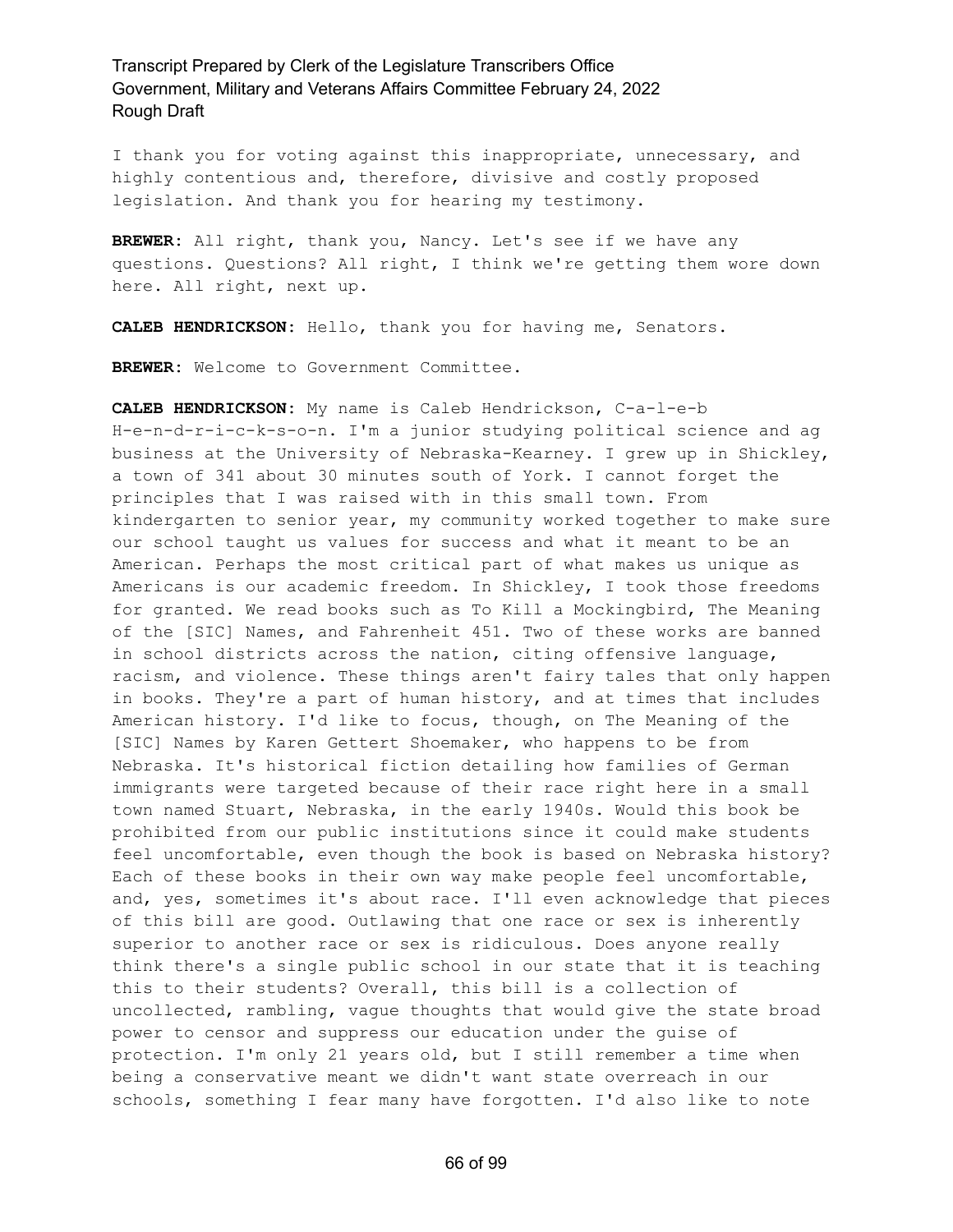that there's no mandated course to study race or sex in college or in K-12. And in my 16 years of public education, I've never been mandated to attend any race or sex training. We cannot allow our feelings about tough subjects to stop them from being taught in our universities, and allowing broad and blatant government overreach in our public schools starts us on a dangerous and slippery path. I would also like to remind you that our public university system is responsible for billions in economic benefits for our state with a 9:1 turn-- 9:1 return on your investment. Threatening to pull funding from a program that directly helps everyday Nebraskans using this vague reasoning is a stain on our values and our education system. I'm here before all of you as a student of UNK, but deeper than that, I'm a kid from rural Nebraska, one of thousands in our great state who's been able to learn freely through our public education system since I was five years old. I hope that you can all see the importance of maintaining the integrity of our education as history tells us, rather than our government dictating what we can and cannot hear. I hear a lot about keeping young Nebraskans here in our state, and I think voting no on LB1077 is a tangible step in the right direction. Thank you.

**BREWER:** All right, thank you for your testimony. Any questions? All right, no questions. Thank you.

**VANESSA CHAVEZ JURADO:** Good afternoon.

**BREWER:** Good afternoon and welcome to the Government Committee.

**VANESSA CHAVEZ JURADO:** Thank you. Good afternoon, Chairperson Brewer and members of the Government, Military and Veterans Affairs Committee. My name is Vanessa Chavez Jurado. That's V-a-n-e-s-s-a C-h-a-v-e-z J-u-r-a-d-o, and I'm here to testify in opposition of LB1077. I am currently a fourth-year student at the University of Nebraska at Omaha, majoring in elementary education, and I'll be student teaching in the fall. As a future educator. I find this bill extremely concerning and, frankly, quite disrespectful towards the teaching profession. I've shared a letter with you today, signed by over 30 current and aspiring educators, college students, and community members expressing a similar sentiment. During a time when educators are struggling due to shortages and other negative impacts caused by-- by the pandemic and have been so stressed and overworked during-- throughout the whole pandemic, censoring and pleasing educators at the university or K-12 level cannot be a priority of those who have neglected to consult education stakeholders who would be most impacted by this passing of a law-- this bill. This bill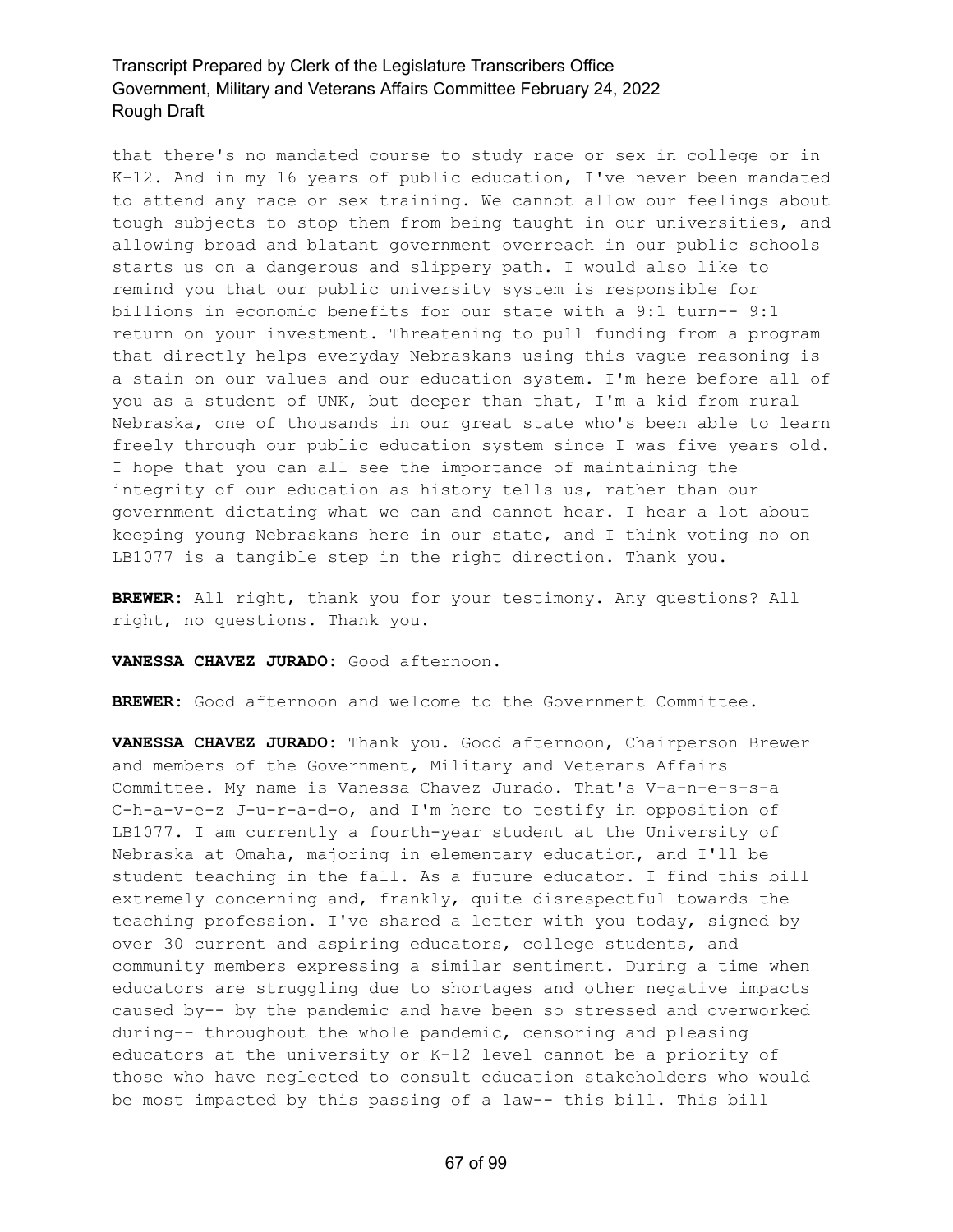assumes that curriculum in schools today assign fault and blame. It does not. Not in my training, nor in the schools that I've served, have I seen that happening. One of my many con-- one of the many concerning points in LB1077 is in its potential to limit open and active conversations on our nation's history in the classroom. Speaking honestly about our nation's past systems and events that have granted privileges and instilled biases and events that have led to today's inequities builds well-informed citizens and fosters empathy in our youth and helps build a better future in which we can acknowledge racial injustice today and in the past and critically examine how we can work towards a more just society. This should be done without the fear of a district losing its funding. And to the point-- to the question about the 1619 Project and where it would stand with the passing of this bill, the answer "it depends on how they reach [SIC] it" is very concerning for a fu-- as a future educator because it leaves a lot of room for vague interpretation of what teachers can and can't say. College students across the state made their voice heard this past summer in-- at the Nebraska University Board of Regents meeting when the board made a similar attempt to censor the information accessible to students at the university level. Students were opposed to censorship then and they are now. In speaking with other teacher candidates about bills such as this one and their damage on their education system across the country, I've heard peers ask why policymakers get to dictate how teachers teach when they're not in the classroom, and I've also had classmates ask themselves, how did we get to the point in which there is such little respect for the teaching profession? As Nebraska takes on the challenge of finding creative ways to recruit and retain the education workforce, I can tell you this is not the way to do that. This would have the opposite effect. And in the opening, Senator Hansen recognized educators as professionals. So my question is, why can't we be trusted to teach, what we've been trained to do? Please, as you further consider yourself-- as you further consider this bill, ask yourselves if this is a direction you want to take for public schools. And I will close with one of the commitments to students and the Nebraska Educator Code of Ethics. It states: The educator shall not deliberately suppress or distort subject matter for which the educator is responsible. I was made aware of the Code of Ethics my freshman year of college before officially starting the education program. We have an understanding of what our obligation is to our students and we should be trusted to be able to follow that and what we hold true, which is the Code of Ethics, going into education. Thank you.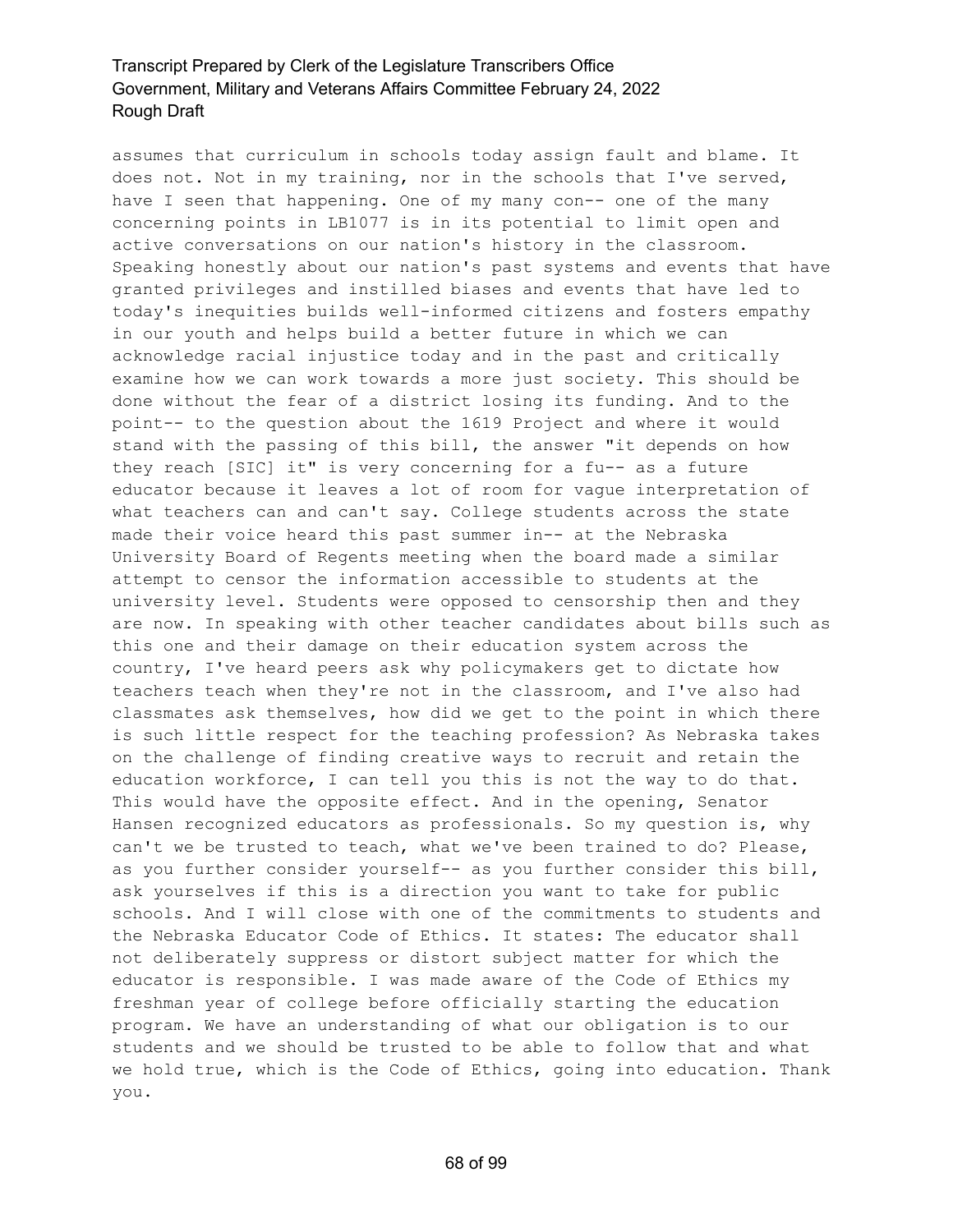**BREWER:** All right, thank you. All right, questions? All right, no questions. Thank you for your testimony. Welcome to the Government Committee.

**SANDRA GABLE:** Good afternoon. My name is Sandra Gable, S-a-n-d-r-a, last name G-a-b-l-e. During my 34 years as a high school teacher, my job was to present students with a well-balanced history of our nation, engage them in activities that provided opportunities to think for themselves based on an honest discussion. LB1077 is an attempt to whitewash or even rewrite American history and eliminate honest discussions of issues and ideas. This bill opposes everything that I have spent my life doing, learning and teaching. LB1077 seeks to control educators and students by violating their freedom of speech. Our children need to have frank discussions on controversial topics such as the internment of Japanese Americans or the Cherokee Trail of Tears or the Freedom Rides. There will always be issues and concerns dealing with our country. However, in the United States, we are blessed with a constitution that allows us to debate freely. There is a belief that we teach history so that we can learn from our mistakes. We cannot learn from our mistakes if we don't acknowledge what is real. By teaching the good, the bad, and sometimes ugly about America, we can see the real progress we have made. If this bill is passed, it will cripple our education system and impair our children's abilities to be participating members of society. I know many people who are unable to be here today because they're in the classrooms teaching. These educators do not need to be fearful of teaching with-- fearful of teaching with honesty and diligence. If LB1077 becomes a law, that will be the last straw that will drive some teachers to leave the profession and, I fear, students not to even consider it. Education is the best way to fight racial prejudice that is still happening today throughout the world. Schools should encourage healthy ways to communicate and allow children to learn early on that their voices matter. History is our story about where we've been and where we've come from. If we do not have an understanding of this, how will we be able to create and change for the future? Some states have already passed laws like this, and it appears that our representatives are jumping on the bandwagon. Nebraska should be a leader in educational issues, not a follower. For the sake of Nebraska's educators, our children, and the sake of our country, do not advance this bill. Nebraska students deserve to have the best educational experience possible to understand the past, to experience the present, and to prepare for the future.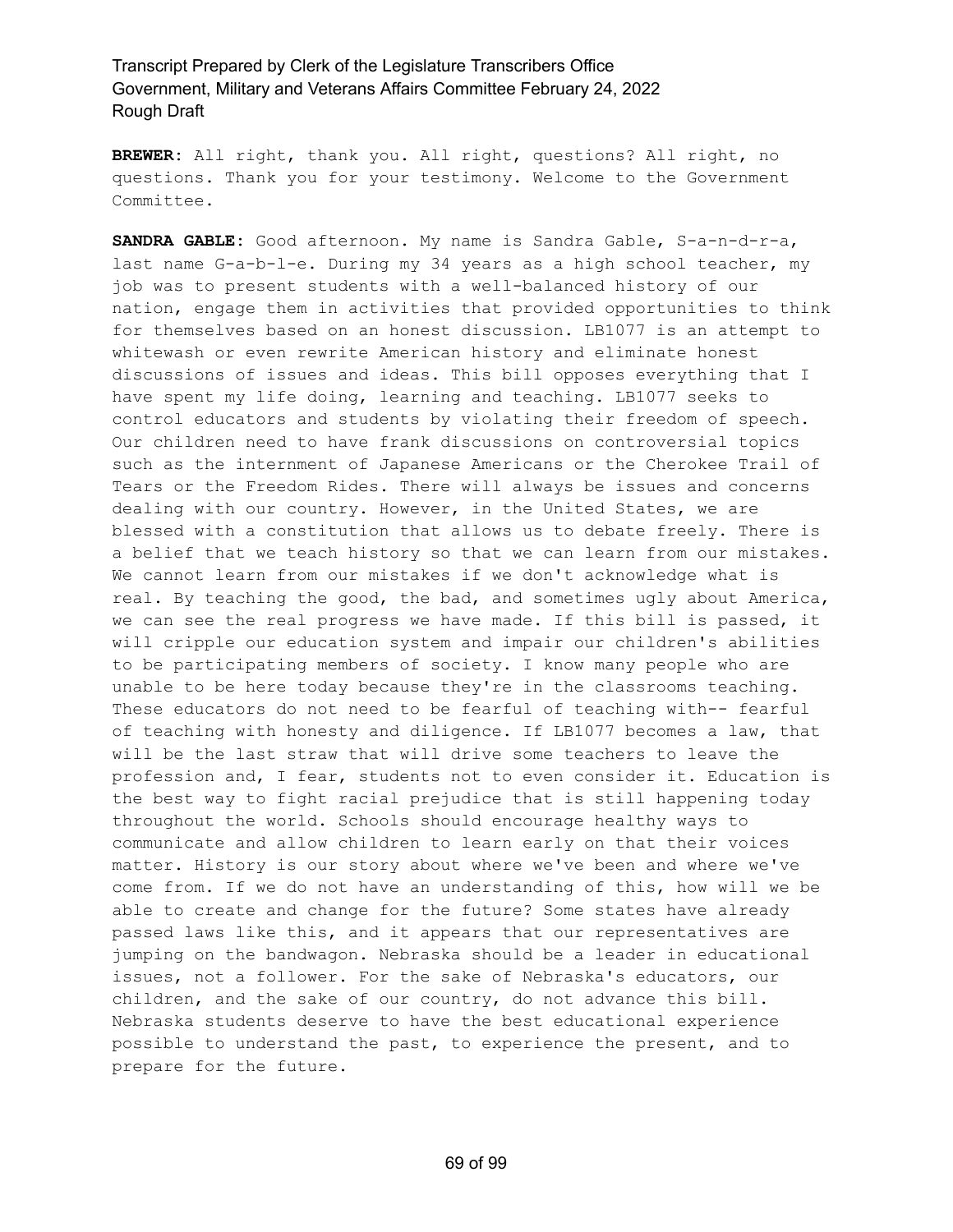**BREWER:** All right, thank you for your testimony. Let's see if we have questions. Questions? All right, no questions for you. Thank you. All right, next up. Welcome to the Government Committee.

**WILLIAM ARFMANN:** Thank you. You all are working today. Senator Brewer and members of the Government Committee, my name is William Arfmann, spelled A-r-f-m-a-n-n. There are weighty matters demanding-- demanding to be addressed and acted upon in our world, in our nation, and the state of Nebraska. In my opinion, LB1077 is unclear, it's full of contradictions, and it's undesc-- undeserving of discussion on the floor of the Nebraska Unicameral. I'm here today as a retiree, as a grandparent, as a lifelong Nebraskan and a member of the Lincoln chapter of Nebraskans for Peace. As I read and made a sincere effort to understand this proposal, it simply doesn't make sense to me. I find ambiguity. I find contradictions. I suspect it would have a whole lot of unintended consequences and hidden costs. I think it raises many questions and provides few answers. Why do the proponents find it necessary to provide these restrictions and requirements for post public secondary institutions and public schools at a time when schools are already dealing with a staffing crisis? Why restrict social studies and history teachers from doing their jobs, trying to teach my grandkids the history of race and racism? Why impose restrictions on the concepts relating to race and sex? It's a matter of selecting two current hot-button issues, I believe, stirring fears and sowing more divisions in our local communities. I believe these restrictions are a solution in search of a problem. Finally, I must ask, what's a realistic fiscal note for LB1077? How many new full-time employees and consultants would have-- would we have to hire in the Attorney General's Office, the Department of Education, our universities, state colleges, and individual school districts? Who would be responsible for interpreting and trying to enforce these provisions, were this passed into law? If this were passed into law, finally, I'd suggest that it may well add to the problem that we do have right now of young people leaving, going out of state because this has pointless restrictions on speech. I urge you to indefinitely postpone LB1077. I'd be happy to try to answer questions.

**BREWER:** All right, thank you for that testimony, and let's see if we have any questions for you to answer. Questions? Questions? All right, thank you for your testimony. Welcome to the Government Committee.

**MAJOR DEWAYNE MAYS:** Thank you. I'm Major, M-a-j-o-r, Dewayne, D-e-w-a-y-n-e M-a-y-s. I'm representing Lincoln Branch of NAACP in opposition to LB1077. The NAACP is the largest organization in this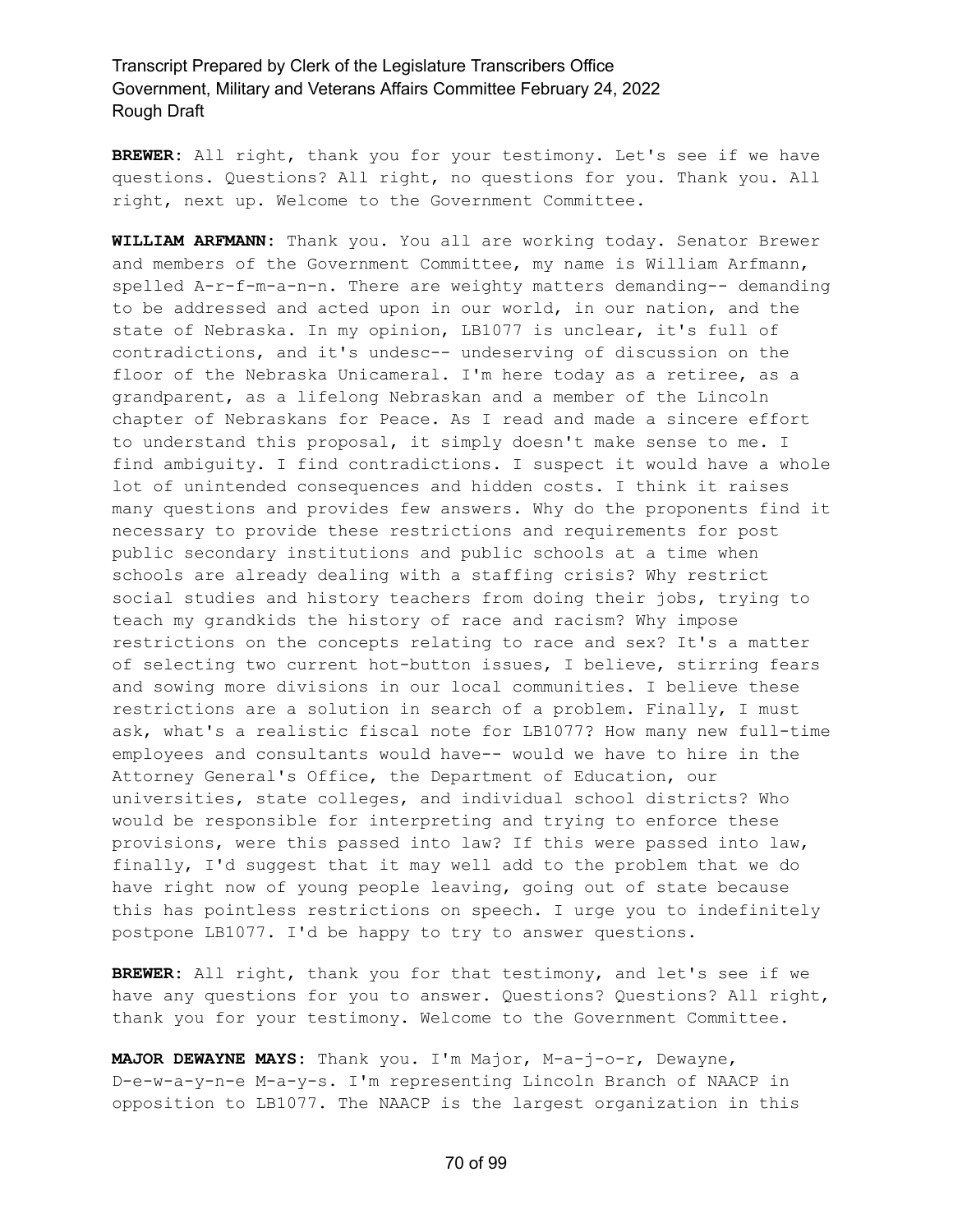country that has advocated for rights-- the rights and including educational rights for all students, all citizens. It is our mission to advocate, encourage, and support fair and equitable education for all students. Through our collective working with other organizations and community partners, there is a need to-- for more teachers to include teachers of color to provide a more balanced learning opportunity for all students. It is also our desire to allow and encourage the teaching of a truthful representation of the history of Nebraska and the United States, its successes and failures. Failure to teach and expose students to a complete history of racism and its impact on the citizens of this nation is to deprive a learning experience that increases the likelihood that a false narrative will continue to flourish in our nation. This ignorance breeds prejudice, systemic racism and distrust. When educators are deprived of the right of creative teaching of students, such as censorship placed-- places in the Legislature-- in the-- places the Legislature in a Big Brother position, role as a censor. The intent of teaching is to stimulate and motivate minds to be creative, not limited by prejudice, but minds that can independently discern differences. LB1077 would dissuade any efforts by teachers, students, and higher-learning institutions to do what they have been assigned to do, and that is to teach and encourage our students to be creative and to be the best that they can be. If we fail to face our past and do nothing to correct our failures, we are likely to repeat them. Research has shown that students have a broader that-- have a broader and a heightened sense of respect and responsibility when they are made to feel comfortable with equity and diversity and can see themselves in our education institution. The use of taxpayers' funds to discriminate as set forth in LB1077 moves us back to Jim Crow Era and is unhealthy and a pro-- for a progressive and welcoming state and community. Therefore, we ask that you vote no-- that is, opposed-- to LB1077. The language in this bill is di- divisive and a detriment to public schools and public education.

**BREWER:** All right, thank you, Major. Questions? Questions? All right, seeing no questions, thank you for your testimony. Now you see what everybody means by that chair, it's set so low.

**JASON VARGA:** I concur this chair is biased to short people.

**BREWER:** It even makes tall people feel short, so.

**JASON VARGA:** Well--

**BREWER:** Welcome to the Government Committee.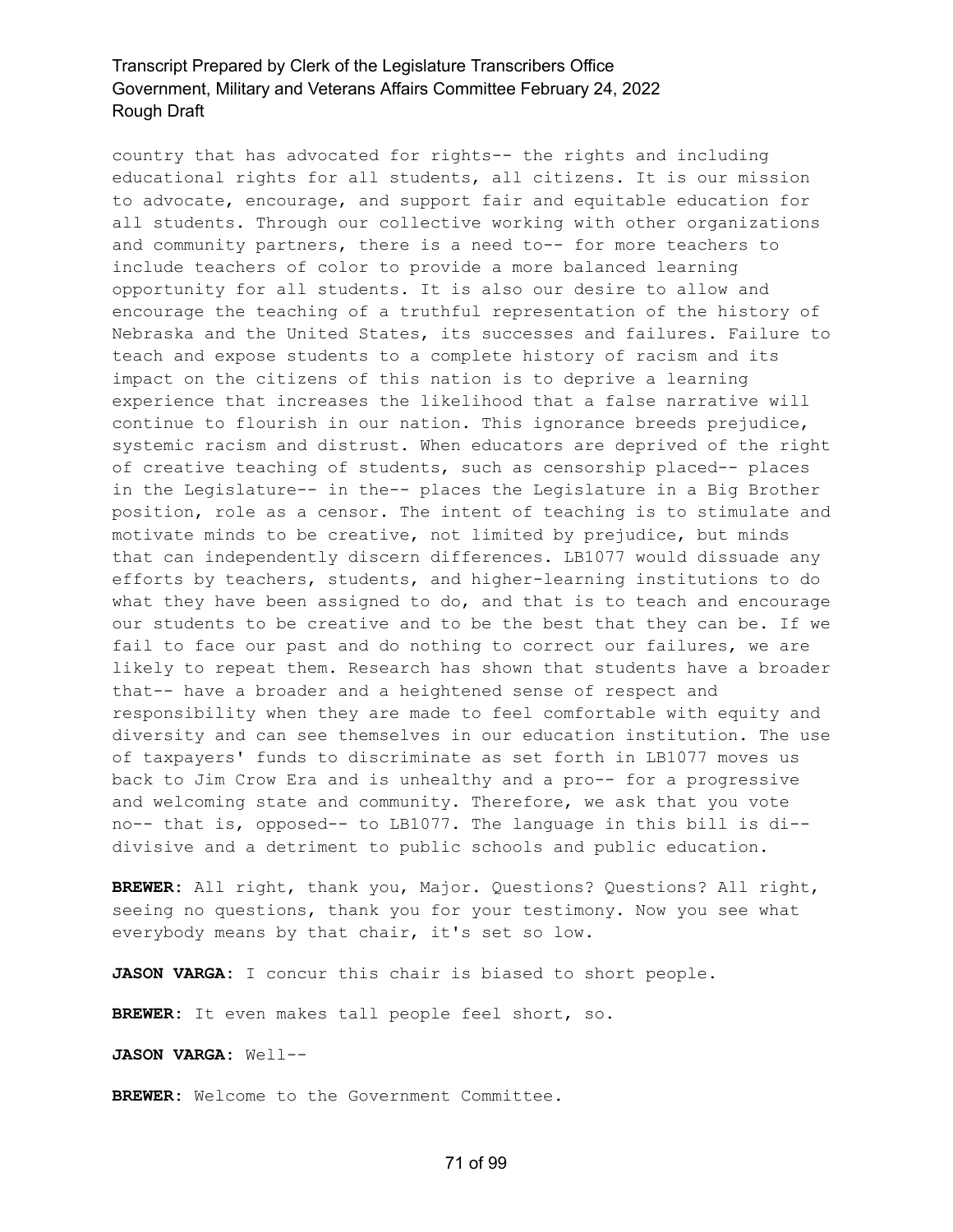**JASON VARGA:** Thank you. Good afternoon, Chairman Brewer and members of the committee. My name is Jason Varga, J-a-s-o-n V-a-r-g-a. I am here today as the director of Cause Collective, a Lincoln-based nonprofit membership agency. Our mission is to strengthen nonprofits to better serve the community through collaboration, education, and advocacy. I'm here to ask the community to oppose LB1077. Although we are opposed to other parts of the bill, I'd like to specifically address Section 4, item (4) concerning volunteerism and lobbying. Volunteering is embedded into the work and structure of nonprofits everywhere. I think we would all agree that the work nonprofits provide, that volunteers provide, is invaluable in helping nonprofits thrive. I believe it is safe to say that many people's first experience in community engagement, including my own, is through a high school or college-level class where they learn the importance of helping your community and how it is woven into our culture. By students receiving class credit for volunteering, the pace is set for their future involvement in their communities. And as you've seen today, nonprofit advocating and lobbying is and always has been also embedded into the work they do. In order for nonprofits to continue to improve the lives of those they serve, it is important they're able to assist the Legislature in creating and improving public policy that will enhance their respective communities' way of life and the state as a whole without further "impedence." To place a condition on nonprofits where they have to choose whether to lobby or allow many students to volunteer is antithetical to the purpose of nonprofits. Having this restriction puts them in a difficult position and will negatively affect their ability to help the community or their ability to help the Legislature make informed decisions. Thank you for your time.

**BREWER:** All right, thank you. See if we got questions. All right, no questions. Oh, sorry.

**BLOOD:** Sorry, I was being sheepish.

**BREWER:** We've got [INAUDIBLE] finger. OK, we got you there. Sorry. Senator Blood.

**BLOOD:** Thank you, Chairman Brewer. I-- I've been waiting to hear something all day and I haven't heard it and I think that, based on who you represent, maybe you can help me with this.

**JASON VARGA:** I'll do my best.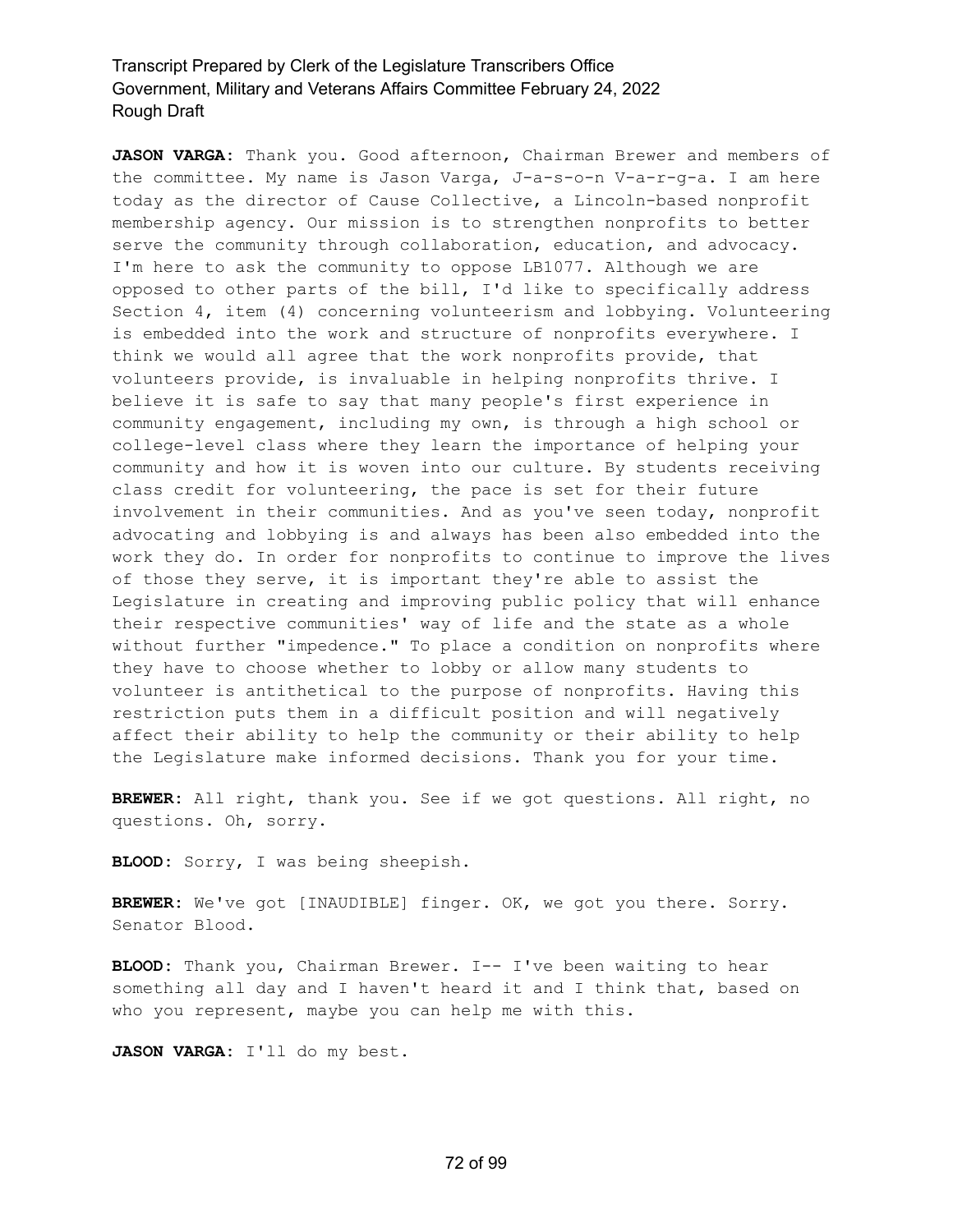**BLOOD:** So we've talked a lot about race, how people identify. Upon reading the bill, one of my concerns that I had that I haven't heard yet is the history of people with disabilities. That's an uncomfortable thing for people to talk about. Is it also your fear that that-- how we teach people about disabilities could be affected by something like this?

**JASON VARGA:** I believe it's safe to say, yes, that I would concur with that, agree with that, yeah.

**BLOOD:** Thank you.

**BREWER:** Any other questions? All right, thank you for your testimony. Welcome to the Government Committee.

**KEELLIA GUEVARA:** Thank you. Good afternoon. My name is Keellia Guevara, K-e-e-l-l-i-a G-u-e-v-a-r-a, and I am the chief diversity officer at Heartland Family Service and I'm here today on behalf of Heartland Family Service in opposition to LB1077. Heartland Family Service is a large, secular, nonpartisan social service agency. We work with over 30,000 of the most vulnerable in our communities. We offer services that include outpatient and inpatient residential treatment for substance use recovery, community-based services, housing support, and we also operate two schools that serve children living with mental illness. As a multi-service agency, we often have clients enrolled in multiple programs for up to a year on their path to healing and self-sufficiency. As a company, we understand the business case for training and developing our staff so that they can best provide the care for clients we are called to serve. Part of this training involves learning about culture, language, and unconscious bias. We also talk about race, sexuality, sexual orientation, and disability. Because of the diversity of our staff, our clients and the community we are part of, we understand that we must be committed to learning about the various ways trauma and identity impact individuals. Often in these trainings, staff will experience discomfort, and I want to be clear that discomfort does not equal shame or guilt. Oftentimes, the discomfort the staff express are in disbelief or discomfort, anger about things that they didn't know about before they might have encountered it in training. And when that happens, we offer many ways to discuss and name what they're feeling. We have good, thoughtful conversations. We call each other up to learn more, to stay curious, and we acknowledge that discomfort is a normal human feeling. In equipping staff to better understand themselves and the clients we serve, we cultivate awareness, the ability to stay open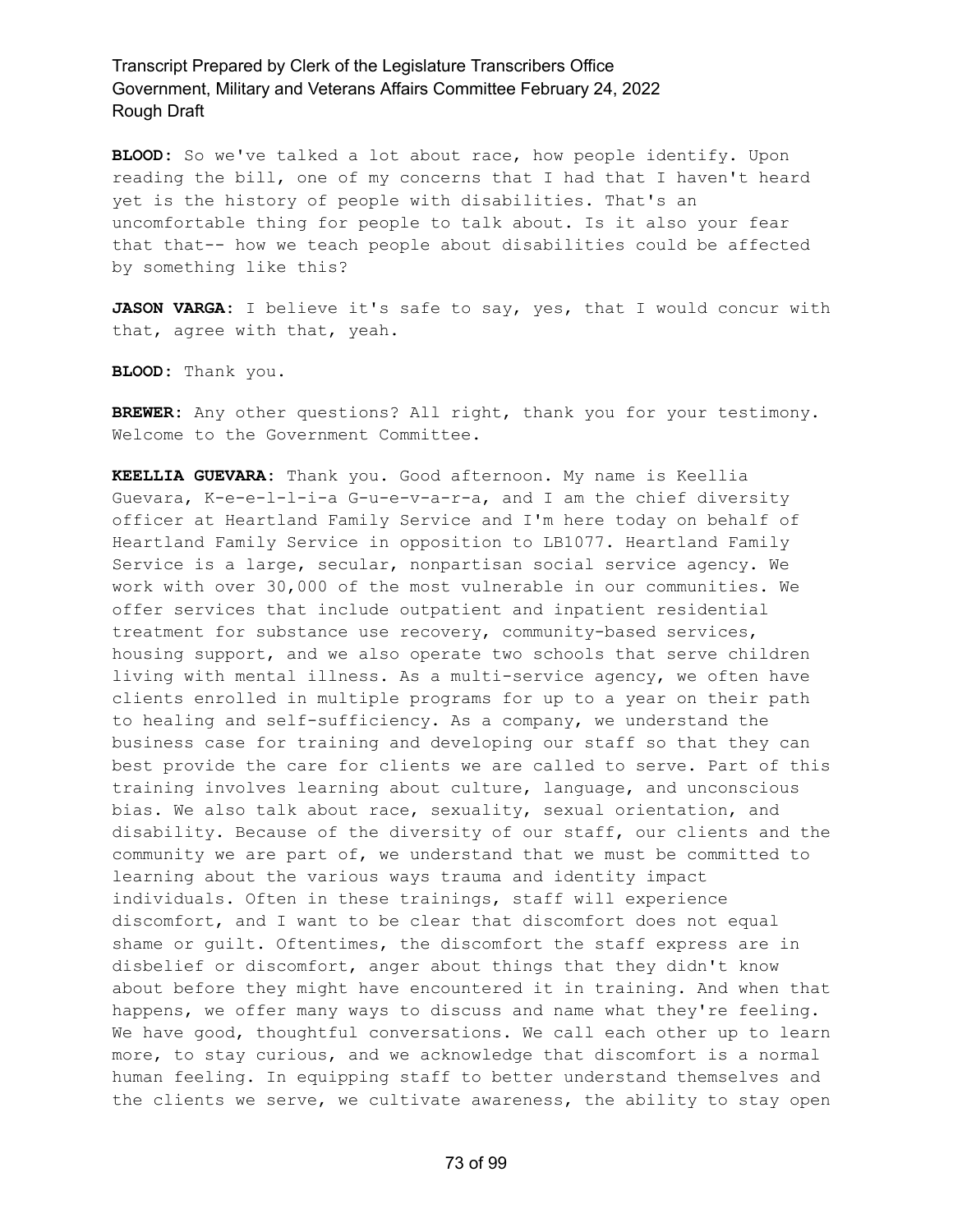and curious, open to growth. And as we learn, we change. As a company, we apply what we have learned so that we can stay relevant in our practices. We are continually auditing and adapting our trainings, creating better internal systems and practices, because we are learning how to do better. And I want to add this has consistently shown as a strength on our company data and our responses from staff. So understanding our past, learning about the systems we're interdependent with, understanding the human brain, social conditioning, and the ways trauma impacts our lives raises the cultural intelligence of our teams and allows us to work more skillfully with others. When our clients are receiving the best care that we can provide, we are doing our part to create a more resilient, healthy community. And for these reasons, I encourage you to vote no on LB1077. Thank you for your time and I'm happy to answer any questions if I'm able.

**BREWER:** All right, thank you.

**KEELLIA GUEVARA:** Yeah.

**BREWER:** And thank you for your written testimony.

**KEELLIA GUEVARA:** Absolutely.

**BREWER:** Let's see if we have questions. No questions. All right, thanks for coming in today.

**KEELLIA GUEVARA:** Thank you very much.

**KRISTIN MATTSON:** It is a short chair.

**BREWER:** All right, welcome to the Government Committee.

**KRISTIN MATTSON:** Thank you very much. My name is Kristin Mattson; that's K-r-i-s-t-i-n M-a-t-t-s-o-n, and I'm a professor of political science and the director of the History, Political Science Program at the College of Saint Mary in Omaha. I'm here speaking on my own behalf today, but I did want to speak into the record that the College of Saint Mary faculty passed a resolution in opposition to LB1077, and that has been submitted for the formal record. So I am here today because, like the bill's author, I am deeply committed to nonpartisan P-- to K-- K-16 public education that prepares all graduates for informed engagement in the life and the work of our community. It is because of this commitment that I wish to register my profound opposition to LB1077. I oppose this bill because, if passed, it will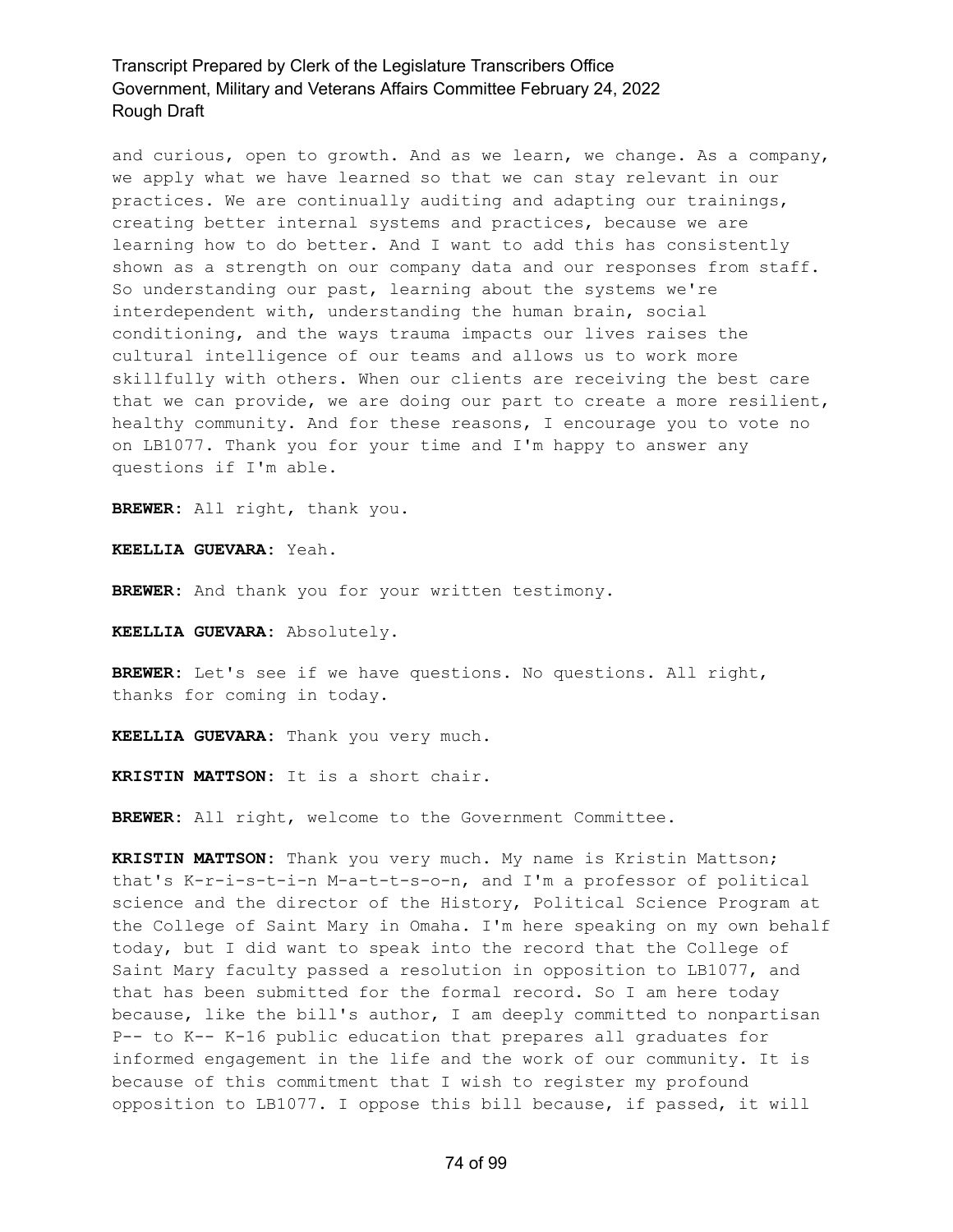foster public education in Nebraska that is hostile to dissenting ideas and perspectives and that is more focused on the indoctrination of our youth than on building the knowledge and critical discernment required of educated citizens today. I recently came across a flier from the Nebraska Freedom Coalition urging members to gather evidence of CRT assignments, trainings, readings, etcetera, in preparation for today's hearing. It made me wonder whether the bill's sponsors are really aware of the kind of climate they risk creating. Do they really think that good teaching will result from an environment in which parents and community members monitor and report teachers for discussing, quote unquote, prohibited topics? Do they really think that it is by constricting our child-- our children's historical and critical perspectives that we best prepare them for life in this 21st-century democracy? Censorship cultivates ignorance. The fact that students aren't aware of or don't understand the ways in which America's long and troubled racial and gender history shapes our present does not change the fact that it does. As educators, it is our job to show students the complexity of our history and to expose them to the multiple perspectives for decoding the me-- the meaning and impact of that history. Good teaching builds students' critical thinking and dialogue skills so that they, in community with others, can evaluate these very perspectives and decide for themselves what they believe. Building knowledge and discernment is what we as teachers are trained to do and is what the American political system asks of us. I'm here today to ask you to support us in this work and to oppose LB1077.

**BREWER:** All right, thank you. Questions? Senator Blood. I went left first. Please.

**BLOOD:** Real quickly, do you think it's interesting-- I saw that same flier-- that nobody brought anything forward today?

**KRISTIN MATTSON:** I did think that was interesting. I was surprised.

**BLOOD:** Question number two, I-- I know why people keep bringing up CRT, because that's the language being used by those that support this bill, but is it not true that CRT is not taught in grade school, right?

#### **KRISTIN MATTSON:** No.

**BLOOD:** Taught in junior high?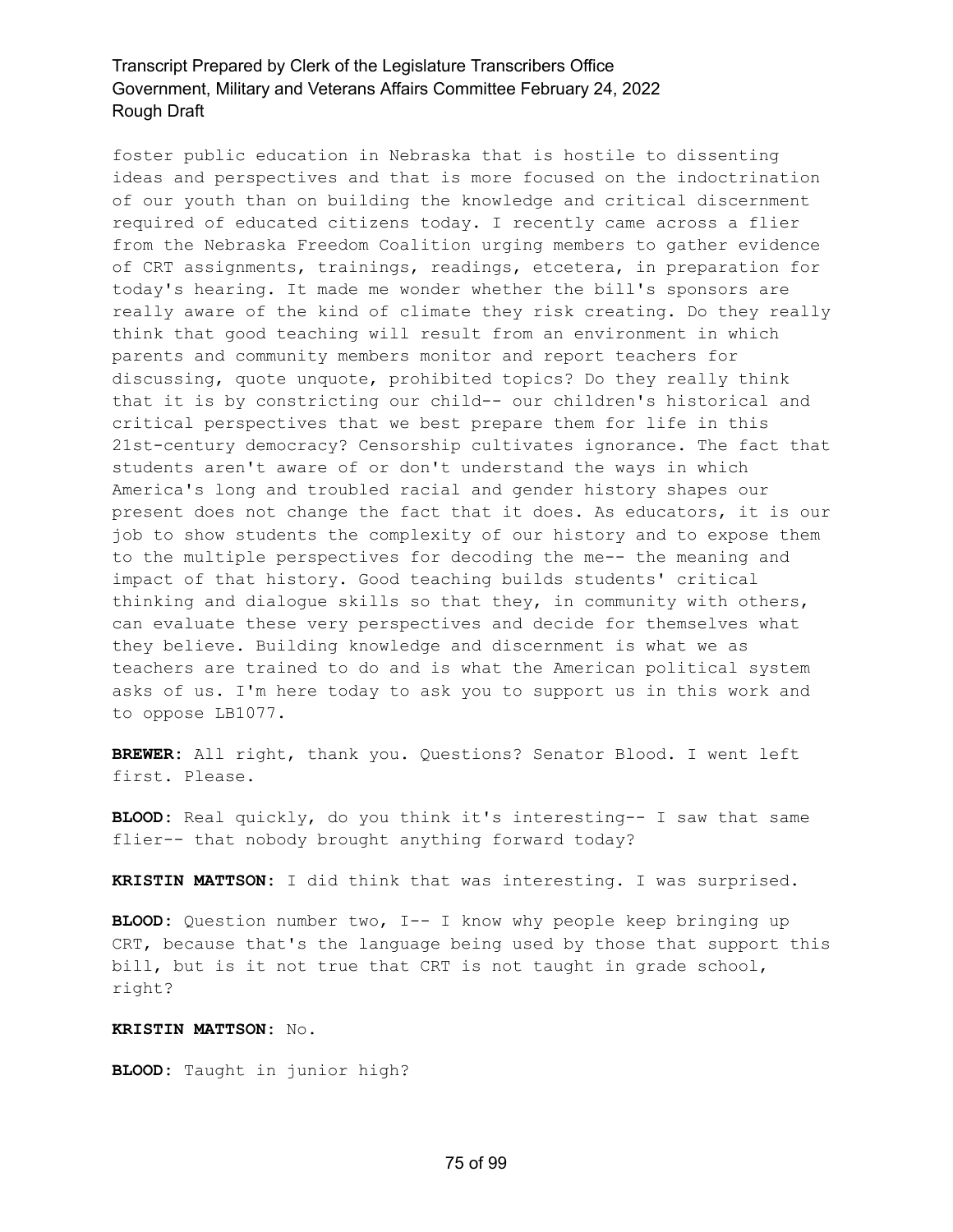**KRISTIN MATTSON:** No.

**BLOOD:** Taught in high school?

**KRISTIN MATTSON:** No.

**BLOOD:** Elective in college?

**KRISTIN MATTSON:** Elective in college.

**BLOOD:** Thank you.

**KRISTIN MATTSON:** Yes.

**BREWER:** All right. Additional questions? Thank you for your testimony.

**CLAUDIA TAYLOR:** Hello.

**BREWER:** Hello. Welcome to the Government Committee.

**CLAUDIA TAYLOR:** thank you, my name is Claudia Taylor, C-l-a-u-d-i-a T-a-y-l-o-r. I'm representing UNK and I'll also-- yeah, I-- I'm a little-- I have to go back two hours, so I will keep it brief. Just to me-- I'll just, I guess, express to you kind of my thoughts when I first kind of saw this bill. I don't know. To me, it just kind of seemed like by allowing this bill to pass,you might be leaving large areas of gaps in forthcoming generations in their academics and their education, not only that, but cultural education. And with this bill, it seems like you're also trying to suppress the very much-needed conversation that has been the definite obstacle to the pursuit of equitable democracy, honestly, in this country. It's very much on the borderline, teetering legislative censorship, and no one has the right to withhold anything, especially the bountiful funds that the public schools are already getting, right? I would like to remind you that education is a right and it-- it is indicative, I think, of all the people here who've spoken that even on the potential of its infringement, that the people will stand up, especially because, as you all know, education is one of the only things that cannot be taken away from us. So no matter how many sensical [SIC] bills you try to pass, the trauma will not be erased, and the truth that stems from that hurt will never be fiction, despite the efforts, kind of like these, to deny it. And, yeah, that is all.

**BREWER:** All right, thank you. Want to--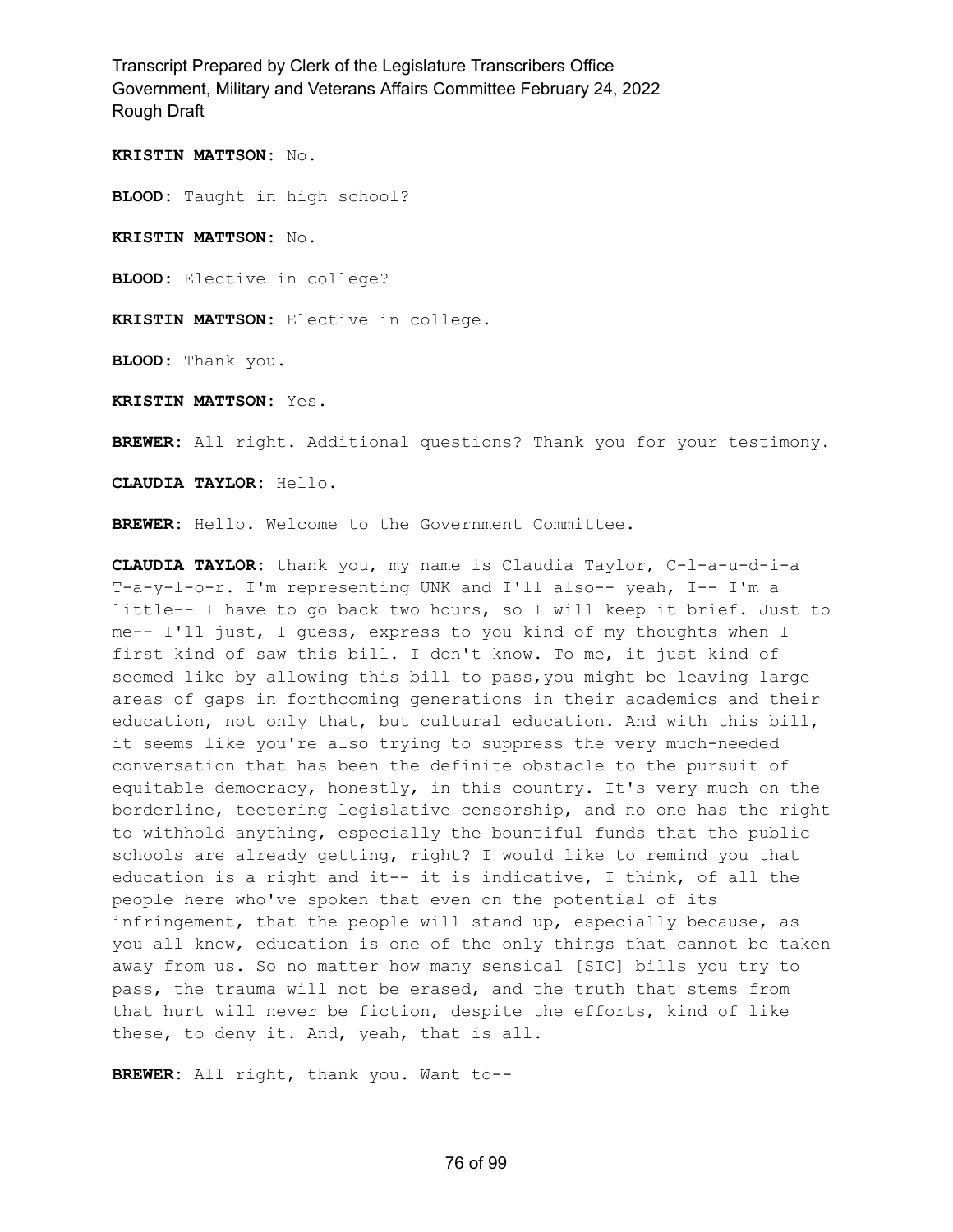**CLAUDIA TAYLOR:** Oh, yeah, sorry. No.

**BREWER:** Want to see if we've got questions. Senator Lowe.

**LOWE:** Thank you, and thank you for coming here today, and all the UNK students that have shown up today. You all take Will Aviles's class?

**CLAUDIA TAYLOR:** I've had him as a professor, um-hum, yeah.

**LOWE:** Good. Thank you.

**CLAUDIA TAYLOR:** Oh, yes. Go Lopes!

**BREWER:** Welcome to the Government Committee.

**ALFONSO VACA-LUBISCHER:** Good afternoon. Good afternoon, Senator Brewer and members of the Government, Military and Veterans Affairs Committee. My name is Alfonso Vaca-Lubischer, A-l-f-o-n-s-o, last name Vaca-Lubischer, V, as in "Victor," -a-c-a, dash, L-u-b-i-s-c-h-e-r, and I am the research coordinator for Voices for Children in Nebraska. Incidentally, I'm also a graduate-- graduate student in economics at the University of Nebraska in Omaha. But I'm here representing Voices for Children in Nebraska. I want to begin my testimony by stating that we at Voices for Children wholeheartedly agree with some of the premises of this bill, namely that no race or sex is inherently superior to another race or sex or that there is no individual-- that no individual should be discriminated against or receive adverse treatment solely or partly because of the individual's race or sex. In general, we also agree that no individual is in-- inherently sexist- racist, sexist or oppressive solely on the individual's race or sex. The reason why I'm here and why Voices for Children opposes LB1077 is because ambiguous absolutisms, such as those featured in this bill, lead to disinformation. This is especially the case when the truth about our country, its origins, and its citizens is nuanced and complex. Voices for Children opposes LB1077 because our children deserve an honest and fair education that ena-- enables them to learn from the mistakes of the past and create a better future for all. In this world, almost nothing is absolute except mathematics, historical occurrences, and perhaps, if you're a person of faith, God. Everything else is not absolute-- that is not absolute is conditional; that is, their truthfulness always depends on something else. That is why it is incorrect to say that any given individual is inherently oppressive in the same way it is incorrect that a Mexican national such as myself is inherently a Spanish speaker. This is because oppressiveness--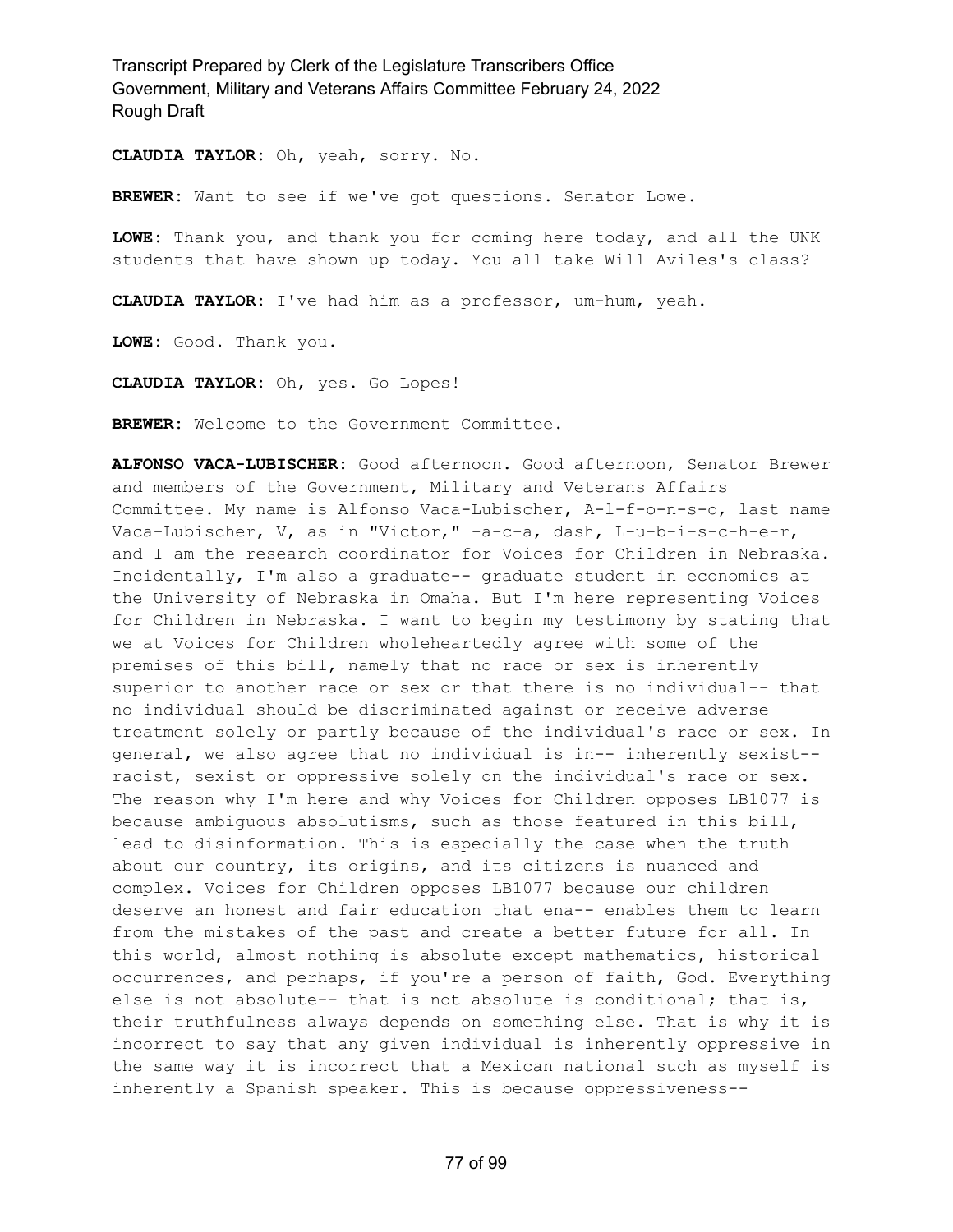oppressiveness, racism and/or sexism, just like speaking a particular language, are not predetermined-- predetermined traits but, rather, learned behaviors. The reason I am a Native speak-- Spanish speaker is not because of my biological structure, but because everyone in my family and my childhood community primarily speaks Spanish. Now, if I learned that Spanish was somehow an immoral language, I would not be at fault for having learned it, for it was not of my choosing. But from that very moment, I will be responsible for learning how to speak a different tongue. The very same principle applies to sexism and racism-- racism, as with any other forms of oppression. They're immoral learned behaviors, and each one of us bears the responsibility of unlearning them. This is what it means to be a dutiful citizen, to work on our moral character with the intent to minimize any harm we may otherwise cause our fellow-- fellow countryfolk. Of course, the best place to learn how to do this, how to be a responsible citizen is in our educational institutions, such as our public schools and universities. The best way to do it is to learn our history. It is a matter of historical record that slavery played an indispensable role in the economic development of this country, and that the displacement of Native Americans was in-- integral to the self-fulfilling sea-to-shining-sea prophecy. It is undeniable that white women had no right to vote prior to 1920, and that the black women didn't have the same right until 1965. Any child that grew up in this type of hostile environment picked up such hostility, and those who did not unlearn it propagated it, it is the same way I will probably teach-- in the same way I will probably teach my kids how to speak Spanish. Just like racism or sexism are not inherent to any one race or sex, poverty, life expectancy, educational achievement, and individual-- and involving the criminal justice systems are not inherent to any one group, yet we see clear disparities. These disparities can be directly traced to the policies and decisions made by those who chose not to unlearn their prejudice. We need to break this cycle. In order to create a more equitable future for our kids, we have to be able to- to be-- to be able honest-- sorry, to honestly evaluate the past and present, and this starts with our youngest citizens in schools. We urge the community not to advance LB1077. Thank you.

**BREWER:** All right, thank you, Alfonso. Let's see if we have questions. Questions? Questions? All right, seeing none, thank you.

**ALFONSO VACA-LUBISCHER:** Thank you.

**BREWER:** Welcome to the Government Committee.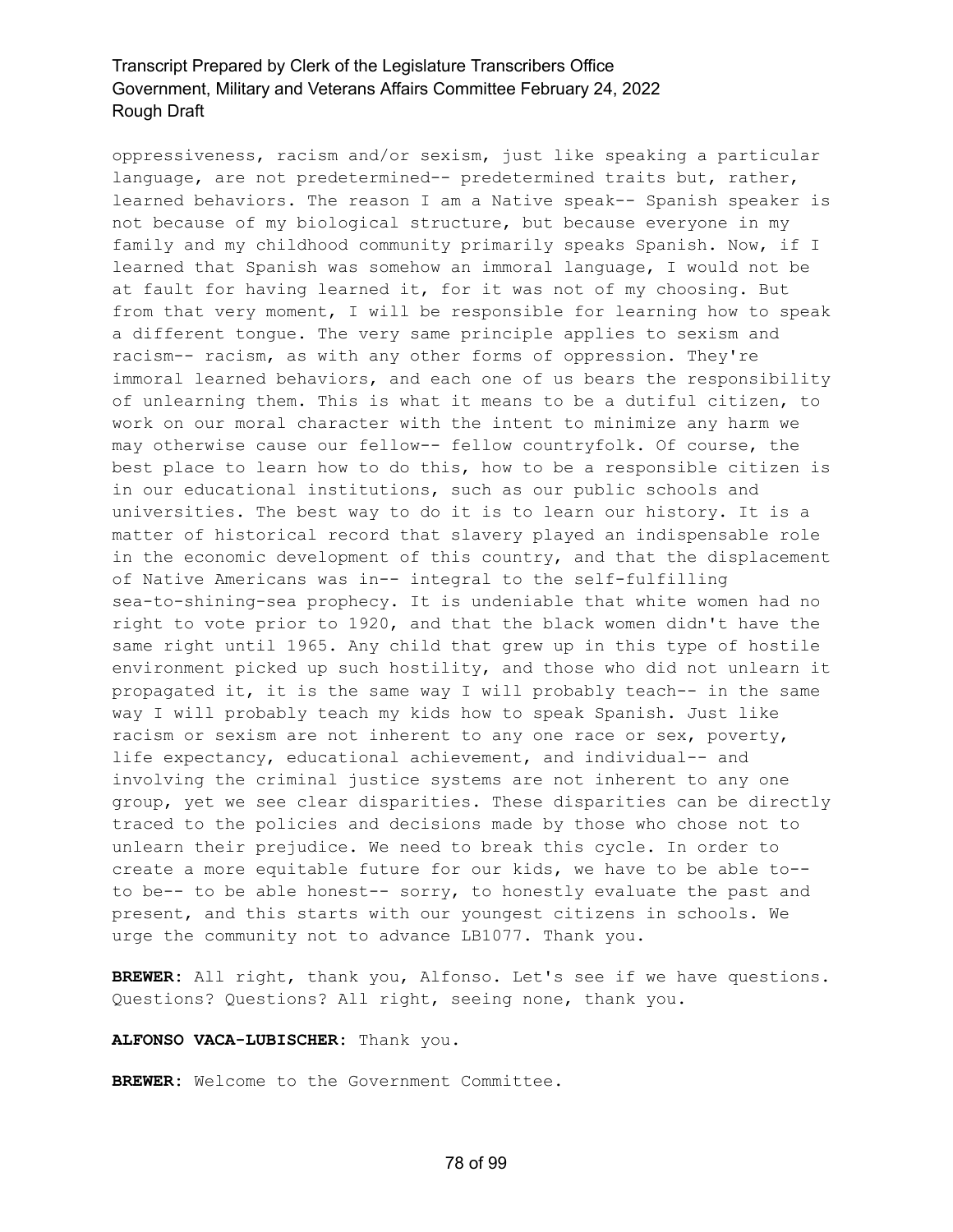**CAROL MATHIAS:** Oh, you weren't kidding about this chair.

**BREWER:** I'm serious.

**CAROL MATHIAS:** Good afternoon. Or is it evening yet?

**BLOOD:** It isn't.

**BREWER:** Not quite.

**LOWE:** Not quite.

**CAROL MATHIAS:** It's-- OK. OK, it's still afternoon, good. I've been a social-- well, I am Carol Mathias, C-a-r-o-l M-a-t-h-i-a-s, and I have been a social studies teacher for 32 years in Nebraska classrooms. Currently, I am also the president of the Nebraska State Council for the Social Studies, but today I am speaking as an individual against LB1077. Now here I go. I'm going to be going off the record here. You have my statement in front of you, but I did want to make-- and most of what I wanted to say has been spoken about. I did want to point out some observations though. One, I really appreciate people like you who are sitting here and genuinely listening to all the comments that have been made. I appreciate the people who are sitting in this room, particularly the younger people, because you are a real spectacle for your teachers. You have made them all very proud. I know that, so- because you have been displaying obvious good training in critical thinking, you use knowledge, you are using that education, you have learned to challenge and defend your ideas and the appropriate ways to present them. So it is wonderful and I enjoy that excitement. And I can tell you from having students who have spoken in front of groups like yours that the wonderful sight of watching kids when they leave this room and the dazed exultation that they feel for what they did, it's very special. The pride that kids have when they show up with their piece of paper that you wrote, commenting that you received their-- their inquiry, it's wonderful. Now, speaking as a social studies teacher who does a lot of national work, I gotta say, this bill, when it has passed in other states, it has been a real chilling effect on teachers. It's considered by some states that I have talked to a reason why a lot of teachers are choosing to leave the classroom, and that's a problem for us here in Nebraska as well. I would also say that this chilling effect is also showing up-- I was wondering when I was reading this, what about Germany? If this was a bill in Germany saying we don't have to teach about World War II, or like one of the alternate sites that I went to, to look up what kids do learn, calling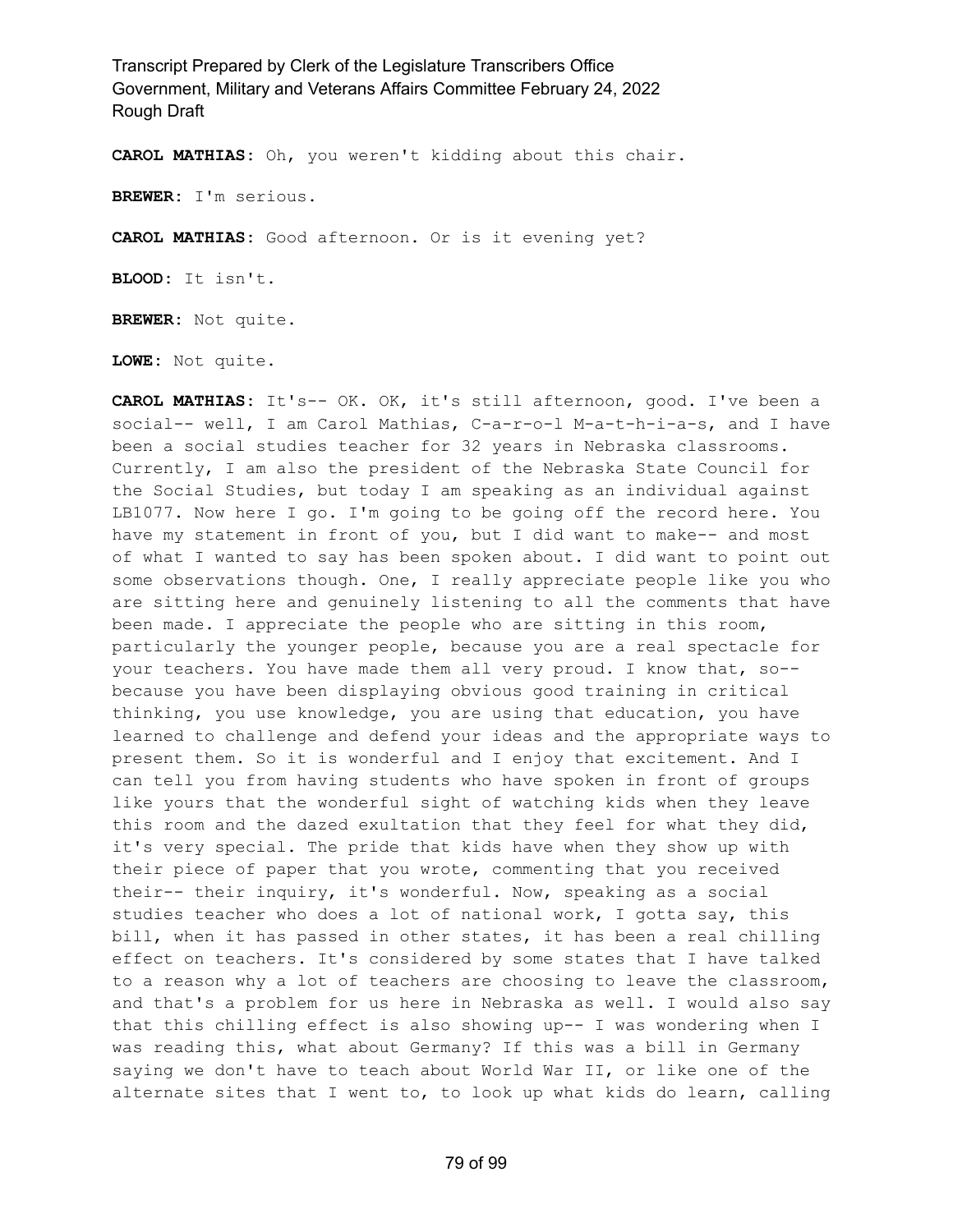the Holocaust was "just a speck of bird poop in history" for the great history of Germany. I just think that this is a wrong use of the resources of the great state of Nebraska, and I urge you to say no to LB1077.

**BREWER:** All right, thank you, Carol. All right, questions for Carol? Questions? All right, thanks for your testimony. And I agree, it was good to see--

**CAROL MATHIAS:** Thank you.

**BREWER:** --the young faces up here. Welcome to the Government Committee.

**KIMARA SNIPES:** Thank you. Good afternoon, Chairperson Brewer and members of the Government, Military and Veterans Affairs Committee. In addition to facilitating anti-bias training for our global organization that works against hate, and also creating literacy-based programming for young people, I am the community partnership manager in diversity, equity, and inclusion chair for the Nebraska Civic Engagement Table.

**BREWER:** before-- before you get going, can I have--

**KIMARA SNIPES:** Oh, I'm sorry.

**BREWER:** --you spell your name?

**KIMARA SNIPES:** Kimara Snipes, Kimara, K-i-m-a-r-a, Snipes, S-n-i-p-e-s. So I am the community partnership manager and diversity, equity, and inclusion chair for the Nebraska Civic Engagement Table. We work with over 75 nonpartisan, nonprofit member organizations across the state to build a more just, inclusive, and engaged Nebraska by increasing civic participation of underrepresented communities. We strive to build an environment in Nebraska of informed voters and civically engaged community members and, because of this, we have significant concerns about LB1077 and raise our strong objection to this bill. Please note that our position reflects that of the Nebraska Table and not of our members. No matter our background or personal beliefs, we can all agree that young people deserve an honest and accurate education with opportunities to practice the skills they need to create a better future for all of us. LB1077 not only prevents students from learning hard truths about our country, it also restricts their freedom to engage in their communities in a way that is meaningful to them and beneficial for all of us. Schools and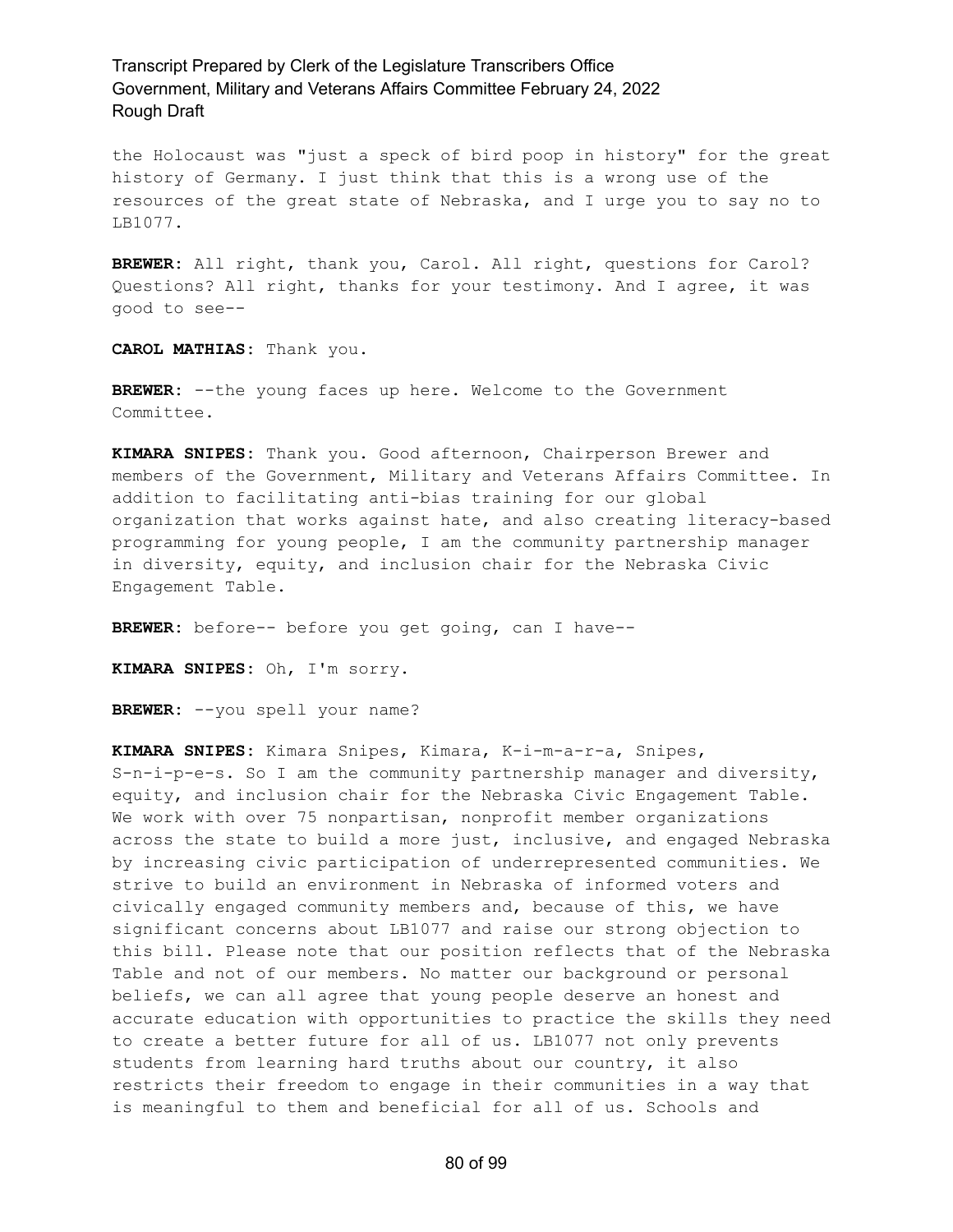postsecondary institutions are where students learn to understand the present and how to prepare for the future. The censorship inherent in LB1077 deprives students of receiving honest and accurate lessons in the classroom and devalues experiences they may gain through community engagement. More specifically, it is safe to say that one section of this legislation would impact students working with many, if not most, of our member organizations. Section 4 of this bill prohibits students from receiving course credit or even extra credit for service learning or any other work done with an organization that lobbies or advocates on anything at all. It would impact Nebraska Table's own previous high school interns who use their experience to learn about voting and civic engagement, how nonprofits work, and to practice communication and other skills. This provision harms students who want or need real-world experience with organizations, but it's only one piece of a larger effort in LB1077 to keep children and youth from learning about the world they live in. How do we empower historically oppressed and underrepresented communities when the history of oppression is erased from public education curriculum? The Nebraska table strongly opposes this bill and asks the committee to not advance it to General File. Thank you.

**BREWER:** Thank you. All right, let me see if we have any questions. Questions? Questions? No questions.

**KIMARA SNIPES:** Thank you.

**BREWER:** Thank you for your testimony. OK, welcome to the Government Committee.

**DANIELLE HELZER:** Thank you. Thank you for your patience and for hanging on. There's a lot of people here today, which is exciting. My name is Danielle Helzer, D-a-n-i-e-l-l-e H-e-l-z-e-r. I'm the mission impact director at YWCA of Grand Island. YWCA is dedicated to eliminating racism, empowering women and promoting peace, justice, freedom and dignity for all, and we are testifying today, obviously, in opposition to LB1077. As many people have mentioned, the first issue we take with this bill is that the language of the bill is dangerously vague. Many people have pointed this out. Then, attaching funding, a loss of funding to governmental entities, public schools and public postsecondary institutions who violate this vague language is incredibly troubling. This opens up an opportunity for a witch hunt for teaching anything that makes people feel uncomfortable or for- for teaching history that is inaccurate or whitewashed. We see this bill not as a viable piece of policy that seeks to make Nebraska a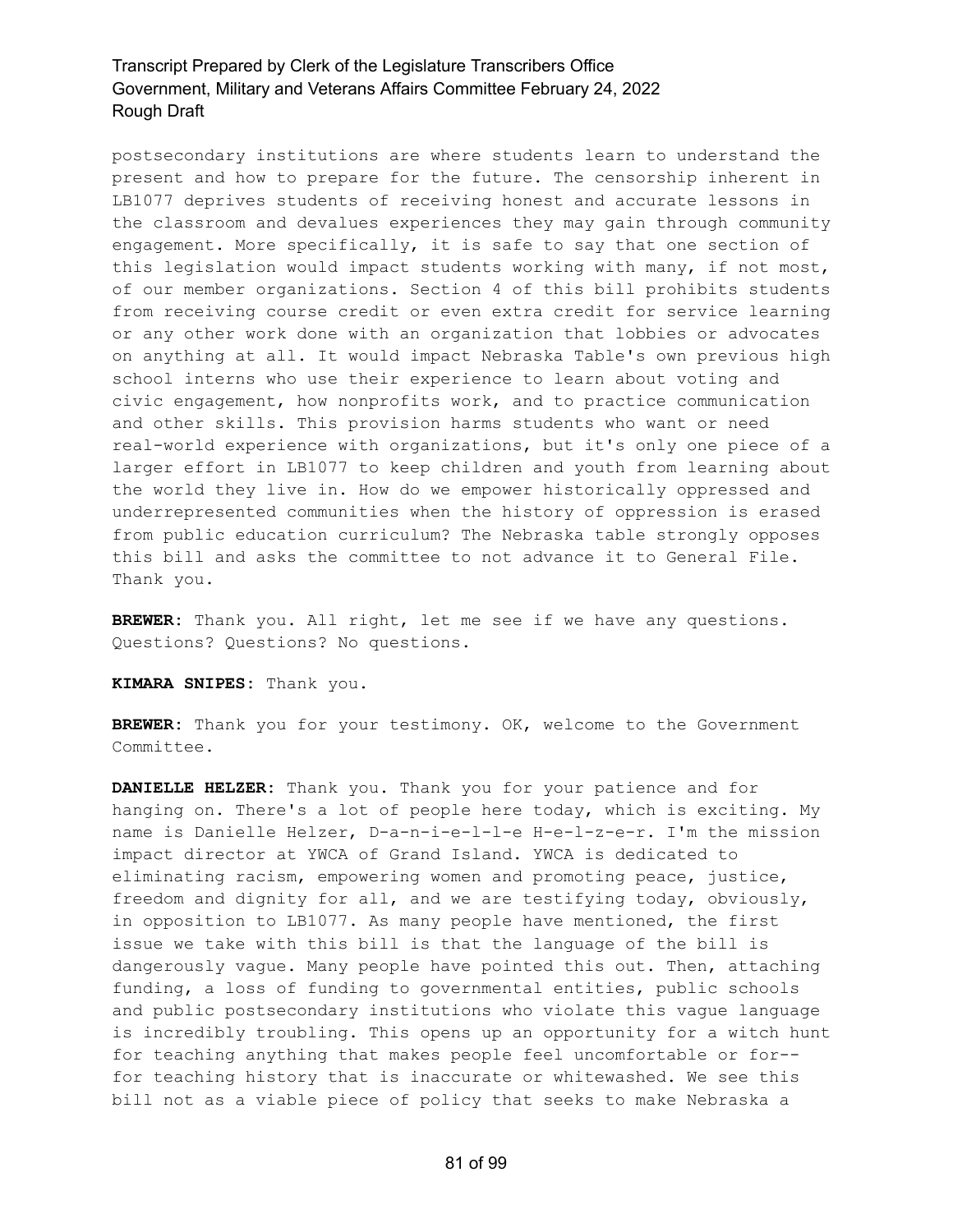better place. Rather, this is a bill that creates more fear, more division, and want to be used as a tool to yet again silence the histories and the stories of women and people of color in our communities. Next, Section 4(4)(a) of this bill will provide a chilling effect where schools pull completely away from partnering with organizations like ours who do advocacy or lobbying. Here's a scenario to consider. So Grand Island Public Schools, Central Community College, and the University of Nebraska at Kearney are all public educational institutions that have provided or could provide practicum opportunities for students to gain valuable experiences at YWCA of Grand Island in our Early Childhood and Care Center, our Empowerment Center, or even in our racial justice and civic engagement department. Our organization does important work in the community, providing high-quality early childhood education, employment and training opportunities for those unemployed or underemployed, and education around race and training opportunities-- or race and civic engagement. Because nonprofits have a deep awareness of the people in their communities, we lobby for policies that would improve people's existence, and we do so following federal laws and regulations. LB1077 would deny Nebraska students valuable opportunities to learn from and work with organizations and businesses that lobby for Nebraskans to have better and brighter futures. LB1077 is-- is just not good for Nebraskans, and we ask this bill not leave-- not leave this committee. Thank you for your time.

**BREWER:** All right, thank you. Questions? Questions? All right, you get out of here easy. Welcome to the Government Committee.

**JODI KUPPER:** Thank you. Good afternoon, Chair Brewer and members of the committee. My name is Jodi Kupper, J-o-d-i K-u-p-p-e-r. I serve as vice chancellor for academic planning and partnerships for the Nebraska State College System. On behalf of the NSCS, I'm here today in opposition to LB1077, which would restrict postsecondary institutions from discussing certain content related to race and sex. While the language in Section 3 of this bill attempts to ensure the protection of academic freedom, free expression, and the right of faculty to determine how they create meaningful opportunities for social discourse and intellectual development around these concepts, the fact that these statements are included reflects the complexity of establishing and enforcing clear and finite boundaries around those concepts. NSCS faculty are responsible for the development and oversight of program curriculum and how it is prepared to pre- presented to students. Open and civil discourse is a vital component of the learning process and the development of critical thinking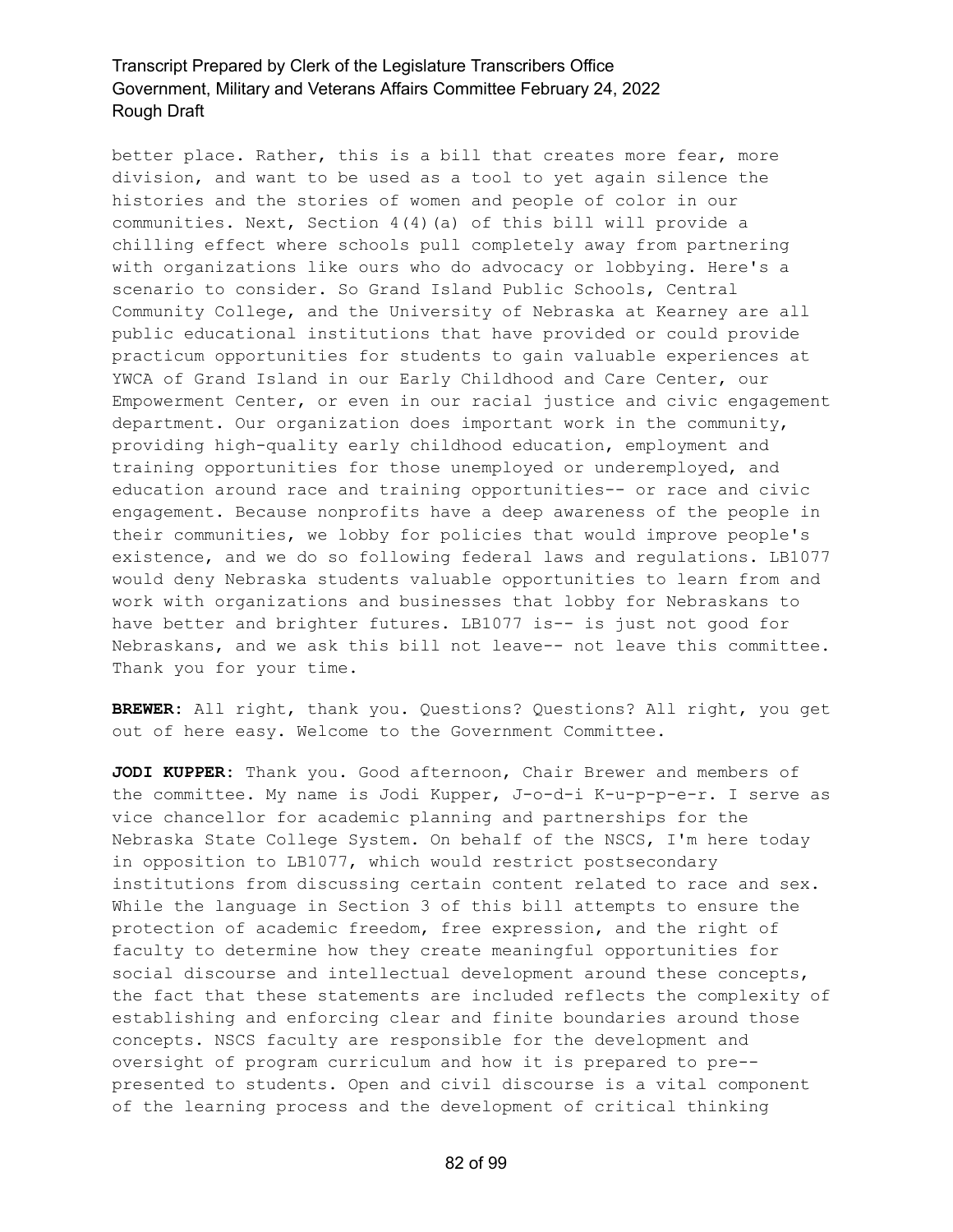skills. Restricting that discourse removes opportunities to explore, analyze, and evaluate critical and sensitive issues that impact our society and allow students to critically reflect and form their own opinions. Federal and state law already prohibit discrimination based upon race and sex. This bill would prevent meaningful conversations surrounding these issues for fear of loss of funding and litigation, increasing the likelihood that discrimination and harassment will occur. Students are presented with numerous opportunities to engage in productive and meaningful conversations, both within and beyond the classroom. In some instances, these topics emerge as a result of student discussion in these environments, and restricting that free exchange of ideas restricts their free speech. While there are a number of issues related to the oversight and enforcement processes of this bill, the bill appears to grant the Board of Regents and the Coordinating Commission for Postsecondary Education fiscal authority over all public postsecondary institutions in Nebraska. This violates the constitutional and statutory purview of the Board of Trustees as the sole governing body of the state colleges. Thank you for the opportunity to testify today and I welcome any questions you may have.

**BREWER:** All right, see if we have any questions for you. Any questions? All right, thank you for your testimony.

**JODI KUPPER:** Thank you for your time.

**BREWER:** Welcome to the Government Committee.

**ABBI SWATSWORTH:** Thank you, Senator Brewer and senators of the Government Committee, and thank you for the opportunity to provide testimony as part of the committee record. My name is Abbi Swatsworth, A-b-b-i S-w-a-t-s-w-o-r-t-h. I'm the executive director of OutNebraska, a statewide nonprofit working to celebrate and empower lesbian, gay, bisexual, transgender and queer-questioning Nebraskans. Most of us believe that all children should have the freedom to pursue their dreams, so we must equip every school with the resources to provide an honest and accurate education that prepares every child for the future, no matter their color, identity, or background. By banning certain topics of race and sex, LB1077 could prevent children from learning from the mistakes of our past to help create a better future. You cannot erase whole groups of people and their experiences simply by failing to teach those topics. Black people and our U.S. history of slavery, segregation, and discrimination exist. When we teach about race and honest racial history, we increase our country's critical thinking skills so that we can reckon with the mistakes of our past,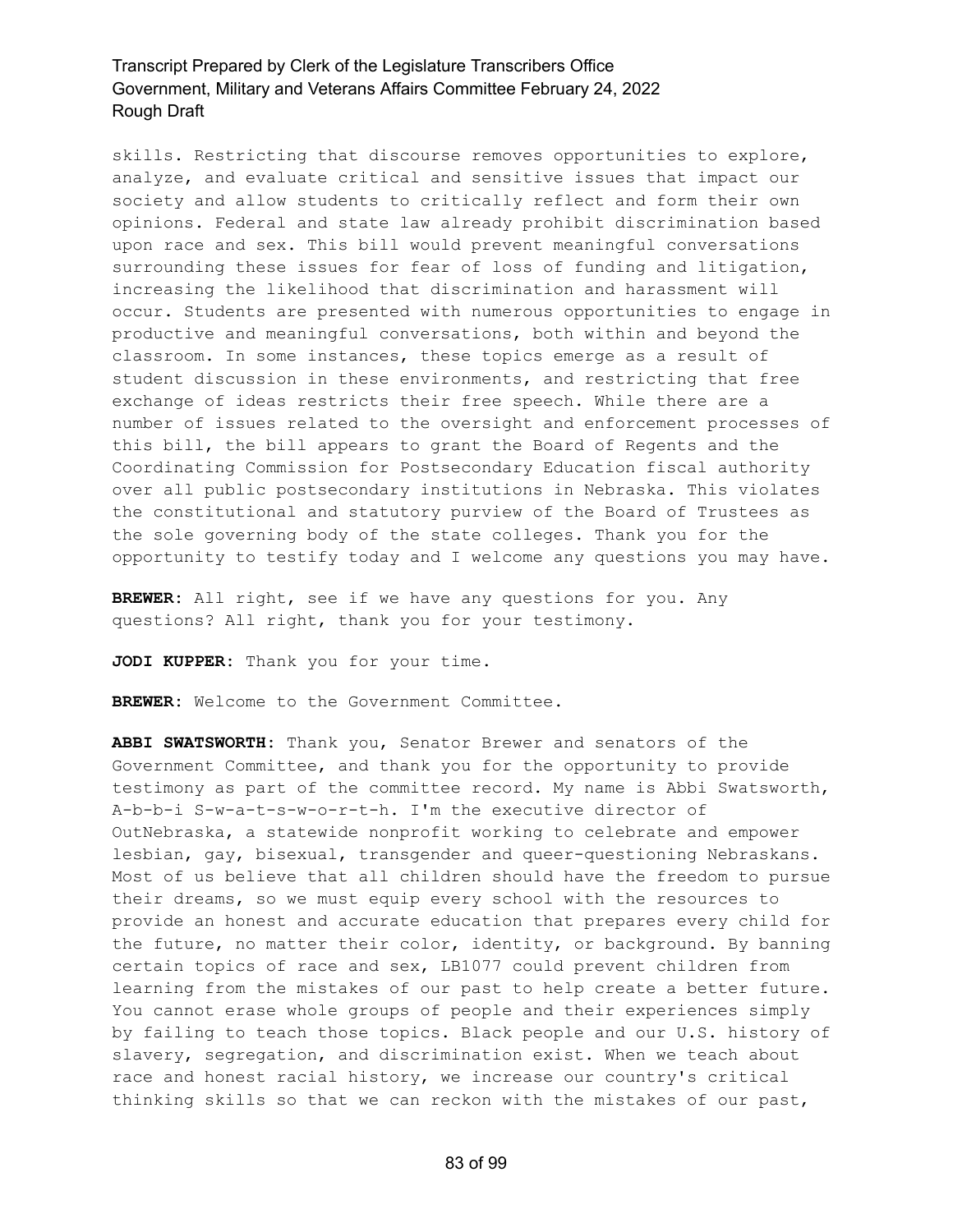repair them, and create a better future for all. LGBTQ people and our U.S. history of criminalization, exclusion, and erasure exist. When we teach about sex and gender, we increase our country's ability to empathize with those who are different from us; we increase diversity and innovation to create better solutions. Schools should be a place where young people from different places, races, and identities learn to understand the present and prepare for the future, but some politicians now want to censor the lessons that young people receive. They push bans like LB1077 to whitewash our history, denying young people an honest education that equips them to better shape a future. Furthermore, LB1077 limits the training that agencies can provide to team members. And when we legislate for the comfort of white people, we deny the reality of black and brown, Indigenous people, women, and LGBTQ people who've experienced systems of oppression for many years. All we have to do is look at a recent situation with sexual harassment among this body to know that we need to have open and honest discussions about sex in the workplace. LB1077 is not good policy. It does not position Nebraska as a leader in attracting and retaining a diverse, talented workforce, and we respectfully urge you not to advance LB1077 from committee. Thank you.

**BREWER:** All right, thank you, Abbi. Let's see if we have questions. Any questions? All right.

**ABBI SWATSWORTH:** Thank you very much.

**BREWER:** Thank you for your testimony. OK.

**ROSE GODINEZ:** Good afternoon.

**BREWER:** Welcome to the Government Committee.

**ROSE GODINEZ:** Thank you. My name is Rose Godinez, spelled R-o-s-e G-o-d-i-n-e-z, and I'm here to testify on behalf of the ACLU of Nebraska and opposition to LB1077. LB1077 is government censorship. It denies our Nebraska students and public schools and universities an accurate and comprehensive education and extends government censorship to professional development trainings. Overall, this bill contains many undefined, vague and confusing terms, and is seemingly contradictory in sections. It chills free expression, academic freedom, and students' rights. It is merely intended to inflame political reactions and it does not further a legitimate educational interest. Beginning with the classroom censorship component, there is a long line of cases which are instructive in this context and that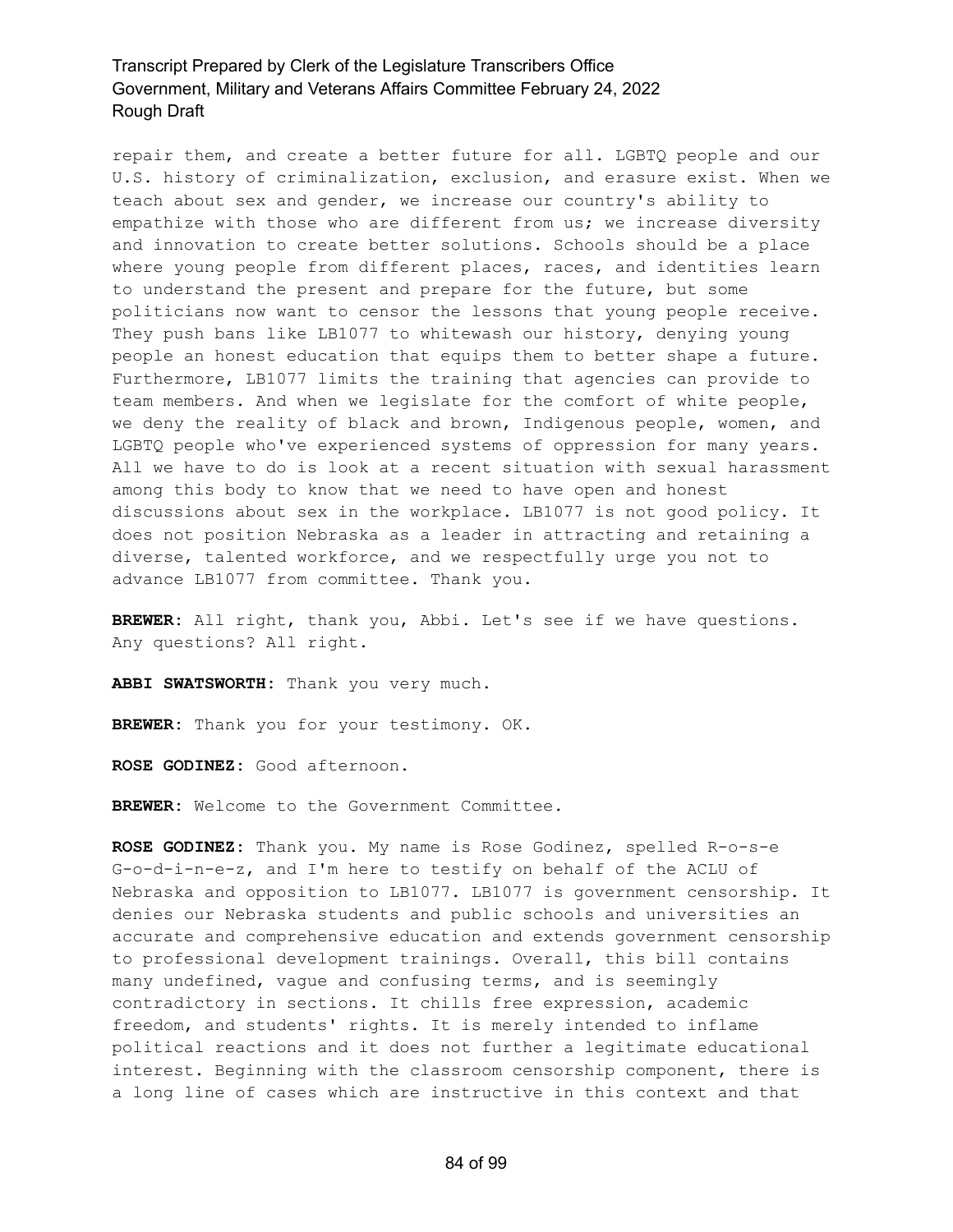raise serious legal questions about this measure, dating back to the Scopes Trial to Brown v. Board of Education and many others. Additionally, measures like this have been passed in other states have-- are currently pending in litigation in federal district court based on the First and Fourteenth Amendments. Nebraska's students have a constitutional right to exchange ideas freely, including those that center around race and gender, and receive an inclusive and complete picture of U.S. history that doesn't erase their own. As the Supreme Court recognized in Brown v. Board of Education, quote: Education is the very foundation of good citizenship. It is a principal instrument in awakening the child to cultural values. And in another case, the Supreme Court described schools as the nurseries of democracy. We can not hide from the atrocities of the past just for the comfort of some. Systemic racism and attacks on gender identity are not meant to be comfortable conversations, but ones that have the power to ultimately advance civil rights and civil liberties. Those uncomfortable conversations are the reason why I, a Latina woman, can sit here before you. Those uncomfortable conversations are the reason why you have women senators sitting at the table. Those conversations are why you have people of color in your legislative body. Our democracy was founded on a diversity of ideas, backgrounds and cultures. Taking that away from Nebraska students is nothing short of political erasure. Finally, in terms of how this bill impacts higher education, you can see in the fiscal note it will threaten accreditation. And it's unclear how the Legislature can dec-- dictate policy to the university, given the precedent of Board of Regents of the University of Nebraska v. Exon. Additionally, and importantly, the Nebraska Board of Regents itself rejected a similar proposal this summer, and the Legislature should do exactly the same. This Legislature has already made strides on racial justice. Just a couple of years ago, you advanced a bill that required anti-bias training for law enforcement officers, and you can continue that work, but this bill silences those conversations. Our country needs to acknowledge its history of systemic racism and sexism and reckon with our present-day impacts of racial and gender discrimination. This includes being able to teach and talk about it. What binds us together across-- I'm almost done, I promise, Senator Brewer. What binds us together across the political spectrum is our value in a true democracy, when the government doesn't punish us for free expression. For those reasons, we urge the committee to indefinitely postpone this bill.

**BREWER:** Good, quick wrap up, I like that. All right. [LAUGHTER]

**ROSE GODINEZ:** Thank you.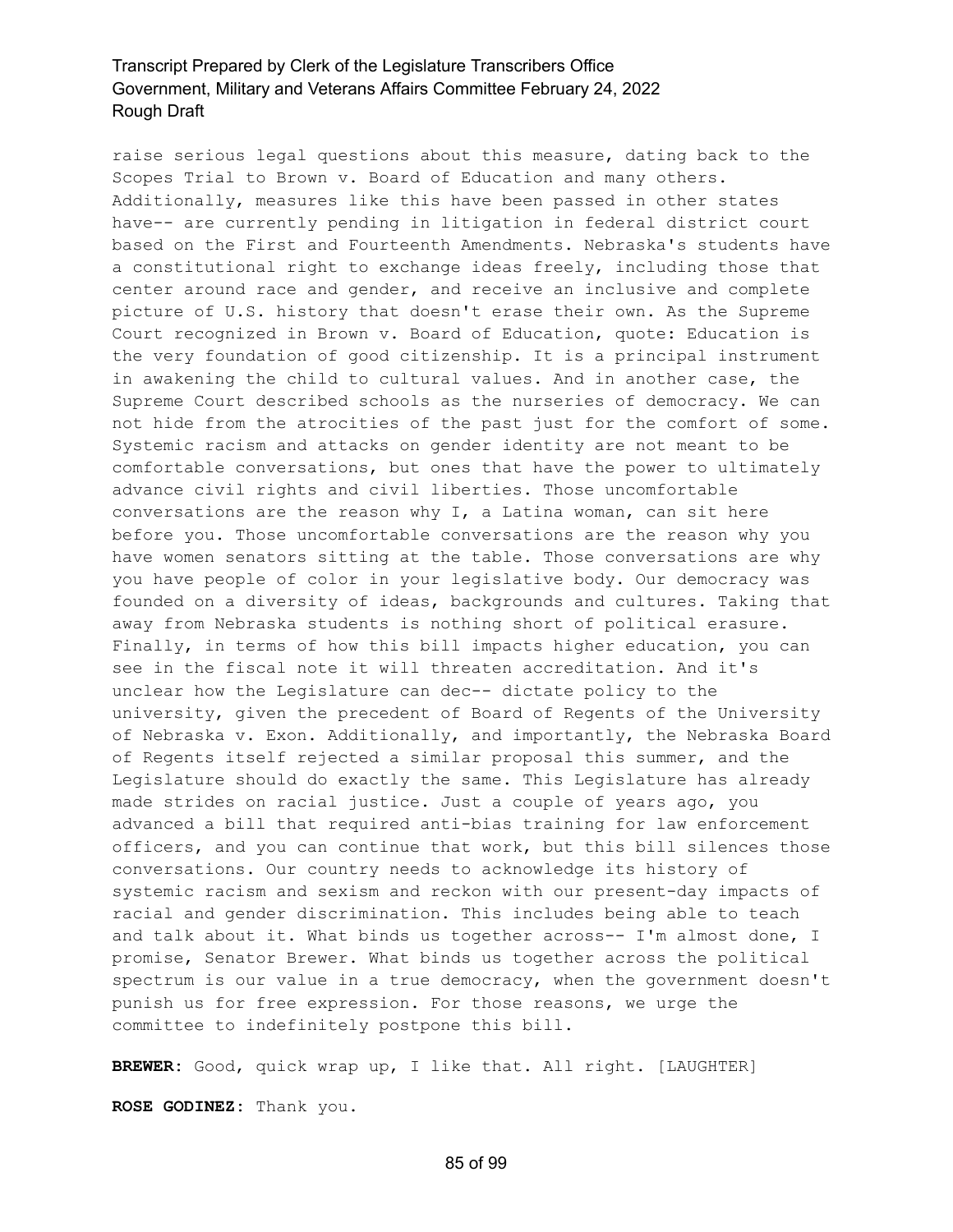**BREWER:** All right, questions? Questions. All right, thank you for your testimony.

**ROSE GODINEZ:** Thank you.

**BREWER:** Welcome to the Government Committee.

**MORGAN RYAN:** Thank you. Good afternoon, Senators. My name is Morgan Ryan, M-o-r-g-a-n R-y-a-n. I'm a high school student and I'll make this quick. A lot of this bill is just certain people trying to ban ideas that they disagree with. In my school, we're taught how to respectfully engage with each other's opinions, including those we disagree with. At the high school and college level, we don't need to be protected from controversial viewpoints. We can look at the evidence for and against some of these ban theories and de-- and decide for ourselves. Whether intended or not, this bill will chill all sorts of discussions of race and sex in classrooms. Other states have passed similar legislation, and we've seen this happen already. Why would a student that wants to major in sociology or African American studies or women's studies or criminal justice, why would those students go to the University of Nebraska when they know that they're going to receive censored information? The reinforcement measures in this bill for supposed violations, loss of funding and litigation, will do nothing but hurt everybody involved and everybody in the school district. Thank you.

**BREWER:** Wow, you read that fast. You're in high school right now?

**MORGAN RYAN:** Yes, sir.

**BREWER:** Wow. Well-- well, let's see if we've got any questions here. OK, questions? Questions? Thanks for coming in. We're-- we're excited about college students. Holy cow, we've got high school. Welcome to the Government Committee.

**TAYLOR STERBA:** Thank you. I'll try and keep this short. I know it's been a long day, but I really appreciate you hearing all the young people that have come to talk to you guys today. As a former student of public schools in Nebraska-- oh, my name, sorry.

**BREWER:** [INAUDIBLE]

**TAYLOR STERBA:** Yes. My name is Taylor Sterba; it's T-a-y-l-o-r S-t-e-r-b-a. So as a former student of public schools in Nebraska and a current political science major at Creighton, I had a very hard time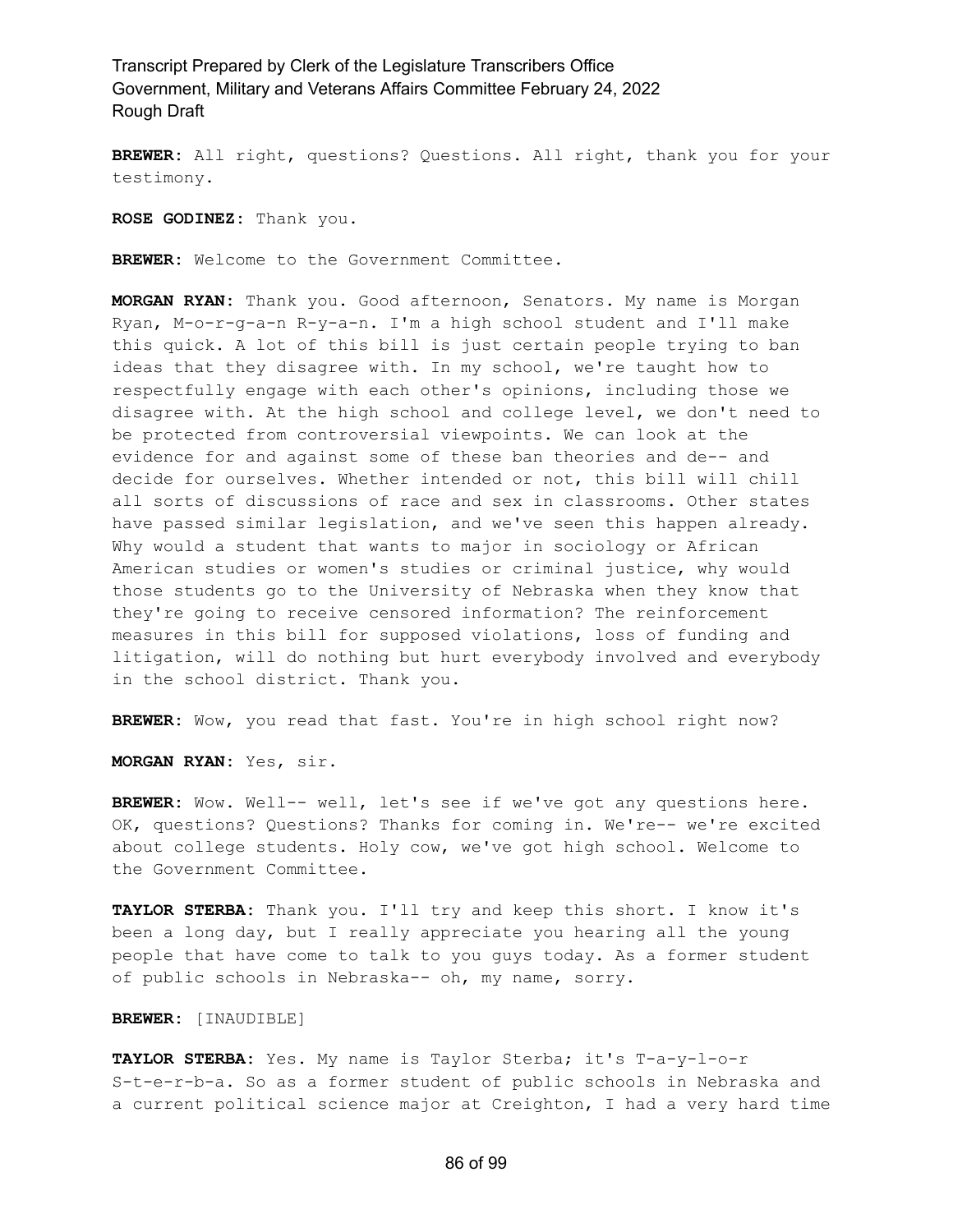reading this bill. LB1077 seems to me motivated not only for political gain in terms of constituents' expectations, but out of fear. To include a provision as in Section 1(7) that details every grievance white people have had against race or gender prescriptions is to guarantee that history repeats itself, that we, as a society, separate cause and effect for the benefit of a white man's comfortability. What you fear most is relinquishing space for others to exist, for others to freely express societal standards' effects on them. History is not objective. It has been written from a subjective view as objective fact. These uncomfortable situations you aim to prevent in this bill are the lived experiences of others who have not felt comfortable or safe sharing their stories before. To give them space now is a learning experience for us, as people of privilege, to simply listen, reflect, and grow as human beings. To further limit the voices of anyone other than those who wrote it and their constituents, Section 4(4) dictates that the youth not receive any school credit academically or through school-sanctioned volunteer hours or service learning for work done for any organization that engages in lobbying, activism, or advocacy within the state. This would eliminate Nebraska's youth from becoming involved within their communities and the Legislature that governs them, even if those organizations are not grounded in politics or advocacy. This is a strategic move to keep legislative knowledge and power in the hands of those who already have it. The public schools of Adams Central, Bellevue, Bennington, Cass County, Washington County, Douglas County West, Elkhorn, Fremont, Grand Island, Lakeview, Lexington, Lincoln, Millard, Omaha Public, Papillion-La Vista, Ralston, and West Side are all registered lobbyists through the Nebraska Legislature. So to interpret this bill as it has been written, should any student receive credit for any coursework or activity within their own school, they would be in violation of this bill. Whomever voices support for this bill has chosen to limit the voice of those whom current legislators have taken an oath to serve and protect, which is why I strongly oppose it.

**BREWER:** All right. Let's see if we got any questions. Questions? All right, thank you for your testimony.

**TAYLOR STERBA:** Thank you.

**BREWER:** Welcome to the Government Committee.

**JO GILES:** Thank you. So many hearings today. Chairperson Brewer and members of the Government, Military and Veterans Affairs Committee, my name is Jo Giles; that's J-o G-i-l-e-s, and I'm the executive director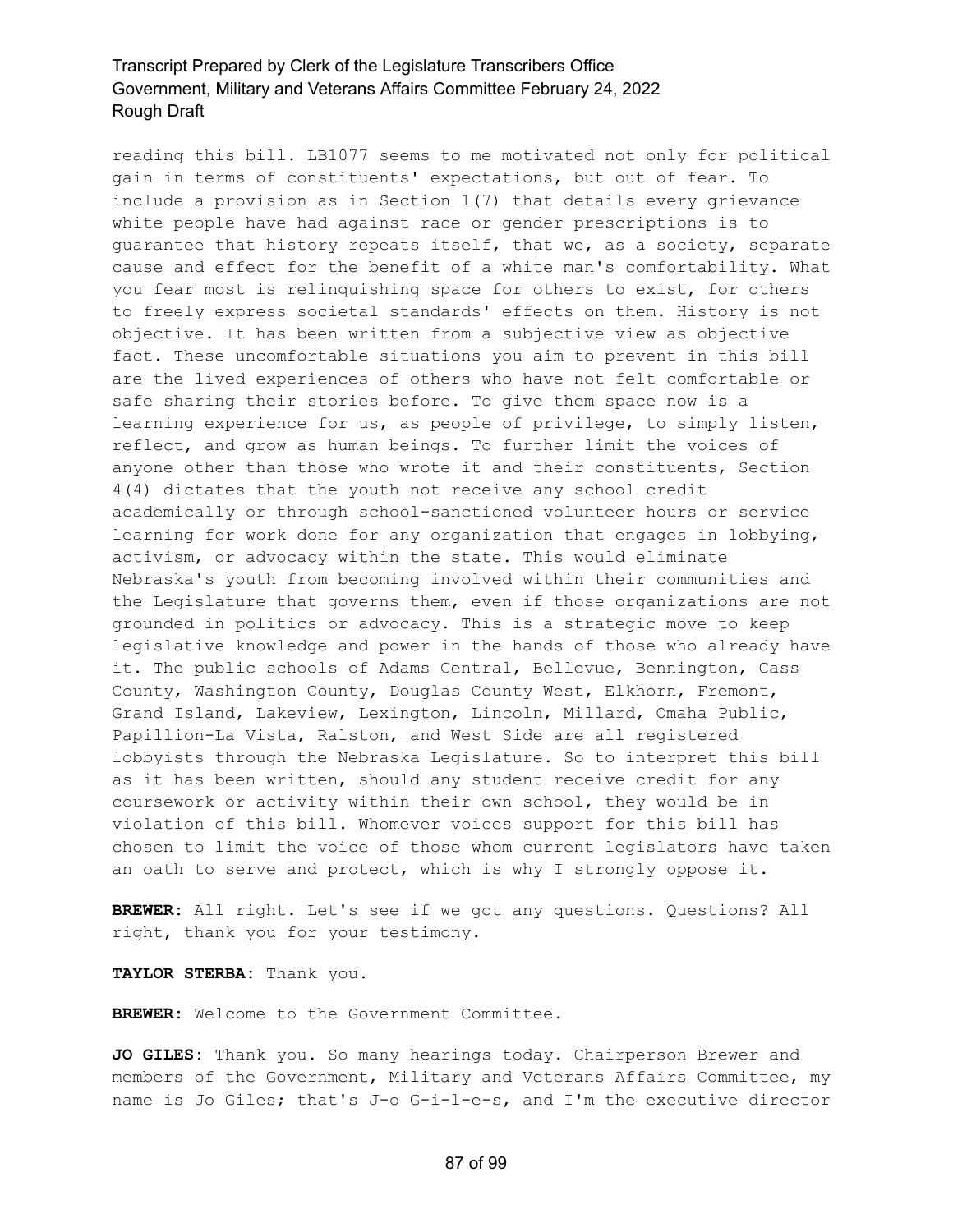of the Women's Fund of Omaha, a local nonprofit working to address gender-based inequities in our community. At the foundation of our work is awareness about inequities and efforts to close gaps, but we cannot close any racial or gender equity gaps without first acknowledging that those inequities exist. For years, we've been working to close the gender pay gap. For every dollar an average man makes in Nebraska, the average woman makes 77.6 six cents. This wage disparity is even more pronounced when broken down by race and ethnicity, so not talking about gender and racial wage gaps does not make them not exist. The same can be true when we focus on education relating to gender and race. School should be a safe place for all students, and yet limiting conversations about gender and race in schools compounds the negative experiences of all young people in our state. Most LGBTQ students in Nebraska experience some form of victimization at school. Complete and honest education reduces bullying and suicide attempts, as inclusive education directly contributes to positive school environments. For example, students with many supportive staff at their school were less likely to feel unsafe because of their sexual orientation, less likely to miss school, had higher GPAs, and felt a greater belonging to their school community. We all deserve an honest education about the ways in which gender and racial inequities have contributed to our lives. Examining historical and structural racism within our neighborhoods, our communities and workplaces, are part of the process of acknowledging the harm that these systems have created and the collective work that we need to solve them. Everyone benefits when we have open, honest, courageous conversations about the inequities in our community. Divisions can heal, neighbors can understand one another and embrace new members as part of our community, and we can all build a more just and equitable state. On a personal note, this is at the intersection of who I am as a woman and as an African American. I'm also a mom of a public school student, and I want my fifth grader and his classmates to learn and discuss and understand in an age-appropriate manner the honest history of our country and our state, the foundations that create and allow those inequities to persist, the amazing accomplishments and contributions of women and people of color despite these systems, and problem-solve ways to push for an equity for all. The Women's Fund respectfully urges you to vote against LB1077 in committee and oppose any attempts to limit discussions of gender and racial equity in public institutions. Thank you. I'm happy to answer any questions.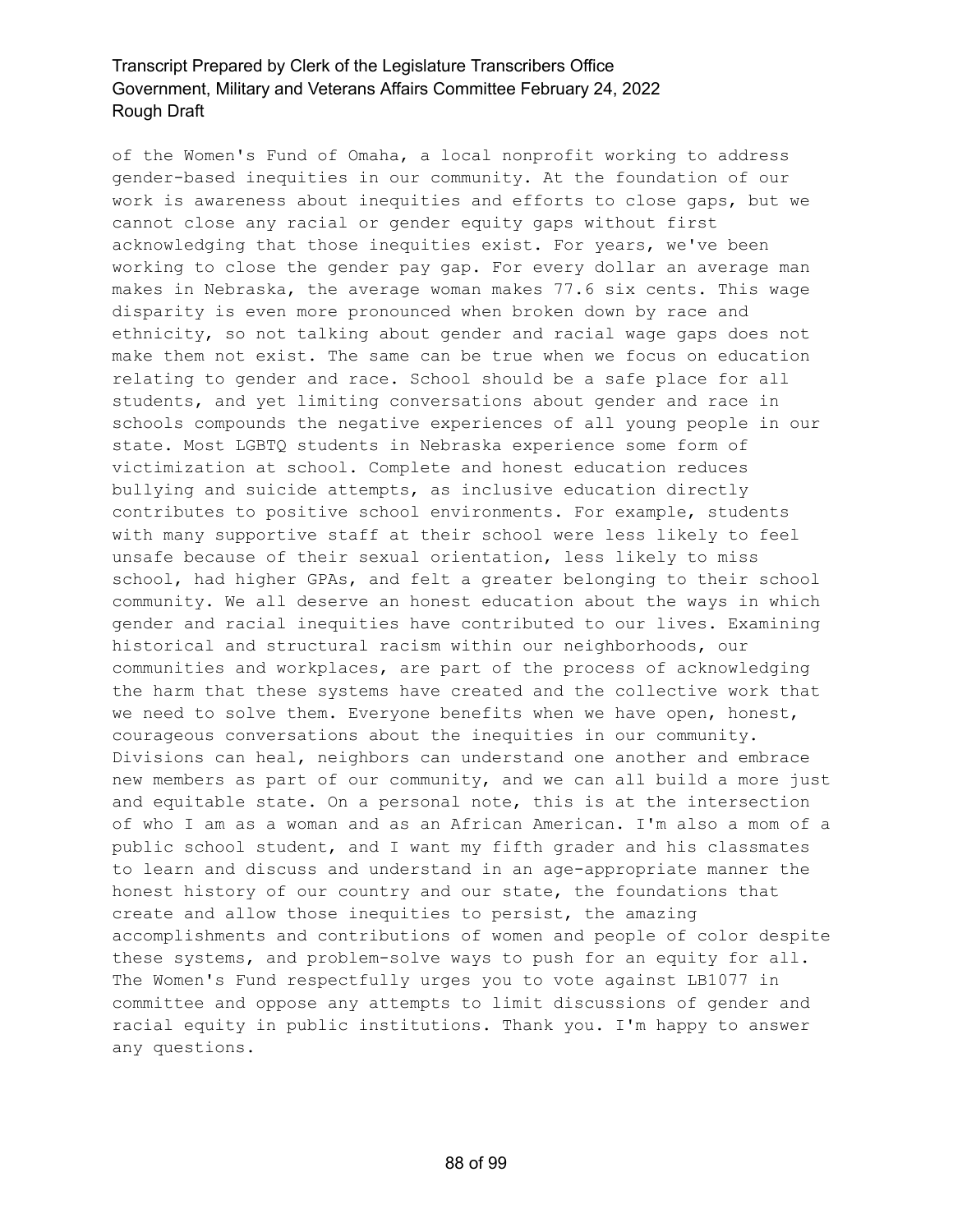**BREWER:** All right, thank you. Questions? Questions? All right, thank you for coming in.

**JO GILES:** Thank you.

**BREWER:** Welcome to the Government Committee.

**DANIEL RUSSELL:** Afternoon. Thank you, Chairman Brewer and committee members. I'm Daniel Russell, D-a-n-i-e-l R-u-s-s-e-l-l, and I'm the interim direct-- executive director of Stand for Schools, a nonprofit organization dedicated to advancing public education in Nebraska. Stand for Schools is troubled by LB1077 for three reasons: it's ambi- ambiguous language, the implications of any state prohibiting certain concepts, and by the bill's assumption that K-12 education is not a place to learn the value of civic participation. Thirty years ago-- Dean Moberly sort of stole my thunder on the first point, so I'm going to skip straight to the second. We have concerns about the implications of the state prohibiting certain concepts, especially in the K-12 setting, where those concepts may be pedagogically important. For example, Section 1, sub (5)(b) defines race or sex scapegoating as claiming that consciously or unconsciously, by virtue of an individual's race or sex, members of any race or sex are inherently inclined to oppress others. This subsection, in our view, takes aim primarily at efforts of schools and teachers to understand the effect that unconscious biases may play in student achievement. Indeed, a vast body of literature and research on this topic indicates that the unconscious biases of teachers, school administrators, and fellow students may contribute meaningfully to the persistence of achievement gaps, and that teachers and classroom climate moderate the impact of unconscious biases, suggesting that teacher-facing interventions that carefully leverage the relevant psychological mechanisms, for example, awareness, motivation, individuation and empathy, have substantial promise to reduce teachers' unconscious bias and improve student outcomes. We worry that LB1077 restricts the ability of educators to incorporate important and innovative research, which may provide meaningful impacts for Nebraska students. Finally, we're also concerned that subsection (4) of Section 4 would inhibit the ability of Nebraska's K-12 students to participate in service learning activities and of teachers to encourage students to participate in civic life. The subsection which prohibits course grading for credit for student work, affiliation with, or service learning in association with an organization that has lobbied, is not specific as to when these organizations' engagement and lobbying efforts would prohibit them from offering these opportunities to students. As a result, the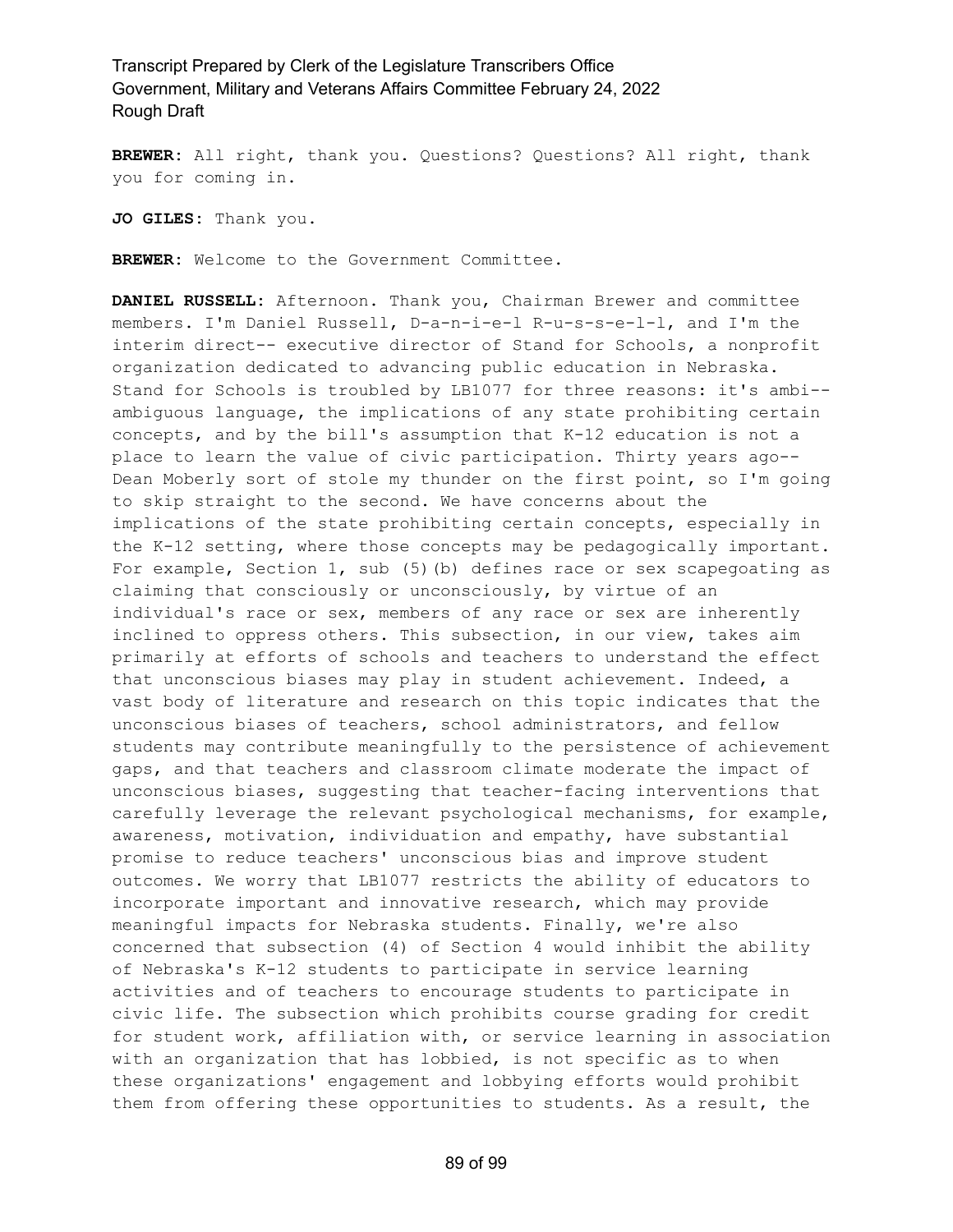section may prohibit Nebraska students from engaging in service learning opportunities for many Nebraska government entities, nonprofit organizations and businesses, including the University of Nebraska and Creighton, most school districts, Boys Town, the Joslyn Art Museum, Carg-- Cargill, Blue Cross Blue Shield, Kiewit, Mutual of Omaha, Nelnet, Pinnacle Bank, Tyson Food, the cities of Bellevue, Elkhorn, Hastings, La Vista, Lexington, Lincoln, Norfolk, and Omaha. Further, the subsection prohibits any efforts for credit or extra credit for efforts to persuade you all. Of the many duties that public schools should shoulder, among the most important is preparing students to be engaged civic-- to be engaged citizens. So for those reasons, we oppose LB1077, and I would be happy to answer any questions.

**BREWER:** All right, let's see if we have any questions for you. Questions? Questions? All right, seeing none--

**DANIEL RUSSELL:** Thank you.

**BREWER:** --thank you for your testimony.

**BREWER:** Welcome to the Government Committee.

**HARRIS PAYNE:** Thank you. Thank you, Sen-- Senators. I sincerely appreciate the opportunity to testify before you today. My name is Harris Payne; that's H-a-r-r-i-s P-a-y-n-e. I'm a retired educator and I'm here to speak in opposition to LB1077. I have two major concerns regarding this legislation. [INAUDIBLE] concerns of all the fact the bill is written in a very confusing manner. I would like to begin my testimony by telling the story of Sergeant John Rice. Sergeant Rice was a member of the Winnebago Native American Tribe. He served valiantly in World War II and Korea. Sergeant Rice was awarded the Bronze Star and the Purple Heart for his heroism in the Pacific. At age 36, Sergeant Rice was killed in action in Korea on September 6, 1950. His remains were not returned to his wife until the summer of 1951. His wife, Evelyn, was a white person that lived in Sioux City, Iowa, and arranged to have her husband buried at a local cemetery. During his burial service, employees at the cemetery noted several Native Americans in attendance and halted the burial service. His widow was forced to endure the indignity-- indignity of removing her husband from his own grave and leaving the cemetery with his body. This occurred because the cemetery allowed only Caucasians to be buried there. There was a major uproar over the incident by veterans groups, civil rights groups, and clergy across the region. In 1951,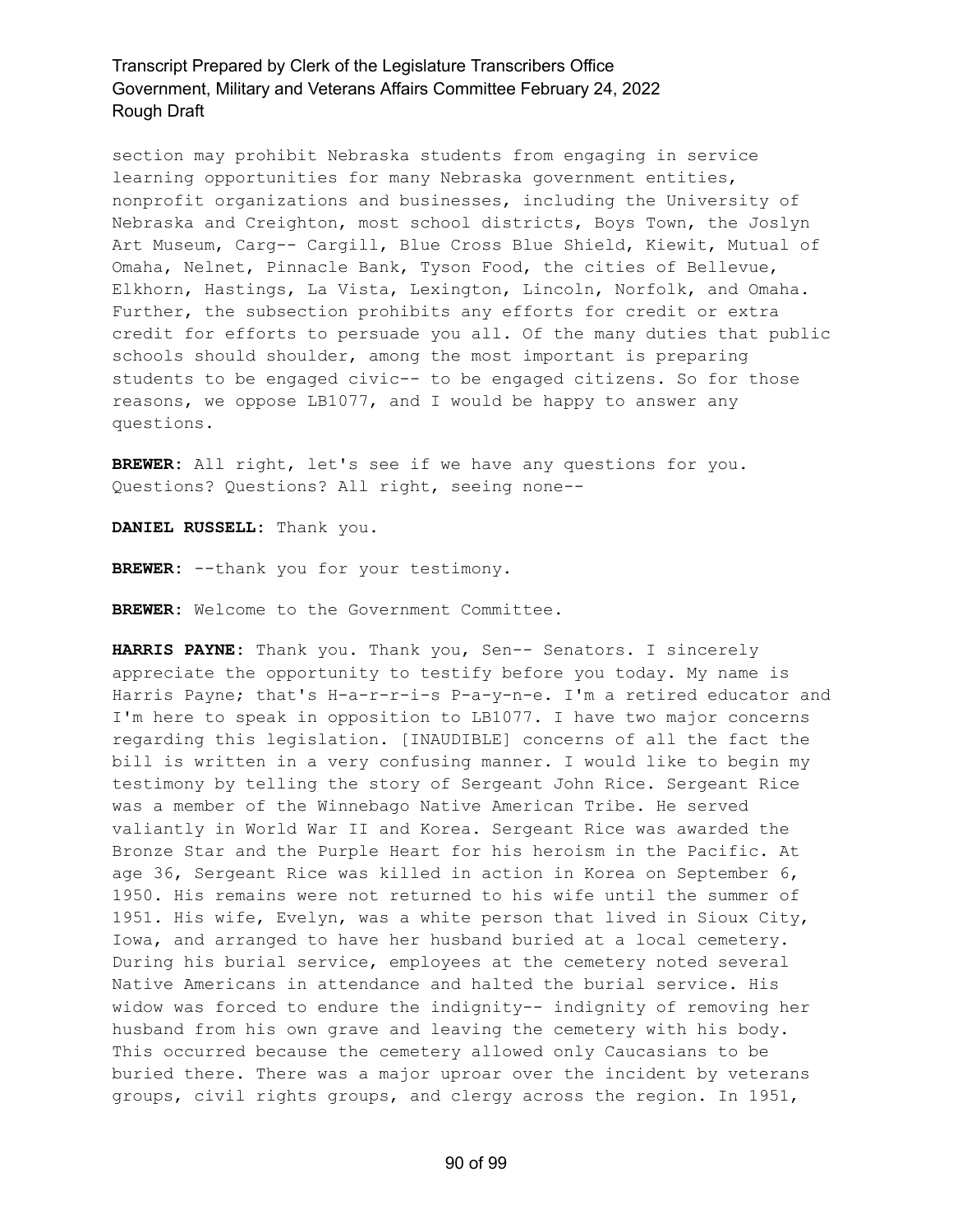President Harry Truman heard what had happened and chastised the whites-only policy of the cemetery. He ordered the remains of Sergeant Rice to be brought to Arlington National Cemetery for burial with full military honors. America is indeed a great nation, but it has a checkered past when it comes to racial discrimination, as illustrated by the story of Sergeant Rice. The bill before you has the potential impact of making stories like this one that you just heard absent from Nebraska classrooms. LB1077, on page 4, states that the section shall not be construed to do any of the following: prohibit the use of curriculum that teaches the topics of sexism, slavery, racial oppression, racial segregation, or racial discrimination, including tops-- topics related to enactment and enforcement of laws resulting in sexism or racial oppression, segregation or discrimination. The verbiage appears to support the teaching of history like Sergeant Rice. At the same time, however, Section-- line 3 says that any individual should feel discomfort, guilt, anguish, or any other form of psychological distress on account of the individual's sex or race can take action in the form of filling out a complaint with the State Attorney General. In essence, Sergeant Rice's story was-- was ever told in Nebraska classrooms, it might make someone feel discomfort. As a result of feeling discomfort, then, to summarize this quickly, the person can then ask the Attorney General to bring civil action against that teacher, that school district, and it can have an impact on funding. As a result of this confusing and contradictory language written in this law, res-- stories like the heroic Nebraskan, such as Sergeant John Rice, might not be taught. I urge you to not pass this legislation and I thank you, Senators, for listening to my testimony and would be welcome to any questions that you may have.

**BREWER:** Thank you for your testimony. When did you first hear about Sergeant Rice, you personally?

**HARRIS PAYNE:** Me, personally, I read-- one of my former students, his name's Lance Morgan. He wrote a op-ed piece. It's the first citation. That's when I first heard about it. I then looked it up. It's also in the state's historical society In Iowa. They did a big, long piece on it, and so did Nebraska History, which we used to call the Nebraska State Historical Society.

**BREWER:** Actually, I've read that in Lance's [INAUDIBLE] too. That's why I asked that question. I didn't know if I'd just not read enough Nebraska history, but I think it's just part of history that kind of got lost in the works somewhere. All right, questions? Well, again,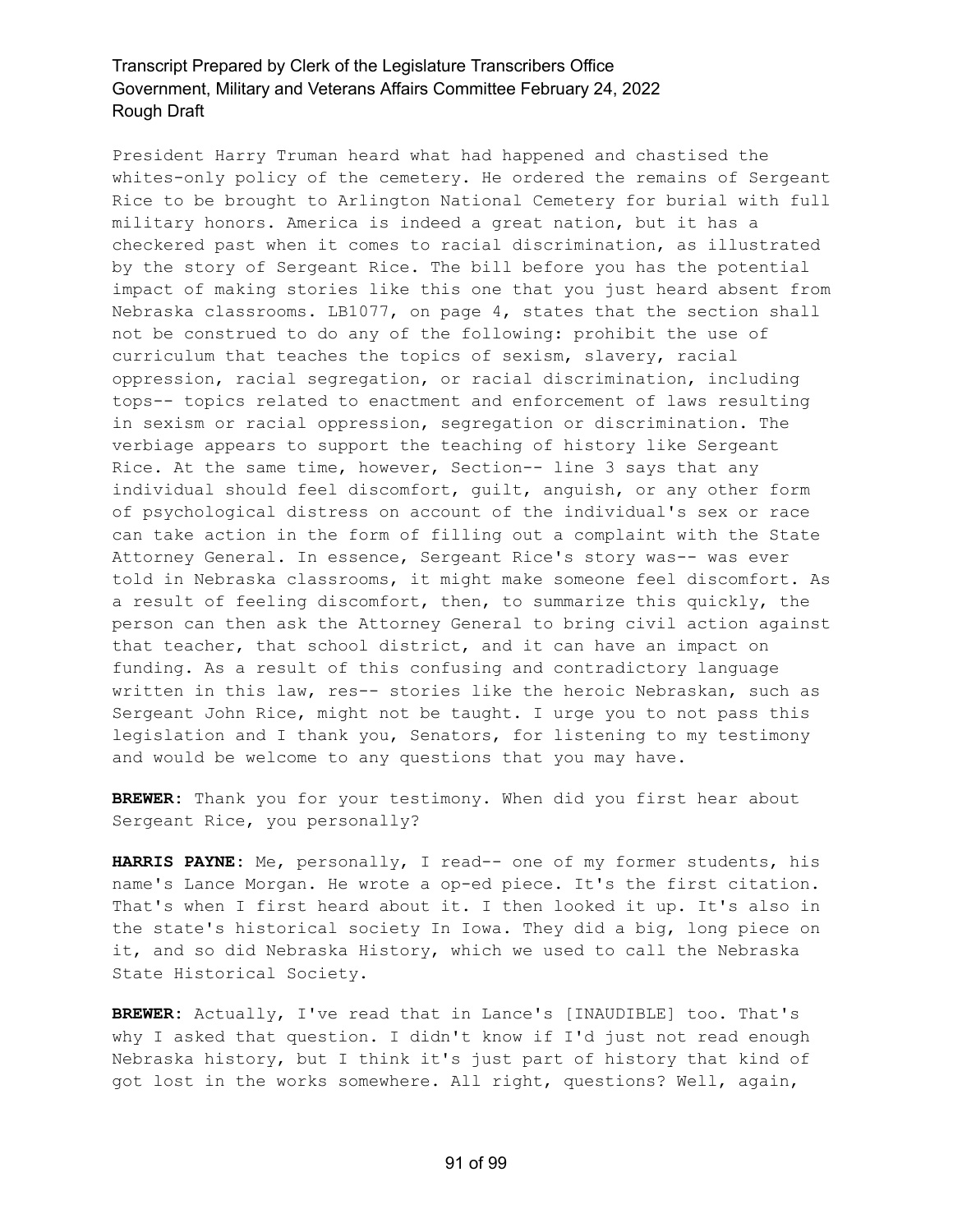thanks for enduring the afternoon and thanks for enlightening us a little bit here.

**HARRIS PAYNE:** Thank you.

**BREWER:** Welcome to the Government Committee.

**RACHEL GIBSON:** Hello. My name is Rachel M. Gibson, R-a-c-h-e-l, M., as in "Marie," Gibson, G-i-b-s-o-n, and I'm the director of education policy with the League of Women Voters of Nebraska. And I give my other directors a hard time because I get to testify in front of this committee and Education, and I think they're the two best committees, so everyone else just has to deal. So I appreciate you all taking the time, Senator Brewer and everyone, for the long hearing this afternoon. The League is a nonpartisan organization that encourages active and informed participation in government, including advocacy on-- on certain policy issues, hence we're here. We are in opposition to this bill for a couple of different reasons. One of the ones I just want to highlight is, if you turn on the back of the-- the handout you have here, specifically, the economic and civic engagement piece, with Section 4, the way it's written, it's written so broadly that we're worried about the impact that's going to have on our youth, whether they're able to do internships, build relationships with employers that might want-- make them want to stay in the state, so that's one piece. And then the additional piece is, again, that civic piece, which is near and dear to our heart with the League, that students would not be able to have the opportunities to be involved in their government. The list you see here is just some of the organizations. This was from our registered lobbyist group, and then you'll see the asterisked organizations. Those are ones where we have internships through the Intern Omaha program. So this isn't hypothetical. These are actual internships that-- that potentially could not exist based on the current way the bill is written. So it's been a long day. I think that the points have been made, you have the testimony, and I'd be happy to answer any questions.

**BREWER:** So you get Education Committee and Government.

**RACHEL GIBSON:** I do. I love it.

**BREWER:** Well, that's two committees that will keep you busy, so. **RACHEL GIBSON:** Yes, it is true, but, hey, that's-- it's worth it.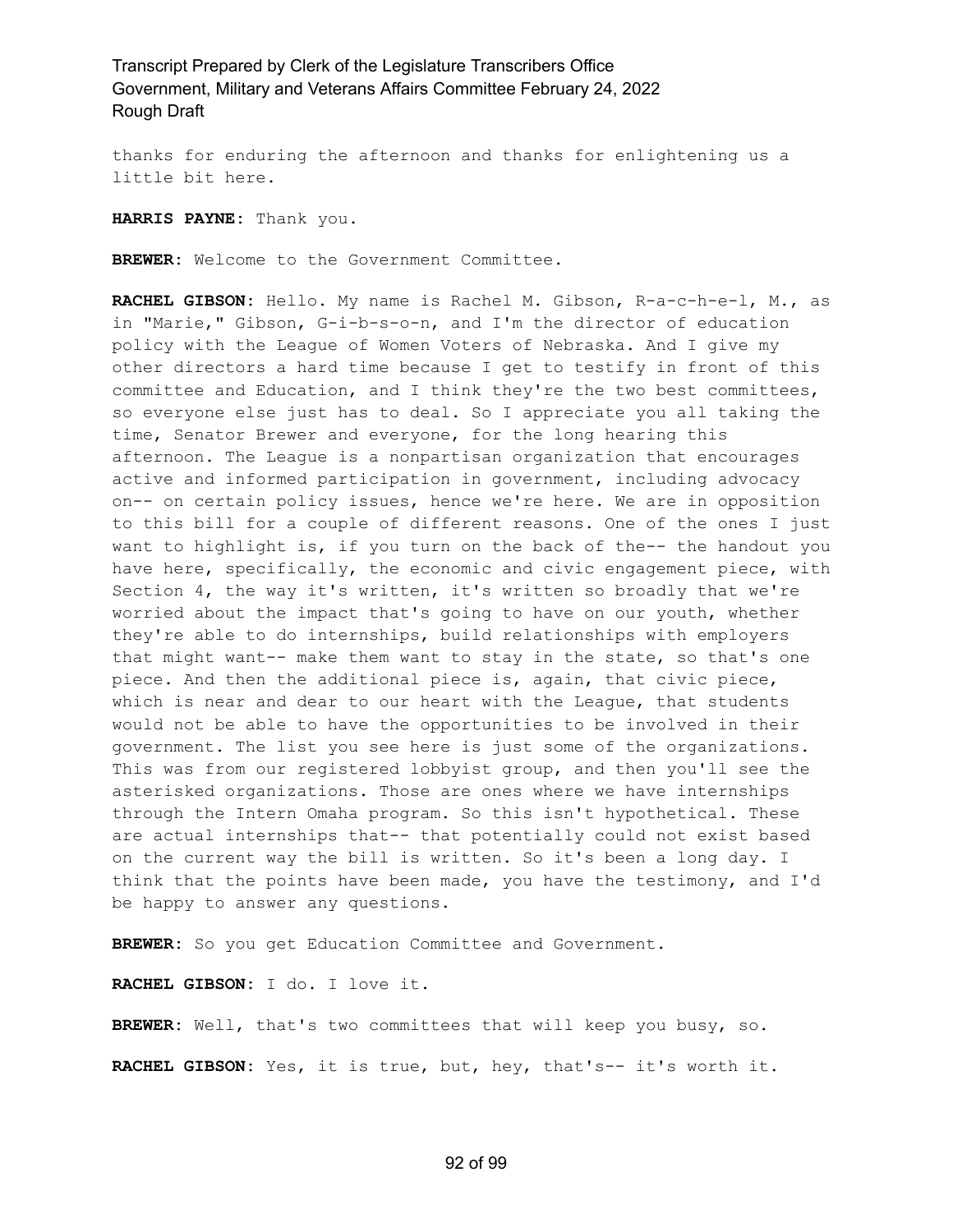**BREWER:** All right, let's see if we got some questions. Any questions? I think they are truly are wore down. All right, thank you for your time.

**RACHEL GIBSON:** Well, it was my fault. I was the last one, right? Thank you so much.

**BREWER:** I'm about to find out here. All right, any additional opponents? Anybody here in the neutral? With that, we will invite- oh.

**\_\_\_\_\_\_\_\_\_\_\_\_\_\_\_:** Jennifer [INAUDIBLE]

**BREWER:** Sorry about that. I may have been a little anxious here. All right, welcome to the Government Committee.

**JENNIFER HICKS:** OK. My name is Jennifer Hicks, J-e-n-n-i-f-e-r H-i-c-k-s, and I'm kind of disgusted at having listened to all of the testimony over this. I'm really disappointed this is even a topic of discussion and-- and in our Legislature. I don't think it should be because it points-- it points to tremendous failures of our nation and-- and of our state. This is-- as some people have pointed out already, we too-- we have addressed this. We have addressed this. Dr. Martin Luther King, Jr., like you pointed out earlier, we have addressed this. We-- we have gone through history of dec-- we have decided that it is not appropriate to judge people based on the color of their skin, but by the-- they should be judged by the content of their character. We have laws in place to protect against that. And I-- I agree with everything that this bill tries to do. I would actually-- one of the things I am disappointed in is that my own senator's name isn't on it and that every senator's name isn't on it, to be honest, because what this bill-- I wonder, did you even read it? Did you even read it? Because you have said earlier, Senator Blood, you said that the proponents of this bill were wanting to teach the right history, the right history. You asked, what is the right history? And this is problematic to me, is that I'm not sure that many of the people who gave public comment today read the bill, because there was so much there. There's just not even-- it's not even in here. And what you said, can you point me to the part that says, you know, where-- I-- I know you're not supposed to talk to me right now, but I'm just saying it's not in there. There's nothing in there that suggests that proponents for this bill want to teach any sort of history. And I do not understand why anybody would object to what this asks. It asks us to to-- to say that systemic racism is wrong and--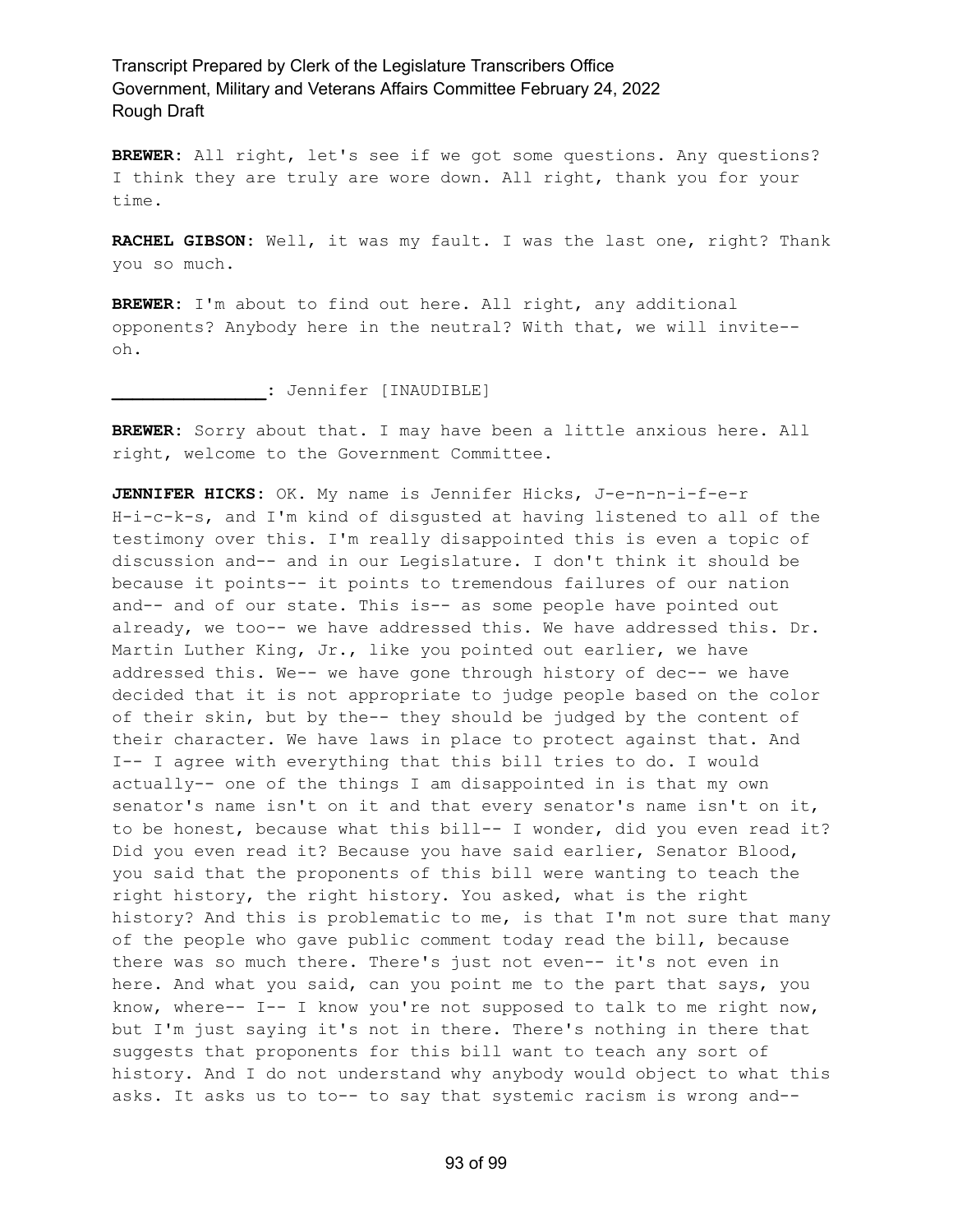and that-- to say that the teaching of systemic racism is wrong because systemic racism is something that you'll never escape. That is shameful, to say that we want to promote the ideas that we have racism that we can never-- we can never find solutions to, that there is no cure for. And Dr. Martin Luther King said the cure for that was opportunity, and you take away opportunity when you tell people by the nature of their birth and the color of their skin that they require someone else to step down so that they can succeed, that-- that their station is lower than or lesser than someone else by the-- by the color of their skin. I can tell you, my skin is white. Poverty knows no color. Poverty knows no color, and opportunities should be available to all people. But we don't-- we don't encourage that. And you also asked and you said, you know, where is this being taught in our schools? And all you have to do is go and look at our National Education Association, go look at it in our state. Our very own state supports this curriculum. They have come out and stated that they support the teaching of CRT. That's what this is, is critical race theory, and all this bill is asked to do is to say that we-- we don't believe that systemic racism, white privilege, racism and discrimination should be taught. It's divisive. And Dr. Martin Luther King, too, said that what-- when-- when-- in his lifetime we were crippled by the manacles of segregation and the chains of discrimination. And what-- what we're trying to fight with this bill, it is to break those manacles of segregation and chains of discrimination. I think every senator's name should be on this bill. But I-- I also really am ashamed of us as a country and as people that-- that we're even having the discussions that we're having because I agree with so many of the people that-- that gave public comment. I agree. I do. And that-- and-- and-- and we're not having the conversations that we need to have, but this is--  $I-- I$  would-- I would-- I would suggest that before any of you make any-- any decision on any of this, that you actually read the bill, because I think that a lot of people maybe didn't.

**BREWER:** OK, thank you. All right, we'll see if there are any questions for you. Senator Blood.

**BLOOD:** Thank you, Chairman Brewer. So I have two short questions for you. You felt that was neutral testimony, or did you feel that it was more proponent or opponent?

**JENNIFER HICKS:** What I-- what I am opposed to, and--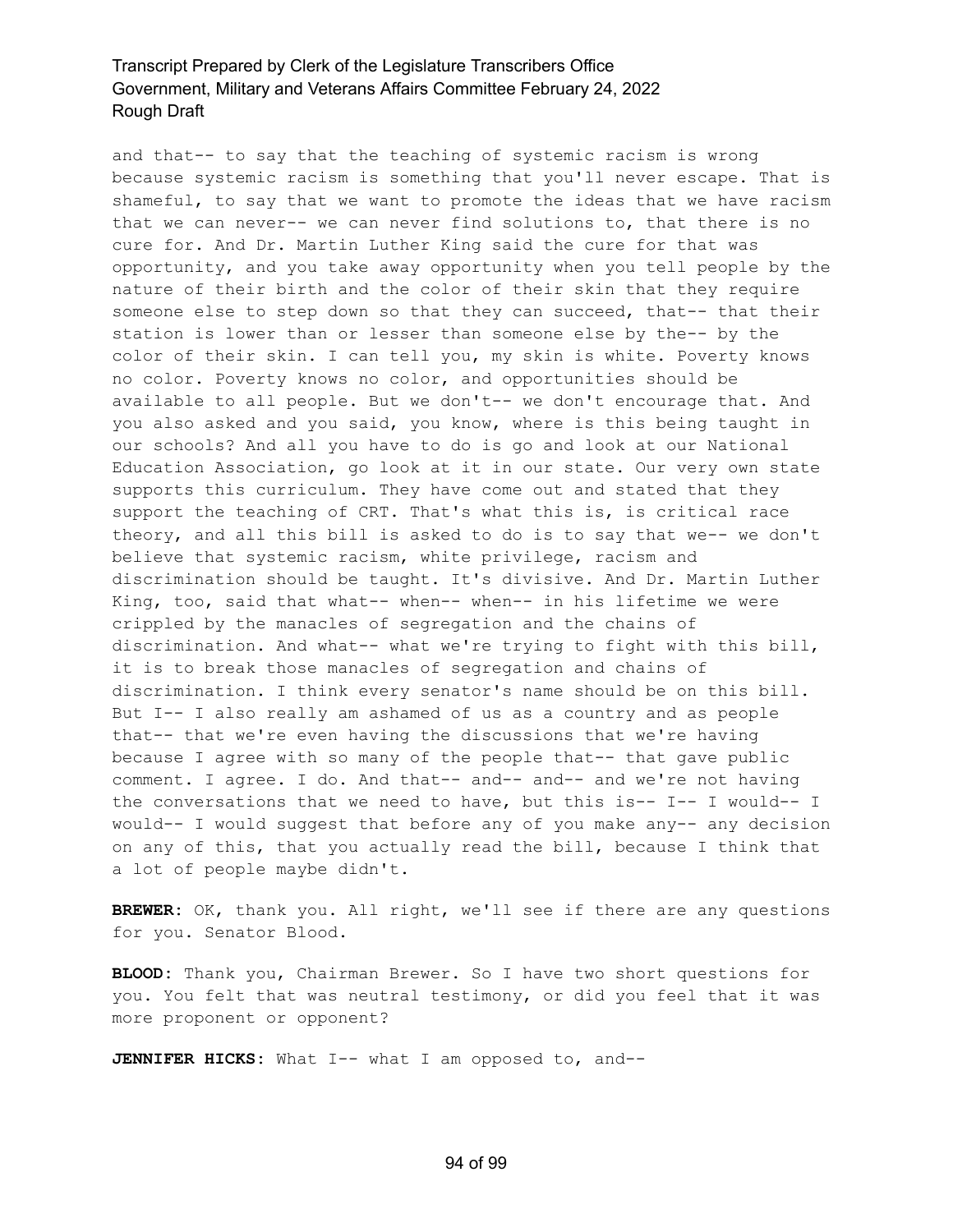**BLOOD:** No, no, that was not the question. And I'm not-- I don't mean to interrupt, but I'm trying to get this on the record. You came forward as neutral. But after hearing your testimony, my question is, do you feel this was neutral testimony, opposition testimony, or in--in--

**JENNIFER HICKS:** Proponent

**BLOOD:** --proponent-- sorry, it's been a long day-- proponent?

**JENNIFER HICKS:** OK, can I--

**BLOOD:** I want that for the record, because it's confusing for the transcribers and people who come back and read it historically.

**JENNIFER HICKS:** OK, then let me clarify that for you. The reason that I say that it is neutral is, and-- and don't-- don't-- please don't interrupt me on this because I have seen people give comment here and say that they have a slant towards one direction or the other. And- and the reason that is neutral is because I do not want to put any stamp of approval on this in our country, that this goes on, that we have gotten to the point where we have to say that this is the kind of legislation that we consider good. So I support everything that this tries to do. What I oppose is the fact that it-- because of the- because of the senators and the Legislatures that we have, who have not stood up and voiced-- you have a voice that you can use. When you don't use your voice to stand up and say that teaching systemic racism is wrong, teaching white privilege is wrong, and no one's speaking out about that and then we get to this point that this is where we address it is in a bill, in legislation, yeah, I-- I have a problem with that. So my opposition, I-- I both oppose and support. That's why I land on neutral. Do you understand that? I oppose that we're at this point as a nation, that-- that this-- we're so broken that this is required, I support everything that it tries to do.

**BLOOD:** OK, so the question again: Do you support this bill, do you oppose this bill, or are you neutral on this bill? Everything else you just said to me is your personal opinion about how you feel about the topic. How do you feel about this bill, propose [SIC], opposed, or neu-- neutral? That was the question.

**JENNIFER HICKS:** You don't get to box me in like this. I'm telling you right now--

**BLOOD:** All right, thank you, Ms. Hicks, very much.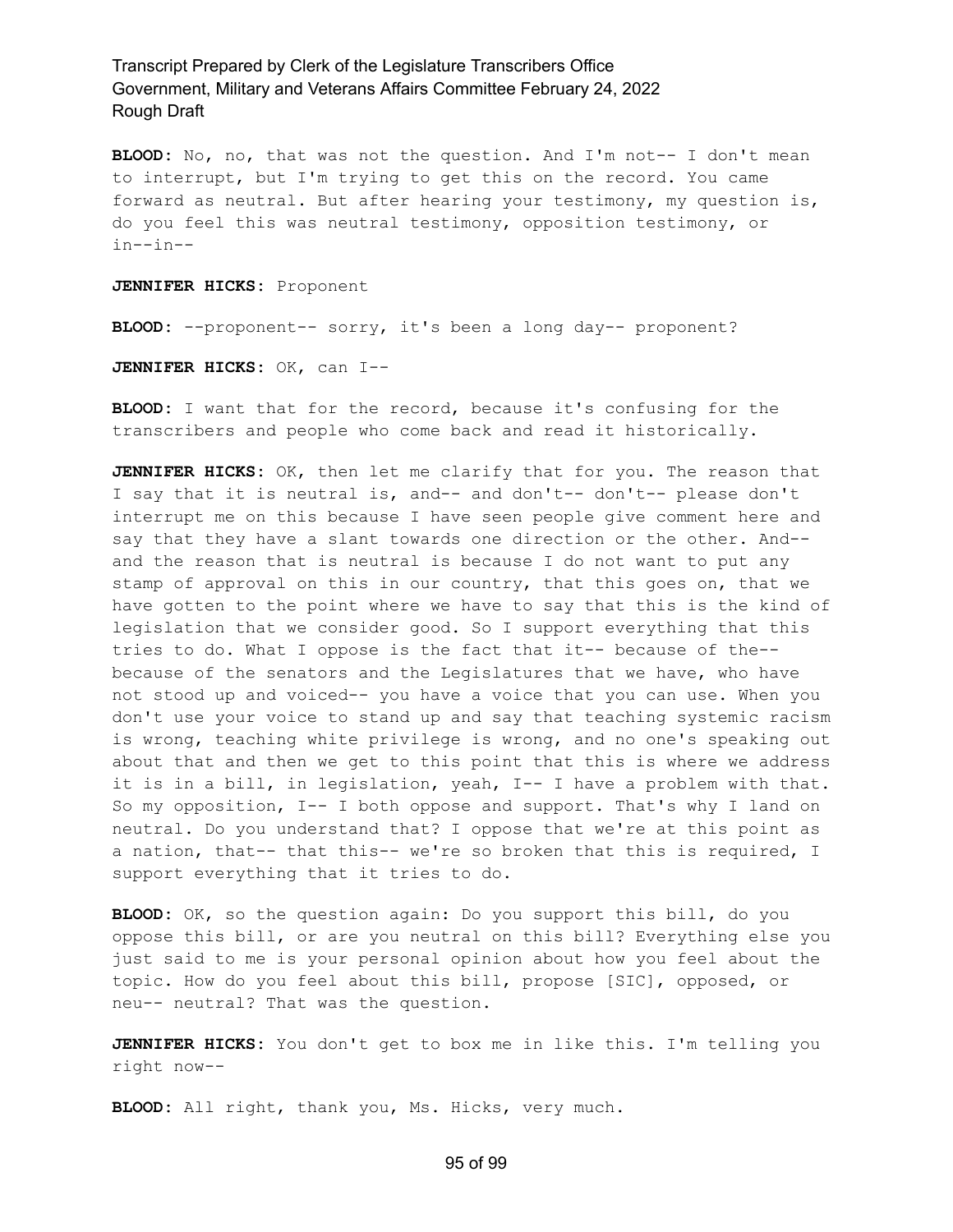**JENNIFER HICKS:** --I agree with everything that it is trying to do.

**BLOOD:** I appreciate your answers. Thank you very much.

**JENNIFER HICKS:** I-- that is exactly why I land neutral on this. I agree with everything that it is trying to do, but I oppose the fact- and you know what else I oppose is the fact that you sit over there and you don't even tell the truth about what is in this. You know what? You don't tell the truth about--

**BLOOD:** Chair.

**JENNIFER HICKS:** --what is in this.

**BREWER:** OK, OK [INAUDIBLE]

**JENNIFER HICKS:** So--

**BREWER:** It's been a long day. Let's-- let's not ask more questions. All right, anyone else have questions? Good. All right, thank you for your testimony.

**JENNIFER HICKS:** All right.

**BREWER:** OK. Anyone else in the neutral? Seeing none, Senator Hansen, would you like to close on LB1077?

**B. HANSEN:** My closing is only ten pages long, so it shouldn't take too long.

**BREWER:** Yeah, well, and we love you, OK?

**B. HANSEN:** I will try to be very brief.

**BREWER:** OK.

**B. HANSEN:** Just addressing a few things that people did mention, no, we are not burning or banning any books. This-- this bill does not do any of that. And the last gal that was up here-- sorry, I didn't catch her name-- she did make a good point because what was brought over- was brought up over and over and over and over again is the inability to teach certain parts of history, which we specifically put in three times in this bill that this does not prohibit curriculum that teaches topics that many people brought up here, and so-- and also allows for promoting racial, cultural, ethnic and intellectual diversity inclusiveness. We want to make sure that we don't whitewash history or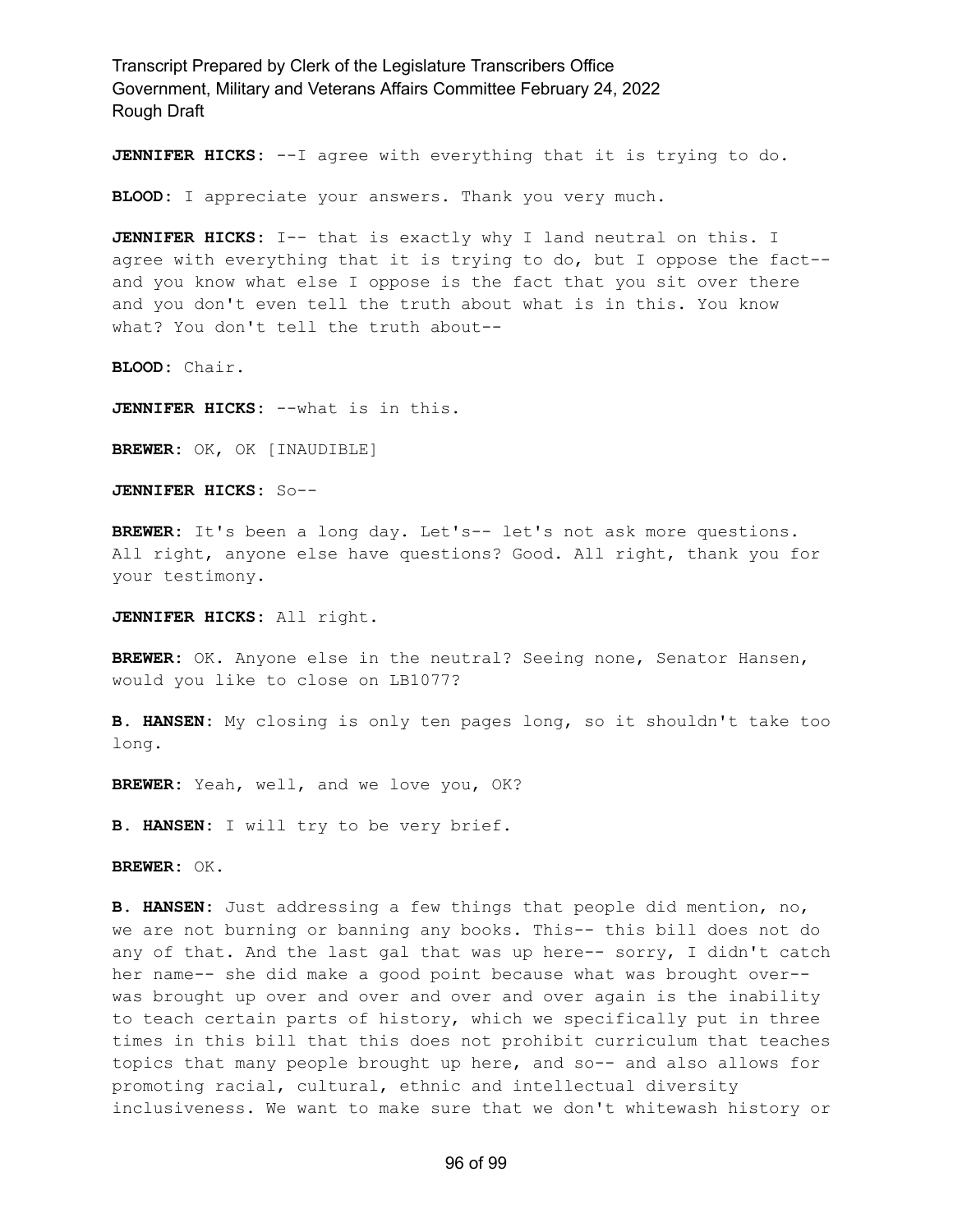erase history, so that-- that was the reason why we put both of those sections in there multiple times. I'm a little unsure on what-- what I've heard of quite a few times, and maybe-- maybe afterwards somebody can educate me on it, honest and accurate history, we need to-- we need to-- it was brought up multiple times that we need to teach honest and accurate history. I'm assuming it has to do with maybe-- I don't really know for sure what that means. I'm assuming it has to do with some of the racial discrimination that we had in our country and the ability to maybe teach it a different way or from a different lens. I'm assuming that's what that means, which, again, I don't think my bill discourages or stops people from doing that. People-- the-- a lot of the testimony that I did hear in opposition was-- was about the civic engagement section, and I think a lot of them were kind of correct on that. I think, if anything, some of that would have to be cleaned up to make sure that we are not stifling civic engagement and people's, especially students', ability-- ability to contact senators, write senators. And so that's-- that was one section I think they were correct on. I don't think you'll ever hear the term "race" and "sex" more in your entire life than you have in the last three hours. People-- that was a joke, by the way. I know it's late. That's all right. People with disabilities, I think you mentioned that, right? There is a section here that has to do with-- make sure I get it right because that might answer your question. Right here, on page 3, 4, and 6, yeah, to-- just-- prohibit teaching-- it does not prohibit teaching, advocating, encouraging, promoting, acting upon scapegoating, stereotyping towards others on the basis of any protected class, so disabilities would be a protected class, so. Almost done here, Mr. Payne brought up a point about feeling guilt, and so that was one that was kind of brought up a couple other times, too, and so that is in section-- or page 3, on line 12. Sorry, I'm just going to make sure I get this right. here. Specifically defined concepts include all the following-- make sure I get this right here. No, wasn't it-- that any individual should feel discomfort, guilt, anguish, or any other form of psychological distress on account of that individual's race or sex, so that "any individual should feel discomfort," which means that you are almost telling them that they should feel discomfort. They might talk about history, you might talk about Holocaust, you might talk about other things and they feel discomfort about it, that's fine. We're not stopping that. We're not saying you can't, you have to worry about that. It's when you say you should feel discomfort because of this. That's what that part includes and so-- on-- and also, on account of their race or sex, so it has to be kind of specific here, on you should feel guilt because of your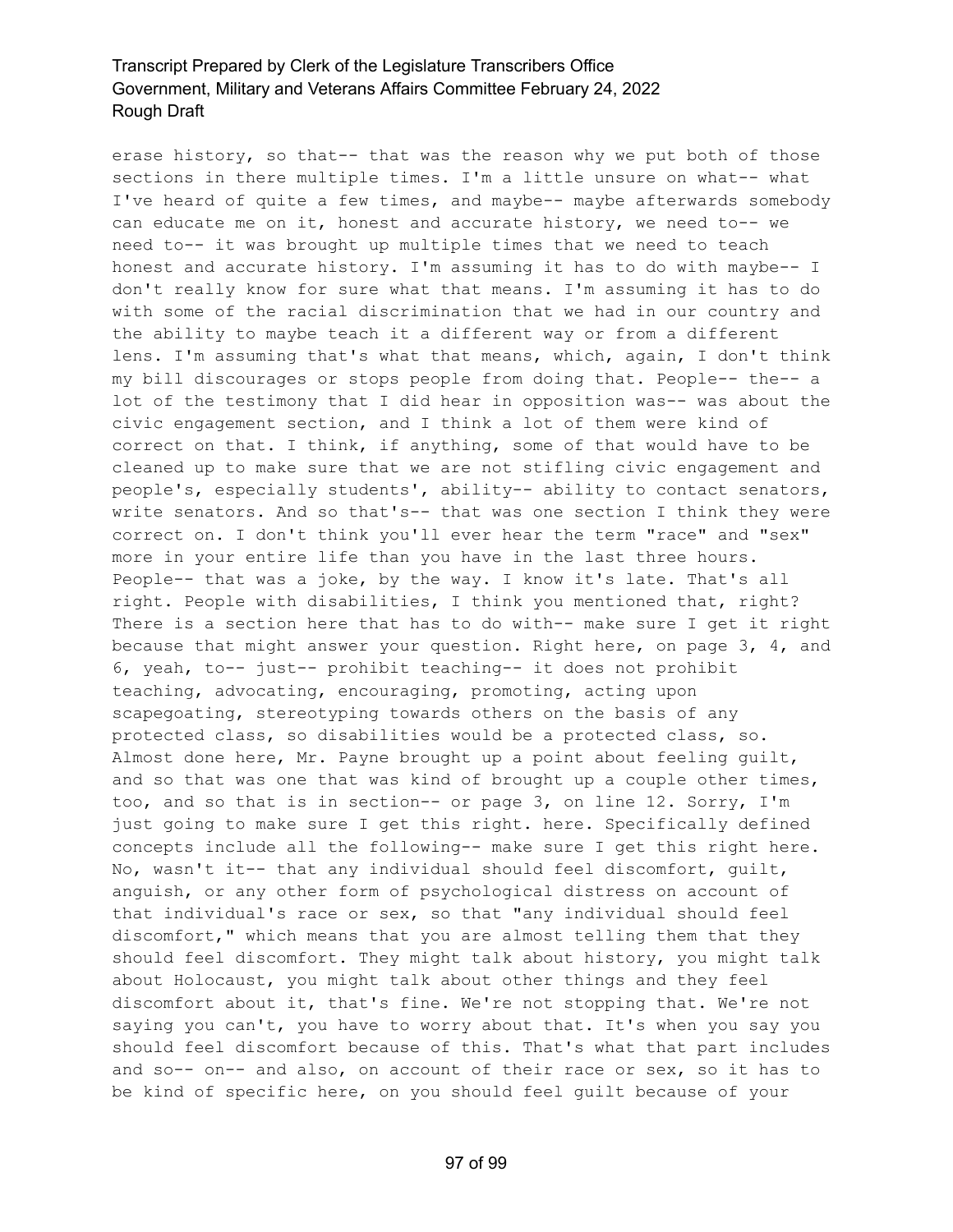race or your sex. It has to kind of come out that way, not like if they feel bad when they go home about what they learned in school. And I think that might have addressed most of the things that I did hear. But I-- I'm actually very encouraged by all the students that came out. Yeah, that, that was actually pretty cool, a lot of the high school students, so it was nice to hear from a lot of them as well. So with that, I'll do my best to answer any questions, Mr. Chairman.

**BREWER:** All right, thank you. And I guess for the sake of those that are still left here, understand that when we Exec on these bills, there's a very festive discussion about things that you like or dislike and different components of the bill. Just because someone testifies and we don't greuel [SIC] them with questions, doesn't mean that we're not-- either supporting or-- or not or-- or not interested. It's just sometimes you're overwhelmed with information. It takes a little bit to digest some of it and to kind of figure out whether what you are concerned about actually lines up on the bill. So I know a lot of you guys spent a lot of time here today, and if you didn't get questions, it wasn't because we didn't care about your testimony. It's just sometimes you can only kind of stack up so much before it kind of leaves you numb and-- and you're [INAUDIBLE]. OK, questions for Senator Hansen?

**BLOOD:** Sorry.

**BREWER:** Senator Blood.

**BLOOD:** Thank you, Chairman Brewer. So I've read this so many times, I'm-- I got to tell you, I'm still puzzled. And so my-- one of my concerns, and you did address it a little bit, and I think it was like on page 4, maybe letter (f), but you-- you have done a good job. Several times throughout the bill you say that we won't discriminate against specific things, and you say that people with disabilities is one of the protected classes and we all know that that's true. But then if you look at the-- the verbiage in the rest of the bill, you frequently say-- and other types of discrimination or-- and other discrimination. So would you not say that it is-- and I'm not talking about to protect them. I'm saying to-- to allow that to not happen, where they could teach-- you said the-- the-- someone feeling quilty or be made to feel guilty or less than. Would you say it is true that people that have disabilities are discriminated against and that might be something that would be taught, just like it would be with race, just like it would be with how you identify?